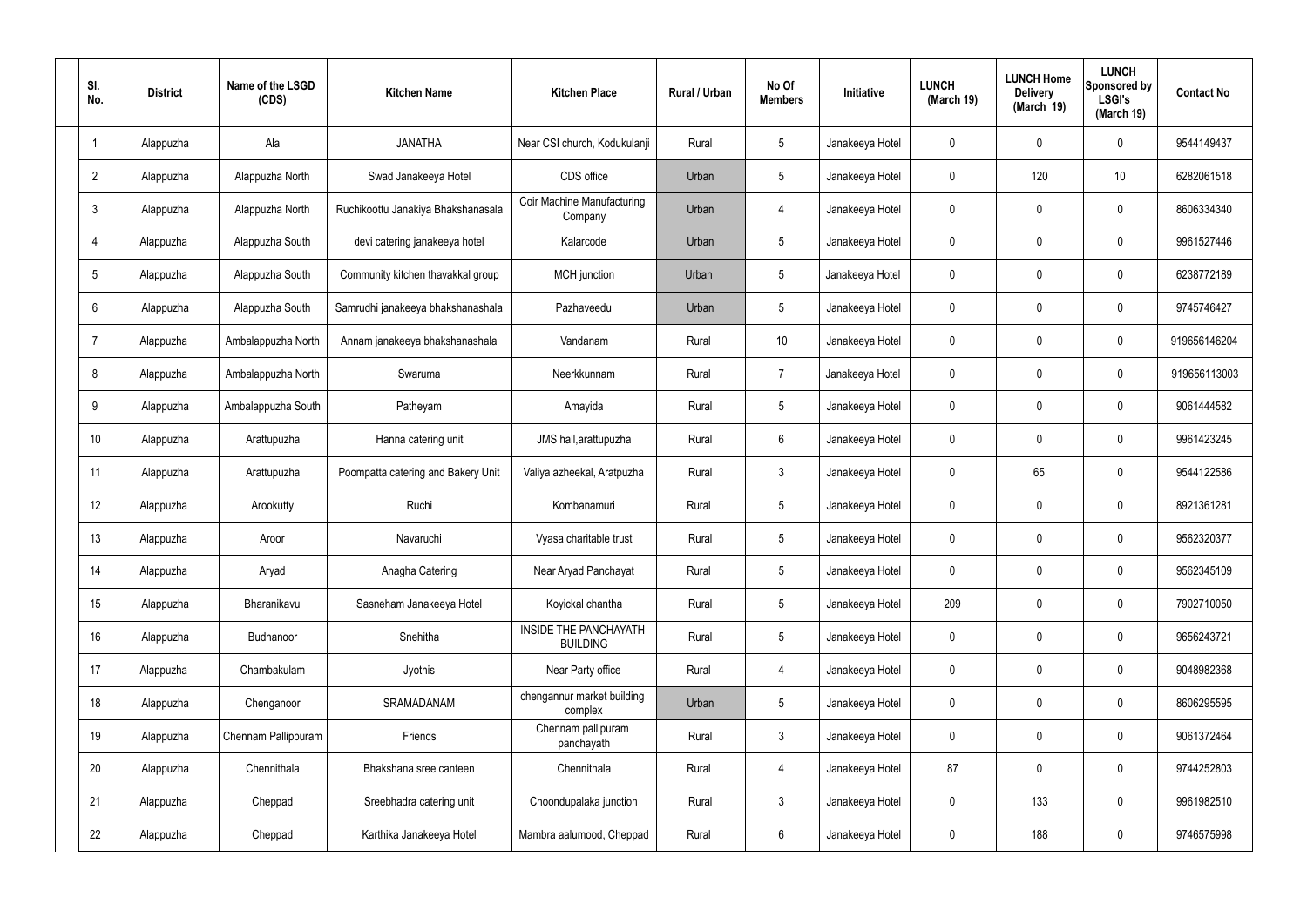|    | SI.<br>No. | <b>District</b> | Name of the LSGD<br>(CDS) | <b>Kitchen Name</b>           | <b>Kitchen Place</b>                    | <b>Rural / Urban</b> | No Of<br><b>Members</b> | Initiative      | <b>LUNCH</b><br>(March 19) | <b>LUNCH Home</b><br><b>Delivery</b><br>(March 19) | <b>LUNCH</b><br>Sponsored by<br><b>LSGI's</b><br>(March 19) | <b>Contact No</b> |
|----|------------|-----------------|---------------------------|-------------------------------|-----------------------------------------|----------------------|-------------------------|-----------------|----------------------------|----------------------------------------------------|-------------------------------------------------------------|-------------------|
|    | 23         | Alappuzha       | Cheriyanad                | <b>DARSANA</b>                | Near GOLDEN PALACE<br><b>AUDITORIUM</b> | Rural                | 5                       | Janakeeya Hotel | 0                          | $\mathbf 0$                                        | $\mathbf 0$                                                 | 9747958424        |
|    | 24         | Alappuzha       | Cherthala Municipality    | Santwanam                     | Ward 10                                 | Urban                | 5                       | Janakeeya Hotel | $\mathbf 0$                | $\mathbf 0$                                        | $\mathbf 0$                                                 | 8848178001        |
|    | 25         | Alappuzha       | Cherthala Municipality    | NULM canteen                  | Cherthala Municipality                  | Urban                | 5                       | Janakeeya Hotel | 0                          | $\mathbf 0$                                        | $\mathbf 0$                                                 | 6282870356        |
|    | 26         | Alappuzha       | Cherthala South           | Kashinandana                  | Cherthala S                             | Rural                | 10                      | Janakeeya Hotel | 0                          | $\mathbf 0$                                        | $\mathbf 0$                                                 | 9745940057        |
|    | 27         | Alappuzha       | Cheruthana                | Sreedurga janakeeya hotel     | Near govt HSS aayaparambu               | Rural                | $\overline{4}$          | Janakeeya Hotel | 171                        | $\mathbf 0$                                        | $\mathbf 0$                                                 | 9961178936        |
|    | 28         | Alappuzha       | Chettikulangara           | SREE VINAYAKA JANAKEEYA HOTEL | <b>KARIPUZHA</b>                        | Rural                | $\mathfrak{Z}$          | Janakeeya Hotel | 205                        | $\mathbf 0$                                        | $\pmb{0}$                                                   | 9656810109        |
|    | 29         | Alappuzha       | Chingoli                  | souhridam unit                | karthikappally I p school               | Rural                | $\mathbf{3}$            | Janakeeya Hotel | 0                          | $\mathbf 0$                                        | $\mathbf 0$                                                 | 7559808470        |
|    | 30         | Alappuzha       | Chunakkara                | Vanitha Canteen               | Chunakkara                              | Rural                | $\mathfrak{Z}$          | Janakeeya Hotel | $\mathbf 0$                | $\mathbf 0$                                        | $\mathbf 0$                                                 | 9400509985        |
|    | 31         | Alappuzha       | Devikulangara             | Thripthi                      | Buds school, devikulangara              | Rural                | $\overline{4}$          | Janakeeya Hotel | 0                          | $\mathbf 0$                                        | $\mathbf 0$                                                 | 9746712528        |
|    | 32         | Alappuzha       | Edathua                   | Theertham                     | Edathua market                          | Rural                | 3                       | Janakeeya Hotel | 0                          | $\mathbf 0$                                        | $\mathbf 0$                                                 | 9544351169        |
|    | 33         | Alappuzha       | Ezhupunna                 | Neethipeedam                  | Eramalloor                              | Rural                | 8                       | Janakeeya Hotel | 0                          | $\mathbf 0$                                        | $\mathbf 0$                                                 | 9946790986        |
|    | 34         | Alappuzha       | Harippad                  | Swad                          | A private Hotel's Kitchen               | Urban                | $\overline{4}$          | Janakeeya Hotel | 0                          | 0                                                  | $\mathbf 0$                                                 | 9562373933        |
|    | 35         | Alappuzha       | Kadakkarappally           | Soorya                        | Kandamangalam temple<br>auditorium      | Rural                | 5                       | Janakeeya Hotel | 0                          | $\mathbf 0$                                        | $\mathbf 0$                                                 | 9895266763        |
|    | 36         | Alappuzha       | Kainakary                 | Sivakashi                     | Near Panchayath                         | Rural                | 5                       | Janakeeya Hotel | 125                        | $\mathbf 0$                                        | $\mathbf 0$                                                 | 8111821552        |
|    | 37         | Alappuzha       | Kandalloor                | Annapoorna Hotel              | Near Velanchira junction                | Rural                | $\overline{4}$          | Janakeeya Hotel | 0                          | $\mathbf 0$                                        | $\pmb{0}$                                                   | -9747600181       |
|    | 38         | Alappuzha       | Kanjikuzhy                | Santhwanam                    | Opposite NSS college                    | Rural                | 5                       | Janakeeya Hotel | $\mathbf 0$                | $\mathbf 0$                                        | $\mathbf 0$                                                 | 9605307328        |
|    | 39         | Alappuzha       | Karthikappally            | Ruchi                         | Community hall                          | Rural                | 6                       | Janakeeya Hotel | $\mathbf 0$                | $\mathbf 0$                                        | $\pmb{0}$                                                   | 9747607478        |
|    | 40         | Alappuzha       | Karuvatta                 | Karunya janakeeya hotel       | Near Aashramam junction                 | Rural                | 6 <sup>1</sup>          | Janakeeya Hotel | 198                        | $\mathbf 0$                                        | $\mathbf 0$                                                 | 916282508791      |
|    | 41         | Alappuzha       | Kavalam                   | Koottukari Janakeeya Hotel    | Near Permanent Outlet                   | Rural                | 5                       | Janakeeya Hotel | $\mathbf 0$                | $\mathbf 0$                                        | $\mathbf 0$                                                 | 9744173219        |
|    | 42         | Alappuzha       | Kayamkulam West           | palazhy catering unit         | Kallummood junction                     | Urban                | 5                       | Janakeeya Hotel | $\mathbf 0$                | 121                                                | $\pmb{0}$                                                   | 9388819110        |
|    | 43         | Alappuzha       | Kodamthurath              | <b>MATRUSAKTHI</b>            | <b>KUTHIYATHODE</b>                     | Rural                | 5                       | Janakeeya Hotel | 0                          | $\mathbf 0$                                        | $\pmb{0}$                                                   | 8281687439        |
| 89 | 44         | Alappuzha       | Krishnapuram              | Kanivu catering unit          | Near SCB, kappil                        | Rural                | 4                       | Janakeeya Hotel | $\mathbf 0$                | $\pmb{0}$                                          | $\boldsymbol{0}$                                            | 9544047480        |
|    | 45         | Alappuzha       | Kumarapuram               | Mahadeva jankeeya hotel       | Near kavarattu temple                   | Rural                | $\mathbf{3}$            | Janakeeya Hotel | 339                        | $\pmb{0}$                                          | $\pmb{0}$                                                   | 918606736168      |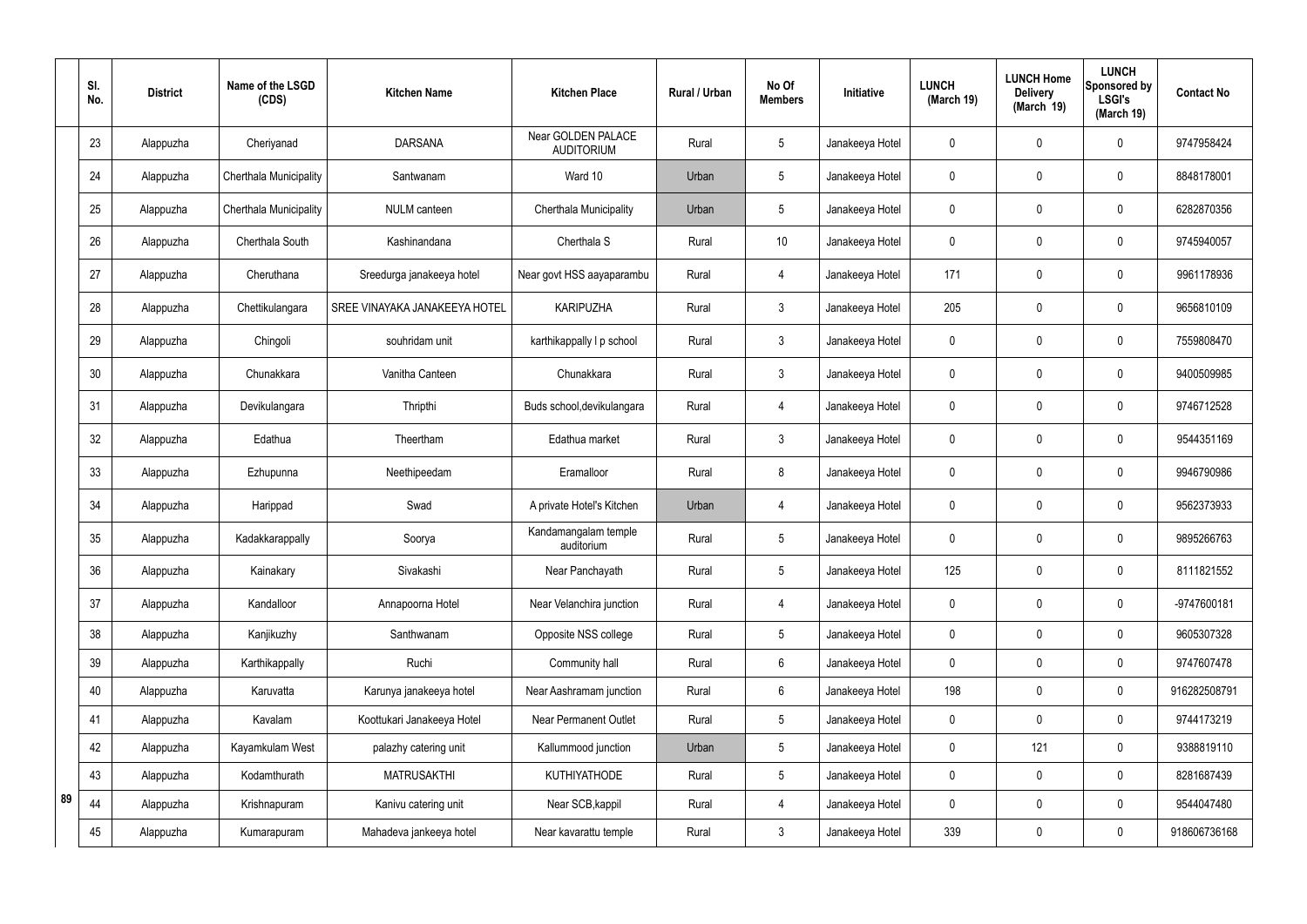| SI.<br>No. | <b>District</b> | Name of the LSGD<br>(CDS)   | <b>Kitchen Name</b>             | <b>Kitchen Place</b>                        | Rural / Urban | No Of<br><b>Members</b> | Initiative      | <b>LUNCH</b><br>(March 19) | <b>LUNCH Home</b><br><b>Delivery</b><br>(March 19) | <b>LUNCH</b><br>Sponsored by<br><b>LSGI's</b><br>(March 19) | <b>Contact No</b> |
|------------|-----------------|-----------------------------|---------------------------------|---------------------------------------------|---------------|-------------------------|-----------------|----------------------------|----------------------------------------------------|-------------------------------------------------------------|-------------------|
| 46         | Alappuzha       | Kumarapuram                 | Navodhaya janakeeya hotel       | Kumarapuram                                 | Rural         | $\mathbf{3}$            | Janakeeya Hotel | 184                        | 0                                                  | $\mathbf 0$                                                 | 9037499871        |
| 47         | Alappuzha       | Kuthiyathode                | Ruchi Janakeeya Hotel           | Near kuthiyathode panchayath<br>office      | Rural         | $5\phantom{.0}$         | Janakeeya Hotel | $\mathbf 0$                | 0                                                  | $\mathbf 0$                                                 | 9249269374        |
| 48         | Alappuzha       | Mannanchery                 | Snehitha                        | Panchayat building                          | Rural         | $\overline{4}$          | Janakeeya Hotel | 0                          | 34                                                 | $\mathbf 0$                                                 | 9544461740        |
| 49         | Alappuzha       | Mannar                      | Snehadhara                      | Kunnathur devasom                           | Rural         | $5\phantom{.0}$         | Janakeeya Hotel | $\mathbf 0$                | 0                                                  | $\mathbf 0$                                                 | 9567853570        |
| 50         | Alappuzha       | Mararikulam South           | Snehasparsham                   | Kattoor                                     | Rural         | 4                       | Janakeeya Hotel | 0                          | 60                                                 | $\overline{2}$                                              | 9747881642        |
| 51         | Alappuzha       | Mavelikkara<br>Thamarakulam | Thripthi Catering               | Thamarakulam                                | Rural         | $5\phantom{.0}$         | Janakeeya Hotel | $\mathbf 0$                | 0                                                  | $\mathbf 0$                                                 | 8281558036        |
| 52         | Alappuzha       | Mavelikkara<br>Thekkekara   | Bhai catering                   | Pallarimangalam                             | Rural         | $5\phantom{.0}$         | Janakeeya Hotel | 158                        | 0                                                  | $\mathbf 0$                                                 | 9539851155        |
| 53         | Alappuzha       | Mavelikkara<br>Thekkekara   | Snehatheeram                    | Kurathikkadu                                | Rural         | $\sqrt{5}$              | Janakeeya Hotel | $\mathbf 0$                | 0                                                  | $\mathbf 0$                                                 | 9656960190        |
| 54         | Alappuzha       | Muhamma                     | <b>SNV Catering</b>             | Near Community Health<br>Centre             | Rural         | $\sqrt{5}$              | Janakeeya Hotel | 100                        | 0                                                  | $\mathbf 0$                                                 | 9605388763        |
| 55         | Alappuzha       | Mulakkuzha                  | Snehathanal                     | Mulakkuzha                                  | Rural         | $5\phantom{.0}$         | Janakeeya Hotel | 0                          | 0                                                  | $\boldsymbol{0}$                                            | 9037085079        |
| 56         | Alappuzha       | Muttar                      | Ruchi Catering Unit             | Panchayat Building                          | Rural         |                         | Janakeeya Hotel | 0                          | 0                                                  | $\boldsymbol{0}$                                            | 9072276826        |
| 57         | Alappuzha       | Nedumudy                    | Oruma                           | Champakulam                                 | Rural         | $\sqrt{5}$              | Janakeeya Hotel | 0                          | 0                                                  | $\boldsymbol{0}$                                            | 9188536147        |
| 58         | Alappuzha       | Neelamperoor                | Amrutha Janakeeya Bhakshanasala | Panchayat Building                          | Rural         | $\mathbf{3}$            | Janakeeya Hotel | 0                          | 0                                                  | 0                                                           | 9656167060        |
| 59         | Alappuzha       | Nooranad                    | Amma Canteen                    | Inside market place, Noornad                | Rural         | $5\phantom{.0}$         | Janakeeya Hotel | 200                        | $\mathbf 0$                                        | $\mathbf 0$                                                 | 7034377340        |
| 60         | Alappuzha       | Palamel                     | Arogya Canteen                  | Panchayat office compound                   | Rural         | 4                       | Janakeeya Hotel | 280                        | $\mathbf 0$                                        | $\mathbf 0$                                                 | 9497107651        |
| 61         | Alappuzha       | Pallippad                   | Annapoorneswari catering unit   | Irattakulangara junction                    | Rural         | $\sqrt{5}$              | Janakeeya Hotel | 189                        | $\mathbf 0$                                        | $\mathbf 0$                                                 | 9562318624        |
| 62         | Alappuzha       | Panavally                   | Harikrishnan                    | near nalpatheneswaram<br>temple             | Rural         | $\overline{1}$          | Janakeeya Hotel | $\mathbf 0$                | $\mathbf 0$                                        | $\mathbf 0$                                                 | 9961774363        |
| 63         | Alappuzha       | Pandanad                    | Sreebhadra                      | Muthavazhi                                  | Rural         | $\sqrt{5}$              | Janakeeya Hotel | $\mathbf 0$                | $\mathbf 0$                                        | $\mathbf 0$                                                 | 9947120239        |
| 64         | Alappuzha       | Pathiyoor                   | Dakshina catering unit          | Mahalekshmi auditorium,<br>kareelakulangara | Rural         | $5\phantom{.0}$         | Janakeeya Hotel | $\mathbf 0$                | 233                                                | $\mathbf 0$                                                 | 9048200655        |
| 65         | Alappuzha       | Pattanakkad                 | Aparna                          | Opposite of pattanakkad<br>gramapanchayath  | Rural         | $\sqrt{5}$              | Janakeeya Hotel | $\mathbf 0$                | $\mathbf 0$                                        | $\mathbf 0$                                                 | 9037450634        |
| 66         | Alappuzha       | Perumbalam                  | Amritham                        | Near by govt hospital                       | Rural         | 4                       | Janakeeya Hotel | 144                        | 0                                                  | $\mathbf 0$                                                 | 8592809257        |
| 67         | Alappuzha       | Pulincunnu                  | Nanma Janakeeya Hotel           | Near Krishi Bhavan                          | Rural         | $5\phantom{.0}$         | Janakeeya Hotel | 0                          | $\pmb{0}$                                          | $\boldsymbol{0}$                                            | 9544752465        |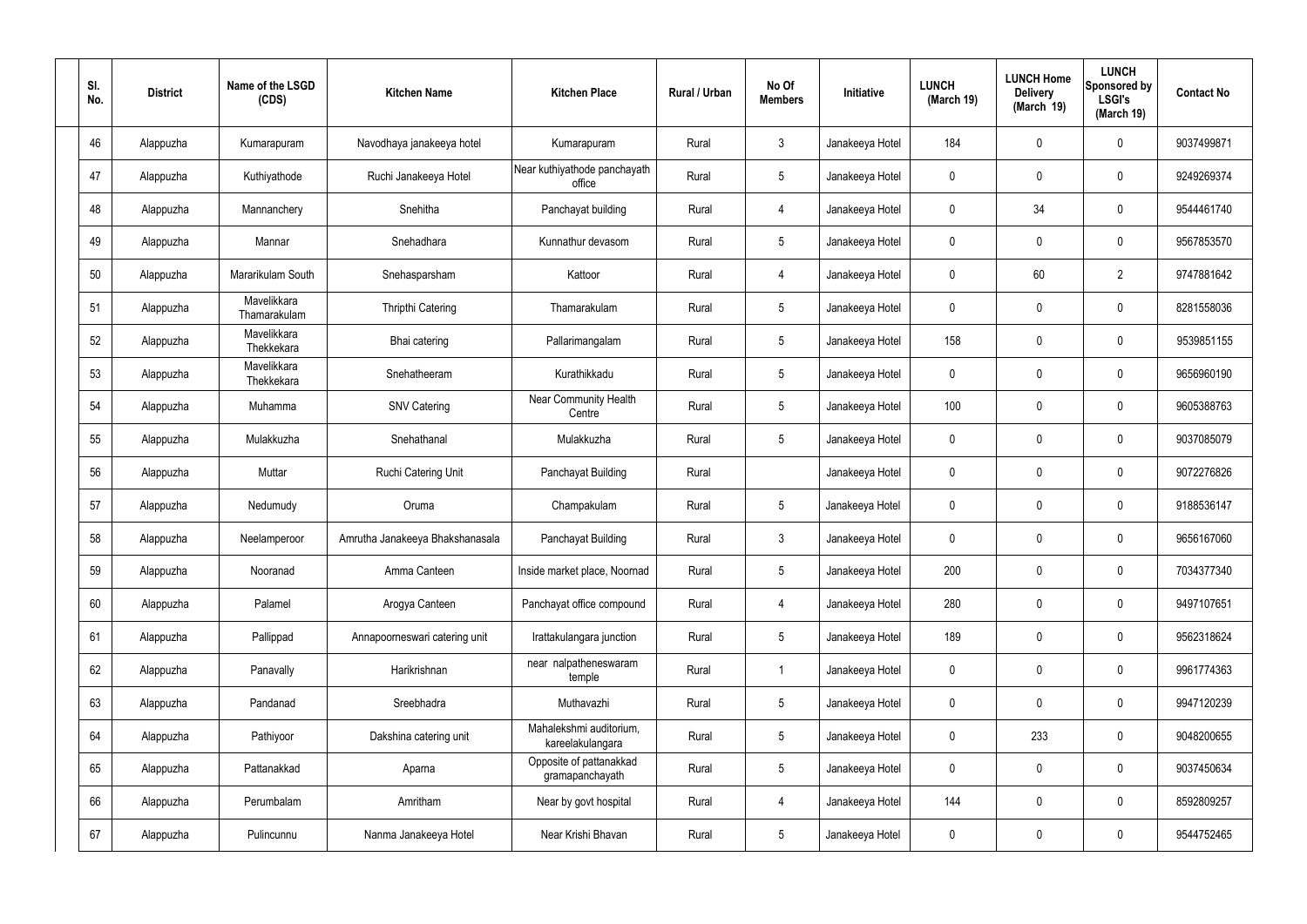|    | SI.<br>No.     | <b>District</b> | Name of the LSGD<br>(CDS) | <b>Kitchen Name</b>         | <b>Kitchen Place</b>                                        | Rural / Urban | No Of<br><b>Members</b> | <b>Initiative</b> | <b>LUNCH</b><br>(March 19) | <b>LUNCH Home</b><br><b>Delivery</b><br>(March 19) | <b>LUNCH</b><br>Sponsored by<br><b>LSGI's</b><br>(March 19) | <b>Contact No</b> |
|----|----------------|-----------------|---------------------------|-----------------------------|-------------------------------------------------------------|---------------|-------------------------|-------------------|----------------------------|----------------------------------------------------|-------------------------------------------------------------|-------------------|
|    | 68             | Alappuzha       | Puliyoor                  | <b>UPPUM MULAKUM</b>        | <b>INSIDE PANCHAYATH</b><br><b>COMPOUND</b>                 | Rural         | $5\phantom{.0}$         | Janakeeya Hotel   | $\mathbf 0$                | $\mathbf 0$                                        | $\mathbf 0$                                                 | 6238836314        |
|    | 69             | Alappuzha       | Punnapra North            | Annapoorneshwary            | Janajagrithi                                                | Rural         | $\overline{4}$          | Janakeeya Hotel   | $\mathbf 0$                | $\mathbf 0$                                        | $\mathbf 0$                                                 | 8129450136        |
|    | 70             | Alappuzha       | Punnapra South            | Thripthy janakeeya hotel    | Punnapra south                                              | Rural         | 9                       | Janakeeya Hotel   | $\mathbf 0$                | $\mathbf 0$                                        | $\mathbf 0$                                                 | 9846179646        |
|    | 71             | Alappuzha       | Purakad                   | Pulari                      | Purakkad gp                                                 | Rural         | $5\overline{)}$         | Janakeeya Hotel   | $\mathbf 0$                | $\mathbf 0$                                        | $\mathbf 0$                                                 | 7034494313        |
|    | 72             | Alappuzha       | Purakad                   | Thiruvonam catering service | Thottappally                                                | Rural         | $\overline{4}$          | Janakeeya Hotel   | $\mathbf 0$                | $\mathbf 0$                                        | $\mathbf 0$                                                 |                   |
|    | 73             | Alappuzha       | Ramankary                 | Kudumbashree Vanitha Hotel  | Ramankary Town, Opposite<br>Judicial First Class Magistrate | Rural         | $\overline{4}$          | Janakeeya Hotel   | $\mathbf 0$                | $\mathbf 0$                                        | $\mathbf 0$                                                 | 8281314746        |
|    | 74             | Alappuzha       | Thaicattussery            | Unarv                       | Thyakattusheri junction                                     | Rural         | $\overline{4}$          | Janakeeya Hotel   | $\mathbf 0$                | $\mathbf 0$                                        | $\mathbf 0$                                                 | 9605897567        |
|    | 75             | Alappuzha       | Thakazhy                  | Thripthi Thakazhy           | <b>GBHSS Thakazhy</b>                                       | Rural         | $6\overline{6}$         | Janakeeya Hotel   | $\mathbf 0$                | $\mathbf 0$                                        | $\mathbf 0$                                                 | 9747405368        |
|    | 76             | Alappuzha       | Thannermukkom             | Patheyam                    | Panchayath office                                           | Rural         | $\overline{4}$          | Janakeeya Hotel   | $\mathbf 0$                | $\mathbf 0$                                        | $\mathbf 0$                                                 | 9633933288        |
|    | 77             | Alappuzha       | Thazhakkara               | Akshaya catering            | Building at glassfactory<br>junction                        | Rural         | $5\phantom{.0}$         | Janakeeya Hotel   | 160                        | $\mathbf 0$                                        | $\mathbf 0$                                                 | 9847177930        |
|    | 78             | Alappuzha       | Thiruvanvandoor           | <b>SREE KRISHNA</b>         | Near pravinkoodu junction,                                  | Rural         | $5\phantom{.0}$         | Janakeeya Hotel   | $\mathbf 0$                | $\boldsymbol{0}$                                   | $\mathbf 0$                                                 | 9446627175        |
|    | 79             | Alappuzha       | Thrikkunnappuzha          | Akshara janakeeya hotel     | KV jetty road                                               | Rural         | 5 <sub>5</sub>          | Janakeeya Hotel   | 136                        | $\mathbf 0$                                        | $\mathbf 0$                                                 | 918891921223      |
|    | 80             | Alappuzha       | Thuravoor                 | RUCHI JANAKEEYA HOTEL       | Near alakkaparambu                                          | Rural         | 5 <sup>5</sup>          | Janakeeya Hotel   | $\mathbf 0$                | $\mathbf 0$                                        | $\mathbf 0$                                                 | 8157934346        |
|    | 81             | Alappuzha       | Vallikunnam               | Samthripthi                 | Padayanivattom temple<br>Auditorium                         | Rural         | 4                       | Janakeeya Hotel   | 175                        | $\pmb{0}$                                          | $\mathbf 0$                                                 | 8078962129        |
|    | 82             | Alappuzha       | Vayalar                   | Five star                   | Near Nagamkulangara Market                                  | Rural         | $5\overline{)}$         | Janakeeya Hotel   | $\pmb{0}$                  | $\pmb{0}$                                          | $\pmb{0}$                                                   | 8606081847        |
|    | 83             | Alappuzha       | Veeyapuram                | Swad 2                      | Veeyapuram jn                                               | Rural         | $5\phantom{.0}$         | Janakeeya Hotel   | 336                        | $\pmb{0}$                                          | $\pmb{0}$                                                   |                   |
|    | 84             | Alappuzha       | Veeyapuram                | Karuthal                    | Payippad LPS                                                | Rural         | $5\phantom{.0}$         | Janakeeya Hotel   | 225                        | $\pmb{0}$                                          | $\pmb{0}$                                                   | 8606846513        |
|    | 85             | Alappuzha       | Veliyanad                 | Manus Janakeeya Hotel       | Kurishmoodu, Near Veliyanadu<br>Grama Panchayat             | Rural         | $\mathbf{3}$            | Janakeeya Hotel   | $\pmb{0}$                  | $\pmb{0}$                                          | $\mathbf 0$                                                 | 8086782924        |
|    | 86             | Alappuzha       | Venmoney                  | Annapoorna                  | Poyka                                                       | Rural         | $5\overline{)}$         | Janakeeya Hotel   | $\mathbf 0$                | $\mathbf 0$                                        | $\pmb{0}$                                                   |                   |
| 89 |                |                 |                           |                             |                                                             |               | 405                     |                   | 3621                       | 954                                                | 12                                                          |                   |
|    |                | Ernakulam       | Aikkaranad                | Subiksha Janakeeya Hotel    | Kolancherry                                                 | Rural         | $\overline{4}$          | Janakeeya Hotel   | 355                        | $\pmb{0}$                                          | $\pmb{0}$                                                   | 9074033529        |
|    | $\overline{2}$ | Ernakulam       | Alengade                  | Kasthurba kitchen           | Neerikkode                                                  | Rural         | $\mathbf{3}$            | Janakeeya Hotel   | $\pmb{0}$                  | $\pmb{0}$                                          | $\pmb{0}$                                                   | 9388462558        |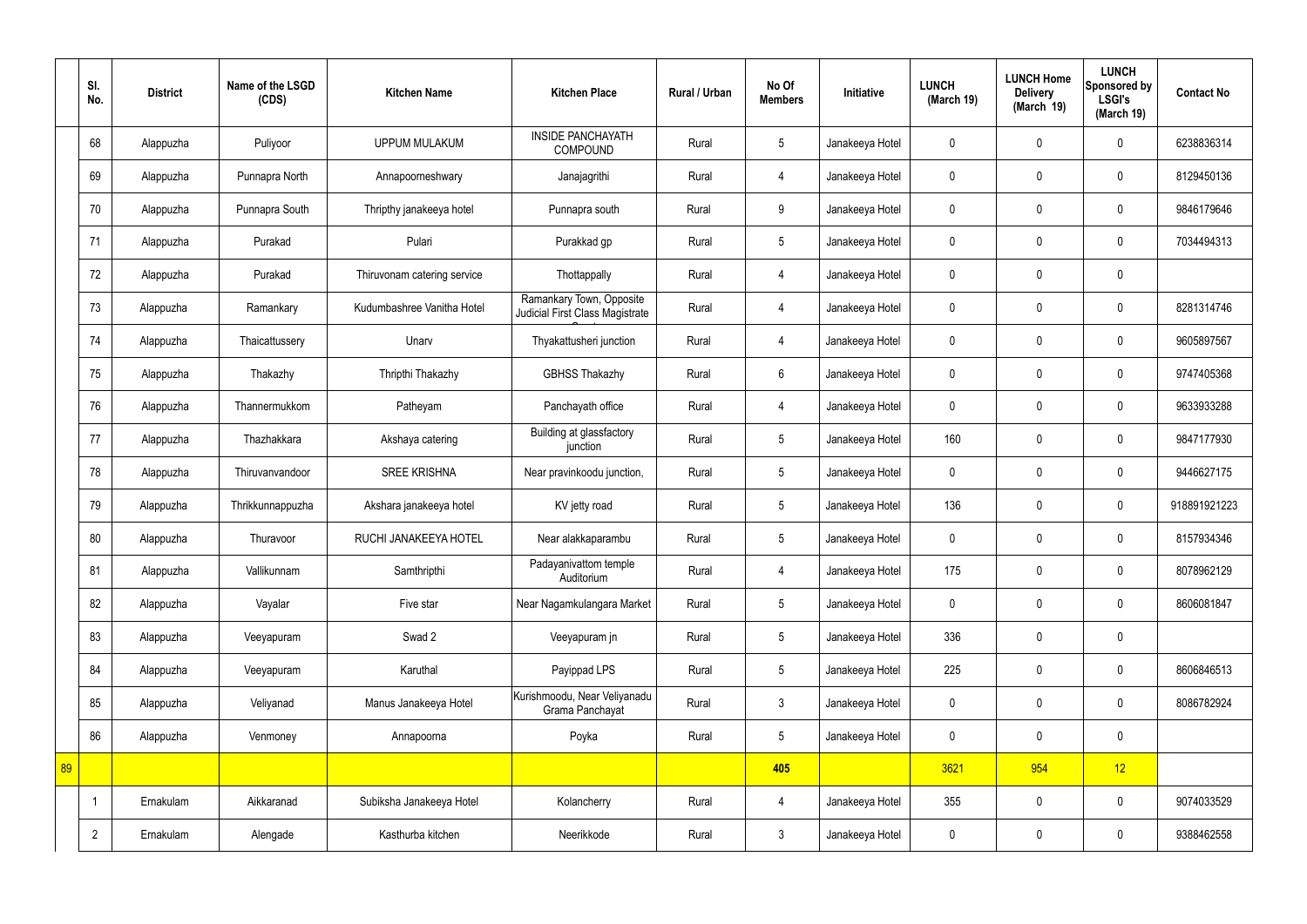| SI.<br>No.      | <b>District</b> | Name of the LSGD<br>(CDS) | <b>Kitchen Name</b>              | <b>Kitchen Place</b>         | Rural / Urban | No Of<br><b>Members</b> | Initiative      | <b>LUNCH</b><br>(March 19) | <b>LUNCH Home</b><br><b>Delivery</b><br>(March 19) | <b>LUNCH</b><br>Sponsored by<br><b>LSGI's</b><br>(March 19) | <b>Contact No</b> |
|-----------------|-----------------|---------------------------|----------------------------------|------------------------------|---------------|-------------------------|-----------------|----------------------------|----------------------------------------------------|-------------------------------------------------------------|-------------------|
| $\mathbf{3}$    | Ernakulam       | Alengade                  | Thanima foods                    | Koduvazhanga                 | Rural         | $\mathbf{3}$            | Janakeeya Hotel | $\mathbf 0$                | 0                                                  | $\mathbf 0$                                                 | 9349013322        |
| $\overline{4}$  | Ernakulam       | Alengade                  | Mr.Bakers                        | Malikam peedika              | Rural         | $\mathbf{3}$            | Janakeeya Hotel | $\mathbf 0$                | 0                                                  | $\mathbf 0$                                                 | 9633887779        |
| $5\overline{)}$ | Ernakulam       | Aluva                     | Ruchi janakeeya hotel            | Aluva                        | Urban         | $\overline{4}$          | Janakeeya Hotel | $\mathbf 0$                | 0                                                  | $\mathbf 0$                                                 | 9947236080        |
| 6               | Ernakulam       | Amballoor                 | Dhanshree catering               | St.ignatius schools Amballur | Rural         | $5\phantom{.0}$         | Janakeeya Hotel | $\mathbf 0$                | 0                                                  | $\mathbf 0$                                                 | 8330081552        |
| $\overline{7}$  | Ernakulam       | Angamaly                  | Cafe Shree Canteen               | <b>Municipality Canteen</b>  | Urban         | $5\phantom{.0}$         | Janakeeya Hotel | $\mathbf 0$                | $\mathbf 0$                                        | $\mathbf 0$                                                 | 9656619614        |
| 8               | Ernakulam       | Angamaly                  | Cafe Kudumbashree                | T B Junction                 | Urban         | $\mathbf{3}$            | Janakeeya Hotel | 40                         | $\mathbf 0$                                        | $\mathbf 0$                                                 | 9447924974        |
| 9               | Ernakulam       | Arakuzha                  | Ruchi Janakeeya hotel, Arakkuzha | Pandappilly                  | Rural         | $5\phantom{.0}$         | Janakeeya Hotel | $\mathbf 0$                | $\mathbf 0$                                        | $\mathbf 0$                                                 | 9744864225        |
| 10              | Ernakulam       | Assamannoor               | New Life kudumbasree Hotel       | Cherukunnam                  | Rural         | $\mathbf{3}$            | Janakeeya Hotel | $\mathbf 0$                | $\mathbf 0$                                        | $\mathbf 0$                                                 | 9656729450        |
| 11              | Ernakulam       | Avoly                     | Janakeeya Hotel, Avoli           | Hostel Junction, Avoli       | Rural         | $\mathbf{3}$            | Janakeeya Hotel | $\mathbf 0$                | 0                                                  | $\mathbf 0$                                                 | 9847983621        |
| 12              | Ernakulam       | Ayavana                   | Keralashree Janakeeya hotel      | Ayavana                      | Rural         | $5\phantom{.0}$         | Janakeeya Hotel | $\mathbf 0$                | 0                                                  | $\mathbf 0$                                                 | 9744864210        |
| 13              | Ernakulam       | Ayyampuzha                | Sneha Janakeeya Hotel            | Ayyamppuzha                  | Rural         | $\overline{4}$          | Janakeeya Hotel | $\mathbf 0$                | $\mathbf 0$                                        | $\mathbf 0$                                                 | 8590753551        |
| 14              | Ernakulam       | Ayyampuzha                | Five Star Hotel and Catering     | Panchayat Junction           | Rural         | $\overline{4}$          | Janakeeya Hotel | $\mathbf 0$                | 0                                                  | $\mathbf 0$                                                 | 9744836324        |
| 15              | Ernakulam       | Chendamangalam            | Anugraha Kudumbashree hotel      | Vadakkumpuram                | Rural         | $5\phantom{.0}$         | Janakeeya Hotel | 0                          | 0                                                  | $\mathbf 0$                                                 | 9061419729        |
| 16              | Ernakulam       | Chengamanade              | Mythri janakeeya hotel           | Purayar                      | Rural         | $5\phantom{.0}$         | Janakeeya Hotel | 0                          | $\mathbf 0$                                        | $\mathbf 0$                                                 | 9496818865        |
| 17              | Ernakulam       | Cheranalloor              | Chaithanya Janakeeya hotel       | Vishnupuram                  | Rural         | $5\phantom{.0}$         | Janakeeya Hotel | $\mathbf 0$                | $\mathbf 0$                                        | $\mathbf 0$                                                 | 9747411465        |
| 18              | Ernakulam       | Cheranalloor              | Adukkala                         | Chittoor                     | Rural         | $5\phantom{.0}$         | Janakeeya Hotel | 0                          | 0                                                  | $\mathbf 0$                                                 | 9846423001        |
| 19              | Ernakulam       | Chittattukara             | Swadh Janakeeya Hotel            | Neendoor                     | Rural         | $5\phantom{.0}$         | Janakeeya Hotel | $\pmb{0}$                  | 0                                                  | $\mathbf 0$                                                 | 9447812788        |
| 20              | Ernakulam       | Choornikkara              | Metro hotel                      | Ambattukavu                  | Rural         | $\mathbf{3}$            | Janakeeya Hotel | 0                          | 0                                                  | $\mathbf 0$                                                 | 9605319455        |
| 21              | Ernakulam       | Chottanikkara             | Ahalya Cafe                      | Kottayatthupara              | Rural         | $6\,$                   | Janakeeya Hotel | 0                          | 0                                                  | $\mathbf 0$                                                 | 9567512337        |
| 22              | Ernakulam       | Edakkattuvayal            | SANDHVANAM JANAKEEYA HOTEL       | <b>PEPPATHI</b>              | Rural         | $3\phantom{.0}$         | Janakeeya Hotel | 0                          | 0                                                  | $\mathbf 0$                                                 | 9447047980        |
| 23              | Ernakulam       | Edathala                  | Veetiloru oonne                  | Manalimukke                  | Rural         | $3\phantom{.0}$         | Janakeeya Hotel | 203                        | 0                                                  | $\mathbf 0$                                                 |                   |
| 24              | Ernakulam       | Edathala                  | Souhridam Kudumbashree canteen   | Edathala                     | Rural         | $3\phantom{.0}$         | Janakeeya Hotel | 0                          | 0                                                  | $\mathbf 0$                                                 | 7593057378        |
| 25              | Ernakulam       | Edavanakkad               | Royal Hotel                      | Edavanakad                   | Rural         | $\mathbf{3}$            | Janakeeya Hotel | 0                          | 0                                                  | $\mathbf 0$                                                 | 9446742863        |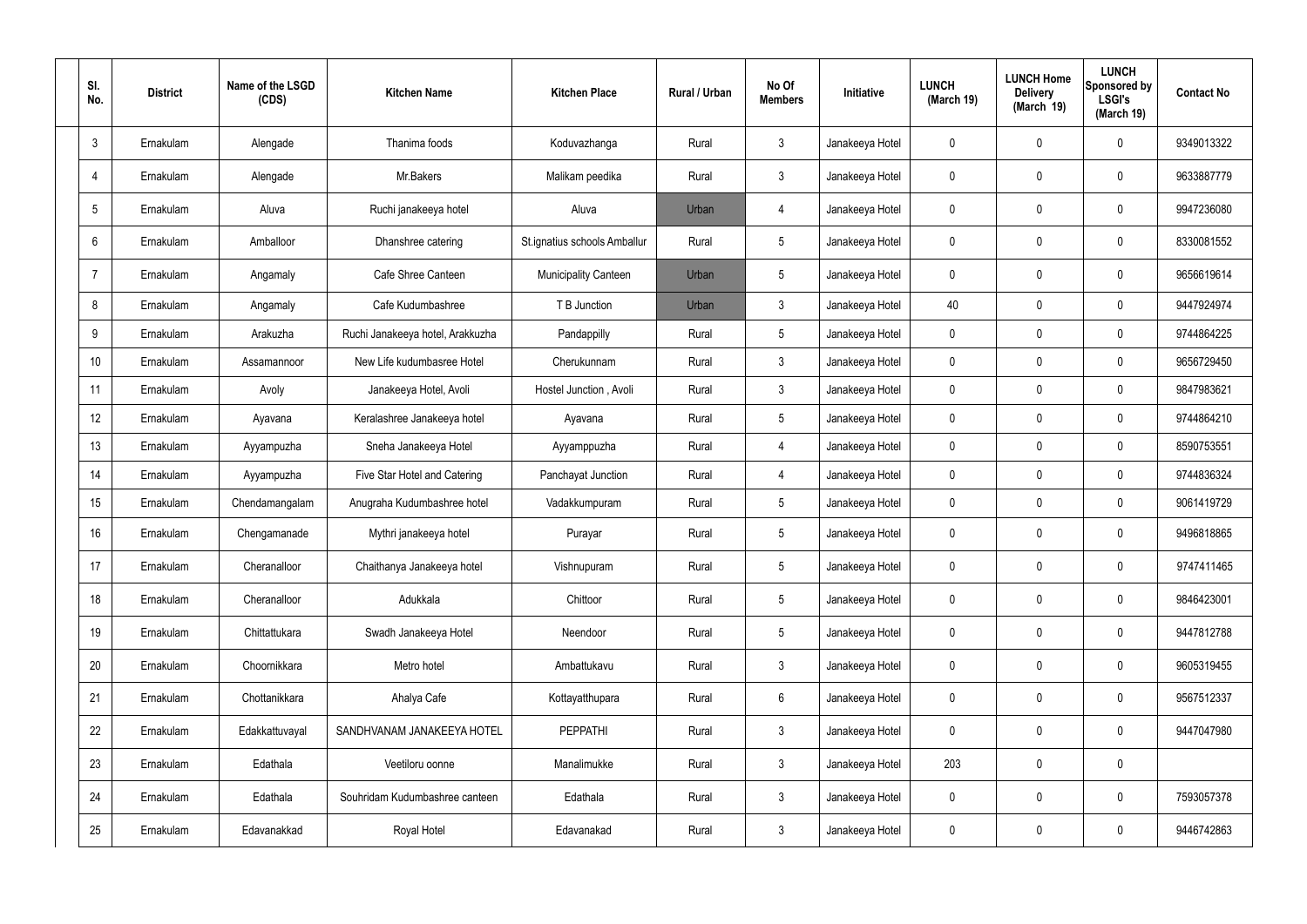| SI.<br>No. | <b>District</b> | Name of the LSGD<br>(CDS) | <b>Kitchen Name</b>                | <b>Kitchen Place</b>                      | Rural / Urban | No Of<br><b>Members</b> | Initiative      | <b>LUNCH</b><br>(March 19) | <b>LUNCH Home</b><br><b>Delivery</b><br>(March 19) | <b>LUNCH</b><br>Sponsored by<br><b>LSGI's</b><br>(March 19) | <b>Contact No</b> |
|------------|-----------------|---------------------------|------------------------------------|-------------------------------------------|---------------|-------------------------|-----------------|----------------------------|----------------------------------------------------|-------------------------------------------------------------|-------------------|
| 26         | Ernakulam       | Elanji                    | janakiya hotel elanji              | elanji punjayathu junction                | Rural         | $5\phantom{.0}$         | Janakeeya Hotel | 0                          | 0                                                  | 0                                                           | 8921266850        |
| 27         | Ernakulam       | Eloor                     | Nalanandhana janakeeya hotel       | Eloor                                     | Urban         | $\mathbf{3}$            | Janakeeya Hotel | 0                          | 0                                                  | $\boldsymbol{0}$                                            | 8848524108        |
| 28         | Ernakulam       | Ezhikkara                 | Sree Rajarajeswari Janakeeya Hotel | Ezhikkara                                 | Rural         | $5\phantom{.0}$         | Janakeeya Hotel | 0                          | 0                                                  | $\mathbf 0$                                                 | 7558020438        |
| 29         | Ernakulam       | Kadungalloor              | Snehitha janakeeya hotel           | Kadungalloor                              | Rural         | $\mathbf{3}$            | Janakeeya Hotel | 0                          | 0                                                  | 0                                                           | $9.20E + 11$      |
| 30         | Ernakulam       | Kalady                    | Jyothi Vanitha Canteen             | Kalady                                    | Rural         | $5\phantom{.0}$         | Janakeeya Hotel | 0                          | 0                                                  | 0                                                           | 9544624439        |
| 31         | Ernakulam       | Kalamassery East          | Thanima Janakeeya Hotel            | Kangarappady Medical college<br>Road      | Urban         | 3                       | Janakeeya Hotel | $\mathbf 0$                | 0                                                  | $\mathbf 0$                                                 | 9745481742        |
| 32         | Ernakulam       | <b>Kalamassery East</b>   | Nanma janakeeya hotel              | HMT, kalammassery                         | Urban         | $\mathbf{3}$            | Janakeeya Hotel | $\mathbf 0$                | 0                                                  | $\mathbf 0$                                                 | 9061986861        |
| 33         | Ernakulam       | Kalamassery West          | Pulari janakeeya hotel             | Kunamthai                                 | Urban         | $\mathbf{3}$            | Janakeeya Hotel | $\mathbf 0$                | 0                                                  | $\mathbf 0$                                                 | 7736594305        |
| 34         | Ernakulam       | <b>Kalamassery West</b>   | Kismath janakeeya hotel            | Vattekkunnam                              | Urban         | 3                       | Janakeeya Hotel | $\mathbf 0$                | 0                                                  | $\mathbf 0$                                                 | 9895049873        |
| 35         | Ernakulam       | Kalloorkkad               | Puthuma Janakeeya Hotel            | Kallorkkad                                | Rural         | 3                       | Janakeeya Hotel | $\mathbf 0$                | $\mathbf{0}$                                       | $\mathbf 0$                                                 | 7558091353        |
| 36         | Ernakulam       | Kanjoor                   | Ammachiyude Adukkala               | Parappuram                                | Rural         | 3                       | Janakeeya Hotel | 68                         | 0                                                  | $\mathbf 0$                                                 | 8547064578        |
| 37         | Ernakulam       | Karukutty                 | Anugraha Janakeeya Hotel           | Pallissery                                | Rural         | $5\overline{)}$         | Janakeeya Hotel | $\mathbf 0$                | 0                                                  | $\mathbf 0$                                                 | 8943838295        |
| 38         | Ernakulam       | Karumalloor               | Koottayma janakeeya hotel          | Kariyachira                               | Rural         | $\overline{4}$          | Janakeeya Hotel | $\mathbf 0$                | 0                                                  | 0                                                           | 8281548828        |
| 39         | Ernakulam       | Kavalangad                | Five star Janakeeya Hotel          | Nellimattom                               | Rural         | 5                       | Janakeeya Hotel | $\mathbf 0$                | 0                                                  | 0                                                           | 9744705648        |
| 40         | Ernakulam       | Keerampara                | Abhaya Janakeeya Hotel             | Punnekkad                                 | Rural         | 4                       | Janakeeya Hotel | $\mathbf 0$                | 0                                                  | $\mathbf 0$                                                 | 9074528135        |
| 41         | Ernakulam       | Keezhmad                  | Sadyalayam janakeeya hotel         | Keezhmad                                  | Rural         | $5\phantom{.0}$         | Janakeeya Hotel | 0                          | 0                                                  | $\mathbf 0$                                                 | 7012778281        |
| 42         | Ernakulam       | Kochi East                | ANNAPOORNA JANAKEEYA HOTEL         | ALINCHUVADU                               | Urban         | $5\phantom{.0}$         | Janakeeya Hotel | $\pmb{0}$                  | 0                                                  | $\mathbf 0$                                                 | 9567529849        |
| 43         | Ernakulam       | Kochi East                | YUMMEES KITCHEN                    | VADUTHALA                                 | Urban         | 5 <sub>5</sub>          | Janakeeya Hotel | 0                          | 0                                                  | $\mathbf 0$                                                 | 9497680558        |
| 44         | Ernakulam       | Kochi East                | ORUMA KITCHEN                      | <b>PACHALAM</b>                           | Urban         | $3\phantom{.0}$         | Janakeeya Hotel | $\pmb{0}$                  | 0                                                  | $\mathbf 0$                                                 | 9497680558        |
| 45         | Ernakulam       | Kochi East                | <b>PONPULARI</b>                   | <b>KEERHI NAGAR,</b><br><b>ELAMAKKARA</b> | Urban         | $3\phantom{.0}$         | Janakeeya Hotel | $\pmb{0}$                  | $\pmb{0}$                                          | $\pmb{0}$                                                   | 9446607548        |
| 46         | Ernakulam       | Kochi East                | RUCHI CATERING                     | PUNNACKAL                                 | Urban         | $5\phantom{.0}$         | Janakeeya Hotel | $\pmb{0}$                  | 0                                                  | $\mathbf 0$                                                 | 9947080022        |
| 47         | Ernakulam       | Kochi East                | Samrudhi @ Kochi                   | Ernakulam North                           | Urban         | 14                      | Janakeeya Hotel | 997                        | 801                                                | $\pmb{0}$                                                   | 9048609615        |
| 48         | Ernakulam       | Kochi South               | NEW AKSHAYA HOTEL                  | <b>PONNURUNNI</b>                         | Urban         | $5\phantom{.0}$         | Janakeeya Hotel | 0                          | $\pmb{0}$                                          | $\pmb{0}$                                                   | 8547855284        |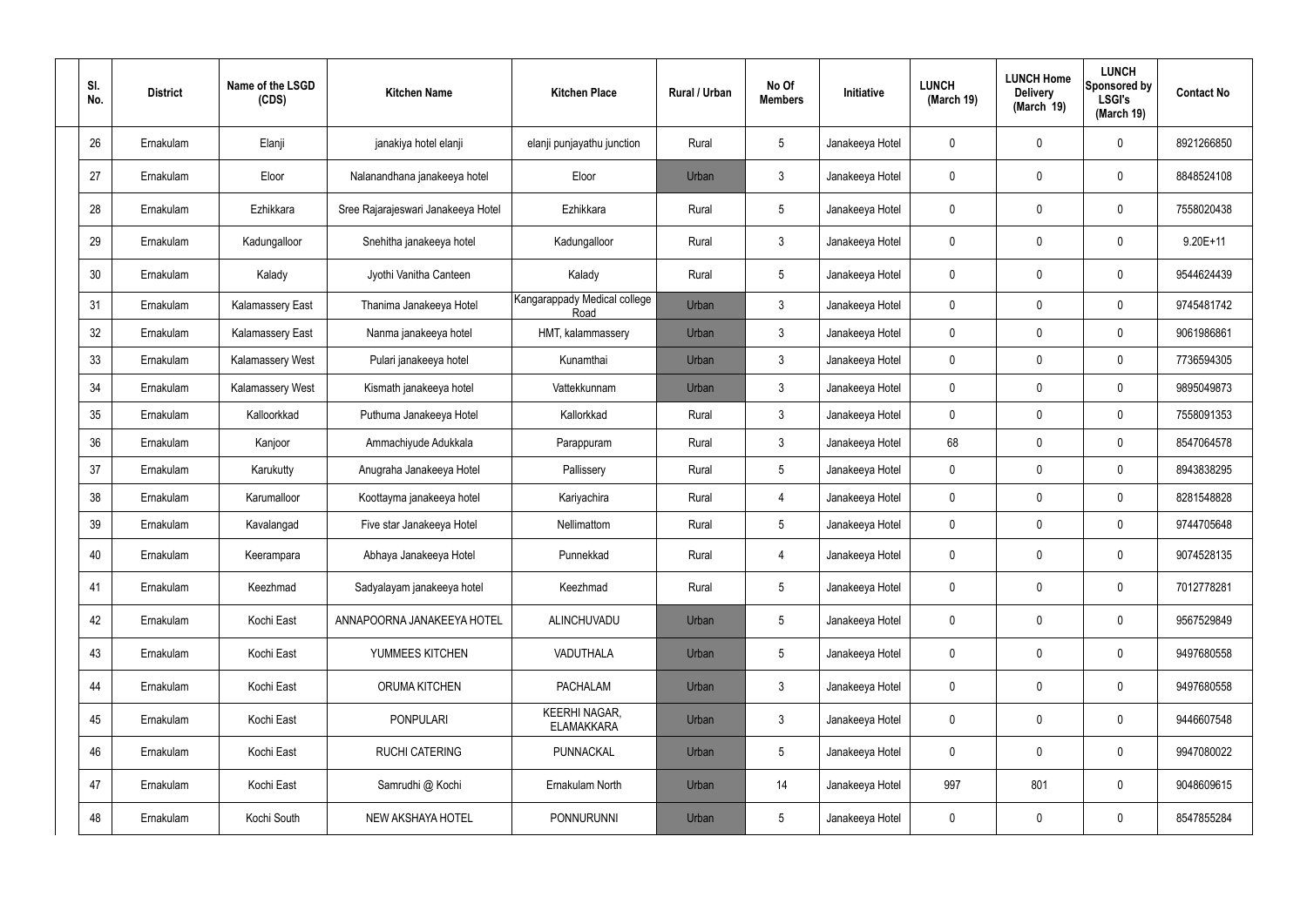|     | SI.<br>No. | <b>District</b> | Name of the LSGD<br>(CDS) | <b>Kitchen Name</b>              | <b>Kitchen Place</b>                   | <b>Rural / Urban</b> | No Of<br><b>Members</b> | Initiative      | <b>LUNCH</b><br>(March 19) | <b>LUNCH Home</b><br><b>Delivery</b><br>(March 19) | <b>LUNCH</b><br>Sponsored by<br><b>LSGI's</b><br>(March 19) | <b>Contact No</b> |
|-----|------------|-----------------|---------------------------|----------------------------------|----------------------------------------|----------------------|-------------------------|-----------------|----------------------------|----------------------------------------------------|-------------------------------------------------------------|-------------------|
|     | 49         | Ernakulam       | Kochi South               | <b>AMMAS KITCHEN</b>             | <b>THEVARA</b>                         | Urban                | 4                       | Janakeeya Hotel | 0                          | 0                                                  | $\mathbf 0$                                                 | 8547855284        |
|     | 50         | Ernakulam       | Kochi South               | <b>FRIENDS</b>                   | <b>MINI PARK</b>                       | Urban                | 5                       | Janakeeya Hotel | 0                          | 0                                                  | 0                                                           | 9567127064        |
|     | 51         | Ernakulam       | Kochi West                | NAMMUDE ADUKKALA                 | <b>ERAVELI COLONY</b>                  | Urban                | $5\overline{)}$         | Janakeeya Hotel | 0                          | 0                                                  | $\mathbf 0$                                                 | 9496025576        |
|     | 52         | Ernakulam       | Kochi West                | PUTHUMA KUDUMBASHREE HOTEL       | PALLURUTHY NADA                        | Urban                | 5                       | Janakeeya Hotel | 0                          | 0                                                  | 0                                                           | 9496025576        |
|     | 53         | Ernakulam       | Kochi West                | USHUS KUDUMBASHREE HOTEL         | <b>FORT KOCHI</b>                      | Urban                | 4                       | Janakeeya Hotel | 0                          | 0                                                  | $\mathbf 0$                                                 | 9847866090        |
|     | 54         | Ernakulam       | Koothattukulam            | Niravu janakeeya hotel           | Near ksrtc bus stand<br>koothattukulam | Urban                | $\mathfrak{Z}$          | Janakeeya Hotel | $\mathbf 0$                | 0                                                  | $\mathbf 0$                                                 | 9656619614        |
|     | 55         | Ernakulam       | Koovappady                | Kaipunyam Janakeeya hotel        | Koovappady                             | Rural                | $5\overline{)}$         | Janakeeya Hotel | 0                          | 0                                                  | $\mathbf 0$                                                 | 9526628158        |
|     | 56         | Ernakulam       | Kothamangalam             | P.K Janakeeya hotel              | Kothamangalam                          | Urban                | 3                       | Janakeeya Hotel | 0                          | 0                                                  | $\mathbf 0$                                                 | 8156869114        |
|     | 57         | Ernakulam       | Kothamangalam             | Thanima catering unit            | Kothamangalam                          | Urban                | $\mathbf{3}$            | Janakeeya Hotel | 0                          | 0                                                  | $\mathbf 0$                                                 | 9846664377        |
|     | 58         | Ernakulam       | Kottapady                 | Janakeeya Hotel                  | Kottappady junction                    | Rural                | $\mathfrak{Z}$          | Janakeeya Hotel | 0                          | 0                                                  | $\pmb{0}$                                                   | 9497406993        |
| 114 | 59         | Ernakulam       | Kottuvally                | Amritha Janakeeya Hotel          | kottuvally                             | Rural                | $5\overline{)}$         | Janakeeya Hotel | 90                         | 0                                                  | 0                                                           | 8590034196        |
|     | 60         | Ernakulam       | Kumbalam                  | JANAKEEYA HOTEL KUMBALAM         | <b>MADAVANA</b>                        | Rural                | 5                       | Janakeeya Hotel | 0                          | 0                                                  | 0                                                           | 9746652717        |
|     | 61         | Ernakulam       | Kumbalangy                | St Antoneys kudumbashree         | OLD POST OFFICE                        | Rural                | 3                       | Janakeeya Hotel | 0                          | 0                                                  | $\mathbf 0$                                                 | 8138860764        |
|     | 62         | Ernakulam       | Kunnathunad               | Thripthi Janakeeya Hotel         | Pallikkara                             | Rural                | 6                       | Janakeeya Hotel | $\mathbf 0$                | $\mathbf 0$                                        | $\mathbf 0$                                                 | 9744561425        |
|     | 63         | Ernakulam       | Kunnukara                 | Greenchilly cafe                 | Kunnukara                              | Rural                | $\mathbf{3}$            | Janakeeya Hotel | $\mathbf 0$                | $\mathbf 0$                                        | $\mathbf 0$                                                 | 9496852989        |
|     | 64         | Ernakulam       | Kunnukara                 | Thanima canteen                  | North aduvassery                       | Rural                | $5\overline{)}$         | Janakeeya Hotel | 0                          | 0                                                  | $\mathbf 0$                                                 | 9744200583        |
|     | 65         | Ernakulam       | Kuttampuzha               | Nila kudumbashree janakiya hotel | Mini stadium, vadattupara              | Rural                | 6                       | Janakeeya Hotel | 0                          | 0                                                  | $\mathsf{0}$                                                | 9496754018        |
|     | 66         | Ernakulam       | Kuzhippilly               | Janakeeya hotel                  | Kuzhupilli                             | Rural                | $\mathbf 0$             | Janakeeya Hotel | 0                          | 0                                                  | $\mathsf{0}$                                                | 9744631998        |
|     | 67         | Ernakulam       | Malayattoor               | Whats app Janakeeya Hotel        | Thottuva                               | Rural                | $\mathbf{3}$            | Janakeeya Hotel | $\pmb{0}$                  | 0                                                  | $\mathsf{0}$                                                | $9.19E+11$        |
|     | 68         | Ernakulam       | Malayattoor               | Natturuchi Janakeeya Hotel       | Ettakkadavu                            | Rural                | $\mathfrak{Z}$          | Janakeeya Hotel | 0                          | 0                                                  | $\mathsf{0}$                                                | 9745470234        |
|     | 69         | Ernakulam       | Maneed                    | Coral Island                     | Maneed                                 | Rural                | $\overline{4}$          | Janakeeya Hotel | $\pmb{0}$                  | 0                                                  | $\mathsf{0}$                                                | 7012652495        |
|     | 70         | Ernakulam       | Manjalloor                | Thanima Kudumbashree hotel       | Vazhakkulam                            | Rural                | $5\phantom{.0}$         | Janakeeya Hotel | 0                          | 0                                                  | $\mathsf{0}$                                                | 7306907918        |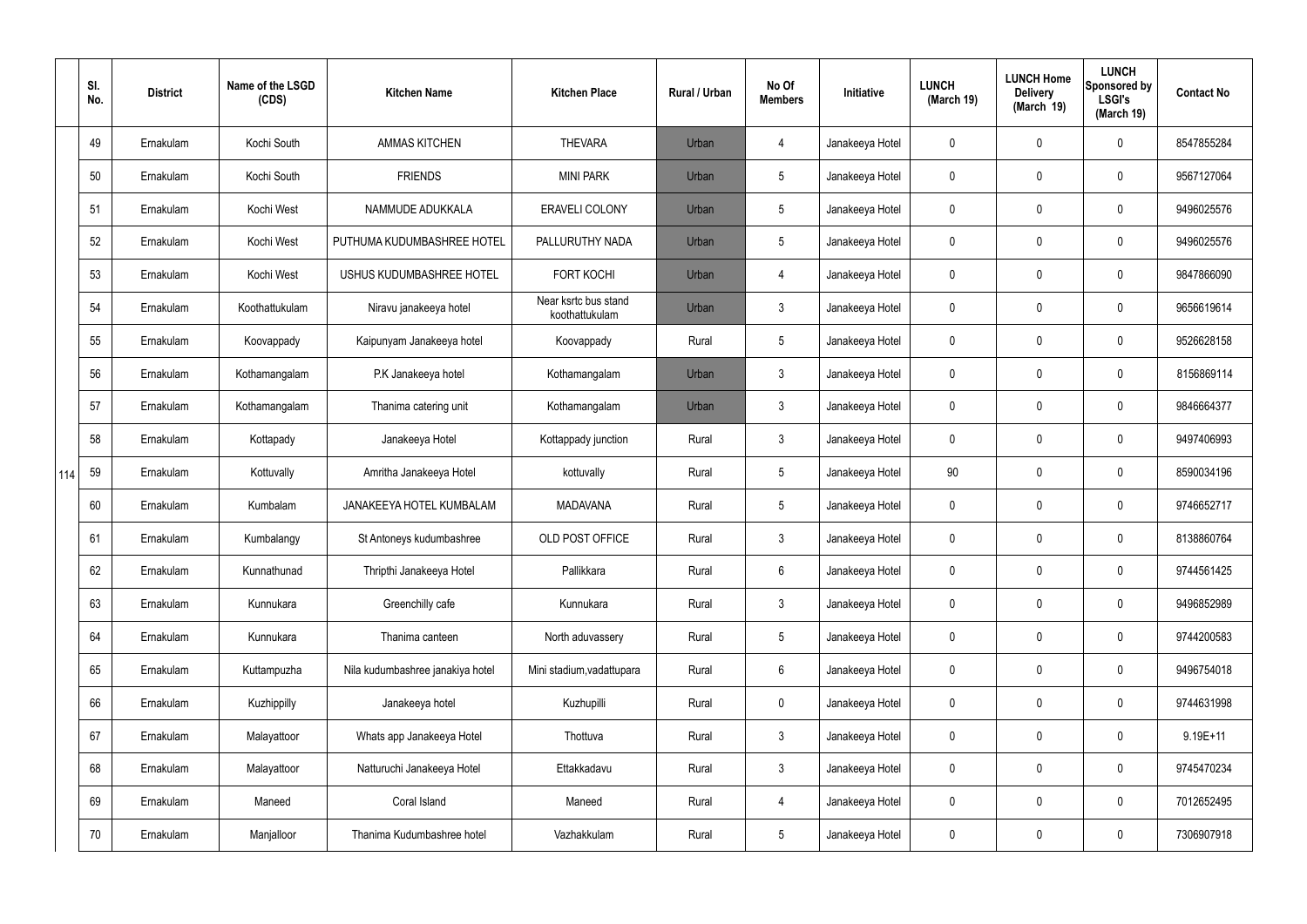| SI.<br>No. | <b>District</b> | Name of the LSGD<br>(CDS) | <b>Kitchen Name</b>                                      | <b>Kitchen Place</b>                    | Rural / Urban | No Of<br><b>Members</b> | Initiative      | <b>LUNCH</b><br>(March 19) | <b>LUNCH Home</b><br><b>Delivery</b><br>(March 19) | <b>LUNCH</b><br>Sponsored by<br><b>LSGI's</b><br>(March 19) | <b>Contact No</b> |
|------------|-----------------|---------------------------|----------------------------------------------------------|-----------------------------------------|---------------|-------------------------|-----------------|----------------------------|----------------------------------------------------|-------------------------------------------------------------|-------------------|
| 71         | Ernakulam       | Manjapra                  | Sara's Kitchen                                           | Puthenpalli                             | Rural         | $\mathbf{3}$            | Janakeeya Hotel | 0                          | 0                                                  | $\mathbf 0$                                                 | 8547392730        |
| 72         | Ernakulam       | Maradu                    | <b>VANITHA HOTEL</b>                                     | <b>KUNDANNOR JN</b>                     | Urban         | $\overline{4}$          | Janakeeya Hotel | $\mathbf 0$                | 0                                                  | $\pmb{0}$                                                   | 9349505008        |
| 73         | Ernakulam       | Marady                    | Janakeeya hotel, Marady                                  | Unnakkuppa                              | Rural         | $\overline{4}$          | Janakeeya Hotel | 0                          | 0                                                  | $\mathbf 0$                                                 | 9947943177        |
| 74         | Ernakulam       | Mazhuvannoor              | Sruthi Janakeeya Hotel                                   | Valayanchirangara                       | Rural         | $\mathbf{3}$            | Janakeeya Hotel | $\mathbf 0$                | 0                                                  | $\pmb{0}$                                                   | 9747924485        |
| 75         | Ernakulam       | Mookkannoor               | Mammaks Kitchen                                          | Mookkannoor                             | Rural         | $\mathbf{3}$            | Janakeeya Hotel | 0                          | 0                                                  | $\mathbf 0$                                                 | 9.19E+11          |
| 76         | Ernakulam       | Mudakkuzha                | Janakeeya Hotel                                          | Mudakkuzha                              | Rural         | $\mathbf{3}$            | Janakeeya Hotel | $\mathbf 0$                | 0                                                  | $\mathbf 0$                                                 | 9.19E+11          |
| 77         | Ernakulam       | Mulanthuruthy             | Sulabha                                                  | karikode, mulanthuruthy                 | Rural         | $\mathbf 0$             | Janakeeya Hotel | 0                          | 0                                                  | $\mathbf 0$                                                 | 9633427553        |
| 78         | Ernakulam       | Mulavukad                 | Kudumbashree Veetile bakshanam                           | Mulavukad                               | Rural         | $5\phantom{.0}$         | Janakeeya Hotel | $\mathbf 0$                | 0                                                  | $\mathbf 0$                                                 | 9061339557        |
| 79         | Ernakulam       | Muvattupuzha              | Oottupura                                                | Muvattupuzha                            | Urban         | $\mathbf{3}$            | Janakeeya Hotel | $\mathbf 0$                | $\boldsymbol{0}$                                   | $\mathbf 0$                                                 |                   |
| 80         | Ernakulam       | Nayarambalam              | Four star cafe                                           | Nayarambalam                            | Rural         | $\mathbf{3}$            | Janakeeya Hotel | 0                          | 0                                                  | $\boldsymbol{0}$                                            | 8891755948        |
| 81         | Ernakulam       | Nedumbassery              | Thani Nadan                                              | Athani                                  | Rural         | $5\phantom{.0}$         | Janakeeya Hotel | 0                          | 0                                                  | $\boldsymbol{0}$                                            | 8138917514        |
| 82         | Ernakulam       | Nellikuzhy                | Janakeeya Hotel                                          | Nellikkuzhi                             | Rural         | $\mathfrak{Z}$          | Janakeeya Hotel | 0                          | 0                                                  | $\boldsymbol{0}$                                            | 9562713076        |
| 83         | Ernakulam       | Njarakkal                 | Kripa Catering Unit                                      | Njarakkal                               | Rural         | $\mathbf{3}$            | Janakeeya Hotel | 0                          | 0                                                  | $\mathbf 0$                                                 | 9567534006        |
| 84         | Ernakulam       | Okkal                     | Manna Janakeeya Hotel                                    | Edavoor                                 | Rural         | $\overline{4}$          | Janakeeya Hotel | $\mathbf 0$                | 0                                                  | $\mathbf 0$                                                 | 9539507674        |
| 85         | Ernakulam       | Paingottoor               | Janakeeya hotel                                          | Paingottoor                             | Rural         | $\overline{7}$          | Janakeeya Hotel | $\mathbf 0$                | $\mathbf 0$                                        | $\mathbf 0$                                                 | 9656855730        |
| 86         | Ernakulam       | Paipra                    | Nanma Janakeeya Hotel                                    | Pezhakkappilly                          | Rural         | $\mathbf{3}$            | Janakeeya Hotel | $\mathbf 0$                | 0                                                  | $\mathbf 0$                                                 | 9567747725        |
| 87         | Ernakulam       | Pallarimangalam           | Janakeeya Hotel                                          | Janakeeya Hotel, Koovalloor             | Rural         | 4                       | Janakeeya Hotel | 60                         | $\mathbf 0$                                        | $\mathbf 0$                                                 | 7025992310        |
| 88         | Ernakulam       | Pallipuram                | SANTHWANAM Janakeeyahotel                                | Pothen valav                            | Rural         | $5\phantom{.0}$         | Janakeeya Hotel | $\mathbf 0$                | 0                                                  | $\mathbf 0$                                                 | 9747525176        |
| 89         | Ernakulam       | Pambakkuda                | viswastha catering unit                                  | pambakkuda block punjayathu<br>building | Rural         | $\overline{4}$          | Janakeeya Hotel | $\mathbf 0$                | $\mathbf 0$                                        | $\mathbf 0$                                                 | 9946404045        |
| 90         | Ernakulam       | Parakkadave               | Thejus catering unit                                     | Moozhikkulam                            | Rural         | 10                      | Janakeeya Hotel | $\mathbf 0$                | 0                                                  | $\mathbf 0$                                                 | 9847936303        |
| 91         | Ernakulam       | Paravoor                  | sree vigneswara sc cafe                                  | Govt.boys' HSS, N.Paravur               | Urban         | $\overline{4}$          | Janakeeya Hotel | $\mathbf 0$                | 0                                                  | $\mathbf 0$                                                 |                   |
| 92         | Ernakulam       | Perumbavoor               | JANAKEEYA HOTEL MINI CIVIL<br><b>STATION PERUMBAVOOR</b> | <b>CIVIL STATION</b>                    | Urban         | $\mathbf{3}$            | Janakeeya Hotel | 0                          | 0                                                  | $\boldsymbol{0}$                                            | 9847008734        |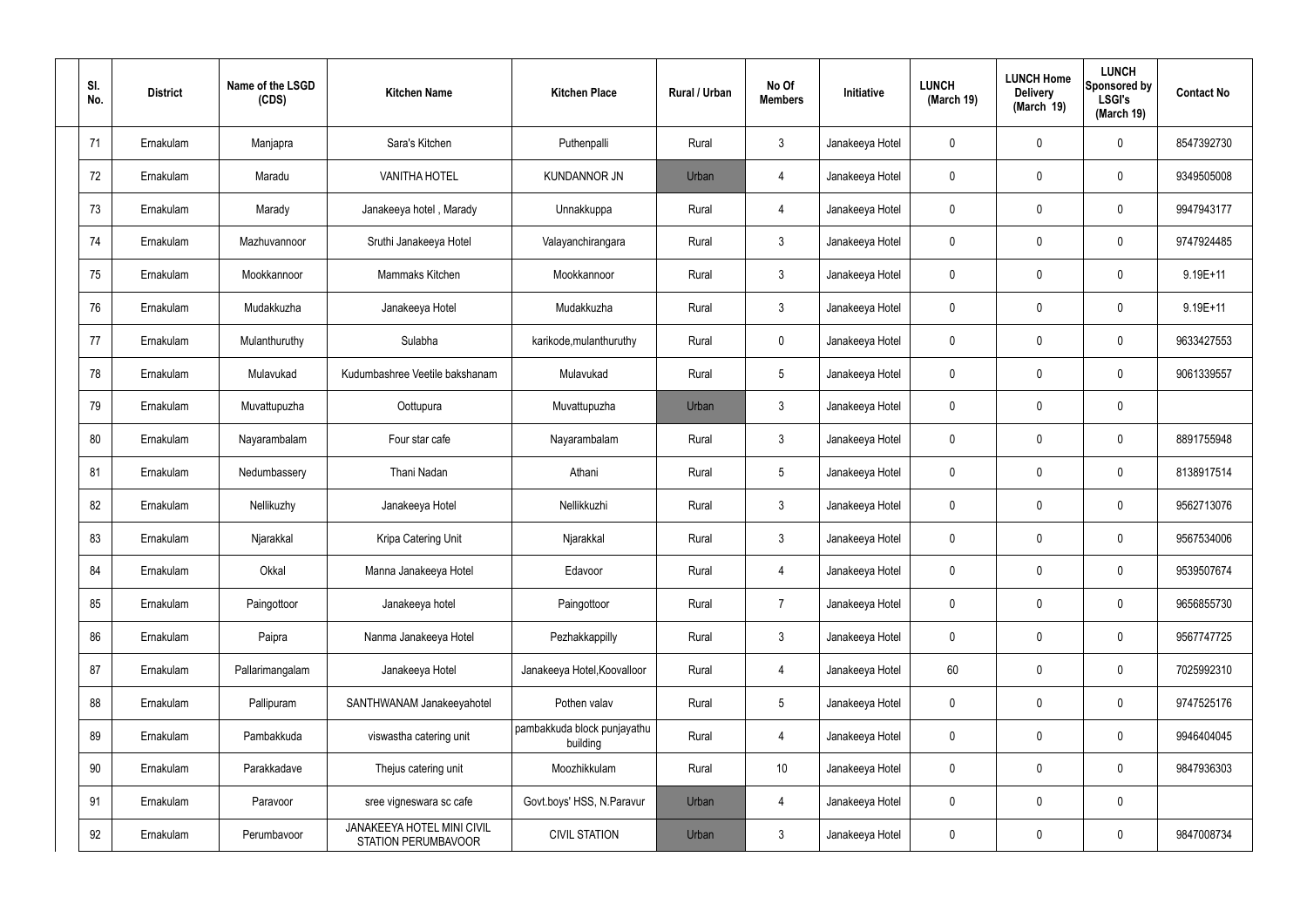| SI.<br>No. | <b>District</b> | Name of the LSGD<br>(CDS) | <b>Kitchen Name</b>                         | <b>Kitchen Place</b>                        | Rural / Urban | No Of<br><b>Members</b> | Initiative      | <b>LUNCH</b><br>(March 19) | <b>LUNCH Home</b><br><b>Delivery</b><br>(March 19) | <b>LUNCH</b><br><b>Sponsored by</b><br><b>LSGI's</b><br>(March 19) | <b>Contact No</b> |
|------------|-----------------|---------------------------|---------------------------------------------|---------------------------------------------|---------------|-------------------------|-----------------|----------------------------|----------------------------------------------------|--------------------------------------------------------------------|-------------------|
| 93         | Ernakulam       | Perumbavoor               | Swath kudumbashree canteen                  | Perumbavoor                                 | Urban         | $\mathbf{3}$            | Janakeeya Hotel | 0                          | 0                                                  | 0                                                                  | 9847015470        |
| 94         | Ernakulam       | Perumbavoor               | Janakeeya Hotel                             | Kanjirakkad pallippady                      | Urban         | $\mathbf{3}$            | Janakeeya Hotel | $\mathbf 0$                | $\mathbf 0$                                        | 0                                                                  | 9847015470        |
| 95         | Ernakulam       | Pindimana                 | Janakeeya hotel                             | Muthamkuzhi                                 | Rural         | $\overline{4}$          | Janakeeya Hotel | $\mathbf 0$                | 0                                                  | 0                                                                  | 9656297799        |
| 96         | Ernakulam       | Piravam                   | sneha canteen                               | municipality building base floor<br>piravom | Urban         | $\overline{4}$          | Janakeeya Hotel | $\mathbf 0$                | $\mathbf 0$                                        | 0                                                                  | 8075376906        |
| 97         | Ernakulam       | Pootrikka                 | <b>GRANDMA JANAKEEYA HOTEL</b>              | <b>CHOONDI</b>                              | Rural         | $\mathbf{3}$            | Janakeeya Hotel | $\mathbf 0$                | 0                                                  | 0                                                                  | 9400550287        |
| 98         | Ernakulam       | Pothanikkad               | Taj hotel                                   | Pothanikkad                                 | Rural         | $\mathbf{3}$            | Janakeeya Hotel | $\mathbf 0$                | $\mathbf 0$                                        | 0                                                                  | 9645079573        |
| 99         | Ernakulam       | Puthanvelikkara           | Panjami cafe kudumbashree                   | Near panjayath office                       | Rural         | $5\phantom{.0}$         | Janakeeya Hotel | 0                          | 0                                                  | 0                                                                  | 9645530669        |
| 100        | Ernakulam       | Ramamangalam              | Kalavara janakeeya hotel                    | ramamngalam                                 | Rural         | $\overline{4}$          | Janakeeya Hotel | $\mathbf 0$                | $\mathbf 0$                                        | 0                                                                  | 9961344346        |
| 101        | Ernakulam       | Rayamangalam              | Arya canteen                                | Kuruppampady                                | Rural         | $\mathbf{3}$            | Janakeeya Hotel | $\boldsymbol{0}$           | $\boldsymbol{0}$                                   | 0                                                                  | 8281825730        |
| 102        | Ernakulam       | Thirumarady               | janakiya hotel thirumarady                  | edappara jn.                                | Rural         | $\mathbf{3}$            | Janakeeya Hotel | $\mathbf 0$                | 0                                                  | 0                                                                  | 7594811868        |
| 103        | Ernakulam       | Thiruvaniyoor             | Thanima                                     | Thiruvaniyoor                               | Rural         | $\overline{0}$          | Janakeeya Hotel | $\mathbf 0$                | $\boldsymbol{0}$                                   | 0                                                                  | 9061239698        |
| 104        | Ernakulam       | Thrikkakkara East         | Thanima Janakeeya Hotel                     | Kakkanad                                    | Urban         | 8                       | Janakeeya Hotel | $\mathbf 0$                | $\boldsymbol{0}$                                   | 0                                                                  | 9207134763        |
| 105        | Ernakulam       | Thrikkakkara west         | Janakeeya hotel                             | Chembumukku                                 | Urban         | 5                       | Janakeeya Hotel | $\Omega$                   | 0                                                  | 0                                                                  | 9496530576        |
| 106        | Ernakulam       | Thuravoor                 | e-grill Janakeeya Hotel                     | Yudapuram                                   | Rural         | $\overline{4}$          | Janakeeya Hotel | $\mathbf 0$                | $\pmb{0}$                                          | 0                                                                  | 9526845935        |
| 107        | Ernakulam       | Tripunithura              | Janakeeya Hotel Tripunithura                | Eroor                                       | Urban         | $\mathbf{3}$            | Janakeeya Hotel | $\mathbf 0$                | $\pmb{0}$                                          | 0                                                                  | 8137977644        |
| 108        | Ernakulam       | Vadakkekkara              | vadakkekkara kudumbasree janakeeya<br>hotel | Madaplathuruth                              | Rural         | 4                       | Janakeeya Hotel | $\overline{0}$             | $\boldsymbol{0}$                                   | $\mathbf 0$                                                        | 8301806778        |
| 109        | Ernakulam       | Vadavukode<br>Puthancruz  | <b>JANAKEEYA HOTEL</b>                      | Puthencruz                                  | Rural         | $\mathbf{3}$            | Janakeeya Hotel | $\mathbf 0$                | $\pmb{0}$                                          | 0                                                                  | $9.19E + 11$      |
| 110        | Ernakulam       | Valakom                   | Ruchi                                       | Valakom                                     | Rural         | $5\phantom{.0}$         | Janakeeya Hotel | $\mathbf 0$                | $\boldsymbol{0}$                                   | 0                                                                  | 9074232700        |
| 111        | Ernakulam       | Varapuzha                 | <b>DURGA ACTIVITY</b>                       | CHETTIBHAGAM                                | Rural         | 8                       | Janakeeya Hotel | $\mathbf 0$                | $\pmb{0}$                                          | 0                                                                  | 9496160074        |
| 112        | Ernakulam       | Vazhakulam                | Three Star Hotel                            | Marampally                                  | Rural         | $\mathbf{3}$            | Janakeeya Hotel | $\mathbf 0$                | $\pmb{0}$                                          | 0                                                                  | 6282644893        |
| 113        | Ernakulam       | Vengola                   | Janakeeya Hotel                             | Pathipalam                                  | Rural         | $5\phantom{.0}$         | Janakeeya Hotel | $\overline{0}$             | $\pmb{0}$                                          | 0                                                                  | 8137887455        |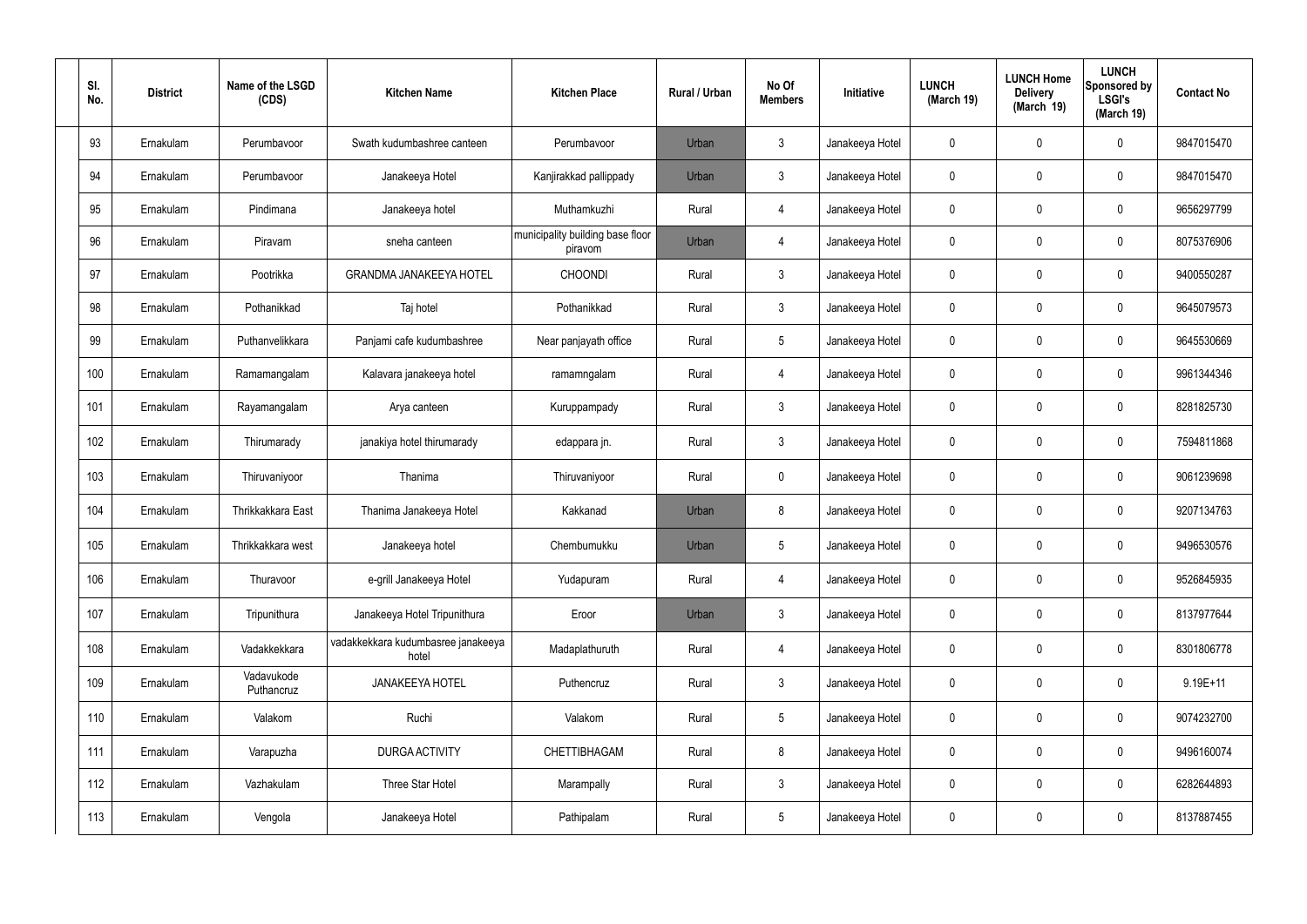|     | SI.<br>No.     | <b>District</b> | Name of the LSGD<br>(CDS) | <b>Kitchen Name</b>          | <b>Kitchen Place</b>                              | Rural / Urban | No Of<br><b>Members</b> | Initiative      | <b>LUNCH</b><br>(March 19) | <b>LUNCH Home</b><br><b>Delivery</b><br>(March 19) | <b>LUNCH</b><br>Sponsored by<br><b>LSGI's</b><br>(March 19) | <b>Contact No</b> |
|-----|----------------|-----------------|---------------------------|------------------------------|---------------------------------------------------|---------------|-------------------------|-----------------|----------------------------|----------------------------------------------------|-------------------------------------------------------------|-------------------|
|     | 114            | Ernakulam       | Vengoor                   | <b>JANAKEEYA HOTEL</b>       | Choorathod                                        | Rural         | 4                       | Janakeeya Hotel | 0                          | 0                                                  | $\mathbf 0$                                                 | 9656904682        |
| 114 |                |                 |                           |                              |                                                   |               | 449                     |                 | 1813                       | 801                                                | $\overline{0}$                                              |                   |
|     |                | Idukki          | Adimaly                   | Friends Janakeeya Hotel      | Adimaly                                           | Rural         | 4                       | Janakeeya Hotel | 0                          | 0                                                  | $\mathbf 0$                                                 | 9961635779        |
|     | $\overline{2}$ | Idukki          | Alackode                  | Five Star Canteen            | Elamdesham Block<br>Panchayath Building, Alakode  | Rural         | $5\phantom{.0}$         | Janakeeya Hotel | 0                          | $\mathbf 0$                                        | $\mathbf 0$                                                 | 9961482164        |
|     | 3              | Idukki          | Arakkulam                 | Sabhalyam                    | Moolamattom                                       | Rural         | $\overline{4}$          | Janakeeya Hotel | 0                          | 0                                                  | $\mathbf 0$                                                 | 8848124921        |
|     | 4              | Idukki          | Ayyappancovil             | Maria Janakeeya Hotel        | Parappu                                           | Rural         | $\mathbf{3}$            | Janakeeya Hotel | 0                          |                                                    |                                                             | 9544622096        |
|     | 5              | Idukki          | Bysonvalley               | Famous Janakiya Hotel        | Pottankad                                         | Rural         | $\overline{4}$          | Janakeeya Hotel | 48                         | $\mathbf 0$                                        | $\mathbf 0$                                                 | 9744566398        |
|     | 6              | Idukki          | Chakkupallam              | Vanithasree Janakeeya Hotel  | Anakkara                                          | Rural         | $\mathbf{3}$            | Janakeeya Hotel | 0                          |                                                    |                                                             | 8075143547        |
|     |                | Idukki          | Devikulam                 | Kudumbashree Janakeeya Hotel | Echo point                                        | Rural         | $\mathbf{3}$            | Janakeeya Hotel | 101                        | $\mathbf 0$                                        | $\mathbf 0$                                                 | 8281640208        |
|     | 8              | Idukki          | Edavetty                  | Kudumbashree Janakeeya Hotel | Edavetty                                          | Rural         | $\mathbf{3}$            | Janakeeya Hotel | 0                          | $\mathbf 0$                                        | $\mathbf 0$                                                 | 6238694173        |
|     | 9              | Idukki          | Erattayar                 | Vanitha Janakeeya Hotel      | Erattayar                                         | Rural         | 4                       | Janakeeya Hotel | 0                          |                                                    |                                                             | 9188166929        |
|     | 10             | Idukki          | Kamakshi                  | Kripa Catering               | Thankamani                                        | Rural         | $5\phantom{.0}$         | Janakeeya Hotel | 0                          | $\mathbf 0$                                        | $\mathbf 0$                                                 | 9544021398        |
|     | 11             | Idukki          | Kanchiyar                 | Swadh Janakeeya Hotel        | Kanchiyar                                         | Rural         | $5\phantom{.0}$         | Janakeeya Hotel | 42                         |                                                    |                                                             | 8606856496        |
|     | 12             | Idukki          | Kanjikkuzhi               | Samarppanam                  | Kanjikkuzhi                                       | Rural         | $\overline{4}$          | Janakeeya Hotel | $\mathbf 0$                | $\mathbf 0$                                        | $\mathbf 0$                                                 | 9447169262        |
|     | 13             | Idukki          | Kanthaloor                | Morningstar Janakeeya Hotel  | Sahayagiri complex, near<br>Kanthalloor Bus stand | Rural         | $\overline{4}$          | Janakeeya Hotel | 85                         | $\pmb{0}$                                          |                                                             | 9447941632        |
|     | 14             | Idukki          | Karimannoor               | Rujiya Catering Unit         | Karimannoor                                       | Rural         | $5\phantom{.0}$         | Janakeeya Hotel | $\pmb{0}$                  | 0                                                  | $\mathbf 0$                                                 | 9497454952        |
|     | 15             | Idukki          | Karunapuram               | Karuna Hotel                 | Panchayathu complex                               | Rural         | $\overline{4}$          | Janakeeya Hotel | 75                         |                                                    |                                                             | 9961152820        |
|     | 16             | Idukki          | Kattappana                | Karunya Janakeeya Hotel      | Kattappana                                        | Urban         | $5\phantom{.0}$         | Janakeeya Hotel | 280                        | 0                                                  |                                                             | 9497684477        |
|     | 17             | Idukki          | Kodikkulam                | Kulirma Janakiya Hotel       | Kodikkulam                                        | Rural         | $6\overline{6}$         | Janakeeya Hotel | $\mathbf 0$                | $\mathbf 0$                                        | $\mathbf 0$                                                 | 9605111852        |
|     | 18             | Idukki          | Kokkayar                  | Sevana Janakeeya hotel       | 35th Mile                                         | Rural         | $\mathbf{3}$            | Janakeeya Hotel | 0                          | 0                                                  | $\mathbf 0$                                                 | 9562067674        |
|     | 19             | Idukki          | Konnathadi                | Friends Janakeeya Hotel      | Panickankudi                                      | Rural         | $6\,$                   | Janakeeya Hotel | 0                          | $\pmb{0}$                                          | $\mathbf 0$                                                 | 9544048878        |
|     | 20             | Idukki          | Konnathadi                | Janapriya Janakeeya Hotel    | Konnathadi                                        | Rural         | $\mathfrak{Z}$          | Janakeeya Hotel | 0                          | $\pmb{0}$                                          | $\pmb{0}$                                                   | 9895147074        |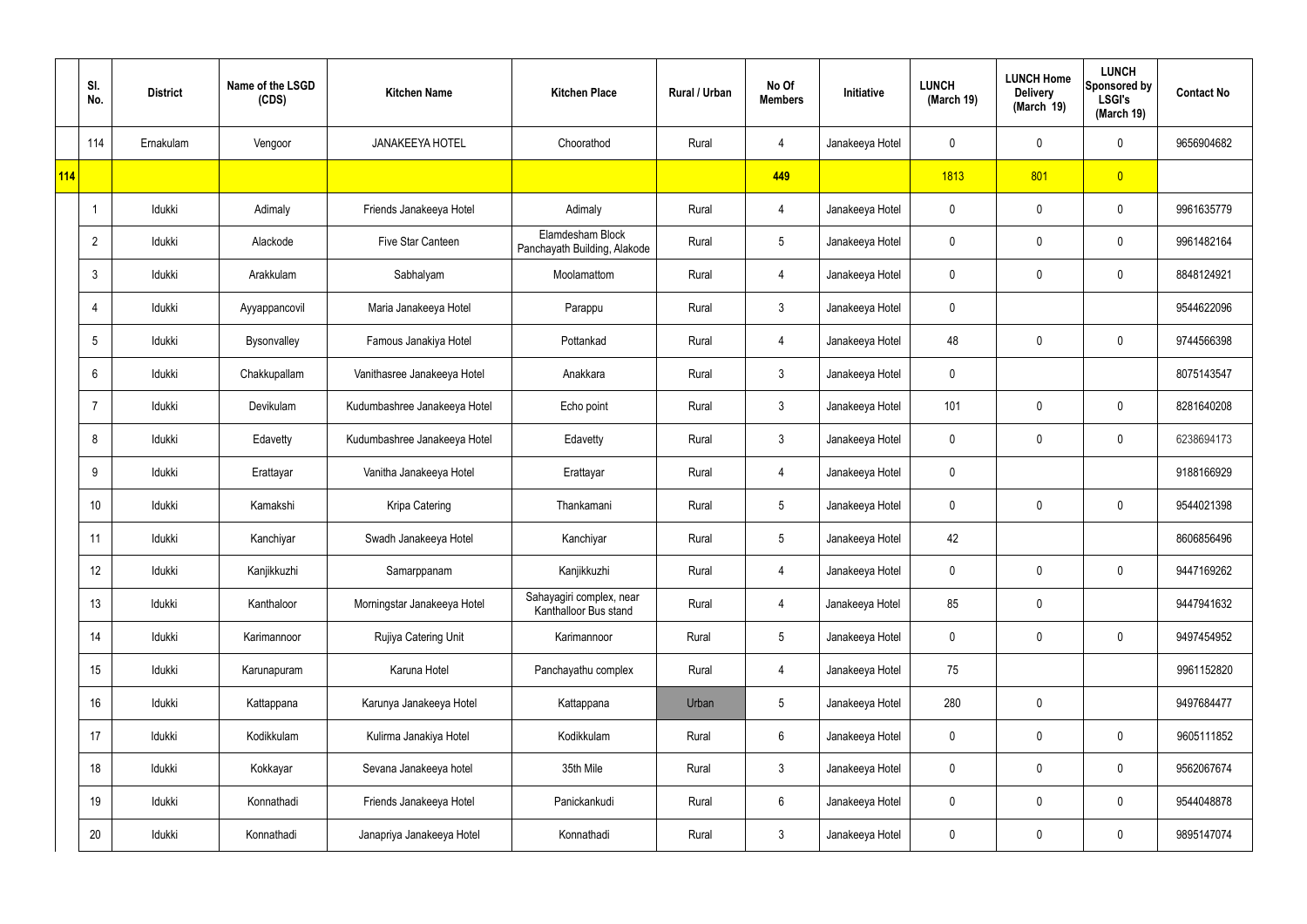|    | SI.<br>No. | <b>District</b> | Name of the LSGD<br>(CDS) | <b>Kitchen Name</b>                | <b>Kitchen Place</b>          | Rural / Urban | No Of<br><b>Members</b> | Initiative      | <b>LUNCH</b><br>(March 19) | <b>LUNCH Home</b><br><b>Delivery</b><br>(March 19) | <b>LUNCH</b><br>Sponsored by<br><b>LSGI's</b><br>(March 19) | <b>Contact No</b> |
|----|------------|-----------------|---------------------------|------------------------------------|-------------------------------|---------------|-------------------------|-----------------|----------------------------|----------------------------------------------------|-------------------------------------------------------------|-------------------|
|    | 21         | Idukki          | Kudayathoor               | Kudumbashree Janakeeya Hotel       | Kanjar                        | Rural         | $\mathbf{3}$            | Janakeeya Hotel | 0                          | 0                                                  | $\mathbf 0$                                                 | 9526762560        |
|    | 22         | Idukki          | Kumaramangalam            | Kumaramangalam Janakeeya Hotel     | Kumaramangalam                | Rural         | 4                       | Janakeeya Hotel | 0                          |                                                    |                                                             | 9745633509        |
|    | 23         | Idukki          | Kumili                    | Ruchi Hotel                        | Kumili                        | Rural         | 4                       | Janakeeya Hotel | 0                          | 0                                                  | $\mathbf 0$                                                 | 9447980637        |
|    | 24         | Idukki          | Manakkadu                 | Vanitha Hotel                      | Chittoor                      | Rural         | $\mathbf{3}$            | Janakeeya Hotel | 0                          | 0                                                  | $\mathbf 0$                                                 | 8330097933        |
| 50 | 25         | Idukki          | Mankulam                  | Jeevanam Catering Janakeeya Hotel  | Panchayathu Building          | Rural         | 4                       | Janakeeya Hotel | 0                          | 0                                                  | $\mathbf 0$                                                 | 9495060505        |
|    | 26         | Idukki          | Mankulam                  | Happy Janakéeya Hotel              | Aanakkulam                    | Rural         | $\mathbf{3}$            | Janakeeya Hotel | 112                        | 0                                                  | $\pmb{0}$                                                   | 9496251027        |
|    | 27         | Idukki          | Marayoor                  | Malabar food court Janakeeya Hotel | Marayoor Near IDCB bank       | Rural         | 4                       | Janakeeya Hotel | 190                        | 0                                                  | $\mathbf 0$                                                 | 9446925610        |
|    | 28         | Idukki          | Mariyapuram               | Anaswara Hotel & Catering          | Idukki                        | Rural         | 4                       | Janakeeya Hotel | 0                          | 0                                                  | $\pmb{0}$                                                   | 9526329438        |
|    | 29         | Idukki          | Munnar                    | Annapoorna catering                | Lorry stand, old munnar       | Rural         | $5\phantom{.0}$         | Janakeeya Hotel | 400                        | 0                                                  | $\mathbf 0$                                                 | 8281009478        |
|    | 30         | Idukki          | Muttom                    | Nila Janakeeya Hotel               | Muttom                        | Rural         | $\mathbf{3}$            | Janakeeya hotel | 0                          | 0                                                  | $\mathbf 0$                                                 | 9961104818        |
|    | 31         | Idukki          | Nedumkandam               | Annus catering                     | Nedumkandam<br>Kizhakkekavala | Rural         | 4                       | Janakeeya Hotel | 0                          | 0                                                  | $\mathbf 0$                                                 | 9747458576        |
|    | 32         | Idukki          | Pallivasal                | Blessing Janakeeya Hotel           | Pallivasal                    | Rural         | 4                       | Janakeeya Hotel | 94                         | 0                                                  | $\mathbf 0$                                                 | 9947981574        |
|    | 33         | Idukki          | Pampadumpara              | Thripthy Janakeeya Hotel           | Pampadumpara                  | Rural         | $\mathbf{3}$            | Janakeeya Hotel | 0                          | 0                                                  | $\mathbf 0$                                                 | 9207150558        |
|    | 34         | Idukki          | Peermedu                  | Thripthy Janakeeya Hotel           | Peermedu                      | Rural         | $\mathbf{3}$            | Janakeeya Hotel | 0                          | 0                                                  | $\mathbf 0$                                                 | 9633311267        |
|    | 35         | Idukki          | Peruvanthanam             | Janakeeya Hotel                    | Peruvanthanam                 | Rural         | $5\phantom{.0}$         | Janakeeya Hotel | 0                          | 0                                                  | $\mathbf 0$                                                 | 9562274720        |
|    | 36         | Idukki          | Purappuzha                | Ammas Janakeeya Hotel              | Purappuzha                    | Rural         | $\mathbf{3}$            | Janakeeya Hotel | 0                          | 0                                                  | $\mathbf 0$                                                 | 9744954032        |
|    | 37         | Idukki          | Rajakkadu                 | Janakeeya Hotel                    | Rajakkadu Town                | Rural         | $\mathfrak{Z}$          | Janakeeya Hotel | 399                        | 0                                                  | $\pmb{0}$                                                   | 9446766999        |
|    | 38         | Idukki          | Rajakumari                | Aiswarya Vanitha Restaurent        | Rajakumari South              | Rural         | $\overline{4}$          | Janakeeya Hotel | 0                          | 0                                                  | $\mathbf 0$                                                 | 9526570410        |
|    | 39         | Idukki          | Santhanpara               | Janakeeya Hotel                    | Santhanpara                   | Rural         | $\overline{4}$          | Janakeeya Hotel | 210                        | 0                                                  | $\pmb{0}$                                                   | 9526174553        |
|    | 40         | Idukki          | Senapathy                 | Ammoose Hotel                      | Mangathotty                   | Rural         | $\mathfrak{Z}$          | Janakeeya Hotel | 0                          | 0                                                  | $\mathbf 0$                                                 | 9539396626        |
|    | 41         | Idukki          | Udumbannoor               | Kudumbashree Janakeeya Hotel       | Udumbannor                    | Rural         | $\mathbf{3}$            | Janakeeya Hotel | 140                        | 0                                                  | $\mathbf 0$                                                 | 9633678438        |
|    | 42         | Idukki          | Upputhara                 | Samarppitha Janakeeya hotel        | Upputhara                     | Rural         | $5\phantom{.0}$         | Janakeeya Hotel | 0                          |                                                    |                                                             | 9526590710        |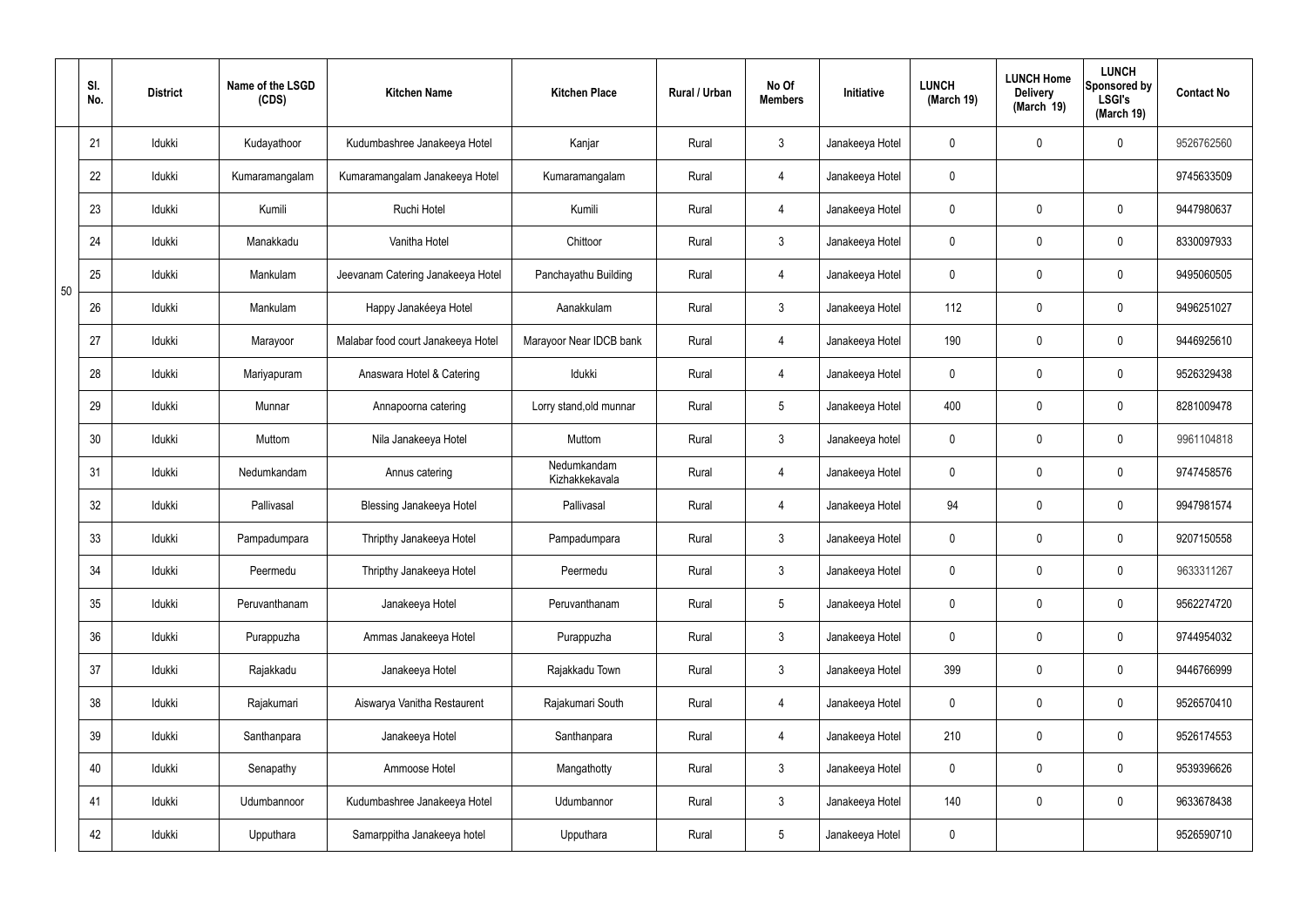|    | SI.<br>No.      | <b>District</b> | Name of the LSGD<br>(CDS)   | <b>Kitchen Name</b>                                | <b>Kitchen Place</b>                      | <b>Rural / Urban</b> | No Of<br><b>Members</b> | Initiative      | <b>LUNCH</b><br>(March 19) | <b>LUNCH Home</b><br><b>Delivery</b><br>(March 19) | <b>LUNCH</b><br>Sponsored by<br><b>LSGI's</b><br>(March 19) | <b>Contact No</b> |
|----|-----------------|-----------------|-----------------------------|----------------------------------------------------|-------------------------------------------|----------------------|-------------------------|-----------------|----------------------------|----------------------------------------------------|-------------------------------------------------------------|-------------------|
|    | 43              | Idukki          | Vandanmedu                  | Dharshana Janakeeya Hotel                          | Vandanmedu                                | Rural                | 4                       | Janakeeya Hotel | $\mathbf 0$                |                                                    |                                                             | 9744038737        |
|    | 44              | Idukki          | Vandiperiyar                | Vandiperiyar Janakeeya Hotel                       | Vandiperiyar                              | Rural                | $5\overline{)}$         | Janakeeya Hotel | $\mathbf 0$                | $\mathbf 0$                                        | $\mathbf 0$                                                 | 8086863254        |
|    | 45              | Idukki          | Vannappuram                 | Souhrudham Janakeeya Hotel                         | Vannappuram                               | Rural                | $5\overline{)}$         | Janakeeya Hotel | $\mathbf 0$                | $\mathbf 0$                                        | $\mathbf 0$                                                 | 8113054492        |
|    | 46              | Idukki          | Vathikudy                   | Mahima                                             | Murickassery                              | Rural                | $\mathbf{3}$            | Janakeeya Hotel | $\mathbf 0$                | $\mathbf 0$                                        | $\mathbf 0$                                                 | 8289945652        |
|    | 47              | Idukki          | Vattavada                   | Vattavada Kudumbashree Janakeeya<br>Hotel          | Keekkara, Kovilur                         | Rural                | $\overline{4}$          | Janakeeya Hotel | 180                        | $\mathbf 0$                                        | $\mathbf 0$                                                 | 9497790469        |
|    | 48              | Idukki          | Vazhathoppu                 | Grahalakshmi Hotel & Catering                      | Cheruthoni                                | Rural                | $\overline{4}$          | Janakeeya Hotel | $\mathbf 0$                | $\mathbf 0$                                        | $\mathbf 0$                                                 | 9496178884        |
|    | 49              | Idukki          | Vellathooval                | Flowers Janakeeya Hotel                            | Vellathooval                              | Rural                | $\overline{4}$          | Janakeeya Hotel | $\mathbf 0$                | $\mathbf 0$                                        | $\mathbf 0$                                                 | 9961419892        |
|    | 50              | Idukki          | Velliyamattam               | Padhayam Kudumbashree Janakeeya<br>Hotel           | Velliyamattam                             | Rural                | $\overline{4}$          | Janakeeya Hotel | $\mathbf 0$                | $\mathbf 0$                                        | $\mathbf 0$                                                 | 7902854627        |
| 50 |                 |                 |                             |                                                    |                                           |                      | 197                     |                 | 2356                       | $\overline{\mathbf{0}}$                            | $\overline{\mathbf{0}}$                                     |                   |
|    | -1              | Kannur          | Maloor                      | Maloor Janakeeya Hotel                             | Thrikandaripoyil, PO-<br>Thrikandaripoyil | Rural                | $\mathbf{3}$            | Janakeeya Hotel | 132                        | $\mathbf 0$                                        | $\mathbf 0$                                                 | 9656132294        |
|    | $\overline{2}$  | Kannur          | Kolachery                   | Janakeeya Hotel                                    | Kolachery Paramba, PO-<br>Kolacheri       | Rural                | $5\phantom{.0}$         | Janakeeya Hotel | 304                        | $\mathbf 0$                                        | $\overline{2}$                                              | 9895324699        |
|    | 3               | Kannur          | Pinarayi                    | Janakeeya hotel, Pinarayi                          | Pinarayi                                  | Rural                | $6\overline{6}$         | Janakeeya Hotel | 198                        | $\mathbf 0$                                        | $\mathbf 0$                                                 | 9447215211        |
|    | 4               | Kannur          | Muzhakunnu                  | Thripthy Janakeeya Hotel                           | Kakkayangad, Muzhakkunnu                  | Rural                | $5\overline{)}$         | Janakeeya Hotel | 357                        | $\mathbf 0$                                        | $\overline{2}$                                              | 9526047538        |
|    | $5\overline{)}$ | Kannur          | Chapparappadavu             | Kudumbasree janakeeya hotel                        | Near village office,<br>Chapparappadav    | Rural                | $\mathbf{3}$            | Janakeeya Hotel | 185                        | $\pmb{0}$                                          | $\mathbf 0$                                                 | 9605413324        |
|    | 6               | Kannur          | Iritty                      | Roopasree Kudumbashree hotel                       | Koolichembra                              | Urban                | 8                       | Janakeeya Hotel | 435                        | $\pmb{0}$                                          | $\mathbf 0$                                                 | 8589921533        |
|    | $\overline{7}$  | Kannur          | Dharmadam                   | Dharmadam Janakeeya hotel                          | Near Andalloor kav,<br>Dharmadam          | Rural                | $3\phantom{a}$          | Janakeeya Hotel | 115                        | $\mathbf 0$                                        | $\mathbf 0$                                                 | 9526975778        |
|    | 8               | Kannur          | Peralassery                 | Janakeeya Hotel                                    | Peralassery Town, PO -<br>Mundallur       | Rural                | 9                       | Janakeeya Hotel | $\mathbf 0$                | $\mathbf 0$                                        | $\mathbf 0$                                                 | 70256213909       |
|    | 9               | Kannur          | Kadannappalli<br>Panappuzha | Kudumbasree janakeeya hotel                        | Chanthappura                              | Rural                | $\overline{4}$          | Janakeeya Hotel | 164                        | $\mathbf 0$                                        | $\mathbf 0$                                                 | 9961089935        |
|    | 10              | Kannur          | Anthur                      | Janakeeya hotel                                    | Dharmasala                                | Urban                | $5\phantom{.0}$         | Janakeeya Hotel | 240                        | 0                                                  | $\mathbf 0$                                                 | 9544138650        |
|    | 11              | Kannur          | Cheruthazham                | Janakeeya Hotel (Thripthi<br>Kudumbashree Canteen) | Pilathara                                 | Rural                | $3\phantom{a}$          | Janakeeya Hotel | 224                        | 0                                                  | $\mathbf 0$                                                 | 9947540361        |
|    | 12              | Kannur          | Peravoor                    | Kudumbashree Janakeeya Hotel                       | Peravoor Bus stand, Peravoor<br><b>PO</b> | Rural                | $\mathbf{3}$            | Janakeeya Hotel | 196                        | $\mathbf 0$                                        | $\mathbf 0$                                                 | 9947567857        |
|    | 13              | Kannur          | Kalliassery                 | Janakeeya Hotel                                    | Irinav Road, Payyattam, PO-<br>Irinav     | Rural                | 4                       | Janakeeya Hotel | 278                        | 0                                                  | $\boldsymbol{0}$                                            | 8848330570        |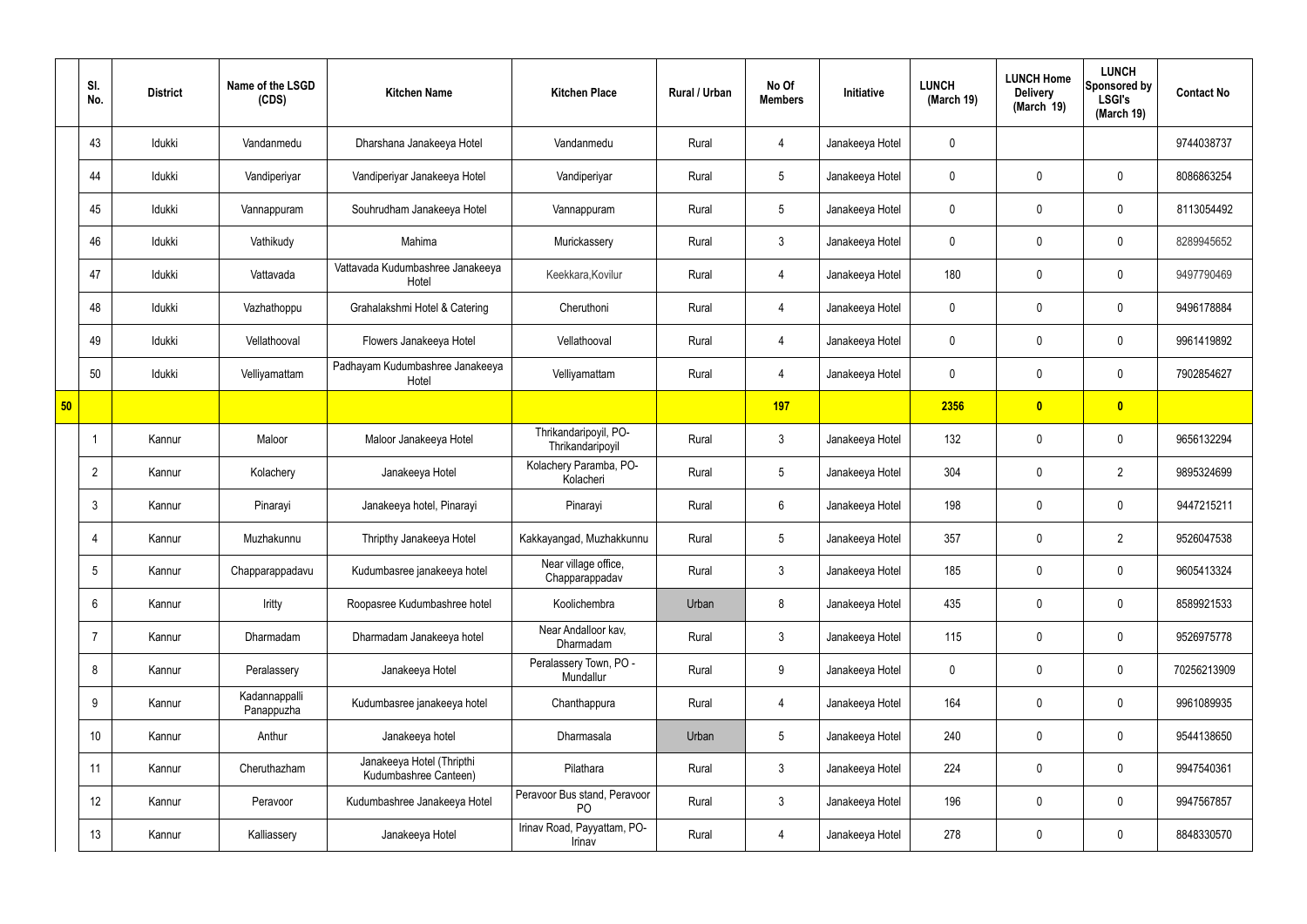| SI.<br>No. |    | <b>District</b> | Name of the LSGD<br>(CDS) | <b>Kitchen Name</b> | <b>Kitchen Place</b>                          | Rural / Urban | No Of<br><b>Members</b> | Initiative      | <b>LUNCH</b><br>(March 19) | <b>LUNCH Home</b><br><b>Delivery</b><br>(March 19) | <b>LUNCH</b><br>Sponsored by<br><b>LSGI's</b><br>(March 19) | <b>Contact No</b> |
|------------|----|-----------------|---------------------------|---------------------|-----------------------------------------------|---------------|-------------------------|-----------------|----------------------------|----------------------------------------------------|-------------------------------------------------------------|-------------------|
| 14         |    | Kannur          | Panniyannur               | Janakeeya Hotel     | Panoor Block office compound                  | Rural         | $6\overline{6}$         | Janakeeya Hotel | 497                        | $\mathbf 0$                                        | $\mathbf 0$                                                 | 9447449875        |
|            | 15 | Kannur          | Kannapuram                | Janakeeya Hotel     | Chynaclay road, Kannapuram                    | Rural         | $5\phantom{.0}$         | Janakeeya Hotel | 175                        | $\mathbf 0$                                        | $\overline{4}$                                              | 8089127045        |
|            | 16 | Kannur          | Sreekandapuram            | Janakeeya Hotel     | Sreekandapuram, near bus<br>stand             | Urban         | $5\phantom{.0}$         | Janakeeya Hotel | 332                        | $\mathbf 0$                                        | $\mathbf 0$                                                 | 7591948757        |
| 17         |    | Kannur          | Thalasseri                | Janakeeya Hotel     | New bus stand, Thalasseri                     | Urban         | $6\overline{6}$         | Janakeeya Hotel | 692                        | $\mathbf 0$                                        | $\mathbf 0$                                                 | 9446263864        |
|            | 18 | Kannur          | Chokli                    | Janakeeya Hotel     | Olavilam, Chokli                              | Rural         | $5\phantom{.0}$         | Janakeeya Hotel | 133                        | $\mathbf 0$                                        | $\mathbf 0$                                                 | 9846892821        |
|            | 19 | Kannur          | Udayagiri                 | Janakeeya Hotel     | Karthikapuram                                 | Rural         | $\overline{4}$          | Janakeeya Hotel | 293                        | $\mathbf 0$                                        | $\pmb{0}$                                                   | 9562375342        |
| 20         |    | Kannur          | Karivellur Peralam        | Janakeeya Hotel     | Panchayah building,<br>Onakkunnu              | Rural         | 4                       | Janakeeya Hotel | 307                        | $\mathbf 0$                                        | $\mathbf 0$                                                 | 7025519714        |
| 21         |    | Kannur          | Muzhappilangad            | Janakeeya Hotel     | Near FCI godown,<br>Muzhappilangad            | Rural         | $5\phantom{.0}$         | Janakeeya Hotel | 130                        | $\mathbf 0$                                        | $\mathbf 0$                                                 | 7306005267        |
|            | 22 | Kannur          | Narath                    | Janakeeya Hotel     | Janakeeya Hotel, Kambil,<br>Narath            | Rural         | $\overline{7}$          | Janakeeya Hotel | 191                        | $\mathbf 0$                                        | $\mathbf{3}$                                                | 9747441162        |
| 23         |    | Kannur          | Payyannur                 | Janakeeya Hotel     | Municipality compoud,<br>Payyannur            | Urban         | $\mathbf{3}$            | Janakeeya Hotel | 328                        | 0                                                  | $\mathbf 0$                                                 | 9526620805        |
| 24         |    | Kannur          | Kangol Alappadamba        | Janakeeya Hotel     | Mathil, Near Kangol<br>Alappadamba Panchayath | Rural         | 4                       | Janakeeya Hotel | 99                         | 0                                                  | $\mathbf 0$                                                 | 9495296142        |
| 25         |    | Kannur          | Naduvil                   | Janakeeya Hotel     | Panchayath compound,<br>Naduvil town          | Rural         | 4                       | Janakeeya Hotel | 156                        | 0                                                  | $\mathbf 0$                                                 | 7902902490        |
|            | 26 | Kannur          | Koothuparamba             | Janakeeya Hotel     | Manghad Vayal, Near HSS<br>Koothuparamba, PO- | Urban         | 8                       | Janakeeya Hotel | 264                        | $\mathbf 0$                                        | $\mathbf 0$                                                 | 9645608253        |
| 27         |    | Kannur          | Kuttiatoor                | Janakeeya Hotel     | Near Panchayath office,<br>Chattukappara      | Rural         | $5\phantom{.0}$         | Janakeeya Hotel | 101                        | $\mathbf 0$                                        | $\mathbf 0$                                                 | 9544644195        |
| 28         |    | Kannur          | Kathirur                  | Janakeeya Hotel     | Panchayath office building,<br>Kathirur       | Rural         | $5\phantom{.0}$         | Janakeeya Hotel | 248                        | $\pmb{0}$                                          | $\overline{\mathbf{1}}$                                     | 8129404833        |
| 29         |    | Kannur          | Panoor                    | Janakeeya Hotel     | Elangode, Panoor                              | Urban         | $5\overline{)}$         | Janakeeya Hotel | 222                        | $\pmb{0}$                                          | $\pmb{0}$                                                   | 9605852157        |
| 30         |    | Kannur          | Chirakkal                 | Janakeeya Hotel     | Chirakkal weavers,<br>Puthiyatheru            | Rural         | $5\overline{)}$         | Janakeeya Hotel | 313                        | $\mathbf 0$                                        | $\mathbf 0$                                                 | 9895854873        |
| 31         |    | Kannur          | Eranjoli                  | Janakeeya Hotel     | Near Thalassery RTO office,<br>Chungam        | Rural         | $5\phantom{.0}$         | Janakeeya Hotel | 222                        | $\pmb{0}$                                          | $\mathbf 0$                                                 | 9656368808        |
| 32         |    | Kannur          | Payam                     | Janakeeya Hotel     | Near Panchayath office,<br>Madathil           | Rural         | $\overline{4}$          | Janakeeya Hotel | $\mathbf 0$                | $\mathbf 0$                                        | $\mathbf 0$                                                 | 9496554678        |
| 33         |    | Kannur          | Eramam Kuttoor            | Janakeeya Hotel     | Mathamangalam, Near CDS<br>office             | Rural         | $\overline{4}$          | Janakeeya Hotel | 157                        | $\pmb{0}$                                          | $\pmb{0}$                                                   | 9562473576        |
| 34         |    | Kannur          | Ramanthally               | Janakeeya hotel     | Ramanthally                                   | Rural         | $\overline{4}$          | Janakeeya Hotel | 191                        | $\overline{0}$                                     | $\mathbf 0$                                                 | 9496705429        |
| 35         |    | Kannur          | Thripangottur             | Janakeeya Hotel     | Kallikkandy, Thripangottur                    | Rural         | $\mathbf{3}$            | Janakeeya Hotel | $\mathbf 0$                | $\pmb{0}$                                          | $\mathbf 0$                                                 | 9495191659        |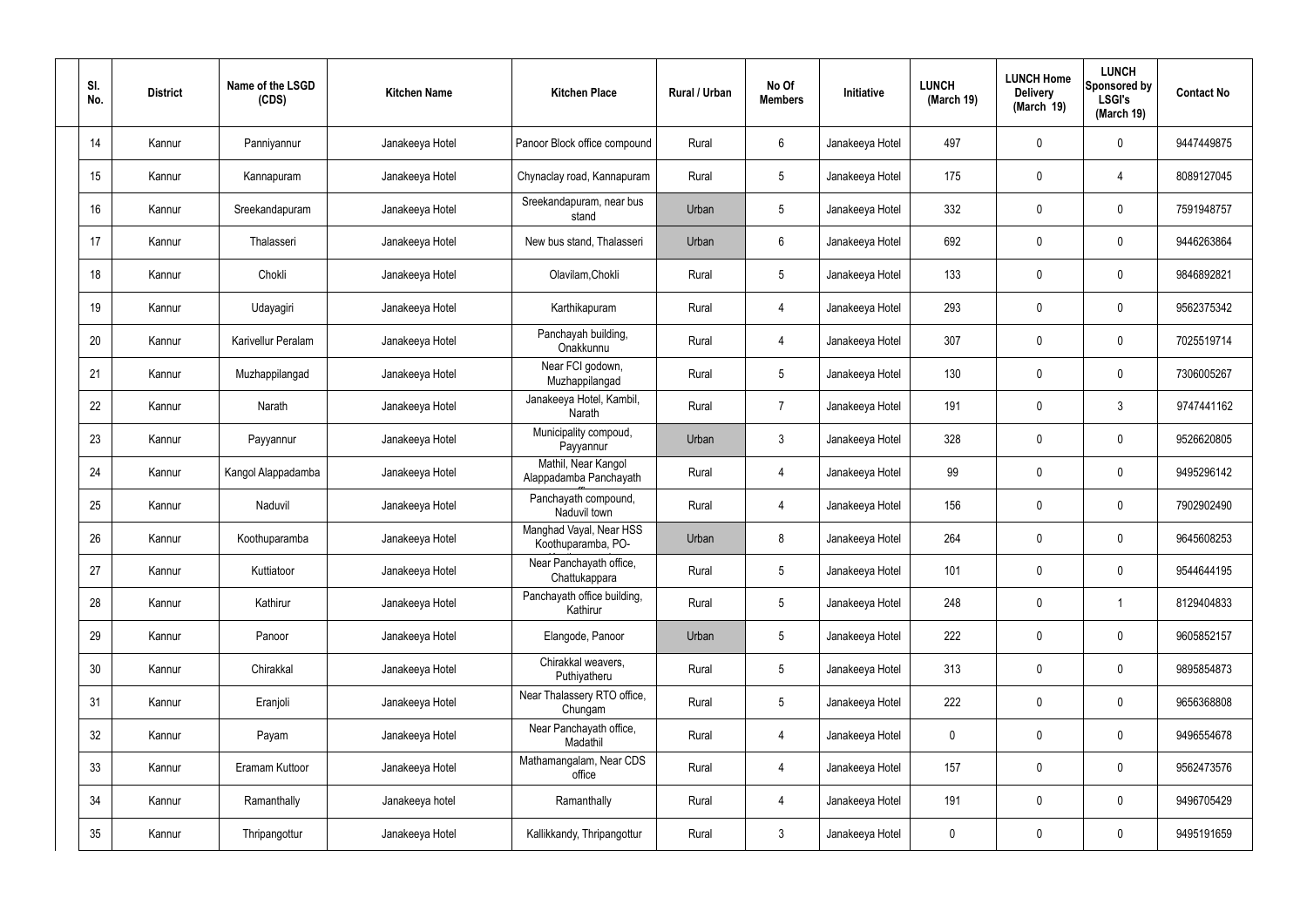|    | SI.<br>No. | <b>District</b> | Name of the LSGD<br>(CDS) | <b>Kitchen Name</b> | <b>Kitchen Place</b>                                           | Rural / Urban | No Of<br><b>Members</b> | Initiative      | <b>LUNCH</b><br>(March 19) | <b>LUNCH Home</b><br><b>Delivery</b><br>(March 19) | <b>LUNCH</b><br>Sponsored by<br><b>LSGI's</b><br>(March 19) | <b>Contact No</b> |
|----|------------|-----------------|---------------------------|---------------------|----------------------------------------------------------------|---------------|-------------------------|-----------------|----------------------------|----------------------------------------------------|-------------------------------------------------------------|-------------------|
|    | 36         | Kannur          | Madayi                    | Janakeeya Hotel     | Eripuram, Near Vrindhavan<br>Residency, PO Pazhayangadi        | Rural         | $\mathbf{3}$            | Janakeeya Hotel | 150                        | 0                                                  |                                                             | 7561006271        |
|    | 37         | Kannur          | Kelakam                   | Janakeeya Hotel     | Kelakam PO                                                     | Rural         | $\mathbf{3}$            | Janakeeya Hotel | 321                        | 0                                                  | $\mathbf 0$                                                 | 8113866296        |
|    | 38         | Kannur          | Kurumathoor               | Janakeeya Hotel     | Near GVHSS, Kurumathoor                                        | Rural         | $\mathbf{3}$            | Janakeeya Hotel | 113                        | $\mathbf 0$                                        | $\overline{0}$                                              | 9633816470        |
|    | 39         | Kannur          | Peringome Vayakkara       | Janakeeya Hotel     | Peringome, Near Police station                                 | Rural         | $5\overline{)}$         | Janakeeya Hotel | 120                        | 0                                                  | $\mathbf 0$                                                 | 9961413726        |
|    | 40         | Kannur          | Munderi                   | Janakeeya Hotel     | Kanjirode Karakkadu, Munderi                                   | Rural         | 4                       | Janakeeya Hotel | 443                        | $\mathbf 0$                                        | $\mathbf 0$                                                 | 8547609196        |
|    | 41         | Kannur          | Anjarakandy               | Janakeeya Hotel     | Panayatham Paramba,<br>Anjarankandy                            | Rural         | 4                       | Janakeeya Hotel | 157                        | $\mathbf 0$                                        | $\mathbf 0$                                                 | 9496900755        |
| 90 | 42         | Kannur          | Ayyankkunnu               | Janakeeya Hotel     | Ayyankunnu Panchayth<br>Anghadikkadavu                         | Rural         | 4                       | Janakeeya Hotel | 115                        | $\mathbf 0$                                        | $\mathbf 0$                                                 | 9946734976        |
|    | 43         | Kannur          | Padiyoor                  | Janakeeya Hotel     | Padiyoor PO                                                    | Rural         | 4                       | Janakeeya Hotel | 60                         | 0                                                  | $\mathbf 0$                                                 | 9539028498        |
|    | 44         | Kannur          | Ezhome                    | Janakeeya Hotel     | Pazhayangadi bus stand,<br>Ezhom                               | Rural         | $5\phantom{.0}$         | Janakeeya Hotel | 255                        | 0                                                  | $\mathbf 0$                                                 | 8086910862        |
|    | 45         | Kannur          | Koodali                   | Janakeeya Hotel     | Near Koodali Panchayath<br>Office, Kololam, PO -<br>Edavannoor | Rural         | 4                       | Janakeeya Hotel | 120                        | 0                                                  | 0                                                           | 9526524230        |
|    | 46         | Kannur          | Pappinisseri              | Janakeeya Hotel     | Near EMS Smaraka Govt.<br>Higher secondary school,             | Rural         | 4                       | Janakeeya Hotel | 261                        | 0                                                  | $\mathbf 0$                                                 | 9605727307        |
|    | 47         | Kannur          | Mattannur                 | Janakeeya Hotel     | Near Municipality office,<br>Mattannur                         | Urban         | $5\phantom{.0}$         | Janakeeya Hotel | 230                        | 0                                                  | $\mathbf 0$                                                 | 7510706897        |
|    | 48         | Kannur          | Chenghalayi               | Janakeeya Hotel     | Valakai, Chenghalayi                                           | Rural         | $\mathbf{3}$            | Janakeeya Hotel | 116                        | $\mathbf 0$                                        | $\overline{0}$                                              | 8547696233        |
|    | 49         | Kannur          | Pattiam                   | Janakeeya Hotel     | Cheruvancheri PO,<br>Cheruvancheri                             | Rural         | $\overline{4}$          | Janakeeya Hotel | 265                        | 0                                                  | $\mathbf 0$                                                 | 7025025275        |
|    | 50         | Kannur          | Thaliparamba              | Janakeeya Hotel     | Municipality compoud,<br>Thaliparamba                          | Urban         | $\overline{4}$          | Janakeeya Hotel | 143                        | 0                                                  | $\mathbf 0$                                                 | 8547849019        |
|    | 51         | Kannur          | Payyavoor                 | Janakeeya Hotel     | Payyavoor - PO, Payyavoor                                      | Rural         | $5\phantom{.0}$         | Janakeeya Hotel | 268                        | 0                                                  | $\mathbf 0$                                                 | 9495311608        |
|    | 52         | Kannur          | Kottiyoor                 | Janakeeya Hotel     | Neendunokki, Kottiyoor - PO                                    | Rural         | $5\phantom{.0}$         | Janakeeya Hotel | 127                        | 0                                                  | $\mathbf 0$                                                 | 6282565854        |
|    | 53         | Kannur          | Kunnothparamba            | Janakeeya Hotel     | Kunnothparamba PO,<br>Kunnothparamba                           | Rural         | $\mathbf{3}$            | Janakeeya Hotel | 295                        | $\pmb{0}$                                          | $\mathbf 0$                                                 | 8156840487        |
|    | 54         | Kannur          | Pariyaram                 | Janakeeya Hotel     | Near Panchayath Office,<br>Chithappile poyil, Pariyaram        | Rural         | $\overline{4}$          | Janakeeya Hotel | 138                        | 0                                                  | $\mathbf 0$                                                 | 9744385083        |
|    | 55         | Kannur          | Kunjimangalam             | Janakeeya Hotel     | Old Post office building,<br>Andamkovil, Kunjimangalam         | Rural         | $\overline{4}$          | Janakeeya Hotel | 130                        | 0                                                  | $\boldsymbol{0}$                                            | 9526981326        |
|    | 56         | Kannur          | Thillenkeri               | Janakeeya Hotel     | Thekkam poyil, Near Uliyil<br>Town                             | Rural         | $\mathbf{3}$            | Janakeeya Hotel | 289                        | 0                                                  | $\boldsymbol{0}$                                            | 9745059451        |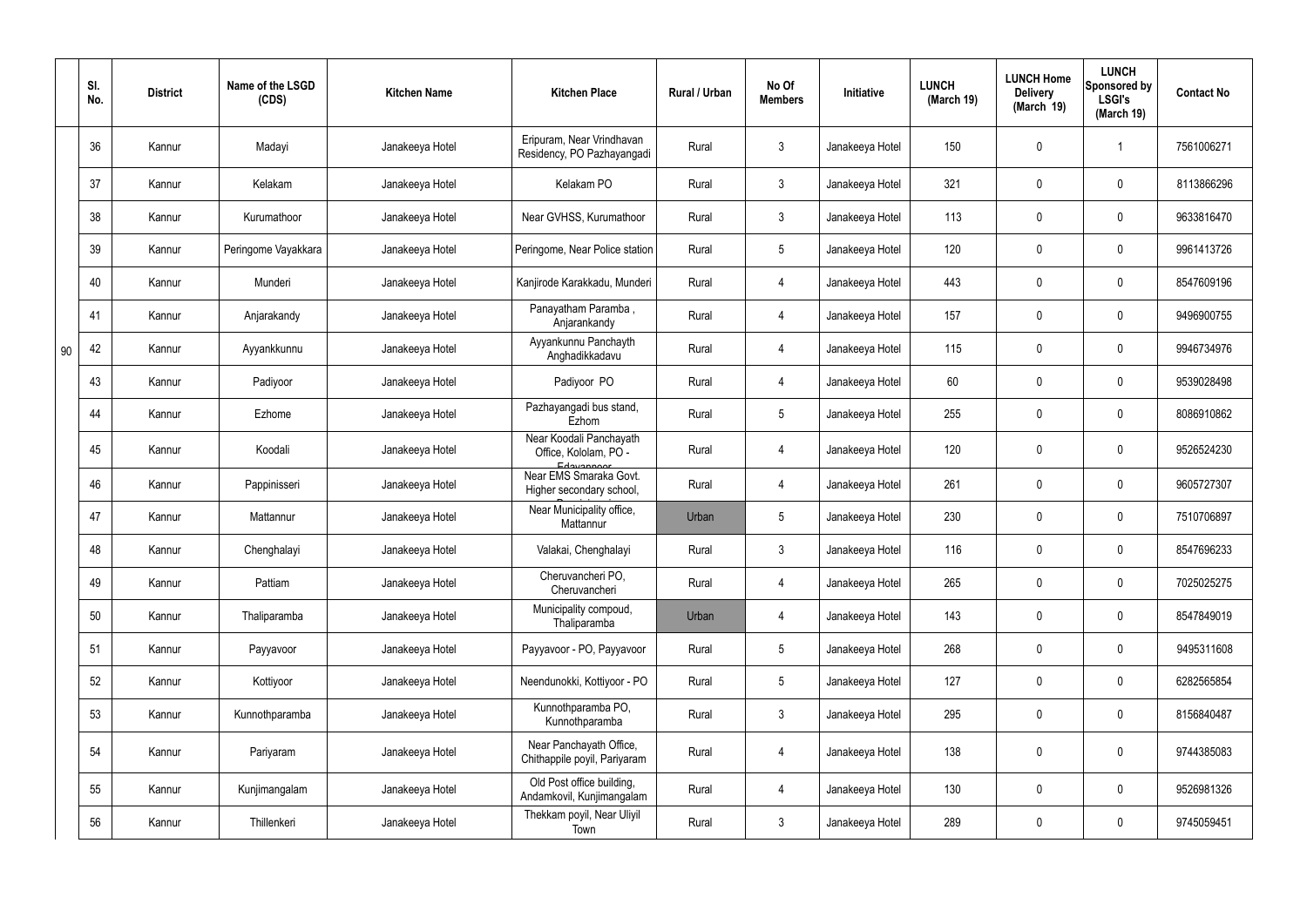| SI.<br>No. | <b>District</b> | Name of the LSGD<br>(CDS) | <b>Kitchen Name</b>                          | <b>Kitchen Place</b>                          | Rural / Urban | No Of<br><b>Members</b> | Initiative      | <b>LUNCH</b><br>(March 19) | <b>LUNCH Home</b><br><b>Delivery</b><br>(March 19) | <b>LUNCH</b><br>Sponsored by<br><b>LSGI's</b><br>(March 19) | <b>Contact No</b> |
|------------|-----------------|---------------------------|----------------------------------------------|-----------------------------------------------|---------------|-------------------------|-----------------|----------------------------|----------------------------------------------------|-------------------------------------------------------------|-------------------|
| 57         | Kannur          | Chittariparamba           | Janakeeya Hotel                              | Poovathinkeezhil, PO-<br>Chittariparamba      | Rural         | $6\overline{6}$         | Janakeeya Hotel | 170                        | $\mathbf 0$                                        | $\mathbf 0$                                                 | 8943506825        |
| 58         | Kannur          | Mayyil                    | Janakeeya Hotel                              | Near Mayyil Panchayath office,<br>Mayyil      | Rural         | $\overline{4}$          | Janakeeya Hotel | 157                        | $\mathbf 0$                                        | $\mathbf 0$                                                 | 9526072638        |
| 59         | Kannur          | Cherukunnu                | Janakeeya Hotel                              | Pallichal, PO - Cherukunnu,<br>Pin -670301    | Rural         | $\overline{4}$          | Janakeeya Hotel | 190                        | 0                                                  | $\mathbf 0$                                                 | 8547361298        |
| 60         | Kannur          | Aaralam                   | Janakeeya Hotel                              | Athikkal, PO - Keezhpally                     | Rural         | $5\overline{)}$         | Janakeeya Hotel | 201                        | $\mathbf 0$                                        | $\mathbf 0$                                                 | 9961285762        |
| 61         | Kannur          | Alakkode                  | Janakeeya Hotel                              | Therthally, Therthally PO,<br>Alakkode        | Rural         | $5\overline{)}$         | Janakeeya Hotel | 387                        | 0                                                  | $\mathbf 0$                                                 | 8547045070        |
| 62         | Kannur          | Malappattam               | Janakeeya Hotel                              | Near Malappattam<br>panchayath, Malappattam   | Rural         | $\mathbf{3}$            | Janakeeya Hotel | 181                        | $\mathbf 0$                                        | $\mathbf 0$                                                 | 9400571842        |
| 63         | Kannur          | Kanichar                  | Janakeeya Hotel                              | Kanichar PO, Kanichar                         | Rural         | $\mathbf{3}$            | Janakeeya Hotel | 266                        | 0                                                  | $\mathbf 0$                                                 | 9526167667        |
| 64         | Kannur          | Mokeri                    | Kudumbashree Janakeeya Hotel,<br>Mokeri      | Vallangad, Mokeri                             | Rural         | $5\phantom{.0}$         | Janakeeya Hotel | 258                        | $\mathbf 0$                                        | $\mathbf 0$                                                 | 9947037223        |
| 65         | Kannur          | Anjarakandy 2             | Kudumbashree Janakeeya Hotel,<br>Anjarakandy | Kavinmoola, Anjarakandy                       | Rural         | $5\overline{)}$         | Janakeeya Hotel | 210                        | $\mathbf 0$                                        | $\mathbf 0$                                                 | 9446657510        |
| 66         | Kannur          | Newmahi                   | Kudumbashree Janakeeya Hotel                 | Newmahi bridge, Newmahi                       | Rural         | $\mathbf{3}$            | Janakeeya Hotel | 185\$                      | 0\$                                                | 0\$                                                         | 9946056862        |
| 67         | Kannur          | Keezhallur                | Janakeeya Hotel                              | Kummanam, Elambara                            | Rural         | $\mathbf{3}$            | Janakeeya Hotel | 214                        | $\mathbf 0$                                        | $\mathbf 0$                                                 | 9947648580        |
| 68         | Kannur          | Chembilode                | Janakeeya hotel                              | Chakkarakal bus stand,<br>mowanchery          | Rural         | $5\overline{)}$         | Janakeeya Hotel | 650                        | 0                                                  | $\mathbf 0$                                                 | 9847951631        |
| 69         | Kannur          | vengad                    | Janakeeya hotel                              | mambaram                                      | Rural         | $6\overline{6}$         | Janakeeya Hotel | 186                        | $\mathbf 0$                                        | $\mathbf 0$                                                 | 7902970902        |
| 70         | Kannur          | Azhikode                  | Janakeeya hotel                              | vankulathvayayal                              | Rural         | $\overline{4}$          | Janakeeya Hotel | 152                        | $\mathbf 0$                                        | $\pmb{0}$                                                   | 9895910633        |
| 71         | Kannur          | Kolayad                   | Janakeeya hotel                              | kolayad                                       | rural         | $\mathbf{3}$            | janakeeya hotel | 150                        | $\mathbf 0$                                        | $\mathbf 0$                                                 | 8592065431        |
| 72         | Kannur          | valapattanam              | janakeeya hotel                              | mill road, valapattanam                       | rural         | $\mathbf{3}$            | janakeeya hotel | $\mathbf 0$                | $\mathbf 0$                                        | $\mathbf 0$                                                 | 9061345312        |
| 73         | Kannur          | Anthur 2                  | annapoorna janakeeya hotel                   | paliyath valapp, po morazha                   | urban         | $\mathbf{3}$            | janakeeya hotel | 148                        | $\mathbf 0$                                        | $\mathbf 0$                                                 | 9526183004        |
| 74         | Kannur          | payyannur 2               | janakeeya hotel                              | kaniyeri, po vellur                           | urban         | $\mathbf{3}$            | janakeeya hotel | 35                         | $\mathbf 0$                                        | $\mathbf 0$                                                 | 8301817232        |
| 75         | Kannur          | cherupuzha                | janakeeya hotel                              | near panjayath office,<br>cherupuzha, 670511  | rural         | $\overline{4}$          | janakeeya hotel | 388                        | $\mathbf 0$                                        | $\pmb{0}$                                                   | 8547114024        |
| 76         | Kannur          | Eruvessy                  | Janakeeya hotel                              | Panchayath office road,<br>Chemberi           | Rural         | $\overline{4}$          | Janakeeya hotel | 233                        | $\pmb{0}$                                          | $\pmb{0}$                                                   | 9544893463        |
| 77         | Kannur          | Pattuvam                  | Janakeeya Hotel                              | Near Pattuvam panchayath<br>office, Pattuvam  | Rural         | $5\phantom{.0}$         | Janakeeya hotel | 182                        | $\overline{0}$                                     | $\pmb{0}$                                                   | 9539731430        |
| 78         | Kannur          | Mangattidom               | Janakeeya Hotel                              | Kaitheri idam, Nirmalagiri PO,<br>Mangattidom | Rural         | $\overline{7}$          | Janakeeya hotel | 157                        | $\pmb{0}$                                          | $\pmb{0}$                                                   | 9207253934        |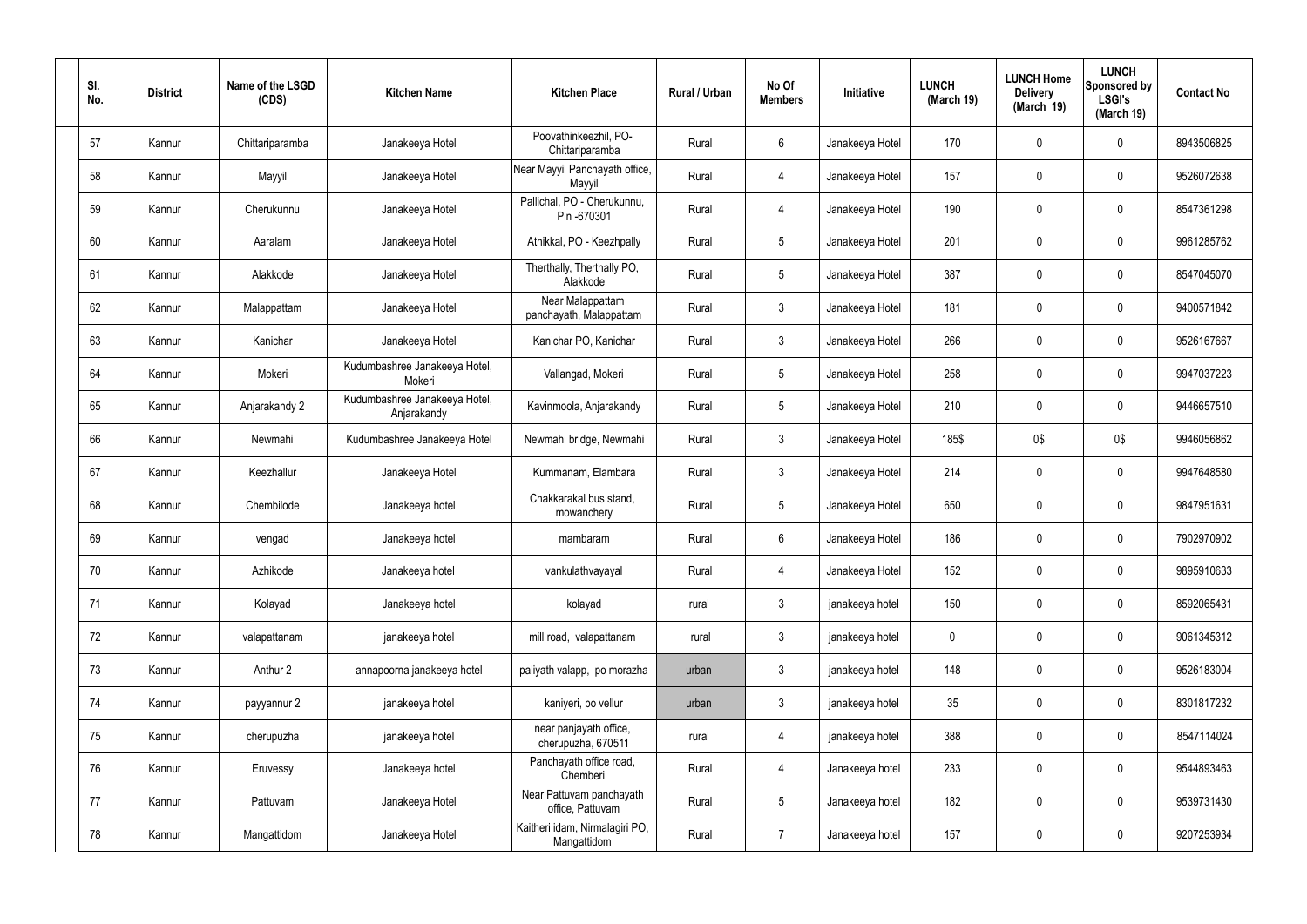|    | SI.<br>No.      | <b>District</b> | Name of the LSGD<br>(CDS) | <b>Kitchen Name</b>             | <b>Kitchen Place</b>                                        | Rural / Urban | No Of<br><b>Members</b> | Initiative      | <b>LUNCH</b><br>(March 19) | <b>LUNCH Home</b><br><b>Delivery</b><br>(March 19) | <b>LUNCH</b><br>Sponsored by<br><b>LSGI's</b><br>(March 19) | <b>Contact No</b> |
|----|-----------------|-----------------|---------------------------|---------------------------------|-------------------------------------------------------------|---------------|-------------------------|-----------------|----------------------------|----------------------------------------------------|-------------------------------------------------------------|-------------------|
|    | 79              | Kannur          | Panoor                    | Janakeeya Hotel                 | Thundayi peedika, Pukkom,<br>Panoor PO                      | Urban         | $5\phantom{.0}$         | Janakeeya hotel | 240                        | $\mathbf 0$                                        | $\mathbf 0$                                                 | 9605852157        |
|    | 80              | Kannur          | Kottayam                  | Janakeeya hotel                 | Kottayam malabar, Kottayam<br>panchayath building, Kottayam | Rural         | $5\phantom{.0}$         | Janakeeya hotel | 160                        | $\mathbf 0$                                        | $\mathbf 0$                                                 | 9656672187        |
|    | 81              | Kannur          | Ulikkal                   | Janakeeya hotel                 | Vattiyam thodu (po) Mattara,<br><b>Ulikkal, 670705</b>      | Rural         | $5\phantom{.0}$         | Janakeeya hotel | 112                        | $\mathbf 0$                                        | $\mathbf 0$                                                 | 8086777517        |
|    | 82              | Kannur          | Kadambur                  | Janakeeya hotel                 | Kadachira, Kadambur                                         | Rural         | $5\overline{)}$         | Janakeeya hotel | $\mathbf 0$                | $\mathbf 0$                                        | $\mathbf 0$                                                 | 9847178332        |
|    | 83              | Kannur          | Irikkoor                  | Janakeeya hotel                 | Peruvalathuparambu, PO -<br>Irikkoor                        | Rural         | $\overline{4}$          | Janakeeya hotel | 143                        | $\mathbf 0$                                        | $\mathbf 0$                                                 | 9746864255        |
|    | 84              | Kannur          | Mattool                   | Janakeeya hotel                 | Mattool central, Mattool                                    | Rural         | $5\phantom{.0}$         | Janakeeya hotel | $\mathbf 0$                | $\mathbf 0$                                        | $\mathbf 0$                                                 | 9895321842        |
|    | 85              | Kannur          | Thalasseri -2             | Janakeeya hotel                 | Thalayi harbour, Thalasseri                                 | Urban         | $5\phantom{.0}$         | Janakeeya hotel | 164                        | $\pmb{0}$                                          | $\mathbf 0$                                                 | 9605745402        |
|    | 86              | Kannur          | Kannur                    | Janakeeya hotel                 | Pallipoyil division, Kannur<br>corporation                  | Urban         | $\mathbf{3}$            | Janakeeya hotel | 125                        | $\mathbf 0$                                        | $\mathbf 0$                                                 | 9745243643        |
|    | 87              | Kannur          | Ulikkal                   | Janakeeya hotel                 | Manikkadavu PO,<br>Manikkadadavu - 670705                   | Rural         | $5\phantom{.0}$         | Janakeeya hotel | 183                        | $\mathbf 0$                                        | $\mathbf 0$                                                 | 8547972988        |
|    | 88              | Kannur          | payam                     | Janakeeya hotel                 | vallithod, Kiliyanthara po<br>670706                        | Rural         | $5\phantom{.0}$         | Janakeeya Hotel | 282                        | $\pmb{0}$                                          | $\mathbf 0$                                                 | 8848760234        |
|    | 89              | Kannur          | Naduvil                   | Janakeeya Hotel                 | karuvanchal                                                 | Rural         | $6\overline{6}$         | janakeeya hotel | 155                        | $\pmb{0}$                                          | $\mathbf 0$                                                 | 9495191934        |
|    | 90              | Kannur          | Mattanur-2                | Janakeeya Hotel                 | Uruvachal                                                   | Urban         |                         | Janakeeya Hotel | 197                        | $\mathbf 0$                                        | $\mathbf 0$                                                 | 9400477400        |
| 90 |                 |                 |                           |                                 |                                                             |               | 396                     |                 | 18456                      | $\mathbf 0$                                        | 13                                                          |                   |
|    |                 | kasaragod       | kayyur cheemeni           | janakeeya hotel cheemeni        | cheemeni                                                    | Rural         | 4                       | janakeeya hotel | 200                        |                                                    |                                                             |                   |
|    | $\overline{2}$  | Kasaragod       | Pilicode                  | Janakeeya Hotel, Pilicode       | Kalikkadavu                                                 | Rural         | 4                       | Janakeeya Hotel | 235                        | $\pmb{0}$                                          | $\mathbf 0$                                                 | 9944087661        |
|    | $\mathfrak{Z}$  | Kasaragod       | Kodom belur               | janakeeya hotel kalichanadukkam | Kalichanadukkam                                             | Rural         | 4                       | Janakeeya Hotel | 117                        | $\pmb{0}$                                          | $\mathbf 0$                                                 | 9562820280        |
|    | $\overline{4}$  | Kasaragod       | Chemnad                   | Oruma janakeeya hotel           | Koliyadkam                                                  | Rural         | $5\phantom{.0}$         | Janakeeya Hotel | 320                        | $\pmb{0}$                                          | $\mathbf 0$                                                 | 9567660603        |
|    | $5\phantom{.0}$ | Kasaragod       | Trikarpur                 | Janakeeya Hotel                 | Trikaripur                                                  | Rural         | $5\phantom{.0}$         | Janakeeya Hotel | 298                        | $\pmb{0}$                                          | $\mathbf 0$                                                 | 8086392698        |
|    | 6               | Kasaragod       | Panathady                 | janakeeya hotel panthoor        | Panathoor                                                   | Rural         | 4                       | Janakeeya Hotel | 105                        | $\pmb{0}$                                          | $\mathbf 0$                                                 | 8943109804        |
|    | $\overline{7}$  | Kasaragod       | West eleri                | Thripthi Janakeeya hotel        | Bheemanadi                                                  | Rural         | 4                       | Janakeeya Hotel | 266                        | $\pmb{0}$                                          | $\mathbf 0$                                                 | 9497847040        |
|    | 8               | Kasaragod       | Madikai                   | Salkara Janakeeya hotel         | Madikai                                                     | Rural         | $\mathfrak{Z}$          | Janakeeya Hotel | 107                        | $\pmb{0}$                                          | $\mathbf 0$                                                 | 8281850733        |
|    | 9               | Kasaragod       | Valiyaparamba             | Janakeeya hotel                 | Valiyaparamba                                               | Rural         | $3\phantom{.0}$         | Janakeeya Hotel | 107                        | $\pmb{0}$                                          | $\boldsymbol{0}$                                            | 9745962447        |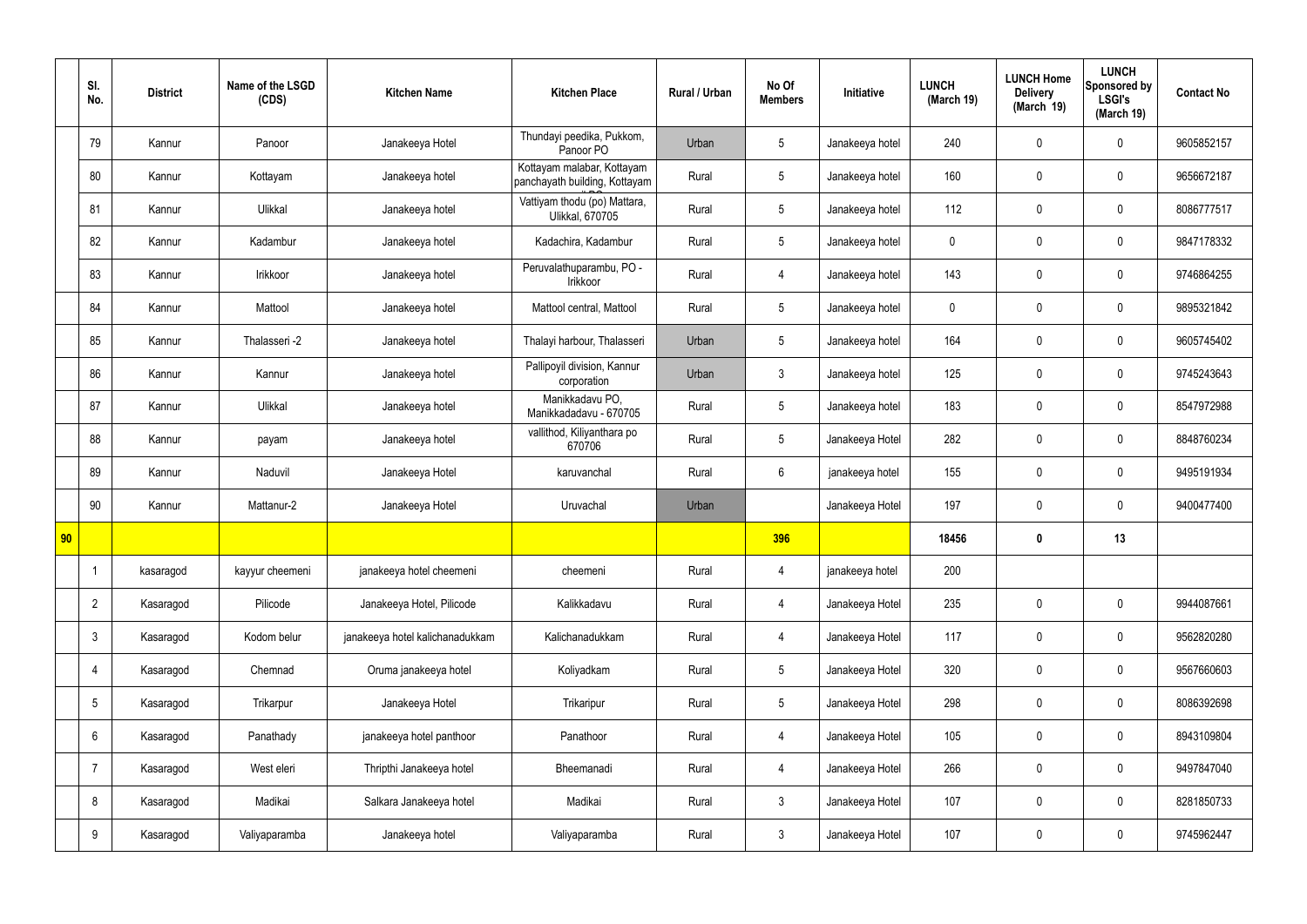| SI.<br>No.      | <b>District</b> | Name of the LSGD<br>(CDS) | <b>Kitchen Name</b> | <b>Kitchen Place</b>  | <b>Rural / Urban</b> | No Of<br><b>Members</b> | Initiative      | <b>LUNCH</b><br>(March 19) | <b>LUNCH Home</b><br><b>Delivery</b><br>(March 19) | <b>LUNCH</b><br>Sponsored by<br><b>LSGI's</b><br>(March 19) | <b>Contact No</b> |
|-----------------|-----------------|---------------------------|---------------------|-----------------------|----------------------|-------------------------|-----------------|----------------------------|----------------------------------------------------|-------------------------------------------------------------|-------------------|
| 10 <sup>°</sup> | Kasaragod       | Ajanur                    | Janakeeya hotel     | Vellikkoth            | Rural                | $\mathbf{3}$            | Janakeeya Hotel | $\mathbf 0$                | $\mathbf 0$                                        | $\mathbf 0$                                                 | 7558068272        |
| 11              | Kasaragod       | Badiadka                  | Janakeeya hotel     | Badiadka              | Rural                | $\overline{4}$          | Janakeeya Hotel | 80                         | $\mathbf 0$                                        | $\overline{0}$                                              | 9539359291        |
| 12              | Kasaragod       | Kuttikkol                 | Janakeeya hotel     | Kuttikkol             | Rural                | $\overline{4}$          | Janakeeya Hotel | 100                        | $\mathbf 0$                                        | $\mathbf 0$                                                 | 8547062480        |
| 13              | Kasaragod       | Delampadi                 | Janakeeya hotel     | Delampadi             | Rural                | $\overline{4}$          | Janakeeya hotel | 145                        | $\mathbf 0$                                        | $\mathbf 0$                                                 | 9496702505        |
| 14              | Kasaragod       | Meenja                    | Janakeeya hotel     | Miyapadav             | Rural                | $\overline{4}$          | Janakeeya Hotel | 115                        | $\mathbf 0$                                        | $\mathbf 0$                                                 | 9497161960        |
| 15              | Kasaragod       | Puthige                   | Janakeeya hotel     | Puthige               | Rural                | $\mathbf{3}$            | Janakeeya hotel | 55                         | $\pmb{0}$                                          | $\mathbf 0$                                                 | 8592071686        |
| 16              | Kasaragod       | Bedaduka                  | Janakeeya hotel     | Kundamkuzhi           | Rural                | $\mathfrak{Z}$          | Janakeeya hotel | 172                        | $\mathbf 0$                                        | $\mathbf 0$                                                 | 8281092860        |
| 17              | Kasaragod       | muliyar                   | Janakeeya Hotel     | Bovikanam             | Rural                | 9                       | Janakeeya Hotel | 326                        | $\pmb{0}$                                          | $\mathbf 0$                                                 | 7034632654        |
| 18              | Kasaragod       | Pallikara                 | Janakeeya Hotel     | Pallikara             | Rural                | $\overline{4}$          | Janakeeya Hotel | 205                        | $\mathbf 0$                                        | $\mathbf 0$                                                 | 7034016505        |
| 19              | Kasaragod       | Kinanoor karinthalam      | Janakeeya Hotel     | Parappa               | Rural                | $5\phantom{.0}$         | Janakeeya hotel | 210                        | $\pmb{0}$                                          | $\mathbf 0$                                                 | 9526063885        |
| 20              | Kasaragod       | Nileswaram                | Janakeeya Hotel     | Nileswaram market     | Urban                | $5\phantom{.0}$         | Janakeeya hotel | 374                        | $\pmb{0}$                                          | $\mathbf 0$                                                 | 6235177323        |
| 21              | Kasaragod       | Kanhangad 1               | Janakeeya hotel     | Kanhangad town        | Urban                | $5\phantom{.0}$         | Janakeeya hotel | \$407                      | $\mathbf 0$                                        | $\overline{0}$                                              | 8111858204        |
| 22              | Kasaragod       | Kanhangad 1               | Janakeeya hotel     | Nr.Mini civil station | Urban                | 3                       | Janakeeya hotel | 155                        | 125                                                | $\mathbf 0$                                                 | 9495561250        |
| 23              | Kasaragod       | Paivalige                 | Janakeeya hotel     | Paivalige             | Rural                | 4                       | Janakeeya hotel | $90\,$                     | $\pmb{0}$                                          | $\mathbf 0$                                                 | 7356491447        |
| 24              | Kasaragod       | Manjeswaram               | Janakeeya Hotel     | Manjeswaram           | Rural                | $\overline{4}$          | Janakeeya Hotel | 87                         | $\pmb{0}$                                          | $\mathbf 0$                                                 | 9562867549        |
| 25              | Kasaragod       | Kanhangad 2               | Janakeeya Hotel     | Kottrachal            | Urban                | $\mathbf{3}$            | Janakeeya Hotel | 122                        | $\pmb{0}$                                          | $\mathbf 0$                                                 | 7025961094        |
| 26              | Kasaragod       | Cheruvathur               | Janakeeya hotel     | Kavumchira            | Rural                | $5\phantom{.0}$         | Janakeeya Hotel | 205                        | $\pmb{0}$                                          | $\mathbf 0$                                                 | 9562358039        |
| 27              | Kasaragod       | Padne                     | Janakeeya Hotel     | Nadakkavu             | Rural                | $\mathbf{3}$            | Janakeeya Hotel | 222                        | $\pmb{0}$                                          | $\mathbf 0$                                                 | 9744087661        |
| 28              | Kasaragod       | Kasaragod                 | Janakeeya Hotel     | Kasaragod             | Urban                | $\overline{4}$          | Janakeeya Hotel | 253                        | $\pmb{0}$                                          | $\mathbf 0$                                                 | 9633400269        |
| 29              | Kasarkode       | Pallikkara                | Janakeeya Hotel     | Perladukkam           | Rural                | $\overline{4}$          | Janakeeya Hotel | 418                        | $\pmb{0}$                                          | $\mathbf 0$                                                 | 9544582935        |
| $30\,$          | Kasargode       | Kumbala                   | Janakeeya Hotel     | Kumbala               | Rural                | $\mathfrak{Z}$          | Janakeeya Hotel | $\pmb{0}$                  | $\pmb{0}$                                          | $\mathbf 0$                                                 | 7012142329        |
| 31              | Kasargode       | Karadka                   | Janakeeya Hotel     | Mulleria              | Rural                | $\overline{7}$          | Janakeeya Hotel | 105                        | $\pmb{0}$                                          | $\boldsymbol{0}$                                            | 8281395910        |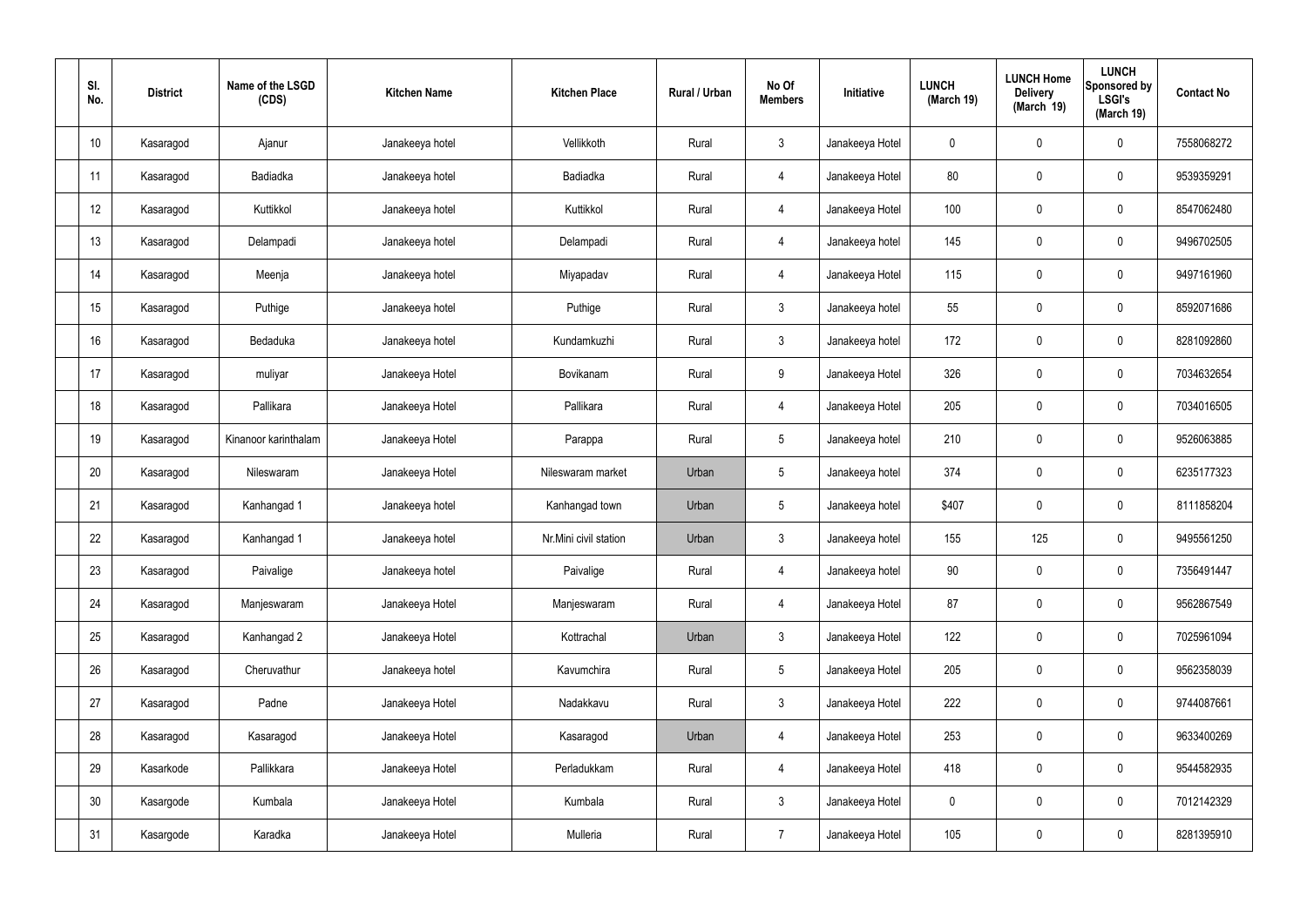|    | SI.<br>No.      | <b>District</b> | Name of the LSGD<br>(CDS) | <b>Kitchen Name</b>          | <b>Kitchen Place</b>                 | Rural / Urban | No Of<br><b>Members</b> | Initiative      | <b>LUNCH</b><br>(March 19) | <b>LUNCH Home</b><br><b>Delivery</b><br>(March 19) | <b>LUNCH</b><br>Sponsored by<br><b>LSGI's</b><br>(March 19) | <b>Contact No</b> |
|----|-----------------|-----------------|---------------------------|------------------------------|--------------------------------------|---------------|-------------------------|-----------------|----------------------------|----------------------------------------------------|-------------------------------------------------------------|-------------------|
|    | 32              | Kasaragode      | Vorkady                   | Janakeeya Hotel              | Vorkady                              | Rural         | $\mathbf{3}$            | Janakeeya Hotel | $\mathbf 0$                | $\pmb{0}$                                          | $\mathbf 0$                                                 | 8547223339        |
|    | 33              | Kasaragode      | Balal                     | Janakeeya hotel              | Balal                                | Rural         | $\mathbf{3}$            | Janakeeya hotel | 89                         | $\mathbf 0$                                        | $\mathbf 0$                                                 | 7510839676        |
|    | 34              | Kasaragod       | Nileswaram                | mahima janakeeya hotel       | kanichira                            | urban         | $\overline{4}$          | janakeeya hotel | 159                        | $\pmb{0}$                                          | $\mathbf 0$                                                 | 8590121681        |
|    | 35              | Kasaragode      | Kallar                    | janakeeya hotel              | kallar                               | rural         | $\overline{4}$          | janakeeya hotel | 157                        | $\pmb{0}$                                          | $\mathbf 0$                                                 | 9562820280        |
|    | 36              | Kasaragode      | Mangalpady                | janakeeya hotel              | mangalpady                           | rural         | $\overline{4}$          | janakeeya hotel | $\pmb{0}$                  | $\pmb{0}$                                          | $\mathbf 0$                                                 | 9633488309        |
|    | 37              | kasaragod       | Uduma                     | granma janakeeya hotel       | palakkunnu                           | Rural         | $\overline{4}$          | janakeeya hotel | 364                        | $\pmb{0}$                                          | $\mathbf 0$                                                 | 8129957159        |
|    | 38              | Kasaragod       | pullur periya             | Salkara Janakeeya hotel      | periya                               | Rural         | $5\phantom{.0}$         | janakeeya hotel | 280                        | $\pmb{0}$                                          | $\mathbf 0$                                                 | 8547309266        |
|    | 39              | kasaragod       | kumbadaje                 | janakeeya hotel              | kumbadaje                            | Rural         | $\mathbf{3}$            | janakeeya hotel | 67                         | $\pmb{0}$                                          | $\mathbf 0$                                                 | 8593848698        |
|    | 40              | Kasaragod       | Chengala                  | Janakeeya Hotel              | Cherkkala                            | Rural         | $\mathbf{3}$            | Janakeeya Hotel | $\pmb{0}$                  | $\pmb{0}$                                          | $\mathbf 0$                                                 |                   |
|    | 41              | kasaragod       | East eleri                | janakeeya hotel              | east eleri                           | Rural         | $\mathbf{3}$            | janakeeya hotel | 142                        | $\pmb{0}$                                          | $\mathbf 0$                                                 |                   |
|    | 42              | kasaragod       | karadka                   | janakeeya hotel              | karmam thody                         | Rural         | 10                      | janakeeya hotel | 70                         | $\pmb{0}$                                          | $\mathbf 0$                                                 |                   |
|    | 43              | kasargod        | madhur                    | janakeeya hotel              | madhur                               | Rural         |                         | janakeeya hotel | 210                        |                                                    |                                                             |                   |
| 43 |                 |                 |                           |                              |                                      |               | 175                     |                 | 7139                       | $\bf{0}$                                           | $\mathbf 0$                                                 |                   |
|    | -1              | Kollam          | Chathannur                | Memsahib                     | Sheemaaty junction                   | Rural         | $5\phantom{.0}$         | Janakeeya Hotel | $\pmb{0}$                  | $\mathbf 0$                                        | $\mathbf 0$                                                 | 9446246685        |
|    | $\overline{2}$  | Kollam          | Melila                    | <b>Atham Unit</b>            | Melila                               | Rural         | $\overline{7}$          | Janakeeya Hotel | $\mathbf 0$                | $\pmb{0}$                                          | $\mathbf 0$                                                 | 9961178040        |
|    | $\mathbf{3}$    | Kollam          | Kulakkada                 | Ruchi Snacks & Catering Unit | Poovattoor                           | Rural         | $\overline{4}$          | Janakeeya Hotel | $\pmb{0}$                  | $\pmb{0}$                                          | $\mathbf 0$                                                 | 7907941183        |
|    | 4               | Kollam          | Ittiva                    | Nanma Janakeeya hotel        | Kattampally                          | Rural         | $5\overline{)}$         | Janakeeya Hotel | $\pmb{0}$                  | $\pmb{0}$                                          | $\mathbf 0$                                                 | 9809171887        |
|    | $5\phantom{.0}$ | Kollam          | Sooranad North            | Nanma catering unit          | Sooranadu higher secondary<br>school | Rural         | $5\phantom{.0}$         | Janakeeya Hotel | $\pmb{0}$                  | $\pmb{0}$                                          | $\mathbf 0$                                                 | 9846082469        |
|    | $6\overline{6}$ | Kollam          | Clappana                  | Bismi catering               | Palakulangara                        | Rural         | $5\phantom{.0}$         | Janakeeya Hotel | $\pmb{0}$                  | $\pmb{0}$                                          | $\mathbf 0$                                                 | 9847901413        |
|    | $\overline{7}$  | Kollam          | Mayyanad                  | Krishnas Janakeeya hotel     | Eravipuram                           | Rural         | $\mathbf{3}$            | Janakeeya Hotel | $\pmb{0}$                  | $\pmb{0}$                                          | $\mathbf 0$                                                 | 9656477455        |
|    | 8               | Kollam          | Mayyanad                  | Souhridha Janakeeya hotel    | Pattarumukku,                        | Rural         | $\boldsymbol{9}$        | Janakeeya Hotel | $\pmb{0}$                  | $\pmb{0}$                                          | $\mathbf 0$                                                 | 7902645448        |
|    | 9               | Kollam          | Kulasekharapuram          | adi sakthi                   | Puthentheruvu.                       | Rural         | $5\phantom{.0}$         | Janakeeya Hotel | 157                        | $\pmb{0}$                                          | $\boldsymbol{0}$                                            | 9656890790        |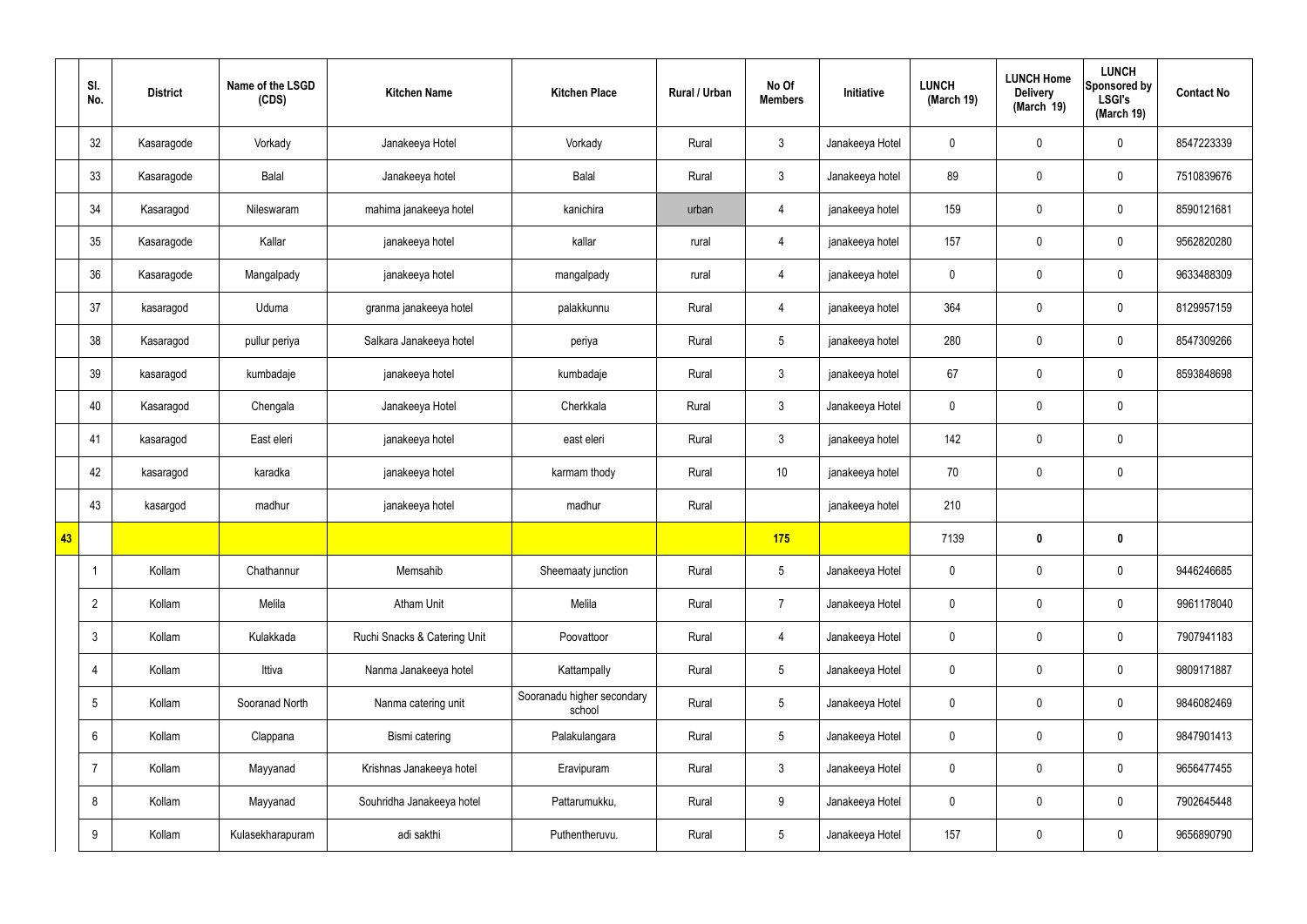| SI.<br>No. | <b>District</b> | Name of the LSGD<br>(CDS) | <b>Kitchen Name</b>              | <b>Kitchen Place</b>         | Rural / Urban | No Of<br><b>Members</b> | Initiative      | <b>LUNCH</b><br>(March 19) | <b>LUNCH Home</b><br><b>Delivery</b><br>(March 19) | <b>LUNCH</b><br>Sponsored by<br><b>LSGI's</b><br>(March 19) | <b>Contact No</b> |
|------------|-----------------|---------------------------|----------------------------------|------------------------------|---------------|-------------------------|-----------------|----------------------------|----------------------------------------------------|-------------------------------------------------------------|-------------------|
| 10         | Kollam          | Thekkumbhagam             | Krishna hotel                    | Nadakavu junction            | Rural         | $\overline{4}$          | Janakeeya Hotel | $\mathbf 0$                | 0                                                  | $\mathbf 0$                                                 | 9961070031        |
| 11         | Kollam          | Oachira                   | Parabhramam catering             | near oachira , ITI canteen,  | Rural         | $\overline{4}$          | Janakeeya Hotel | $\mathbf 0$                | $\mathbf 0$                                        | $\mathbf 0$                                                 | 9562283927        |
| 12         | Kollam          | Thodiyoor                 | Samridhi activity group          | Lpschool thodiyoor           | Rural         | $5\phantom{.0}$         | Janakeeya Hotel | $\mathbf 0$                | 0                                                  | $\mathbf 0$                                                 | 9895703572        |
| 13         | Kollam          | Thrikkovilvattom          | Murari catering, janakeeya hotel | Mukhathala                   | Rural         | $\overline{4}$          | Janakeeya Hotel | $\mathbf 0$                | $\mathbf 0$                                        | $\mathbf 0$                                                 | 9847072544        |
| 14         | Kollam          | Sasthamcotta              | Sreedurgha catering              | Jemini hotel sasthamcotta    | Rural         | $\overline{7}$          | Janakeeya Hotel | 165                        | $\mathbf 0$                                        | $\mathbf 0$                                                 | 9744368496        |
| 15         | Kollam          | Kollam                    | Athulya catering                 | Thirumullavaram              | Urban         | $\overline{4}$          | Janakeeya Hotel | $\mathbf 0$                | 0                                                  | $\mathbf 0$                                                 | 9048646080        |
| 16         | Kollam          | West Kallada              | Keerthi catering                 | Karalimukku                  | Rural         | $5\overline{)}$         | Janakeeya Hotel | $\mathbf 0$                | $\mathbf 0$                                        | $\mathbf 0$                                                 | 9605206907        |
| 17         | Kollam          | Thazhava                  | Pavizham                         | Karutheri junction           | Rural         | $5\phantom{.0}$         | Janakeeya Hotel | 165                        | $\mathbf 0$                                        | $\mathbf 0$                                                 | 8086704216        |
| 18         | Kollam          | Kollam                    | Niravu catering                  | Chinnakkada                  | Urban         | $5\phantom{.0}$         | Janakeeya Hotel | $\mathbf 0$                | $\mathbf 0$                                        | $\mathbf 0$                                                 | 9633073613        |
| 19         | Kollam          | Kundara                   | Ammu Catering unit               | Mulavana LP school           | Rural         | 4                       | Janakeeya Hotel | 87                         | 0                                                  | $\mathbf 0$                                                 | 9633518572        |
| 20         | Kollam          | Neduvathur                | Pooja hotel                      | Thevalappuram                | Rural         | $\mathbf{3}$            | Janakeeya Hotel | 17                         | 0                                                  | $\mathbf 0$                                                 | 9745376675        |
| 21         | Kollam          | Punalur                   | Jyothi Catering                  | Punalur                      | Urban         | 4                       | Janakeeya Hotel | 190                        | 0                                                  | $\mathbf 0$                                                 | 9961249345        |
| 22         | Kollam          | Punalur                   | Mahima Catering                  | Punalur                      | Urban         | $5\phantom{.0}$         | Janakeeya Hotel | $\mathbf 0$                | 0                                                  | $\mathbf 0$                                                 | 9496112957        |
| 23         | Kollam          | Punalur                   | Safalyam Catering                | Punalur                      | Urban         | $5\phantom{.0}$         | Janakeeya Hotel | 214                        | $\mathbf 0$                                        | $\mathbf 0$                                                 | 9495476197        |
| 24         | Kollam          | Thrikkaruva               | Janakeeya Bhakshanashala         | Thinavila Junction Kanjaveli | Rural         | $\overline{4}$          | Janakeeya Hotel | $\mathbf 0$                | $\mathbf 0$                                        | $\mathbf 0$                                                 | 9645069880        |
| 25         | Kollam          | Chithara                  | AKG Janakeeya Hotel              | Kizhakkumbagom               | Rural         | $5\phantom{.0}$         | Janakeeya Hotel | $\mathbf 0$                | $\mathbf 0$                                        | $\mathbf 0$                                                 | 9495701987        |
| 26         | Kollam          | South Paravur             | Kshree janakeeya hotel           | Busstand , paravur           | Urban         | $5\phantom{.0}$         | Janakeeya Hotel | 158                        | 0                                                  | $5\phantom{.0}$                                             | 8606179380        |
| 27         | Kollam          | Mynagappally              | Anugraha hotel                   | Kadappa                      | Rural         | $5\phantom{.0}$         | Janakeeya Hotel | 152                        | 0                                                  | $\mathbf 0$                                                 | 9995085705        |
| 28         | Kollam          | Mandrothuruthu            | Janakeeya Bhakshanashala         | Thoombummukham               | 121           | $\overline{4}$          | Janakeeya Hotel | $\mathbf 0$                | 0                                                  | $\mathbf 0$                                                 | 9526648057        |
| 29         | Kollam          | Karungappally             | Bagya catering                   | Muncipality                  | Urban         | 4                       | Janakeeya Hotel | $\mathbf 0$                | 0                                                  | $\mathbf 0$                                                 | 9947702130        |
| 30         | Kollam          | Kollam East               | Bharathlekshmi                   | Vadakkevila                  | Urban         | $\mathbf{3}$            | Janakeeya Hotel | $\mathbf 0$                | 0                                                  | $\mathbf 0$                                                 | 9744300901        |
| 31         | Kollam          | Chavara                   | Harisree janakeya hotel          | Panchayath                   | Rural         | $\mathbf{3}$            | Janakeeya Hotel | 0                          | 0                                                  | $\mathbf 0$                                                 | 9995166343        |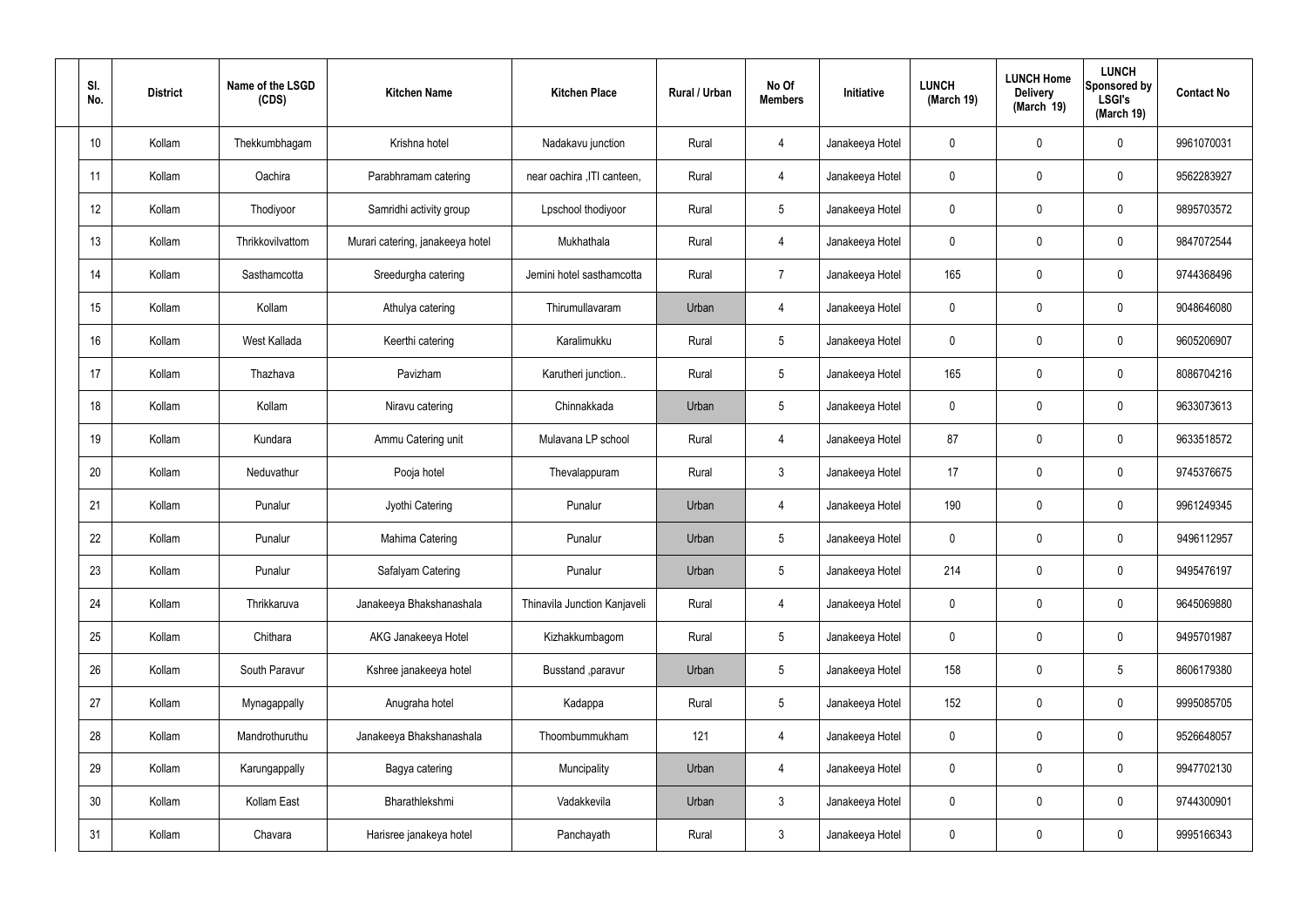|    | SI.<br>No. | <b>District</b> | Name of the LSGD<br>(CDS) | <b>Kitchen Name</b>         | <b>Kitchen Place</b>                                 | Rural / Urban | No Of<br><b>Members</b> | Initiative      | <b>LUNCH</b><br>(March 19) | <b>LUNCH Home</b><br><b>Delivery</b><br>(March 19) | <b>LUNCH</b><br>Sponsored by<br><b>LSGI's</b><br>(March 19) | <b>Contact No</b> |
|----|------------|-----------------|---------------------------|-----------------------------|------------------------------------------------------|---------------|-------------------------|-----------------|----------------------------|----------------------------------------------------|-------------------------------------------------------------|-------------------|
|    | 32         | Kollam          | Pavithreswaram            | Kairali                     | Pavithreswaram                                       | Rural         | 4                       | Janakeeya Hotel | $\mathbf 0$                | $\mathbf 0$                                        | $\mathbf 0$                                                 | 9605836414        |
|    | 33         | Kollam          | Veliyam                   | Kantharees                  | Panchayathu building                                 | Rural         | $5\overline{)}$         | Janakeeya Hotel | $\mathbf 0$                | $\mathbf 0$                                        | $\mathbf 0$                                                 | 9562111715        |
|    | 34         | Kollam          | Velinalloor               | Quality Janakeeya hotel     | Alummod , Velinalloor                                | Rural         | $\overline{4}$          | Janakeeya Hotel | $\mathbf 0$                | $\mathbf 0$                                        | $\mathbf 0$                                                 | 9605896303        |
|    | 35         | Kollam          | Elamadu                   | Swaruma janakeeya hotel     | Near cooperative bank,<br>Elamadu                    | Rural         | $\mathbf{3}$            | Janakeeya Hotel | $\mathbf 0$                | $\mathbf 0$                                        | $\mathbf 0$                                                 | 8129611321        |
|    | 36         | Kollam          | Kadakkal                  | Nanma janakeeya hotel       | Kadakkal                                             | Rural         | 4                       | Janakeeya Hotel | $\mathbf 0$                | $\mathbf 0$                                        | $\mathbf 0$                                                 | 9847936390        |
|    | 37         | Kollam          | Perayam                   | Janakeeya hotel             | Onambalam                                            | Rural         | $\overline{4}$          | Janakeeya Hotel | $\mathbf 0$                | $\mathbf 0$                                        | $\mathbf 0$                                                 | 9446855866        |
|    | 38         | Kollam          | Ezhukone                  | Ezhukone janakeeya hotel    | Near panchayathu office                              | Rural         | $5\overline{)}$         | Janakeeya Hotel | 125                        | $\mathbf 0$                                        | $\mathbf 0$                                                 | 8086757275        |
| 80 | 39         | Kollam          | Adichanalloor             | Ruchikkoottu                | Mylakkaadu                                           | Rural         | 4                       | Janakeeya Hotel | $\mathbf 0$                | $\mathbf 0$                                        | $\mathbf 0$                                                 | 8136954461        |
|    | 40         | Kollam          | Poruvazhi                 | Amma janakeeya hotel        | Poruvaxhy                                            | Rural         | $5\overline{)}$         | Janakeeya Hotel | $\mathbf 0$                | $\mathbf 0$                                        | $\mathbf 0$                                                 | 9656421272        |
|    | 41         | Kollam          | Nilamel                   | Vanitha Janakeeya Hotel     | Nilamel                                              | Rural         | 4                       | Janakeeya Hotel | $\mathbf 0$                | $\mathbf 0$                                        | $\mathbf 0$                                                 | 9447407264        |
|    | 42         | Kollam          | Panmana                   | SV janakeeya hotel          | Kollaka CN junction                                  | Rural         | $\mathbf{3}$            | Janakeeya Hotel | $\mathbf 0$                | $\mathbf 0$                                        | $\mathbf 0$                                                 | 8113020216        |
|    | 43         | Kollam          | Ummannoor                 | Thanal                      | Nellikunnam                                          | Rural         | 4                       | Janakeeya Hotel | 153                        | $\mathbf 0$                                        | $\mathbf 0$                                                 | 9656194614        |
|    | 44         | Kollam          | Kulathupuzha              | Karunya Janakeeya Hotel     | Thinkal karikkam                                     | Rural         | 4                       | Janakeeya Hotel | 50                         | $\mathbf 0$                                        | $\mathbf 0$                                                 | 9048034267        |
|    | 45         | Kollam          | Kareepra                  | Kareepra janakeeya hotel    | Panchayathu office junction                          | Rural         | $5\phantom{.0}$         | Janakeeya Hotel | $\mathbf 0$                | $\pmb{0}$                                          | $\mathbf 0$                                                 | 9656783244        |
|    | 46         | Kollam          | Piravanthur               | Thanima catering unit       | Piravanthoor                                         | Rural         | $5\phantom{.0}$         | Janakeeya Hotel | $\mathbf 0$                | $\mathbf 0$                                        | $\mathbf 0$                                                 | 9207907284        |
|    | 47         | Kollam          | Karavaloor                | Sreelekshmi Janakeeya Hotel | Karavalur                                            | Rural         | $5\overline{)}$         | Janakeeya Hotel | $\mathbf 0$                | $\mathbf 0$                                        | $\mathbf 0$                                                 | 9745719860        |
|    | 48         | Kollam          | Kunnathur                 | Sneha janakeeya hotel       | Bhoothakuzhi                                         | Rural         | $\mathbf{3}$            | Janakeeya Hotel | $\mathbf 0$                | $\mathbf 0$                                        | $\mathbf 0$                                                 | 9061504141        |
|    | 49         | Kollam          | Alayaman                  | Sreelakam Janakeeya Hotel   | Karukone                                             | Rural         | $\overline{4}$          | Janakeeya Hotel | $\mathbf 0$                | 0                                                  | $\mathbf 0$                                                 | 8592858448        |
|    | 50         | Kollam          | Kottarakkara              | Ruchi                       | Kottarakkara christuraj hospital<br>hospital canteen | Urban         | $5\phantom{.0}$         | Janakeeya Hotel | $\mathbf 0$                | 0                                                  | $\mathbf 0$                                                 | 9447997809        |
|    | 51         | Kollam          | Chirakkara                | Bhoomika Jh                 | Bhajanamadam mukku                                   | Rural         | $5\overline{)}$         | Janakeeya Hotel | 62                         | 0                                                  | $\mathbf 0$                                                 | 9567024263        |
|    | 52         | Kollam          | Kalluvathukkal            | Deepam Jh                   | Parippally                                           | Rural         | 4                       | Janakeeya Hotel | $\mathbf 0$                | $\mathbf 0$                                        | $\mathbf 0$                                                 | 8593984144        |
|    | 53         | Kollam          | Chirakkara                | Niram Jh                    | Vadakkemukku ,chirakkara                             | Rural         | 4                       | Janakeeya Hotel | $\pmb{0}$                  | 0                                                  | $\overline{0}$                                              | 9847286593        |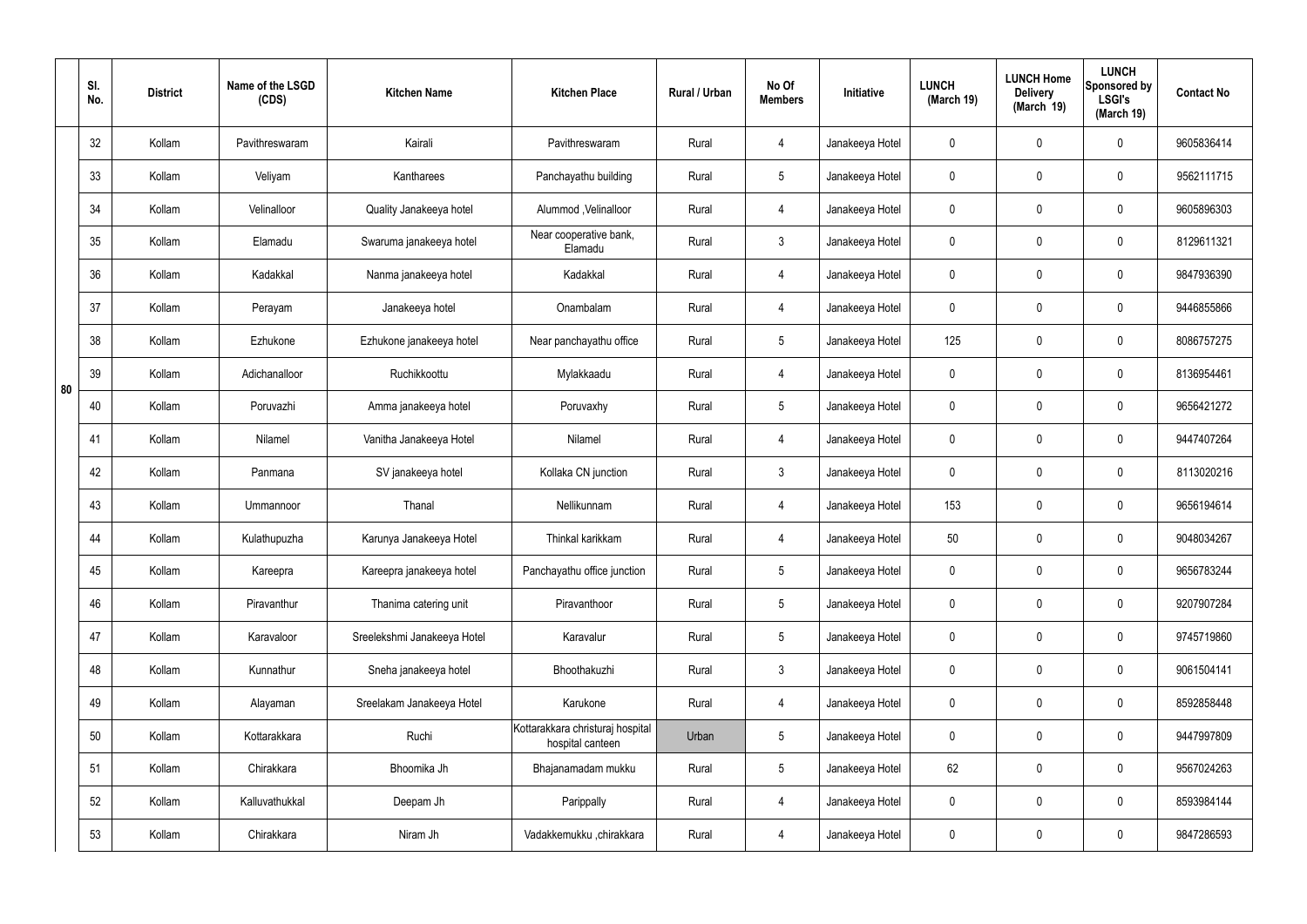| SI.<br>No. | <b>District</b> | Name of the LSGD<br>(CDS) | <b>Kitchen Name</b>                              | <b>Kitchen Place</b>                    | <b>Rural / Urban</b> | No Of<br><b>Members</b> | Initiative      | <b>LUNCH</b><br>(March 19) | <b>LUNCH Home</b><br><b>Delivery</b><br>(March 19) | <b>LUNCH</b><br>Sponsored by<br><b>LSGI's</b><br>(March 19) | <b>Contact No</b> |
|------------|-----------------|---------------------------|--------------------------------------------------|-----------------------------------------|----------------------|-------------------------|-----------------|----------------------------|----------------------------------------------------|-------------------------------------------------------------|-------------------|
| 54         | Kollam          | Velinalloor               | Mathrika janakeeya hotel                         | Govt PHC canteen                        | Rural                | $\overline{4}$          | Janakeeya Hotel | 0                          | 0                                                  | $\mathbf 0$                                                 | 7592859804        |
| 55         | Kollam          | East Kallada              | kudumbashree janakeeya hotel                     | marthandapuram                          | Rural                | $5\phantom{.0}$         | Janakeeya Hotel | 0                          | $\mathbf 0$                                        | $\mathbf 0$                                                 | 9746964557        |
| 56         | Kollam          | Anchal                    | Malu janakeeya hotel                             | Anchal, Town ward                       | Rural                | $\mathbf{3}$            | Janakeeya Hotel | 0                          | $\mathbf 0$                                        | $\mathbf 0$                                                 | 9656920091        |
| 57         | Kollam          | Kummil                    | Sreebhadra janakeeya hotel                       | Thachonam                               | Rural                | $\mathbf{3}$            | Janakeeya Hotel | 0                          | $\mathbf 0$                                        | $\mathbf 0$                                                 | 9846327312        |
| 58         | Kollam          | Yeroor                    | Oottupura janakeeya hotel                        | yeroor                                  | Rural                | $6\overline{6}$         | Janakeeya Hotel | 0                          | $\mathbf 0$                                        | $\mathbf 0$                                                 | 9526031467        |
| 59         | Kollam          | Nedumpana                 | Samthripthy janakeeya hotel                      | Pallimon                                | Rural                | $\overline{4}$          | Janakeeya Hotel | 0                          | $\mathbf 0$                                        | $\mathbf 0$                                                 | 9539780119        |
| 60         | Kollam          | Kollam                    | Ishwarya janakeeya hotel                         | Near collectorate, Thevally<br>division | Urban                | $\mathbf{3}$            | Janakeeya Hotel | 0                          | $\mathbf 0$                                        | $\mathbf 0$                                                 | 8848893882        |
| 61         | Kollam          | Edamulakkal               | Sahya janakeeya hotel                            | Edamulackal                             | Rural                | 4                       | Janakeeya Hotel | 0                          | 0                                                  | $\mathbf 0$                                                 | 7025532998        |
| 62         | Kollam          | Mylom                     | Amrutha                                          | Inchakkadu                              | Rural                | $5\overline{)}$         | Janakeeya Hotel | 0                          | $\mathbf 0$                                        | $\mathbf 0$                                                 | 9539780965        |
| 63         | Kollam          | Thevalakkara              | Kerala Janakeeya Hotel                           | Thevalakkara                            | Rural                | $\mathbf{3}$            | Janakeeya Hotel | 0                          | 0                                                  | $\mathbf 0$                                                 | 9847291089        |
| 64         | Kollam          | Thalavoor                 | Kudumbasheree Nadan<br>Bhakshanashala            | Pidavoor                                | Rural                | 4                       | Janakeeya Hotel | 0                          | 0                                                  | $\mathbf 0$                                                 | 9747324839        |
| 65         | Kollam          | Vilakkudy                 | vadhanam                                         | <b>KUNNICODU</b>                        | Rural                | $5\phantom{.0}$         | Janakeeya Hotel | 0                          | 0                                                  | $\mathbf 0$                                                 | 9526354689        |
| 66         | Kollam          | Poothakkulam              | Avani catering                                   | Poothakkulam gp                         | Rural                | 4                       | Janakeeya Hotel | 100                        | 0                                                  | $\mathbf 0$                                                 | 9562782082        |
| 67         | Kollam          | Pathanapuram              | Pathanapuram Grama Panchayath<br>Janakeeya Hotel | Pathanapuram                            | Rural                | $\overline{4}$          | Janakeeya Hotel | 0                          | $\mathbf 0$                                        | $\mathbf 0$                                                 | 9061291033        |
| 68         | Kollam          | Chadayamangalam           | Real janakeeya hotel                             | Chadayamangalam                         | Rural                | $\mathbf{3}$            | Janakeeya Hotel | 0                          | $\mathbf 0$                                        | $\mathbf 0$                                                 | 9562123039        |
| 69         | Kollam          | Elampalloor               | Kalavara janakeeya hotel                         | Ashupathri mukku, Kundara               | Rural                | $5\overline{)}$         | Janakeeya Hotel | 0                          | $\mathbf 0$                                        | $\mathbf 0$                                                 | 8943182967        |
| 70         | Kollam          | Kottamkara                | Ishwarya janakeeya hotel                         | Keralapuram                             | Rural                | $5\overline{)}$         | Janakeeya Hotel | 0                          | $\mathbf 0$                                        | $\mathbf 0$                                                 | 9747765979        |
| 71         | Kollam          | Vettikavala               | Nanma                                            | Vettikkavala                            | Rural                | $\mathbf{3}$            | Janakeeya Hotel | 0                          | $\mathbf 0$                                        | $\mathbf 0$                                                 | 9645070430        |
| 72         | Kollam          | Pooyappally               | Anaswara janakeeya hotel                         | Maruthamanpally                         | Rural                | $5\phantom{.0}$         | Janakeeya Hotel | 0                          | 0                                                  | $\mathbf 0$                                                 | 9947289476        |
| 73         | Kollam          | Thenmala                  | Nanma janakeeya hotel                            | Thennala                                | Rural                | $\overline{4}$          | Janakeeya Hotel | 0                          | 0                                                  | $\mathbf 0$                                                 | 9446274943        |
| 74         | Kollam          | Pattazhi                  | Suprabhatham Catering Unit                       | pattazhy                                | Rural                | $\overline{4}$          | Janakeeya Hotel | $\mathbf 0$                | 0                                                  | $\mathbf 0$                                                 | 9495195796        |
| 75         | Kollam          | Neendakara                | Darshana Janakeeya Hotel                         | Puthenthura Junction                    | Rural                | $\mathbf{3}$            | Janakeeya Hotel | 0                          | 0                                                  | $\overline{0}$                                              | 9633106463        |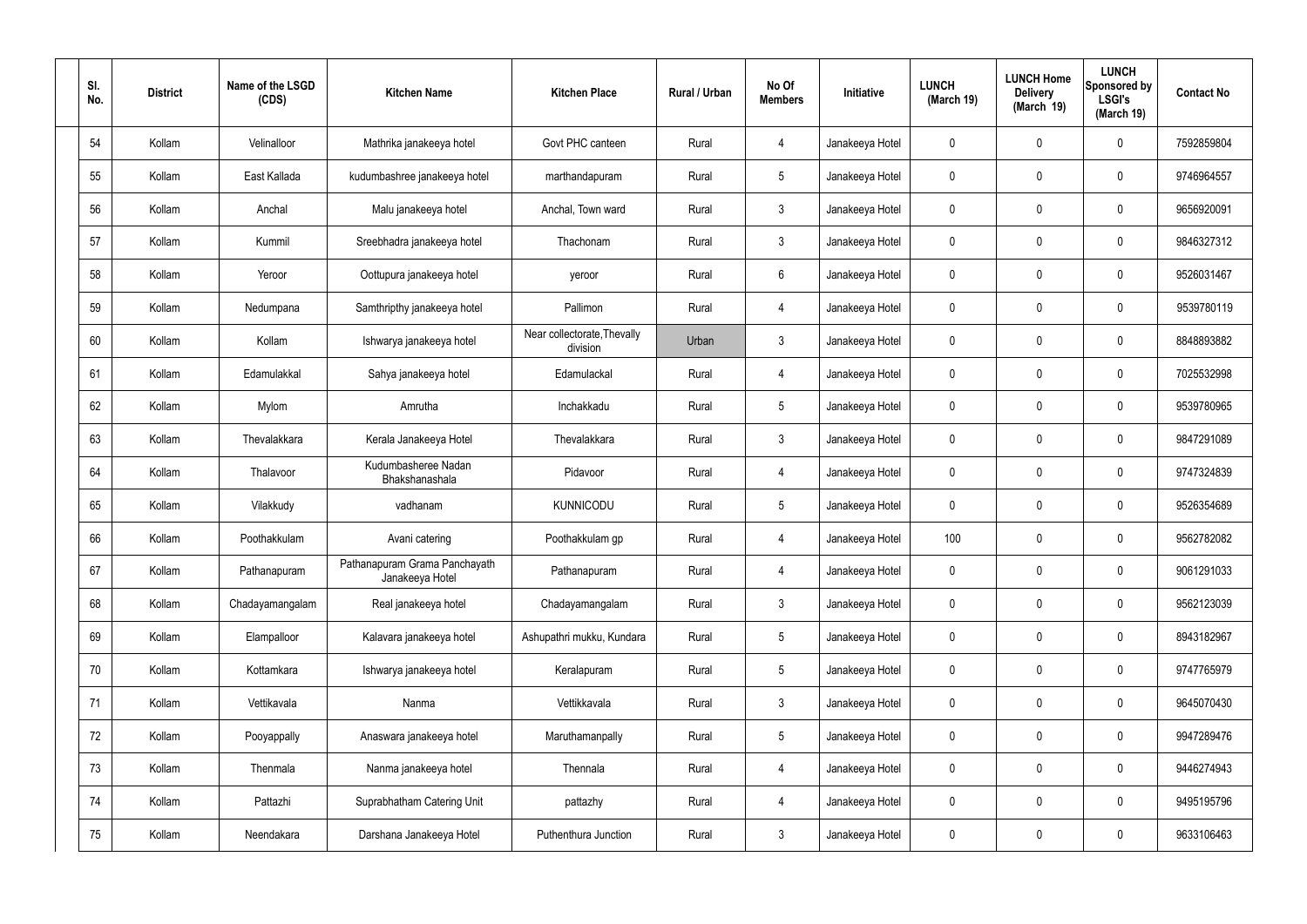|                 | SI.<br>No.     | <b>District</b> | Name of the LSGD<br>(CDS) | <b>Kitchen Name</b>             | <b>Kitchen Place</b>                   | Rural / Urban | No Of<br><b>Members</b> | Initiative      | <b>LUNCH</b><br>(March 19) | <b>LUNCH Home</b><br><b>Delivery</b><br>(March 19) | <b>LUNCH</b><br>Sponsored by<br><b>LSGI's</b><br>(March 19) | <b>Contact No</b> |
|-----------------|----------------|-----------------|---------------------------|---------------------------------|----------------------------------------|---------------|-------------------------|-----------------|----------------------------|----------------------------------------------------|-------------------------------------------------------------|-------------------|
|                 | 76             | Kollam          | Panayam                   | snehadeepam activity group      | Thanikkamukku                          | Rural         | 4                       | Janakeeya Hotel | 0                          | 0                                                  | $\mathbf 0$                                                 | 8606117577        |
|                 | 77             | Kollam          | Clappana                  | Vijayasree                      | Near alumpeedika junction              | Rural         | $5\phantom{.0}$         | Janakeeya Hotel | 162                        | $\mathbf 0$                                        | $\mathbf 0$                                                 | 9567797660        |
|                 | 78             | Kollam          | Sooranad South            | Akshaya janakeeya hotel         | Patharam                               | Rural         | $\overline{4}$          | Janakeeya Hotel | 0                          | $\mathbf 0$                                        | $\mathbf 0$                                                 | 9746919825        |
|                 | 79             | Kollam          | Edamulakkal               | Deepam janakeeya hotel          | Edamulackal                            | Rural         | $\mathbf{3}$            | Janakeeya Hotel | 282                        | $\mathbf 0$                                        | $\mathbf 0$                                                 | 9400684494        |
|                 | 80             | Kollam          | Aryankavu                 | Sevana janakeeya hotel          | Kazhuthurutty                          | Rural         | $\mathbf{3}$            | Janakeeya Hotel | 0                          | $\mathbf 0$                                        | $\mathbf 0$                                                 | 8921381398        |
|                 | 81             | Kollam          | Pattazhi Vadakkekara      | Annapoorna                      | Kaduvathode                            | Rural         | $\overline{4}$          | Janakeeya Hotel | 0                          | $\mathbf 0$                                        | $\mathbf 0$                                                 | 7561013776        |
|                 | 82             | Kollam          | Kulasekharapuram          | Vinayaka                        | Puthiykavu                             | Rural         | 4                       | Janakeeya Hotel | 0                          | $\mathbf 0$                                        | $\mathbf 0$                                                 | 9947499053        |
| $\overline{82}$ |                |                 |                           |                                 |                                        |               | 354                     |                 | 2239                       | $\bullet$                                          | $5\overline{)}$                                             |                   |
|                 |                | Kottayam        | Akalakkunnam              | Navaruchi                       | Chengalam                              | Rural         | $5\overline{)}$         | Janakeeya Hotel | 0                          | $\mathbf 0$                                        | $\mathbf 0$                                                 | 9188362235        |
|                 | $\overline{2}$ | Kottayam        | Arpookkara                | Niravu                          | <b>Medical College</b>                 | Rural         | 8                       | Janakeeya Hotel | 120                        | 0                                                  | $\mathbf 0$                                                 | 9744719092        |
|                 | $\mathbf{3}$   | Kottayam        | Arpookkara                | Ruchi Janakeeya Hotel           | Kaippuzha mutt                         | Rural         | 4                       | Janakeeya Hotel | 0                          | 0                                                  | $\mathbf 0$                                                 | 9847147156        |
|                 | 4              | Kottayam        | Athirampuzha              | Hannas                          | Mannanam                               | Rural         | 4                       | Janakeeya Hotel | 0                          | 0                                                  | $\mathbf 0$                                                 | 9496136682        |
|                 | 5              | Kottayam        | Ayarkunnam                | Panchami Unit                   | Near PHC Ayarkunnam                    | Rural         | $5\phantom{.0}$         | Janakeeya Hotel | 0                          | 0                                                  | $\mathbf 0$                                                 | 9744560994        |
|                 | 6              | Kottayam        | Aymanam                   | Bisiya                          | Aymanam panchayath hall                | Rural         | $\mathbf{3}$            | Janakeeya Hotel | 0                          | $\mathbf 0$                                        | $\mathbf 0$                                                 | 9544560606        |
|                 | $\overline{7}$ | Kottayam        | Bharananganam             | Kudumbshree nadan bhakshanasala | Bharananganam                          | Rural         | $\mathbf{3}$            | Janakeeya Hotel | $\mathbf 0$                | $\mathbf 0$                                        | $\mathbf 0$                                                 | 8113827680        |
|                 | 8              | Kottayam        | Changanassery             | Janakeeya Hotel                 | Near Railway station                   | Urban         | $\mathbf{3}$            | Janakeeya Hotel | 0                          | $\mathbf 0$                                        | $\mathbf 0$                                                 | 7560866821        |
|                 | 9              | Kottayam        | Chemp                     | Thanima                         | Chemp                                  | Rural         | $\overline{4}$          | Janakeeya Hotel | $\mathbf 0$                | $\mathbf 0$                                        | $\mathbf 0$                                                 | 9809940907        |
|                 | 10             | Kottayam        | Chirakkadav               | <b>Udaya Catering Unit</b>      | Mahatma Gandhi Town Hall.<br>Ponkunnam | Rural         | $5\overline{)}$         | Janakeeya Hotel | 0                          | $\mathbf 0$                                        | $\mathbf 0$                                                 | 6282479410        |
|                 | 11             | Kottayam        | Chirakkadav               | Sargam                          | Thekkethu Kavala                       | Rural         | $\mathbf{3}$            | Janakeeya Hotel | $\mathbf 0$                | 0                                                  | $\mathbf 0$                                                 | 9656087110        |
|                 | 12             | Kottayam        | Elikulam                  | Janakeeya Hotel Elikkulam       | Manchakuzhy                            | Rural         | $\mathbf{3}$            | Janakeeya Hotel | 0                          | 0                                                  | $\mathbf 0$                                                 | 9074768314        |
|                 | 13             | Kottayam        | Erumeli                   | Janakeeya Hotel Erumeli         | Erumeli                                | Rural         | $\overline{4}$          | Janakeeya Hotel | $\mathbf 0$                | $\mathbf 0$                                        | $\mathbf 0$                                                 | 8078201554        |
|                 | 14             | Kottayam        | Ettumanoor                | Gramashree cafe kudumbasree     | Nandanam auditorium,<br>Ettumanoor     | Urban         | $5\phantom{.0}$         | Janakeeya Hotel | 0                          | 0                                                  | $\overline{0}$                                              | 9847334071        |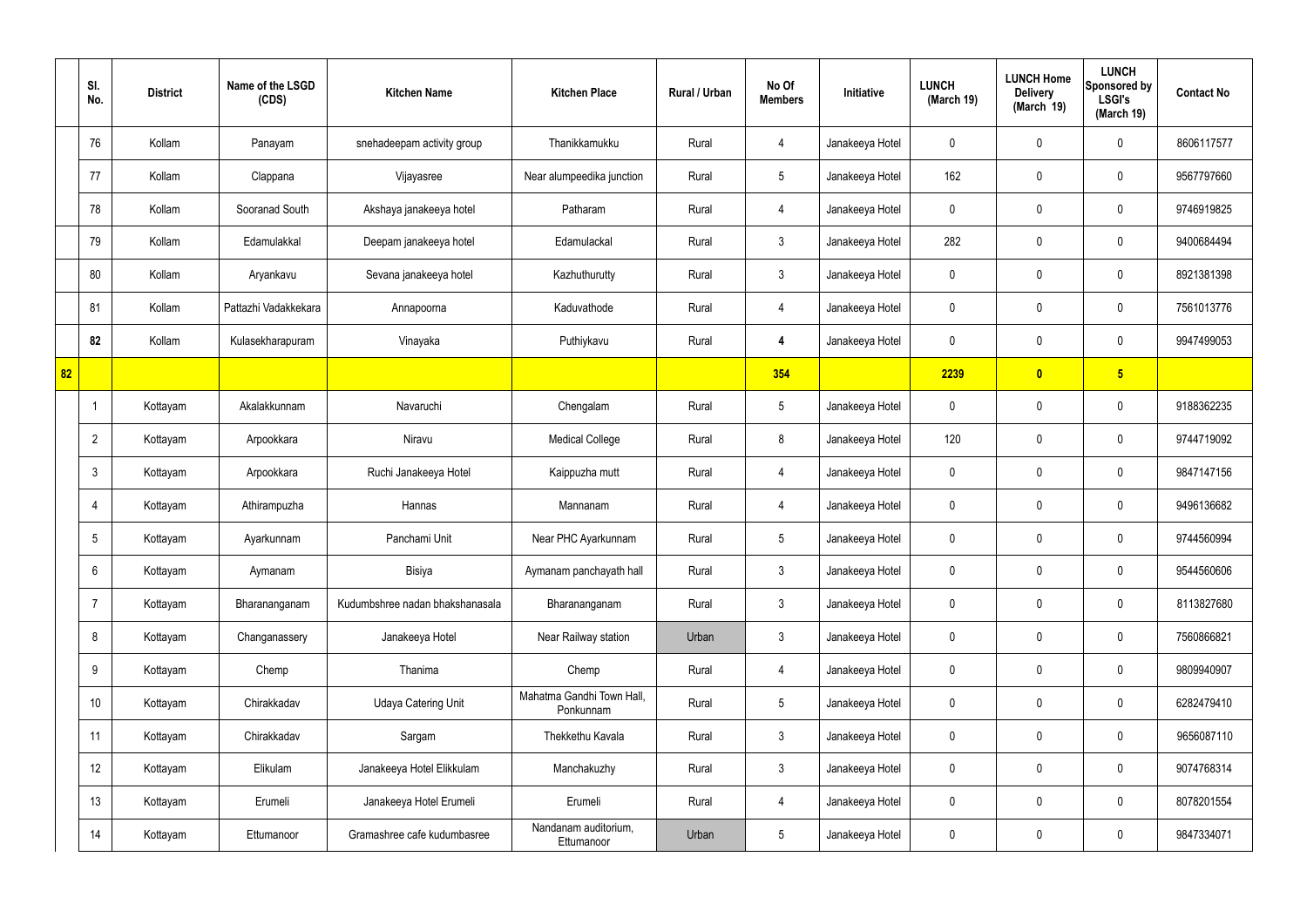| SI.<br>No.      | <b>District</b> | Name of the LSGD<br>(CDS) | <b>Kitchen Name</b>            | <b>Kitchen Place</b>           | Rural / Urban | No Of<br><b>Members</b> | Initiative      | <b>LUNCH</b><br>(March 19) | <b>LUNCH Home</b><br><b>Delivery</b><br>(March 19) | <b>LUNCH</b><br><b>Sponsored by</b><br>LSGI's<br>(March 19) | <b>Contact No</b> |
|-----------------|-----------------|---------------------------|--------------------------------|--------------------------------|---------------|-------------------------|-----------------|----------------------------|----------------------------------------------------|-------------------------------------------------------------|-------------------|
| 15              | Kottayam        | Kadanad                   | Thanal catering                | Kadanad                        | Rural         | $5\phantom{.0}$         | Janakeeya Hotel | $\mathbf 0$                | $\mathbf 0$                                        | 0                                                           | 9048099040        |
| 16              | Kottayam        | Kadaplamattam             | Salt &pepper                   | Near Kadaplamattom CDS         | Rural         | $\overline{4}$          | Janakeeya Hotel | $\mathbf 0$                | $\mathbf 0$                                        | 0                                                           | 9645400860        |
| 17              | Kottayam        | Kadaplamattam             | Kadaplamattam Janakeeya Hotel  | Vayala                         | Rural         | $\overline{4}$          | Janakeeya Hotel | 0                          | 76                                                 | 0                                                           | 9446804954        |
| 18              | Kottayam        | Kaduthuruthy              | Janakeeya Hotel                | Panchayath premise             | Rural         | $6\phantom{.}6$         | Janakeeya Hotel | $\mathbf 0$                | $\mathbf 0$                                        | 0                                                           | 9847166464        |
| 19              | Kottayam        | Kallara                   | Vasuki Janakeeya hotel         | Kallara                        | Rural         | $\mathbf{3}$            | Janakeeya Hotel | 96                         | $\mathbf 0$                                        | 0                                                           | 9846103478        |
| 20              | Kottayam        | Kanakkari                 | Jesus                          | Pattithanam                    | Rural         | $5\phantom{.0}$         | Janakeeya Hotel | $\mathbf 0$                | $\mathbf 0$                                        | 0                                                           | 9447192439        |
| 21              | Kottayam        | Kangazha                  | Sulabha                        | Pathanadu                      | Rural         | $5\phantom{.0}$         | Janakeeya Hotel | 0                          | $\mathbf 0$                                        | 0                                                           | 9847438293        |
| 22              | Kottayam        | Kanjirapally              | Vanitha canteen                | Panchayath premise             | Rural         | $\mathbf{3}$            | Janakeeya Hotel | $\mathbf 0$                | $\mathbf 0$                                        | 0                                                           | 9605391868        |
| 23              | Kottayam        | Karoor                    | Unarvu janakeeya hotel         | Valavoor                       | Rural         | $5\phantom{.0}$         | Janakeeya Hotel | 0                          | $\mathbf 0$                                        | 0                                                           | 8304903250        |
| 24              | Kottayam        | Karukachal                | <b>Sukrutham Catering Unit</b> | Karukachal                     | Rural         | $5\phantom{.0}$         | Janakeeya Hotel | $\mathbf 0$                | $\mathbf 0$                                        | 0                                                           | 9847766843        |
| 25              | Kottayam        | Kidangoor                 | Janakeeya hotel                | Kidangoor Panchayath           | Rural         | $\mathbf{3}$            | Janakeeya Hotel | 0                          | 0                                                  | 0                                                           | 9048080292        |
| 26              | Kottayam        | Kooroppada                | Achus Janakeeya Hotel          | Panchayath                     | Rural         | $\mathbf{3}$            | Janakeeya Hotel | $\mathbf 0$                | 0                                                  | 0                                                           | 9778121989        |
| 27              | Kottayam        | Koottickal                | Janakeeya hotel                | Koottickal                     | Rural         | 5                       | Janakeeya Hotel | 0                          | $\mathbf 0$                                        | 0                                                           | 9645219929        |
| 28              | Kottayam        | Koruthodu                 | Koruthodu Janakeeya Hotel      | Koruthodu                      | Rural         | $6\phantom{.}6$         | Janakeeya Hotel | $\mathbf 0$                | $\mathbf 0$                                        | 0                                                           | 7510770418        |
| 29              | Kottayam        | KottayamNorth             | Alfa Canteen                   | Municipality Kottayam          | Urban         | $5\phantom{.0}$         | Janakeeya Hotel | $\mathbf 0$                | $\pmb{0}$                                          | 0                                                           | 9846571923        |
| 30 <sub>2</sub> | Kottayam        | KottayamNorth             | Kerala cafe janakeeya hotel    | Choottuveli                    | Urban         | $\mathbf{3}$            | Janakeeya Hotel | $\mathbf 0$                | $\mathbf 0$                                        | 0                                                           | 8129337294        |
| 31              | Kottayam        | KottayamNorth             | Maria Janakeeya Hotel          | Chungam                        | Urban         | $5\phantom{.0}$         | Janakeeya Hotel | $\mathbf 0$                | $\pmb{0}$                                          | 0                                                           | 9744843928        |
| 32              | Kottayam        | Kuravilangadu             | kudumbashree janakeeya hotel   | kuravilangady by pass junction | Rural         | $5\phantom{.0}$         | Janakeeya Hotel | $\mathbf 0$                | $\mathbf 0$                                        | 0                                                           | 7559022364        |
| 33              | Kottayam        | Kurichi                   | Swad Catering                  | Cheruvelippadi                 | Rural         | $\overline{4}$          | Janakeeya Hotel | $\mathbf 0$                | $\pmb{0}$                                          | 0                                                           | 9847891917        |
| 34              | Kottayam        | Madappally                | SR catering                    | Mammoodu                       | Rural         | $\mathbf{3}$            | Janakeeya Hotel | $\mathbf 0$                | $\mathbf 0$                                        | 0                                                           | 9747702203        |
| 35              | Kottayam        | Manimala                  | Vanitha canteen                | Manimala                       | Rural         | $\mathbf{3}$            | Janakeeya Hotel | $\mathbf 0$                | $\mathbf 0$                                        | 0                                                           | 9946318069        |
| 36              | Kottayam        | Manjoor                   | Oruma catering unit            | Kuruppanthara                  | Rural         | $5\phantom{.0}$         | Janakeeya Hotel | 0                          | $\boldsymbol{0}$                                   | 0                                                           | 9349189590        |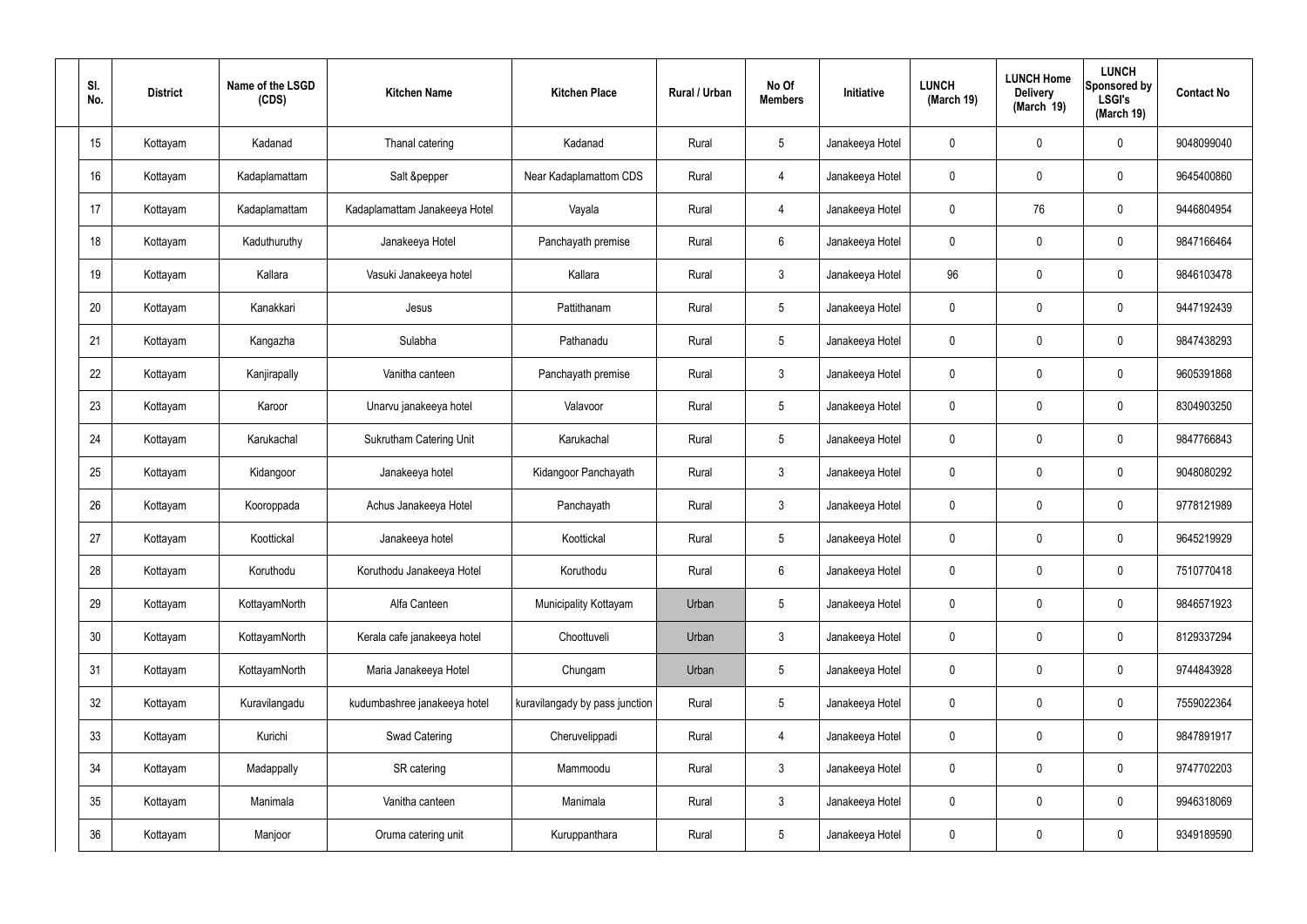|    | SI.<br>No. | <b>District</b> | Name of the LSGD<br>(CDS) | <b>Kitchen Name</b>             | <b>Kitchen Place</b>    | Rural / Urban | No Of<br><b>Members</b> | Initiative      | <b>LUNCH</b><br>(March 19) | <b>LUNCH Home</b><br><b>Delivery</b><br>(March 19) | <b>LUNCH</b><br>Sponsored by<br><b>LSGI's</b><br>(March 19) | <b>Contact No</b> |
|----|------------|-----------------|---------------------------|---------------------------------|-------------------------|---------------|-------------------------|-----------------|----------------------------|----------------------------------------------------|-------------------------------------------------------------|-------------------|
|    | 37         | Kottayam        | Marangattupilly           | Marangattupilly Janakeeya Hotel | Marangattupilly         | Rural         | $\overline{4}$          | Janakeeya Hotel | 0                          | 0                                                  | $\mathbf 0$                                                 | 9544416772        |
|    | 38         | Kottayam        | Maravanthuruth            | Changathi                       | Maravanthuruth          | Rural         | $\overline{4}$          | Janakeeya Hotel | $\mathbf 0$                | 0                                                  | $\mathbf 0$                                                 | 9744598169        |
|    | 39         | Kottayam        | Meenachil                 | Akshaya Janakeeya hotel         | Idamattam               | Rural         | 4                       | Janakeeya Hotel | $\mathbf 0$                | 0                                                  | $\mathbf 0$                                                 | 9747190979        |
|    | 40         | Kottayam        | Meenachil                 | Archana janakeeya Hotel         | Paika                   | Rural         | $5\phantom{.0}$         | Janakeeya Hotel | 58                         | 0                                                  | $\mathbf 0$                                                 | 9048759539        |
| 82 | 41         | Kottayam        | Meenadom                  | <b>Nainus</b>                   | Meenadom                | Rural         | $\mathbf{3}$            | Janakeeya Hotel | $\mathbf 0$                | 0                                                  | $\mathbf 0$                                                 | 9539752801        |
|    | 42         | Kottayam        | Melukavu                  | Seenayi Cafe centre             | Melukavumattam          | Rural         | $5\phantom{.0}$         | Janakeeya Hotel | $\mathbf 0$                | 0                                                  | $\mathbf 0$                                                 | 9744546703        |
|    | 43         | Kottayam        | Moonnilav                 | Aiswarya                        | Moonnilav               | Rural         | $\mathbf{3}$            | Janakeeya Hotel | $\mathbf 0$                | 0                                                  | $\mathbf 0$                                                 | 8281227689        |
|    | 44         | Kottayam        | Mulakkulam                | Janakeeya Hotel                 | Moorkkattilpadi         | Rural         | $\overline{4}$          | Janakeeya Hotel | $\mathbf 0$                | 0                                                  | $\mathbf 0$                                                 | 9747856382        |
|    | 45         | Kottayam        | Mundakkayam               | Janakeeya Hotel Mundakkayam     | Mundakkayam             | Rural         | $6\phantom{.}6$         | Janakeeya Hotel | $\mathbf 0$                | $\boldsymbol{0}$                                   | $\mathbf 0$                                                 | 9495314979        |
|    | 46         | Kottayam        | Nedumkunnam               | Nanma Kudumbashree Unit         | Nedumkunnam             | Rural         | $5\phantom{.0}$         | Janakeeya Hotel | $\mathbf 0$                | 0                                                  | $\mathbf 0$                                                 | 7306791612        |
|    | 47         | Kottayam        | Neendoor                  | Gruhasree ME Unit               | Panchayath              | Rural         | $\mathbf{3}$            | Janakeeya Hotel | 93                         | 0                                                  | $\mathbf 0$                                                 | 9847756958        |
|    | 48         | Kottayam        | Njeezhoor                 | Annapoorna Janakeeya Hotel      | Panchayath              | Rural         | 4                       | Janakeeya Hotel | $\mathbf 0$                | 0                                                  | $\boldsymbol{0}$                                            | 9745246839        |
|    | 49         | Kottayam        | Pala                      | Angel Janakeeya Hotel           | Pala Municipality       | Urban         | 4                       | Janakeeya Hotel | 0                          | 0                                                  | $\boldsymbol{0}$                                            | 9745963125        |
|    | 50         | Kottayam        | Pala                      | Harithasree catering            | Chethimattam            | Urban         | $5\phantom{.0}$         | Janakeeya Hotel | $\mathbf 0$                | 0                                                  | $\mathbf 0$                                                 | 9895154240        |
|    | 51         | Kottayam        | Pallickathodu             | Sangeetha                       | Pallickathodu Bus stand | Rural         | 3 <sup>1</sup>          | Janakeeya Hotel | $\mathbf 0$                | $\mathsf{0}$                                       | $\mathbf 0$                                                 | 9633814381        |
|    | 52         | Kottayam        | Pampady                   | Thrupthi                        | Pampady Town            | Rural         | $5\phantom{.0}$         | Janakeeya Hotel | $\mathbf 0$                | $\mathbf 0$                                        | $\mathbf 0$                                                 | 9633013622        |
|    | 53         | Kottayam        | Panachikkadu              | Ruchi Canteen                   | Paruthumpara            | Rural         | $5\phantom{.0}$         | Janakeeya Hotel | $\mathbf 0$                | $\mathsf{0}$                                       | $\mathbf 0$                                                 | 9656411494        |
|    | 54         | Kottayam        | Parathodu                 | Janakeeya Hotel Parathodu       | Panchayath              | Rural         | $\overline{4}$          | Janakeeya Hotel | $\mathbf 0$                | $\mathbf 0$                                        | $\mathbf 0$                                                 | 7907455541        |
|    | 55         | Kottayam        | Paippadu                  | Thejus                          | Paippadu                | Rural         | $5\phantom{.0}$         | Janakeeya Hotel | $\mathbf 0$                | $\mathsf{0}$                                       | $\mathbf 0$                                                 | 7034621426        |
|    | 56         | Kottayam        | Poonjar                   | Haritham                        | Poonjar                 | Rural         | $5\phantom{.0}$         | Janakeeya Hotel | $\mathbf 0$                | $\mathbf 0$                                        | $\mathbf 0$                                                 | 9495235348        |
|    | 57         | Kottayam        | poonjar south             | Sowbhagya Janakeeya Hotel       | poonjar south           | Rural         | $\overline{4}$          | Janakeeya Hotel | $\pmb{0}$                  | 0                                                  | $\mathbf 0$                                                 | 9495151799        |
|    | 58         | Kottayam        | Puthuppalli               | Ammaveedu                       | Puthuppally bus stand   | Rural         | $5\phantom{.0}$         | Janakeeya Hotel | 0                          | $\pmb{0}$                                          | $\pmb{0}$                                                   | 9947156548        |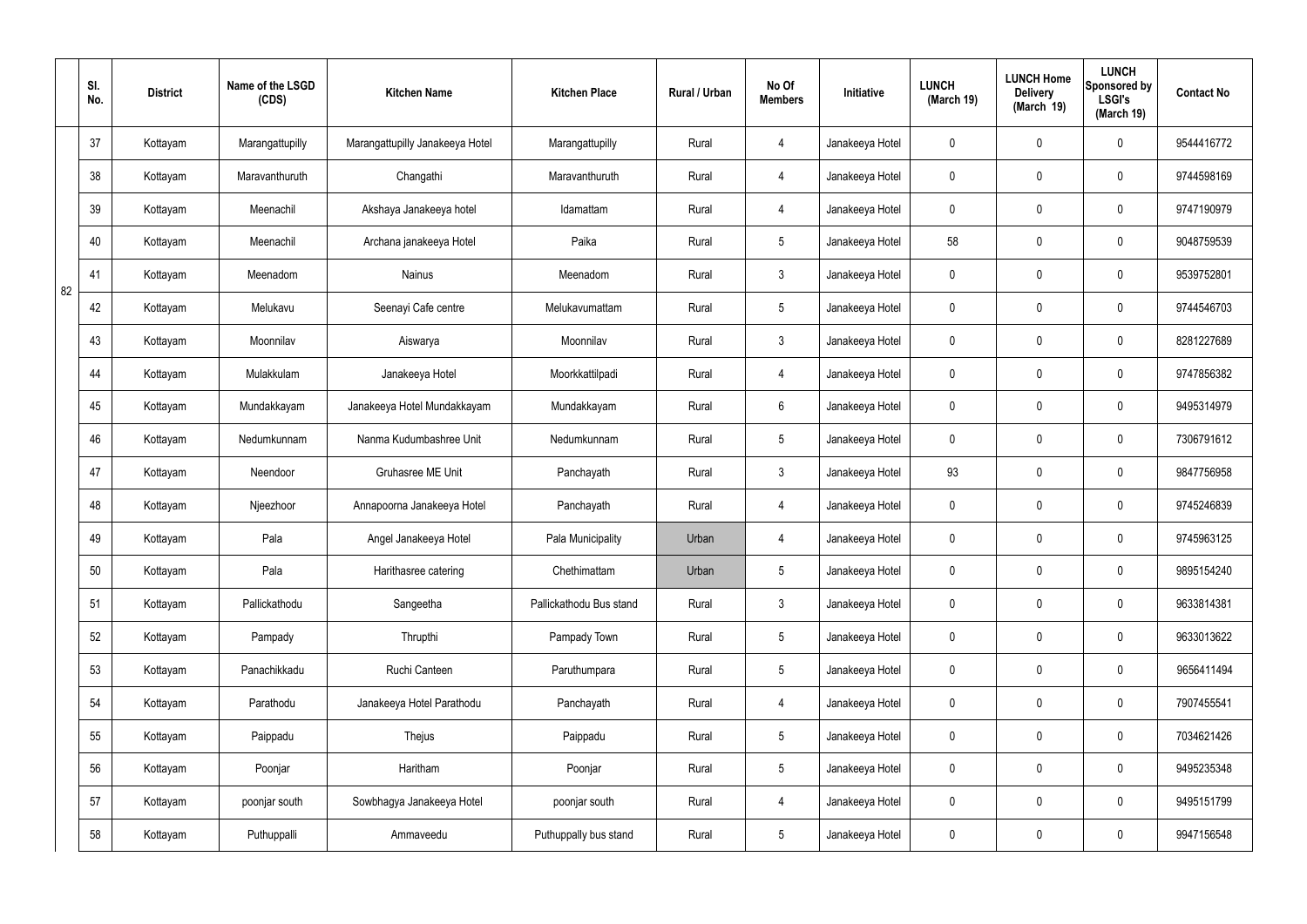| SI.<br>No. | <b>District</b> | Name of the LSGD<br>(CDS) | <b>Kitchen Name</b>                                      | <b>Kitchen Place</b>                        | Rural / Urban | No Of<br><b>Members</b> | Initiative      | <b>LUNCH</b><br>(March 19) | <b>LUNCH Home</b><br><b>Delivery</b><br>(March 19) | <b>LUNCH</b><br>Sponsored by<br><b>LSGI's</b><br>(March 19) | <b>Contact No</b> |
|------------|-----------------|---------------------------|----------------------------------------------------------|---------------------------------------------|---------------|-------------------------|-----------------|----------------------------|----------------------------------------------------|-------------------------------------------------------------|-------------------|
| 59         | Kottayam        | Ramapuram                 | Ruchi                                                    | Ramapuram                                   | Rural         | $\overline{4}$          | Janakeeya Hotel | $\mathbf 0$                | 22                                                 | $\mathbf 0$                                                 | 9495107277        |
| 60         | Kottayam        | T.V.Puram                 | Vijaya Janakeeya Hotel                                   | TV Puram                                    | Rural         | $\mathbf{3}$            | Janakeeya Hotel | $\mathbf 0$                | 0                                                  | $\mathbf 0$                                                 | 9847614136        |
| 61         | Kottayam        | Teekkoy                   | Kairali                                                  | Vagamattom, Kallambhagam                    | Rural         | $\mathbf{3}$            | Janakeeya Hotel | $\mathbf 0$                | 0                                                  | $\mathbf 0$                                                 | 7025702768        |
| 62         | Kottayam        | Thalanad                  | Nanma                                                    | Muttambhagam Kavala                         | Rural         | $\mathbf{3}$            | Janakeeya Hotel | $\mathbf 0$                | 0                                                  | $\mathbf 0$                                                 | 9961289547        |
| 63         | Kottayam        | Thalappalam               | Ameya                                                    | Thalappalam                                 | Rural         | 4                       | Janakeeya Hotel | 96                         | $\boldsymbol{0}$                                   | 4                                                           | 7025932626        |
| 64         | Kottayam        | Thalayolaparambu          | kudumbashree janakeeya hotel                             | Thalayolaparambu                            | Rural         | $\mathbf{3}$            | Janakeeya Hotel | 85                         | 0                                                  | $\pmb{0}$                                                   | 7994830570        |
| 65         | Kottayam        | Thidanadu                 | Janani                                                   | Chemmlamattam                               | Rural         | $6\phantom{.}$          | Janakeeya Hotel | $\mathbf 0$                | $\boldsymbol{0}$                                   | 0\$                                                         | 9562695545        |
| 66         | Kottayam        | Thidanadu                 | Krishna                                                  | Near Panchayath                             | Rural         | $\overline{4}$          | Janakeeya Hotel | $\mathbf 0$                | 0                                                  | $\mathbf 0$                                                 | 9605565960        |
| 67         | Kottayam        | Thiruvarppu               | Sreeparvathy food products                               | Illickal                                    | Rural         | $\mathbf{3}$            | Janakeeya Hotel | $\mathbf 0$                | $\boldsymbol{0}$                                   | $\mathbf 0$                                                 | 9747289846        |
| 68         | Kottayam        | Thrikkodithanam           | Swanthanam                                               | Thrikkodithanam                             | Rural         | $5\phantom{.0}$         | Janakeeya Hotel | $\mathbf 0$                | 0                                                  | $\boldsymbol{0}$                                            | 7902729237        |
| 69         | Kottayam        | Udayanapuram              | Uppum Mulakum                                            | Nerekadavu                                  | Rural         | $\mathbf{3}$            | Janakeeya Hotel | $\mathbf 0$                | 0                                                  | $\boldsymbol{0}$                                            | 8111850728        |
| 70         | Kottayam        | Udayanapuram              | Aiswarya Activity Group                                  | Vaikom Block Panchayath                     | Rural         | $5\phantom{.0}$         | Janakeeya Hotel | $\mathbf 0$                | 0                                                  | $\boldsymbol{0}$                                            | 9847437286        |
| 71         | Kottayam        | Uzhavoor                  | Uzhavoor Janakeeya Hotel                                 | Uzhavoor Town                               | Rural         | 8                       | Janakeeya Hotel | 0                          | 0                                                  | $\mathbf 0$                                                 | 9746074266        |
| 72         | Kottayam        | Vaikom                    | <b>Chanees Eats</b>                                      | Chalapparambu                               | Urban         | 4                       | Janakeeya Hotel | $\mathbf 0$                | 0                                                  | $\mathbf 0$                                                 | 9446467389        |
| 73         | Kottayam        | Vakathanam                | Padheyam                                                 | Njaliakuzhi                                 | Rural         | $6\,$                   | Janakeeya Hotel | $\mathbf 0$                | $\mathsf{0}$                                       | $\mathbf 0$                                                 | 9495010073        |
| 74         | Kottayam        | Vazhappally               | Udayam                                                   | Vazhappally                                 | Rural         | $\overline{4}$          | Janakeeya Hotel | $\mathbf 0$                | $\mathbf 0$                                        | $\mathbf 0$                                                 | 9562267564        |
| 75         | Kottayam        | Vazhoor                   | Kudumbashree Canteen Unit At<br>Vazhoor Grama Panchayath | Vazhoor Grama Panchayath<br><b>Building</b> | Rural         | $5\phantom{.0}$         | Janakeeya Hotel | $\mathbf 0$                | $\mathsf{0}$                                       | $\mathbf 0$                                                 | 9544717796        |
| 76         | Kottayam        | Vazhoor                   | New India                                                | Nedumavu                                    | Rural         | $\mathbf{3}$            | Janakeeya Hotel | $\mathbf 0$                | $\mathbf 0$                                        | $\mathbf 0$                                                 | 9744581242        |
| 77         | Kottayam        | Vechoor                   | Treeland Annapoorna                                      | <b>Bund Road</b>                            | Rural         | $\mathbf{3}$            | Janakeeya Hotel | $\mathbf 0$                | $\mathsf{0}$                                       | $\mathbf 0$                                                 | 8606814487        |
| 78         | Kottayam        | Veliyannoor               | Thanima foods                                            | Veliyannoor                                 | Rural         | $\mathbf{3}$            | Janakeeya Hotel | $\mathbf 0$                | 0                                                  | $\mathbf 0$                                                 | 9744392147        |
| 79         | Kottayam        | Vellavoor                 | Uppum Mulakum Janakeeya Hotel                            | Panchayath premise                          | Rural         | $5\,$                   | Janakeeya Hotel | 46                         | 0                                                  | $\mathbf 0$                                                 | 9188317288        |
| 80         | Kottayam        | Velloor                   | Puzhayoram catering                                      | Near Velloor cds office                     | Rural         | 4                       | Janakeeya Hotel | 40                         | $\pmb{0}$                                          | $\boldsymbol{0}$                                            | 9895522286        |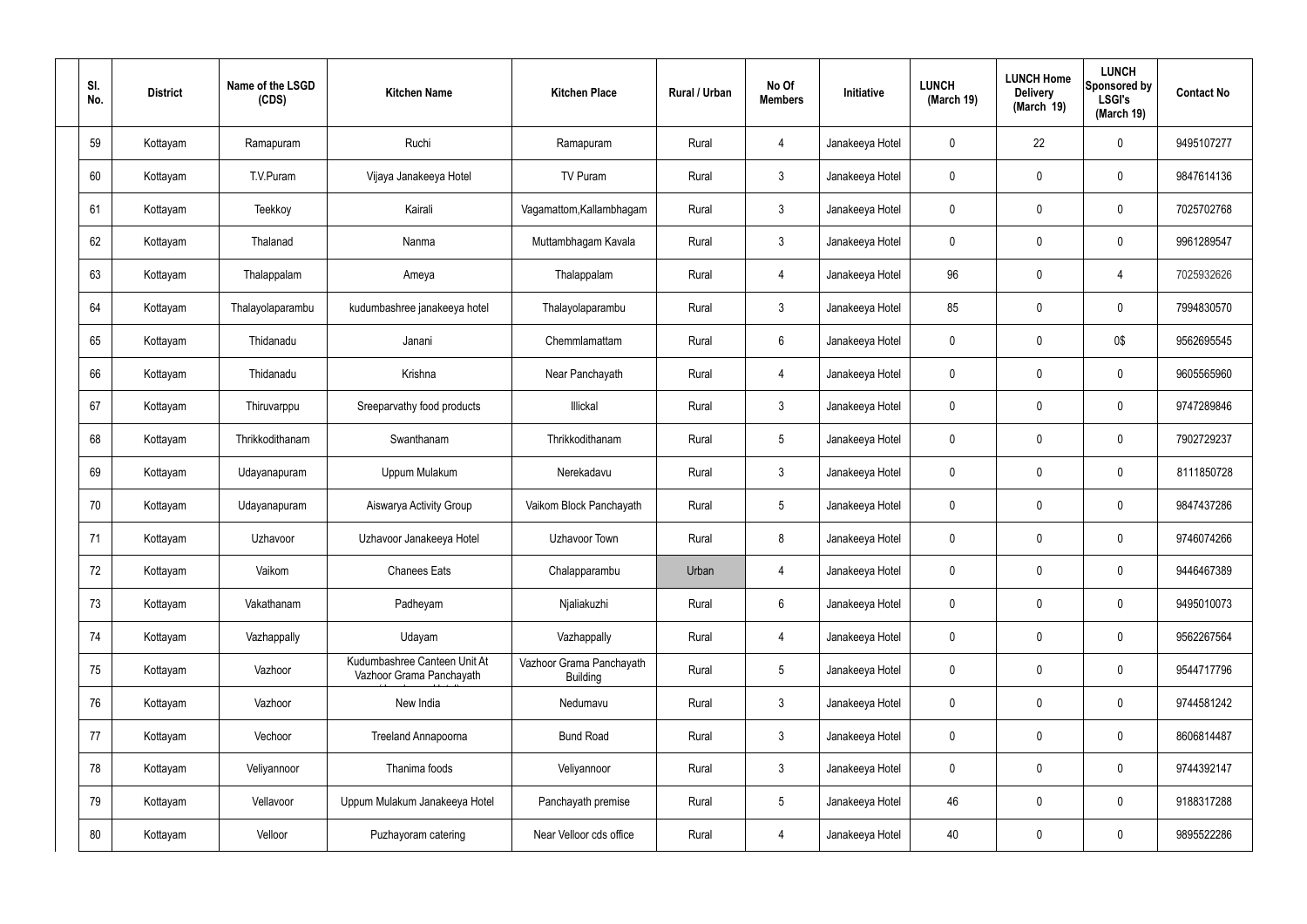|    | SI.<br>No.      | <b>District</b> | Name of the LSGD<br>(CDS) | <b>Kitchen Name</b>            | <b>Kitchen Place</b>                  | Rural / Urban | No Of<br><b>Members</b> | Initiative      | <b>LUNCH</b><br>(March 19) | <b>LUNCH Home</b><br><b>Delivery</b><br>(March 19) | <b>LUNCH</b><br>Sponsored by<br><b>LSGI's</b><br>(March 19) | <b>Contact No</b> |
|----|-----------------|-----------------|---------------------------|--------------------------------|---------------------------------------|---------------|-------------------------|-----------------|----------------------------|----------------------------------------------------|-------------------------------------------------------------|-------------------|
|    | 81              | Kottayam        | Vijayapuram               | Niravu                         | Iranjal                               | Rural         | $\mathbf{3}$            | Janakeeya Hotel | $\mathbf 0$                | 0                                                  | $\mathbf 0$                                                 | 9495245895        |
|    | 82              | Kottayam        | Vijayapuram               | Renown Janakeeya Hotel         | Vadavathoor                           | Rural         | $5\phantom{.0}$         | Janakeeya Hotel | $\mathbf 0$                | $\mathbf 0$                                        | $\mathbf 0$                                                 | 8606536302        |
| 82 |                 |                 |                           |                                |                                       |               | 336                     |                 | 634                        | 98                                                 | 4                                                           |                   |
|    | -1              | Kozhikode       | Balussery                 | Unarvu Janakeeya Hotel         | Balussery                             | Rural         | $5\phantom{.0}$         | Janakeeya Hotel | $\mathbf 0$                | $\mathbf 0$                                        | $\mathbf 0$                                                 | 95440 03929       |
|    | $\overline{2}$  | Kozhikode       | Panangad                  | Kairali Janakeeya Hotel        | Balussery mukku at KK<br>hospital     | Rural         | $\mathbf{3}$            | Janakeeya Hotel | $\mathbf 0$                | $\mathbf 0$                                        | $\mathbf 0$                                                 | 97450 85782       |
|    | $\mathbf{3}$    | Kozhikode       | Koorachundu               | Koorachundu Janakeeya hotel    | Koorachundu                           | Rural         | $\overline{4}$          | Janakeeya Hotel | $\mathbf 0$                | 0                                                  | $\mathbf 0$                                                 | 94967 07886       |
|    | $\overline{4}$  | Kozhikode       | Koorachundu               | Koottayma Janakeeya Hotel      | Kallanode                             | Rural         | $5\phantom{.0}$         | Janakeeya Hotel | $\mathbf 0$                | $\mathbf 0$                                        | $\mathbf 0$                                                 | 94967 26850       |
|    | $5\phantom{.0}$ | Kozhikode       | Kottur                    | Sneha Janakeeya Hotel          | Kottur                                | Rural         | $5\phantom{.0}$         | Janakeeya Hotel | $\mathbf 0$                | 0                                                  | $\mathbf 0$                                                 | 97456 72101       |
|    | 6               | Kozhikode       | Naduvannur                | Naduvannur Janakeeya Hotel     | Naduvannur                            | Rural         | $\overline{7}$          | Janakeeya Hotel | 219                        | $\mathbf 0$                                        | $\mathbf 0$                                                 | 8592-031802       |
|    | $\overline{7}$  | Kozhikode       | Naduvannur                | Kudumbashree Janakeeya Hotel   | Anjolimukku                           | Rural         | $\mathbf{3}$            | Janakeeya Hotel | $\mathbf 0$                | 0                                                  | $\mathbf 0$                                                 | 9995947043        |
|    | 8               | Kozhikode       | Ulliyeri                  | Ulliyeri Janakeeya Hotel       | Ulliyeri                              | Rural         | 4                       | Janakeeya Hotel | 177                        | 0                                                  | $\mathbf 0$                                                 | 89434 06681       |
|    | 9               | Kozhikode       | Unnikulam                 | Swad Janakeeya Hotel           | Ekarool Kaappil Road                  | Rural         | $\mathbf{3}$            | Janakeeya Hotel | 555                        | $\mathbf 0$                                        | $\mathbf 0$                                                 | 85475 75474       |
|    | 10              | Kozhikode       | Unnikulam                 | Chaithanya Janakeeya Hotel     | Opposite unnikulam<br>gramapanchayath | Rural         | $\mathbf{3}$            | Janakeeya Hotel | 585                        | 0                                                  | $\mathbf 0$                                                 | 87141 31460       |
|    | 11              | Kozhikode       | Nanminda                  | Akshaya vanitha hotel          | Nanminda panchayath building          | Rural         | $\mathbf{3}$            | Janakeeya Hotel | $\mathbf 0$                | $\mathbf 0$                                        | $\mathbf 0$                                                 | 9961184212        |
|    | 12              | Kozhikode       | Thalakkulathur            | Thalakkulathur Janakeeya Hotel | Parambath                             | Rural         | $\overline{4}$          | Janakeeya Hotel | $\mathbf 0$                | $\mathbf 0$                                        | $\mathbf 0$                                                 | 7593067511        |
|    | 13              | Kozhikode       | Kakkodi                   | Kakkodi Janakeeya Hotel        | Kakkodi Bazar                         | Rural         | $\overline{7}$          | Janakeeya Hotel | $\mathbf 0$                | 0                                                  | $\mathbf 0$                                                 | 8943123615        |
|    | 14              | Kozhikode       | Chelannur                 | Oottupura Janakeeya Hotel      | Ambalathukulangara                    | Rural         | $\overline{7}$          | Janakeeya Hotel | $\mathbf 0$                | 0                                                  |                                                             | 9846010528        |
|    | 15              | Kozhikode       | Narikkuni                 | Amma Janakeeya Hotel           | Narikkuni                             | Rural         | $\mathfrak{Z}$          | Janakeeya Hotel | $\mathbf 0$                | 0                                                  | $\mathbf 0$                                                 | 9645606562        |
|    | 16              | Kozhikode       | Kakkoor                   | Janakeeya Hotel Kakkoor        | Kakkoor                               | Rural         | $5\phantom{.0}$         | Janakeeya Hotel | $\mathbf 0$                | 0                                                  | $\mathbf 0$                                                 | 8592050112        |
|    | 17              | Kozhikode       | Koduvally                 | Sadhya Janakeeya Hotel         | G M L P School, Koduvally             | Urban         | $5\phantom{.0}$         | Janakeeya Hotel | 0                          | 0                                                  | $\mathbf 0$                                                 | 8593898831        |
|    | 18              | Kozhikode       | Koduvally                 | KKN Janakeeya Hotel Koduvally  | Nellamkandi                           | Urban         | $\mathfrak{Z}$          | Janakeeya Hotel | 78                         | 0                                                  | $\mathbf 0$                                                 | 9847650894        |
|    | 19              | Kozhikode       | Koduvally                 | Swad Janakeeya Hotel           | Manipuram                             | Urban         | $\sqrt{5}$              | Janakeeya Hotel | 0                          | 0                                                  | $\mathbf 0$                                                 | 9946991995        |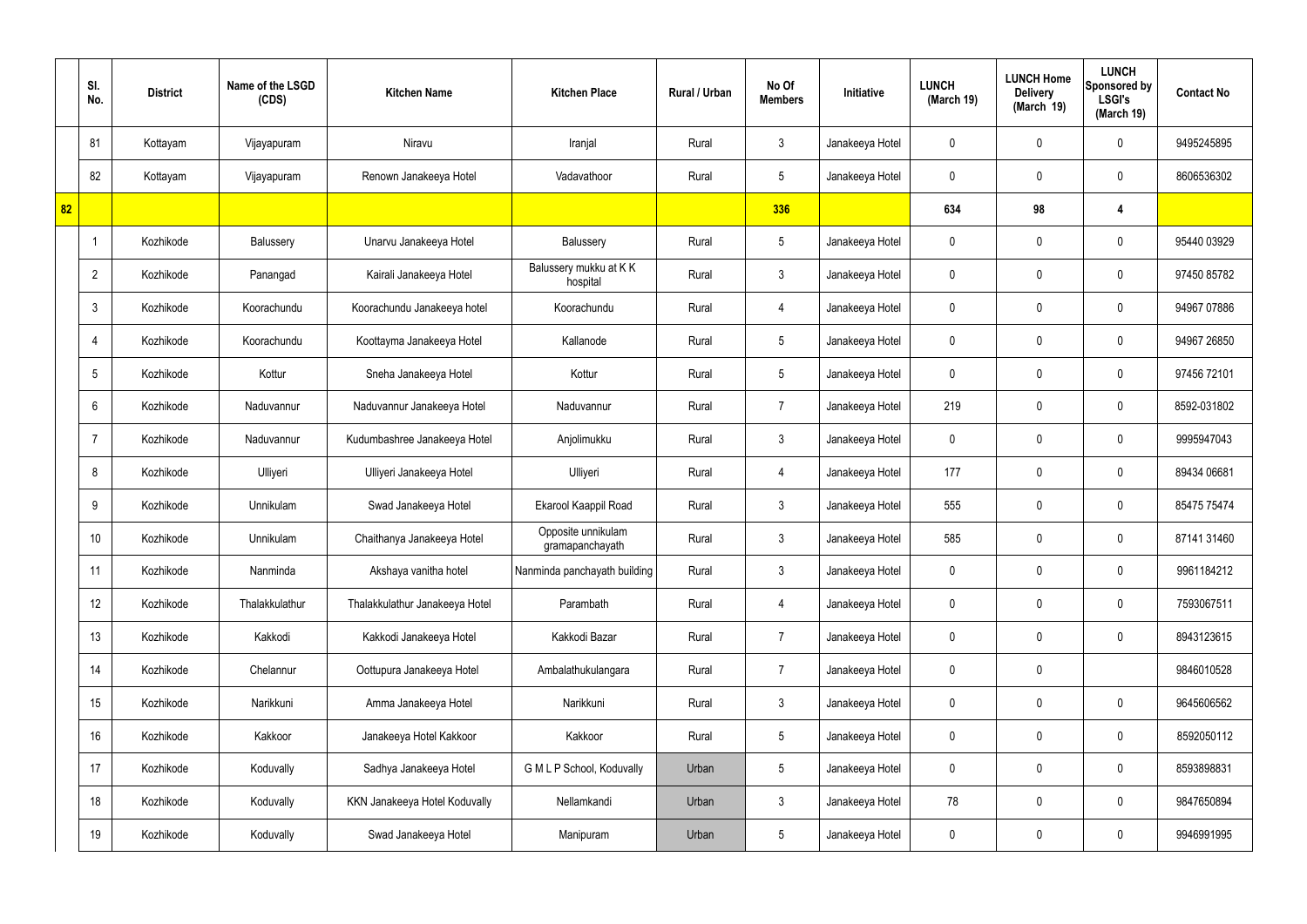| SI.<br>No. | <b>District</b> | Name of the LSGD<br>(CDS) | <b>Kitchen Name</b>                      | <b>Kitchen Place</b>                | Rural / Urban | No Of<br><b>Members</b> | Initiative      | <b>LUNCH</b><br>(March 19) | <b>LUNCH Home</b><br><b>Delivery</b><br>(March 19) | <b>LUNCH</b><br><b>Sponsored by</b><br><b>LSGI's</b><br>(March 19) | <b>Contact No</b> |
|------------|-----------------|---------------------------|------------------------------------------|-------------------------------------|---------------|-------------------------|-----------------|----------------------------|----------------------------------------------------|--------------------------------------------------------------------|-------------------|
| 20         | Kozhikode       | Madavoor                  | Madavoor Janakeeya Hotel                 | Near madavoor panchayath            | Rural         | 5                       | Janakeeya Hotel | 0                          | $\mathbf 0$                                        | 0                                                                  | 8547590842        |
| 21         | Kozhikode       | Omasseri                  | Annapoornna Janakeeya Hotel              | Omasseri                            | Rural         | $\overline{4}$          | Janakeeya Hotel | 0                          | $\mathbf 0$                                        | 0                                                                  | 9605102599        |
| 22         | Kozhikode       | Puthuppadi                | Ruchi Janakeeya Hotel                    | Puthupadi                           | Rural         | 5                       | Janakeeya Hotel | 270                        | 0                                                  | 0                                                                  | 7909113114        |
| 23         | Kozhikode       | Kizhakkoth                | Swad Janakeeya Hotel                     | Mariveettilthazham                  | Rural         | $\overline{4}$          | Janakeeya Hotel | $\mathbf 0$                | $\mathbf 0$                                        | 0                                                                  | 9847086665        |
| 24         | Kozhikode       | Thamarassery              | Pavithram Janakeeya hotel                | Thamarassery old stand              | Rural         | 6                       | Janakeeya Hotel | 0                          | $\mathbf 0$                                        | 0                                                                  | 9048389661        |
| 25         | Kozhikode       | Kodenchery                | Kairali Janakeeya Hotel                  | Kodenchery                          | Rural         | $\overline{4}$          | Janakeeya Hotel | $\mathbf 0$                | $\mathbf 0$                                        | 0                                                                  | 9446037829        |
| 26         | Kozhikode       | Koodaranji                | Ruchikkoot Janakeeya Hotel               | Koodaranji                          | Rural         | 6                       | Janakeeya Hotel | 0                          | 0                                                  | 0                                                                  | 9496439278        |
| 27         | Kozhikode       | Thiruvambadi              | Pulari Janakeeya Hotel                   | Thondimmal                          | Rural         | $5\phantom{.0}$         | Janakeeya Hotel | $\mathbf 0$                | $\mathbf 0$                                        | 0                                                                  | 7034264232        |
| 28         | Kozhikode       | Kattippara                | Ruchi Janakeeya Hotel                    | Chamal                              | Rural         | 6                       | Janakeeya Hotel | 0                          | 0                                                  | 0                                                                  | 7591974045        |
| 29         | Kozhikode       | Koyilandy North           | Naveena canteen                          | Near new bus stand                  | Urban         | $\overline{7}$          | Janakeeya Hotel | 0                          | $\mathbf 0$                                        | 0                                                                  | 9544185262        |
| 30         | Kozhikode       | <b>Koyilandy North</b>    | Koyilandi Nagarasabha Janakeeya<br>Hotel | Near Kollamchira                    | Urban         | 10                      | Janakeeya Hotel | 0                          | 0                                                  | 0                                                                  | 8943191728        |
| 31         | Kozhikode       | Koyilandi South           | Snehadeepam Janakeeya Hotel              | Muthambi                            | Urban         | 6                       | Janakeeya Hotel | $\mathbf 0$                | 0                                                  | 0                                                                  | 9188198658        |
| 32         | Kozhikode       | Koyilandi South           | Kudumbashree Janakeeya Hotel             | Koyilandi Market                    | Urban         | $\mathbf{3}$            | Janakeeya Hotel | 0                          | 0                                                  | 0                                                                  | 9544185262        |
| 33         | Kozhikode       | Chengottukavu             | Amma Janakeeya Hotel                     | Edakkulam                           | Rural         | $5\phantom{.0}$         | Janakeeya Hotel | $\mathbf 0$                | $\mathbf 0$                                        | 0                                                                  | 9048235785        |
| 34         | Kozhikode       | Atholi                    | Atholi Janakeeya Hotel                   | Kodassery                           | Rural         | $\overline{4}$          | Janakeeya Hotel | $\mathbf 0$                | $\mathbf 0$                                        | 0                                                                  | 9072499251        |
| 35         | Kozhikode       | Moodadi                   | Ruchi Janakeeya Hotel                    | Moodadi                             | Rural         | $5\phantom{.0}$         | Janakeeya Hotel | $\mathbf 0$                | $\mathbf 0$                                        | 0                                                                  | 8281226403        |
| 36         | Kozhikode       | Chemancheri               | Annapoornna Janakeeya Hotel              | Pookkad                             | Rural         | $5\phantom{.0}$         | Janakeeya Hotel | $\mathbf 0$                | $\mathbf 0$                                        | 0                                                                  | 9048235785        |
| 37         | Kozhikode       | Arikkulam                 | Thanima Janakeeya Hotel                  | Kurudimukku                         | Rural         | $\overline{4}$          | Janakeeya Hotel | $\mathbf 0$                | $\mathbf 0$                                        | 0                                                                  | 9645137125        |
| 38         | Kozhikode       | Arikkulam                 | Ruchiyidam Janakeeya Hotel               | Arikkulam                           | Rural         | $\overline{4}$          | Janakeeya Hotel | $\mathbf 0$                | $\mathbf 0$                                        | 0                                                                  | 9048410803        |
| 39         | Kozhikode       | Kozhikode Central.        | Ruchikkoott                              | <b>District Veterinary Hospital</b> | Urban         | $\mathbf{3}$            | Janakeeya Hotel | $\mathbf 0$                | $\mathbf 0$                                        | 0                                                                  | 7025774213        |
| 40         | Kozhikode       | Kozhikode Central         | Sneha Ruchikkoott                        | Mankavu                             | Urban         | $\overline{4}$          | Janakeeya Hotel | $\mathbf 0$                | $\mathbf 0$                                        | 0                                                                  | 8921995031        |
| 41         | Kozhikode       | Kozhikode Central         | Tripthi Janakeeya Hotel                  | Near AMLP School,<br>Moozhikkal     | Urban         | $\mathbf{3}$            | Janakeeya Hotel | 0                          | $\boldsymbol{0}$                                   | 0                                                                  | 8129200288        |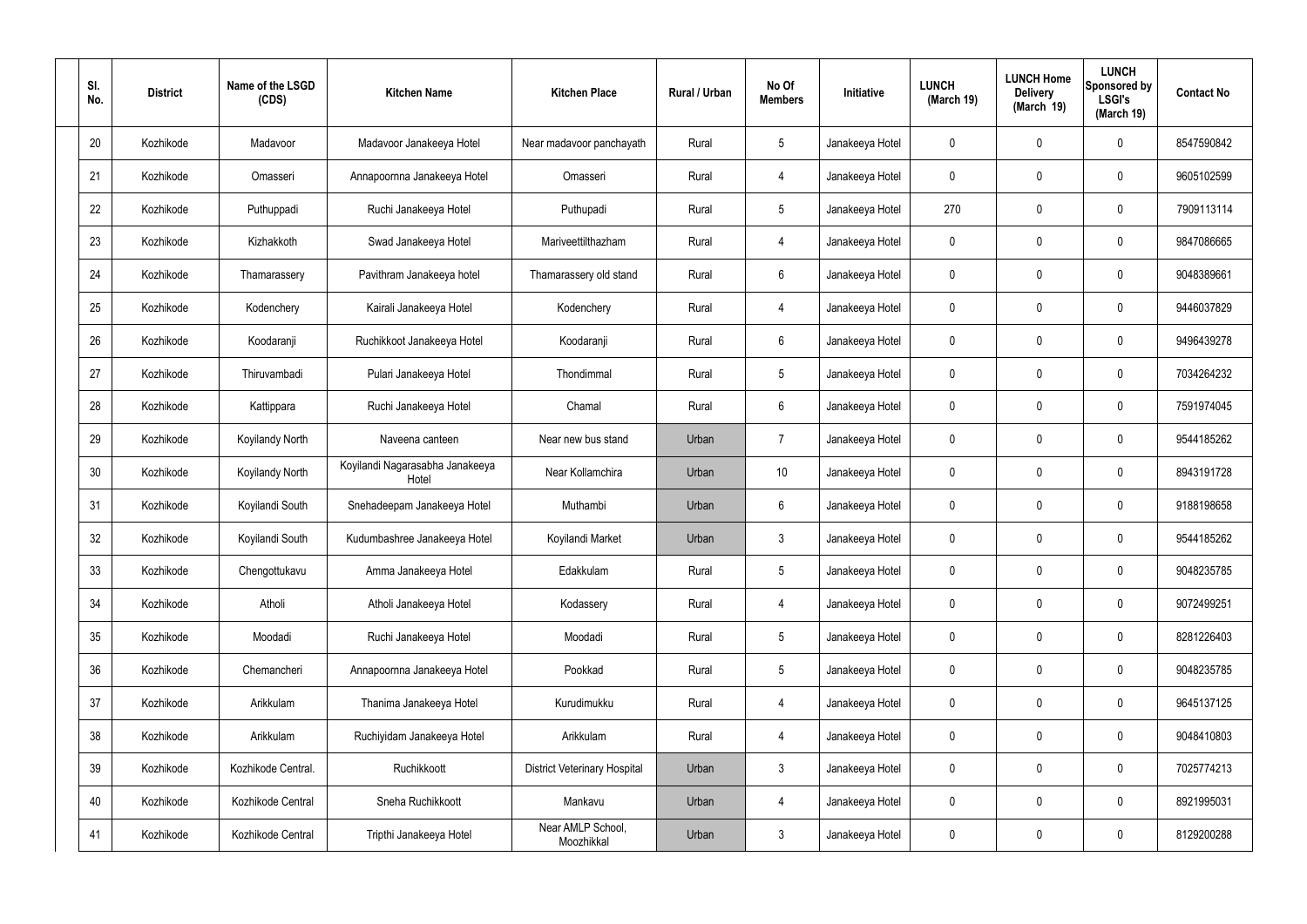|     | SI.<br>No. | <b>District</b> | Name of the LSGD<br>(CDS) | <b>Kitchen Name</b>            | <b>Kitchen Place</b>                        | Rural / Urban | No Of<br><b>Members</b> | <b>Initiative</b> | <b>LUNCH</b><br>(March 19) | <b>LUNCH Home</b><br><b>Delivery</b><br>(March 19) | <b>LUNCH</b><br>Sponsored by<br><b>LSGI's</b><br>(March 19) | <b>Contact No</b> |
|-----|------------|-----------------|---------------------------|--------------------------------|---------------------------------------------|---------------|-------------------------|-------------------|----------------------------|----------------------------------------------------|-------------------------------------------------------------|-------------------|
|     | 42         | Kozhikode       | Kozhikode Central         | New Ganesh                     | Kovoor, near library                        | Urban         | $5\overline{)}$         | Janakeeya Hotel   | 760                        | $\mathbf 0$                                        | $\mathbf 0$                                                 | 9349123701        |
|     | 43         | Kozhikode       | Kozhikode Central         | Ruchippura Janakeeya Hotel     | Near Focus mall, New bus<br>stand Kozhikode | Urban         | $\mathbf{3}$            | Janakeeya Hotel   | $\mathbf 0$                | $\mathbf 0$                                        | $\mathbf 0$                                                 | 9605602806        |
|     | 44         | Kozhikode       | Kozhikode Central         | Souparnika Janakeeya Hotel     | Medical college near chest<br>hospital      | Urban         | $6\overline{6}$         | Janakeeya Hotel   | $\mathbf 0$                | $\mathbf 0$                                        | $\mathbf 0$                                                 | 8281709784        |
|     | 45         | Kozhikode       | Kozhikode North           | Udayam kudumbasree canteen     | Thadambattuthazham                          | Urban         | $5\overline{)}$         | Janakeeya Hotel   | $\mathbf 0$                | $\mathbf 0$                                        | $\mathbf 0$                                                 | 7736850096        |
|     | 46         | Kozhikode       | Kozhikode North           | Ruchi                          | Elathoor, Chettikulam                       | Urban         | $\overline{4}$          | Janakeeya Hotel   | $\mathbf 0$                | $\mathbf 0$                                        | $\mathbf 0$                                                 | 9947743713        |
|     | 47         | Kozhikode       | Kozhikode North           | Tasty Janakeeya Hotel          | <b>Butt road</b>                            | Urban         | $5\overline{)}$         | Janakeeya Hotel   | $\mathbf 0$                | $\mathbf 0$                                        | $\mathbf 0$                                                 | 9074462795        |
|     | 48         | Kozhikode       | Kozhikode North           | Oruma                          | Eranjikkal                                  | Urban         | $\overline{4}$          | Janakeeya Hotel   | $\mathbf 0$                | $\mathbf 0$                                        | $\mathbf 0$                                                 |                   |
|     | 49         | Kozhikode       | Feroke                    | Ruchi vanitha mess             | <b>Feroke Muncipality</b>                   | Urban         | $\overline{7}$          | Janakeeya Hotel   | $\mathbf 0$                | $\mathbf 0$                                        | $\mathbf 0$                                                 | 9544468026        |
|     | 50         | Kozhikode       | Feroke                    | Mithra Janakeeya Hotel         | Ambalangadi                                 | Urban         | $5\overline{)}$         | Janakeeya Hotel   | $\mathbf 0$                | $\mathbf 0$                                        | $\mathbf 0$                                                 | 9847657229        |
|     | 51         | Kozhikode       | Feroke                    | Chemmeen Janakeeya Hotel       | Karuvanthuruthi                             | Urban         | 4                       | Janakeeya Hotel   | 208                        | $\mathbf 0$                                        | $\mathbf 0$                                                 | 9747265293        |
|     | 52         | Kozhikode       | Ramanattukara             | Tasty catering unit            | Ramanattukara                               | Urban         | $6\overline{6}$         | Janakeeya Hotel   | 214                        | 0                                                  | $\mathbf 0$                                                 | 9961004004        |
| 106 | 53         | Kozhikode       | KozhikodeSouth            | Ushass cattering               | Meenchantha school                          | Urban         | $5\overline{)}$         | Janakeeya Hotel   | 359                        | $\mathbf 0$                                        | $\mathbf 0$                                                 | 9645629224        |
|     | 54         | Kozhikode       | Kozhikode South           | Oruma                          | Naduvattam                                  | Urban         | 4                       | Janakeeya Hotel   | $\mathbf 0$                | $\mathbf 0$                                        | $\mathbf 0$                                                 | 9747405960        |
|     | 55         | Kozhikode       | Kozhikode South           | Ruchi Janakeeya Hotel          | Kundayithode                                | Urban         | 5                       | Janakeeya Hotel   | $\mathbf 0$                | $\mathbf 0$                                        | $\mathbf 0$                                                 | 9526521036        |
|     | 56         | Kozhikode       | Kozhikode South           | Five star                      | Palayam                                     | Urban         | $\overline{4}$          | Janakeeya Hotel   | $\mathbf 0$                | 0                                                  | $\mathbf 0$                                                 | 9744307041        |
|     | 57         | Kozhikode       | Olavanna                  | Kailamadam Janakeeya Hotel     | Pantheerankavu bypass                       | Rural         | $6\overline{6}$         | Janakeeya Hotel   | $\mathbf 0$                | 0                                                  | $\mathbf 0$                                                 | 9526123535        |
|     | 58         | Kozhikode       | Olavanna                  | Snehitha Janakeeya Hotel       | Kunnathupalam                               | Rural         | $6\overline{6}$         | Janakeeya Hotel   | $\mathbf 0$                | 0                                                  | $\mathbf 0$                                                 | 9072771905        |
|     | 59         | Kozhikode       | Kadalundi                 | Kadambhari Janakeeya Hotel     | Mannoor valavil                             | Rural         | $6\overline{6}$         | Janakeeya Hotel   | $\mathbf 0$                | $\mathbf 0$                                        | $\mathbf 0$                                                 | 9349923675        |
|     | 60         | Kozhikode       | Mukkam                    | Mukkam Friends Janakeeya hotel | Mukkam                                      | Urban         | $\overline{4}$          | Janakeeya Hotel   | $\mathbf 0$                | $\mathbf 0$                                        | $\mathbf 0$                                                 | 9497215604        |
|     | 61         | Kozhikode       | Mukkam                    | Oottupura Janakeeya Hotel      | Manassery                                   | Urban         | $\overline{4}$          | Janakeeya Hotel   | $\mathbf 0$                | $\mathbf 0$                                        | $\mathbf 0$                                                 | 9645563417        |
|     | 62         | Kozhikode       | Chathamangalam            | Prakruthi                      | Chathamangalam vipanana<br>kendram          | Rural         | $5\phantom{.0}$         | Janakeeya Hotel   | $\mathbf 0$                | $\pmb{0}$                                          | $\mathbf 0$                                                 | 9745828787        |
|     | 63         | Kozhikode       | Chathamangalam            | Oruma                          | Milk society                                | Rural         | 5 <sub>5</sub>          | Janakeeya Hotel   | $\pmb{0}$                  | $\pmb{0}$                                          | $\pmb{0}$                                                   | 9847872378        |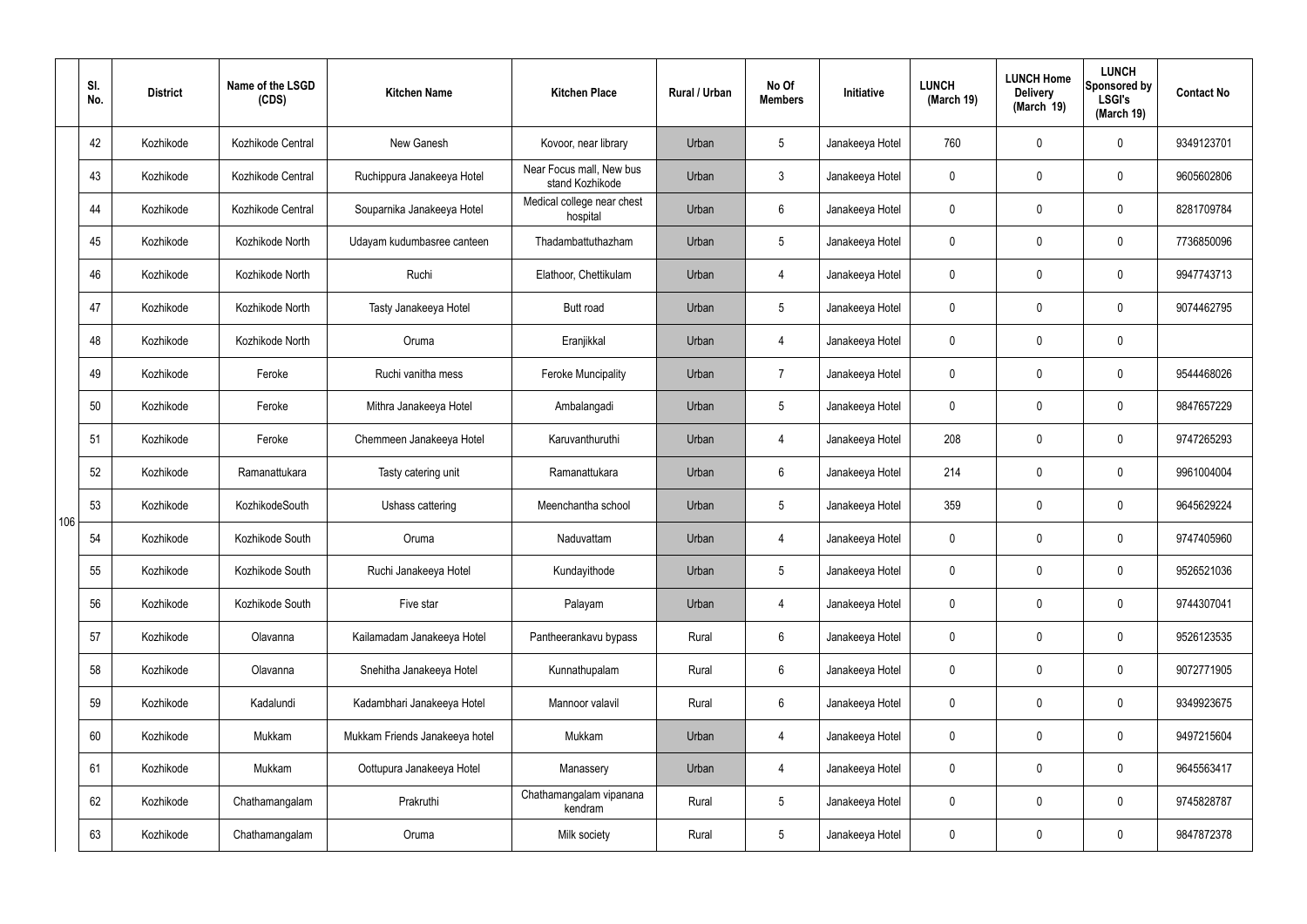| SI.<br>No. | <b>District</b> | Name of the LSGD<br>(CDS) | <b>Kitchen Name</b>                                  | <b>Kitchen Place</b>                               | Rural / Urban | No Of<br><b>Members</b> | Initiative      | <b>LUNCH</b><br>(March 19) | <b>LUNCH Home</b><br><b>Delivery</b><br>(March 19) | <b>LUNCH</b><br>Sponsored by<br><b>LSGI's</b><br>(March 19) | <b>Contact No</b> |
|------------|-----------------|---------------------------|------------------------------------------------------|----------------------------------------------------|---------------|-------------------------|-----------------|----------------------------|----------------------------------------------------|-------------------------------------------------------------|-------------------|
| 64         | Kozhikode       | Perumanna                 | Thushara Janakeeya Hotel                             | Vallikkunnu                                        | Rural         | $5\phantom{.0}$         | Janakeeya Hotel | 0                          | 0                                                  | $\mathbf 0$                                                 | 8113873612        |
| 65         | Kozhikode       | Kodiyathur                | Kanivu                                               | Eranjimavu                                         | Rural         | $\overline{4}$          | Janakeeya Hotel | $\mathbf 0$                | 0                                                  | 0                                                           | 9048094053        |
| 66         | Kozhikode       | Karassery                 | Karassery CDS Janakeeya Hotel                        | Near karassery panchayath                          | Rural         | 4                       | Janakeeya Hotel | 0                          | 0                                                  | $\mathbf 0$                                                 | 9645120636        |
| 67         | Kozhikode       | Kuruvattoor               | Nanma Janakeeya Hotel                                | Payambra                                           | Rural         | 4                       | Janakeeya Hotel | $\mathbf 0$                | 0                                                  | $\mathbf 0$                                                 | 8547413299        |
| 68         | Kozhikode       | Mavoor                    | Koottayma Janakeeya Hotel                            | Mavoor                                             | Rural         | 4                       | Janakeeya Hotel | 0                          | 0                                                  | $\mathbf 0$                                                 | 9961856227        |
| 69         | Kozhikode       | Peruvayal                 | Tripthi Janakeeya Hotel                              | Velliparambu                                       | Rural         | $5\phantom{.0}$         | Janakeeya Hotel | $\mathbf 0$                | 0                                                  | $\mathbf 0$                                                 | 6238723687        |
| 70         | Kozhikode       | Kuttiadi                  | Janakeeya Hotel                                      | Kuttiadi Town                                      | Rural         | 9                       | Janakeeya Hotel | $\mathbf 0$                | 0                                                  | $\mathbf 0$                                                 | 8606099575        |
| 71         | Kozhikode       | Kavilumpara               | Kavilumpara panchayath Janakeeya<br>Hotel            | Thottilpalam                                       | Rural         | $\overline{4}$          | Janakeeya Hotel | $\mathbf 0$                | 0                                                  | $\mathbf 0$                                                 | 8157900256        |
| 72         | Kozhikode       | Maruthonkara              | Thanima Janakeeya Hotel                              | Adukkath                                           | Rural         | $5\phantom{.0}$         | Janakeeya Hotel | $\mathbf 0$                | 0                                                  | $\mathbf 0$                                                 | 9846974198        |
| 73         | Kozhikode       | Velom                     | Samridhi                                             | Kallumpuram - Theekkuni                            | Rural         | $5\overline{)}$         | Janakeeya Hotel | $\mathbf 0$                | 0                                                  | $\mathbf 0$                                                 | 9846813401        |
| 74         | Kozhikode       | Kunnummal                 | Ruchi Janakeeya Hotel                                | Kakkattil                                          | Rural         | $5\phantom{.0}$         | Janakeeya Hotel | $\mathbf 0$                | 0                                                  | $\mathbf 0$                                                 | 9605800608        |
| 75         | Kozhikode       | Naripatta                 | Sthree sakthi Janakeeya Hotel                        | Kaiveli                                            | Rural         | $5\phantom{.0}$         | Janakeeya Hotel | $\mathbf 0$                | 0                                                  | $\mathbf 0$                                                 | 9645339232        |
| 76         | Kozhikode       | Kayakkodi                 | Samridhi Janakeeya Hotel                             | Kayakkodi                                          | Rural         | $5\overline{)}$         | Janakeeya Hotel | 0                          | 0                                                  | $\mathbf 0$                                                 | 9495587551        |
| 77         | Kozhikode       | Thurayur                  | Cds coffee house                                     | Thurayur                                           | Rural         | $5\,$                   | Janakeeya Hotel | $\mathbf 0$                | $\mathsf{0}$                                       | $\mathbf 0$                                                 | 9048028293        |
| 78         | Kozhikode       | Payyoli                   | Mithra                                               | Payyoli Municipality                               | Urban         | $5\phantom{.0}$         | Janakeeya Hotel | $\pmb{0}$                  | 0                                                  | $\mathbf 0$                                                 | 8606505900        |
| 79         | Kozhikode       | Meppayur                  | Ruchi canteen                                        | Meppayur                                           | Rural         | $5\phantom{.0}$         | Janakeeya Hotel | $\mathbf 0$                | 0                                                  | $\mathbf 0$                                                 | 9447469729        |
| 80         | Kozhikode       | Thikkodi                  | Kaippunnyam Janakeeya Hotel                          | Thikkodi                                           | Rural         | $5\phantom{.0}$         | Janakeeya Hotel | $\pmb{0}$                  | 0                                                  | $\mathbf 0$                                                 | 9526071250        |
| 81         | Kozhikode       | Keezhariyur               | Tripthi Janakeeya Hotel                              | Arayanattu para                                    | Rural         | 8                       | Janakeeya Hotel | $\mathbf 0$                | 0                                                  | $\mathbf 0$                                                 | 8592834034        |
| 82         | Kozhikode       | Chakkittappara            | Chakkittapara cds Hotel                              | Chakkittapara CDS                                  | Rural         | $\mathbf{3}$            | Janakeeya Hotel | $\mathbf 0$                | 0                                                  | $\mathbf 0$                                                 | 9526881089        |
| 83         | Kozhikode       | Cheruvannur               | Vanitha canteen                                      | near cheruvannur panchayath<br>office, Cheruvannur | Rural         | $5\phantom{.0}$         | Janakeeya Hotel | $\mathbf 0$                | 0                                                  | $\mathbf 0$                                                 | 9400676505        |
| 84         | Kozhikode       | Koothali                  | Salkara stationary cum Coffee house<br>and photostat | Near Koothali panchayath<br>office                 | Rural         | $6\,$                   | Janakeeya Hotel | $\mathbf 0$                | 0                                                  | $\mathbf 0$                                                 | 9847642496        |
| 85         | Kozhikode       | Changaroth                | Changorath Janakeeya Hotel                           | Near Vadakkumbad HSS                               | Rural         | $\sqrt{5}$              | Janakeeya Hotel | 0                          | 0                                                  | $\pmb{0}$                                                   | 9747353283        |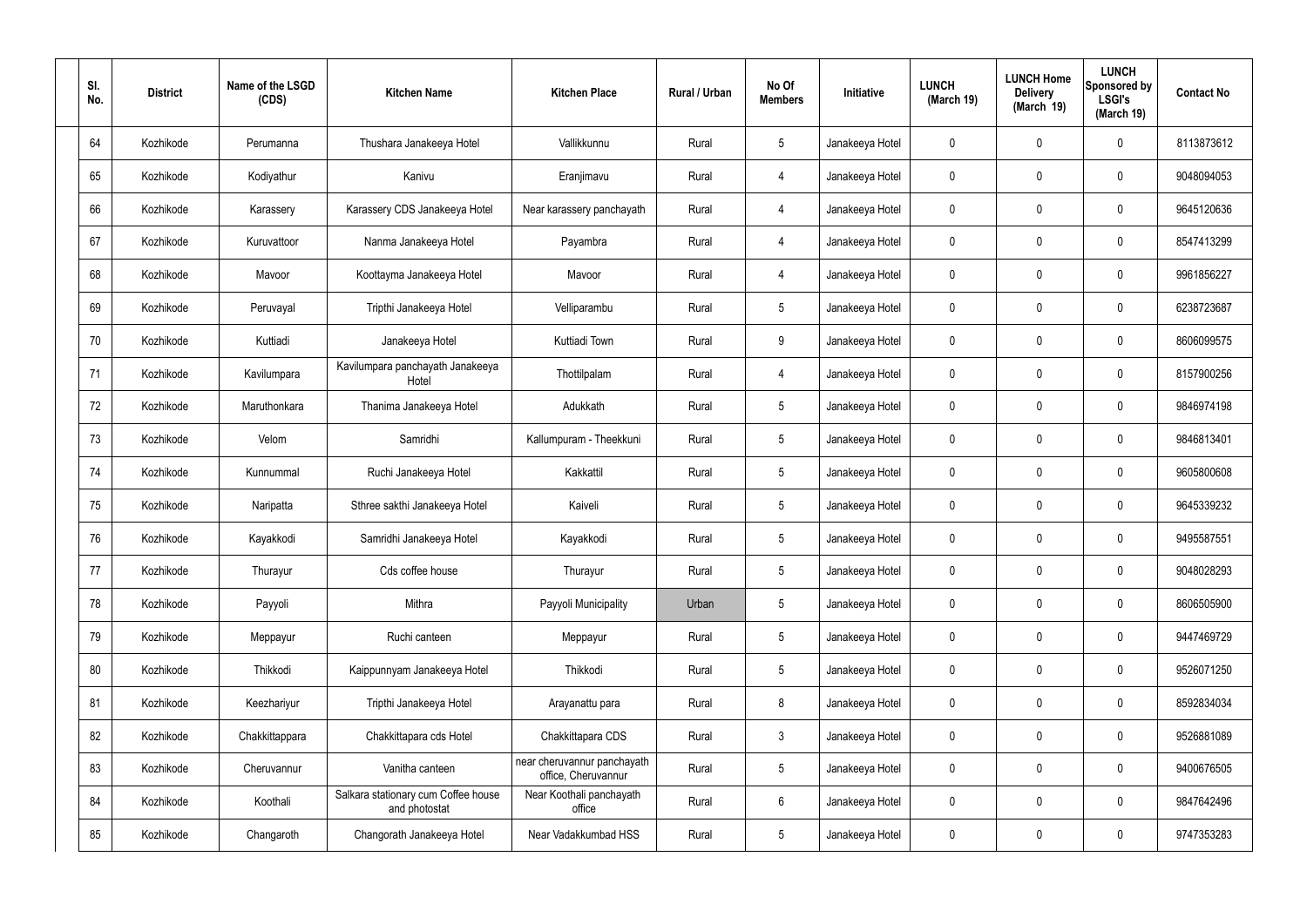|     | SI.<br>No. | <b>District</b> | Name of the LSGD<br>(CDS) | <b>Kitchen Name</b>                     | <b>Kitchen Place</b>                             | <b>Rural / Urban</b> | No Of<br><b>Members</b> | Initiative      | <b>LUNCH</b><br>(March 19) | <b>LUNCH Home</b><br><b>Delivery</b><br>(March 19) | <b>LUNCH</b><br>Sponsored by<br><b>LSGI's</b><br>(March 19) | <b>Contact No</b> |
|-----|------------|-----------------|---------------------------|-----------------------------------------|--------------------------------------------------|----------------------|-------------------------|-----------------|----------------------------|----------------------------------------------------|-------------------------------------------------------------|-------------------|
|     | 86         | Kozhikode       | Perambra                  | Perambra Janakeeya Hotel                | Perambra                                         | Rural                | $\overline{4}$          | Janakeeya Hotel | $\mathbf 0$                | $\mathbf 0$                                        | $\mathbf 0$                                                 | 6238677483        |
|     | 87         | Kozhikode       | Kayanna                   | Kudumbashree Janakeeya Hotel<br>Kayanna | Kayanna Bazar                                    | Rural                | $\mathbf{3}$            | Janakeeya Hotel | $\mathbf 0$                | $\mathbf 0$                                        | $\mathbf 0$                                                 | 9496130121        |
|     | 88         | Kozhikode       | Nochad                    | Kudumbashree Janakeeya Hotel            | Muliyangal                                       | Rural                | $5\overline{)}$         | Janakeeya Hotel | $\mathbf 0$                | $\mathbf 0$                                        | $\mathbf 0$                                                 | 7034944936        |
|     | 89         | Kozhikode       | Nochad                    | Ruchi Janakeeya Hotel                   | Kalpathur                                        | Rural                | $5\overline{)}$         | Janakeeya Hotel | 130                        | $\mathbf 0$                                        | $\mathbf 0$                                                 | 9946006742        |
|     | 90         | Kozhikode       | Ayenchery                 | Janakeeya Hotel Ayanchery               | Ayanchery                                        | Rural                | $\overline{4}$          | Janakeeya Hotel | $\mathbf 0$                | $\mathbf 0$                                        | $\mathbf 0$                                                 | 8078369520        |
|     | 91         | Kozhikode       | Maniyur                   | Ruchikoott Vanitha Hotel                | Near maniyur panchayath<br>office, Navodaya stop | Rural                | $\overline{4}$          | Janakeeya Hotel | $\mathbf 0$                | $\mathbf 0$                                        | $\mathbf 0$                                                 | 9400097895        |
|     | 92         | Kozhikode       | Villiappally              | Janakeeya Hotel Villiappally            | Keezhal Mukku                                    | Rural                | 4                       | Janakeeya Hotel | $\mathbf 0$                | $\mathbf 0$                                        | $\mathbf 0$                                                 | 8086472039        |
|     | 93         | Kozhikode       | Thiruvallur               | Ruchi Janakeeya Hotel                   | Thiruvallur                                      | Rural                | $5\overline{)}$         | Janakeeya Hotel | $\mathbf 0$                | $\mathbf 0$                                        | $\mathbf 0$                                                 | 9400723619        |
|     | 94         | Kozhikode       | Edachery                  | Kudumbasree cafe and helpdesk           | Edachery                                         | Rural                | $\overline{4}$          | Janakeeya Hotel | $\mathbf 0$                | $\mathbf 0$                                        | $\mathbf 0$                                                 | 7736287974        |
|     | 95         | Kozhikode       | Nadapuram                 | Uttupura canteen and catering           | Kallachi                                         | Rural                | $6\phantom{.}6$         | Janakeeya Hotel | $\mathbf 0$                | $\mathbf 0$                                        | $\mathbf 0$                                                 | 9946448011        |
|     | 96         | Kozhikode       | Chekkyad                  | Ruchi vanitha hotel                     | Puliyav                                          | Rural                | 4                       | Janakeeya Hotel | $\mathbf 0$                | $\mathbf 0$                                        | $\mathbf 0$                                                 | 9048541152        |
|     | 97         | Kozhikode       | Valayam                   | Nanma Janakeeya Hotel                   | Valayam                                          | Rural                | $5\overline{)}$         | Janakeeya Hotel | $\mathbf 0$                | $\mathbf 0$                                        | $\mathbf 0$                                                 | 9207821783        |
|     | 98         | Kozhikode       | Purameri                  | Nanma Janakeeya Hotel                   | Purameri                                         | Rural                | 6                       | Janakeeya Hotel | $\mathbf 0$                | $\mathbf 0$                                        | $\mathbf 0$                                                 | 9745393164        |
|     | 99         | Kozhikode       | Vanimel                   | Vanimel Janakeeya Hotel                 | Bhoomivathukkal                                  | Rural                | $5\phantom{.0}$         | Janakeeya Hotel | $\mathbf 0$                | $\mathbf 0$                                        | $\mathbf 0$                                                 | 9048163049        |
|     | 100        | Kozhikode       | Tuneri                    | Menma Oottupura Janakeeya Hotel         | Tuneri                                           | Rural                | $\mathbf{3}$            | Janakeeya Hotel | $\mathbf 0$                | $\pmb{0}$                                          | $\mathbf 0$                                                 | 9745251928        |
|     | 101        | Kozhikode       | Onchiyam                  | Adukkala                                | Kannookkara                                      | Rural                | $\mathbf{3}$            | Janakeeya Hotel | $\mathbf 0$                | $\pmb{0}$                                          | $\mathbf 0$                                                 | 8606115054        |
|     | 102        | Kozhikode       | Chorode                   | Janani Hotel and Catering Unit          | Chorode                                          | Rural                | $\overline{4}$          | Janakeeya Hotel | $\mathbf 0$                | $\pmb{0}$                                          | $\mathbf 0$                                                 | 9645426343        |
|     | 103        | Kozhikode       | Eramala                   | Janakeeya Hotel - Eramala               | Orkkatteri                                       | Rural                | 8                       | Janakeeya Hotel | $\mathbf 0$                | $\pmb{0}$                                          | $\mathbf 0$                                                 | 9645239675        |
|     | 104        | Kozhikode       | Vadakara West             | Chithra Janakeeya Hotel                 | Vadakara New bus stand                           | Urban                | $\mathbf{3}$            | Janakeeya Hotel | $\mathbf 0$                | $\pmb{0}$                                          | $\mathbf 0$                                                 | 9387762939        |
|     | 105        | Kozhikode       | Vadakara East             | Janakeeya Hotel Vadakara Municipality   | Edodi                                            | Urban                | $6\overline{6}$         | Janakeeya Hotel | $\mathbf 0$                | $\pmb{0}$                                          | $\mathbf 0$                                                 | 9207604876        |
|     | 106        | Kozhikode       | Azhiyoor                  | Janakeeya Hotel Azhiyoor                | Chombala near Block Office                       | Rural                | $\mathbf{3}$            | Janakeeya Hotel | $\mathbf 0$                | $\pmb{0}$                                          | $\mathbf 0$                                                 | 8086159250        |
| 106 |            |                 |                           |                                         |                                                  |                      | 505                     |                 | 3555                       | $\bullet$                                          | $\bullet$                                                   |                   |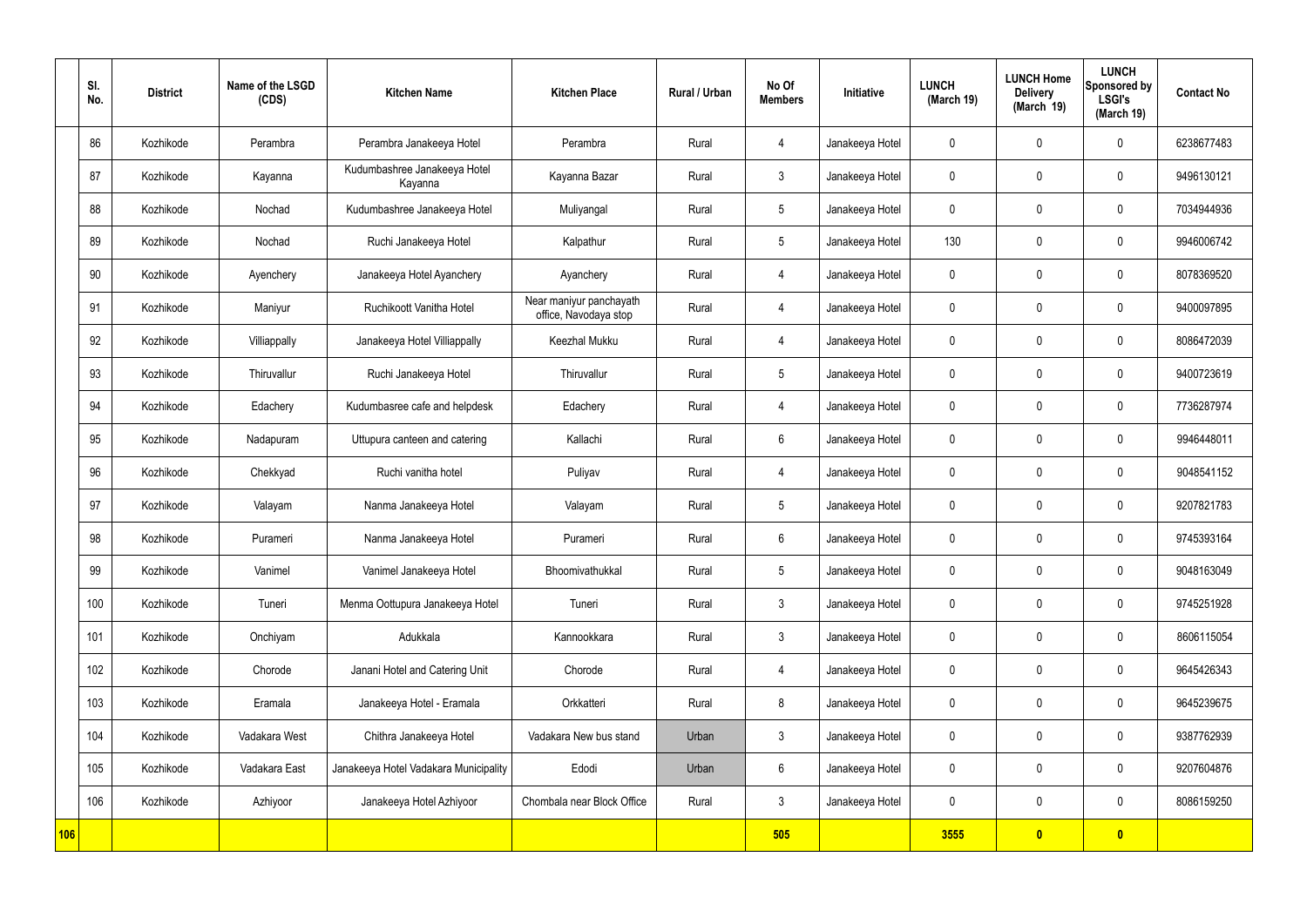| SI.<br>No.      | <b>District</b> | Name of the LSGD<br>(CDS) | <b>Kitchen Name</b>         | <b>Kitchen Place</b>                     | Rural / Urban | No Of<br><b>Members</b> | Initiative      | <b>LUNCH</b><br>(March 19) | <b>LUNCH Home</b><br><b>Delivery</b><br>(March 19) | <b>LUNCH</b><br>Sponsored by<br><b>LSGI's</b><br>(March 19) | <b>Contact No</b> |
|-----------------|-----------------|---------------------------|-----------------------------|------------------------------------------|---------------|-------------------------|-----------------|----------------------------|----------------------------------------------------|-------------------------------------------------------------|-------------------|
|                 | Malappuram      | Triprangode               | Vishista Vanitha Canteen    | Ottumpuram                               | Rural         | $5\phantom{.0}$         | Janakeeya Hotel | 0                          | 0                                                  | $\mathbf 0$                                                 | 9526951352        |
| $\overline{2}$  | Malappuram      | Kondotty-2                | Amrutham Janakeeya Hotel    | Kondotty busstand                        | Urban         | $\overline{4}$          | Janakeeya Hotel | $\mathbf 0$                | 0                                                  | $\mathbf 0$                                                 | 7356582539        |
| $\mathbf{3}$    | Malappuram      | Ponmundam                 | Janakeeya hotel             | Athanikkal                               | Rural         | $\overline{4}$          | Janakeeya Hotel | 0                          | 0                                                  | $\mathbf 0$                                                 |                   |
| 4               | Malappuram      | Ponnani-1                 | Samridhi                    | Ponnani                                  | Urban         | $5\phantom{.0}$         | Janakeeya Hotel | $\mathbf 0$                | 0                                                  | $\mathbf 0$                                                 |                   |
| 5               | Malappuram      | Parappanangadi            | Thathoos janakeeya hotel    | Parappanangadi                           | Urban         | $\mathbf{3}$            | Janakeeya Hotel | $\mathbf 0$                | 0                                                  | $\mathbf 0$                                                 |                   |
| 6               | Malappuram      | Edayur                    | mathuraka vanita hotel      | vattaparamb                              | Rural         | $\mathbf{3}$            | Janakeeya Hotel | $\mathbf 0$                | 0                                                  | $\mathbf 0$                                                 |                   |
| $\overline{7}$  | Malappuram      | Kaladi                    | Thripthi Janakeeya Hotel    | Naripparamb                              | Rural         | $\overline{4}$          | Janakeeya Hotel | $\mathbf 0$                | 0                                                  | $\mathbf 0$                                                 |                   |
| 8               | Malappuram      | Tavanur                   | Snehitha                    | Ayankalam                                | Rural         | $5\phantom{.0}$         | Janakeeya Hotel | $\mathbf 0$                | 0                                                  | $\mathbf 0$                                                 |                   |
| 9               | Malappuram      | Karulai                   | Janakeeya Hotel             | Karulayi Town                            | Rural         | $\overline{4}$          | Janakeeya Hotel | $\mathbf 0$                | 0                                                  | $\mathbf 0$                                                 | 9388070564        |
| 10 <sup>°</sup> | Malappuram      | Melattur                  | Melattur Janakeeya Hotel    | Melattur                                 | Rural         | $5\phantom{.0}$         | Janakeeya Hotel | 0                          | 0                                                  | $\boldsymbol{0}$                                            | 9497644650        |
| 11              | Malappuram      | Vallikkunnu               | Ruchikootu                  | Anangadi                                 | Rural         | 4                       | Janakeeya Hotel | 142                        | 87                                                 | $\boldsymbol{0}$                                            | 9846828029        |
| 12              | Malappuram      | Parappanangadi            | Sobhika Janakeeya hotel     | Parappanangadi                           | Urban         | $5\phantom{.0}$         | Janakeeya Hotel | $\mathbf 0$                | 0                                                  | $\boldsymbol{0}$                                            | 9048220552        |
| 13              | Malappuram      | Vazhakkad                 | Ruchi hotel vazhakkad       | Gup school vazhakkad                     | Rural         | $5\phantom{.0}$         | Janakeeya Hotel | 0                          | 0                                                  | $\mathbf 0$                                                 | 9656316072        |
| 14              | Malappuram      | Amarambalam               | Janakeeya Hotel             | Opposite Federal Bank<br>Pookkottumpadam | Rural         | $\overline{4}$          | Janakeeya Hotel | $\mathbf 0$                | $\mathbf 0$                                        | $\mathbf 0$                                                 | 8157060589        |
| 15              | Malappuram      | Marakkara                 | Famous Hotel                | marakkara                                | Rural         | $\mathbf{3}$            | Janakeeya Hotel | 83                         | $\mathbf 0$                                        | $\mathbf 0$                                                 | 6238909658        |
| 16              | Malappuram      | Ozhur                     | Archana Vanitha Canteen     | Pulparambu                               | Rural         | $2^{\circ}$             | Janakeeya Hotel | $\mathbf 0$                | $\mathbf 0$                                        | $\mathbf 0$                                                 | 9645906084        |
| 17              | Malappuram      | Keezhuparambu             | Sisiram hotel keezhuparambu | New bazar kuniyil                        | Rural         | $5\phantom{.0}$         | Janakeeya Hotel | $\mathbf 0$                | $\mathbf 0$                                        | $\mathbf 0$                                                 | 8086830582        |
| 18              | Malappuram      | Irimbiliyam               | nandanam vanita hotel       | kotappuram                               | Rural         | $5\phantom{.0}$         | janakeeya Hotel | $\mathbf 0$                | $\mathbf 0$                                        | $\mathbf 0$                                                 | 7306302029        |
| 19              | Malappuram      | Porur                     | Kudumbasree vanitha canteen | Cherukod                                 | Rural         | 4                       | Janakeeya Hotel | $\mathbf 0$                | $\mathbf 0$                                        | $\mathbf 0$                                                 | 9745425647        |
| 20              | Malappuram      | Tirunavaya                | Vibhava Cafesree            | Karathoor                                | Rural         | 4                       | Janakeeya Hotel | $\mathbf 0$                | $\mathbf 0$                                        | $\mathbf 0$                                                 | 9645414837        |
| 21              | Malappuram      | Moothedam                 | Moothedam janakeeya hotel   | Karappuram                               | Rural         | $\mathfrak{Z}$          | Janakeeya Hotel | $\pmb{0}$                  | 0                                                  | $\mathbf 0$                                                 | 9447630154        |
| 22              | Malappuram      | Vazhayur                  | Three Star Janakeeya Hotel  | Karad                                    | Rural         | 4                       | Janakeeya Hotel | 0                          | $\pmb{0}$                                          | $\boldsymbol{0}$                                            | 9744305921        |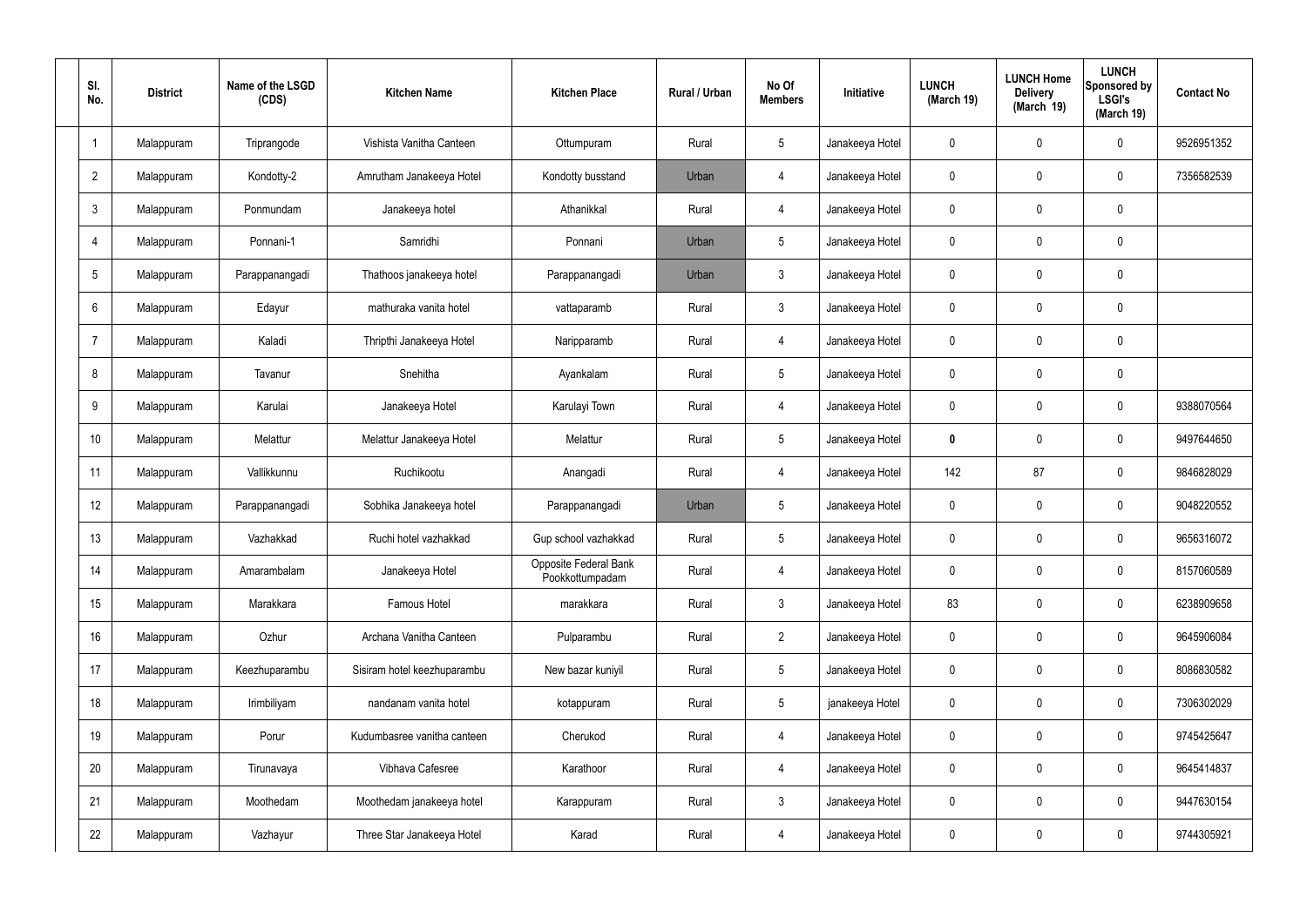| SI.<br>No. | <b>District</b> | Name of the LSGD<br>(CDS) | <b>Kitchen Name</b>        | <b>Kitchen Place</b> | Rural / Urban | No Of<br><b>Members</b> | Initiative      | <b>LUNCH</b><br>(March 19) | <b>LUNCH Home</b><br><b>Delivery</b><br>(March 19) | <b>LUNCH</b><br>Sponsored by<br><b>LSGI's</b><br>(March 19) | <b>Contact No</b> |
|------------|-----------------|---------------------------|----------------------------|----------------------|---------------|-------------------------|-----------------|----------------------------|----------------------------------------------------|-------------------------------------------------------------|-------------------|
| 23         | Malappuram      | urngattiri                | Oottupura                  | Therattummal         | Rural         | $5\phantom{.0}$         | Janakeeya Hotel | 0                          | 0                                                  | $\mathbf 0$                                                 | 9562851125        |
| 24         | Malappuram      | Maranchery                | Janakeeya Hotel maranchey  | Panambad             | Rural         | $5\phantom{.0}$         | Janakeeya Hotel | 36                         | 64                                                 | $\mathbf 0$                                                 | 9048081621        |
| 25         | Malappuram      | Athavanad                 | Janakeeya Bhakshanasala    | Vettichira           | Rural         | $5\phantom{.0}$         | Janakeeya Hotel | 0                          | 0                                                  | $\boldsymbol{0}$                                            | 9495291580        |
| 26         | Malappuram      | Pothukal                  | Vanitha Canteen            | Nettikulam           | Rural         | $6\phantom{.}$          | Janakeeya Hotel | $\mathbf 0$                | 0                                                  | $\mathbf 0$                                                 | 9048501397        |
| 27         | Malappuram      | Mampad                    | Bismi Cafe                 | Mampad               | Rural         | $\mathbf{3}$            | Janakeeya Hotel | 0                          | 0                                                  | $\boldsymbol{0}$                                            | 9961170251        |
| 28         | Malappuram      | Marakkara                 | Ruchikoottu                | <b>AC Nirappu</b>    | Rural         | $5\phantom{.0}$         | Janakeeya Hotel | $\mathbf 0$                | 0                                                  | $\mathbf 0$                                                 | 9745625415        |
| 29         | Malappuram      | Alipparambu               | Oottupura                  | Alipparambu          | Rural         | $5\phantom{.0}$         | Janakeeya Hotel | 152                        | 0                                                  | $\boldsymbol{0}$                                            | 9847690941        |
| 30         | Malappuram      | Valanchery                | Janakkeeya Hotel           | Valanchery           | Urban         | $5\phantom{.0}$         | Janakeeya Hotel | $\mathbf 0$                | 0                                                  | $\mathbf 0$                                                 | 8593812408        |
| 31         | Malappuram      | Chaliyar                  | Chaliyar Janakeeya Hotel   | Akambaadam           | Rural         | $\mathbf{3}$            | Janakeeya Hotel | 0                          | 0                                                  | $\boldsymbol{0}$                                            | 9605274841        |
| 32         | Malappuram      | Kalikavu                  | Friends Janakeeya Hotel    | Kalikavu             | Rural         | $\overline{4}$          | Janakeeya Hotel | 0                          | 0                                                  | $\mathbf 0$                                                 | 9745751684        |
| 33         | Malappuram      | Angadipuram               | Janakeeya Hotel            | Angadipuram          | Rural         | 4                       | Janakeeya Hotel | 0                          | $\boldsymbol{0}$                                   | $\boldsymbol{0}$                                            | 7902314724        |
| 34         | Malappuram      | Puzhakkattri              | Jasmin                     | Puzhakkattiri        | Rural         | $5\phantom{.0}$         | Janakeeya Hotel | 81                         | 185                                                | $\boldsymbol{0}$                                            | 9495497872        |
| 35         | Malappuram      | Nannamukku                | Tanima                     | Nannamukku           | Rural         | $5\phantom{.0}$         | Janakeeya Hotel | 0                          | 0                                                  | $\boldsymbol{0}$                                            | 8943417885        |
| 36         | Malappuram      | Moorkkanad                | Oruma Janakeeya Hotel      | Moorkkanad           | Rural         | $5\,$                   | Janakeeya Hotel | 88                         | 57                                                 | $\mathbf 0$                                                 | 9605728248        |
| 37         | Malappuram      | Edavanna                  | Souhrtham Janakeeya Hotel  | Edavanna             | Rural         | $5\phantom{.0}$         | Janakeeya Hotel | $\pmb{0}$                  | 0                                                  | $\mathbf 0$                                                 | 9746986110        |
| 38         | Malappuram      | Tirur                     | Ruchi Janakeeya Hotel      | Tirur                | Urban         | 4                       | Janakeeya Hotel | 238                        | 15                                                 | $\mathbf 0$                                                 | 9895409528        |
| 39         | Malappuram      | Tirur                     | Amrutham Janakeeya Hotel   | Tirur                | Urban         | 4                       | Janakeeya Hotel | $\pmb{0}$                  | 0                                                  | $\mathbf 0$                                                 | 9745074259        |
| 40         | Malappuram      | Edappal                   | Daya Cafesree              | Edappal              | Rural         | $5\phantom{.0}$         | Janakeeya Hotel | 0                          | 0                                                  | $\mathbf 0$                                                 | 9895439056        |
| 41         | Malappuram      | Koottilangadi             | Janakeeya Hotel            | Koottilangadi        | Rural         | 4                       | Janakeeya Hotel | $\pmb{0}$                  | 0                                                  | $\mathbf 0$                                                 | 9539471939        |
| 42         | Malappuram      | Vattamkulam               | Vibhava Janakeeya Hotel    | Edappal              | Rural         | 4                       | Janakeeya Hotel | 0                          | 0                                                  | $\mathbf 0$                                                 | 9744844512        |
| 43         | Malappuram      | Nilambur                  | Annapporna Janakeeya Hotel | Nilambur             | Urban         | 8                       | Janakeeya Hotel | $\pmb{0}$                  | 0                                                  | $\mathbf 0$                                                 | 8547795364        |
| 44         | Malappuram      | Puzhakkattri              | PT Group                   | Ramapuram            | Rural         | 4                       | Janakeeya Hotel | 0                          | 0                                                  | $\pmb{0}$                                                   | 9745108676        |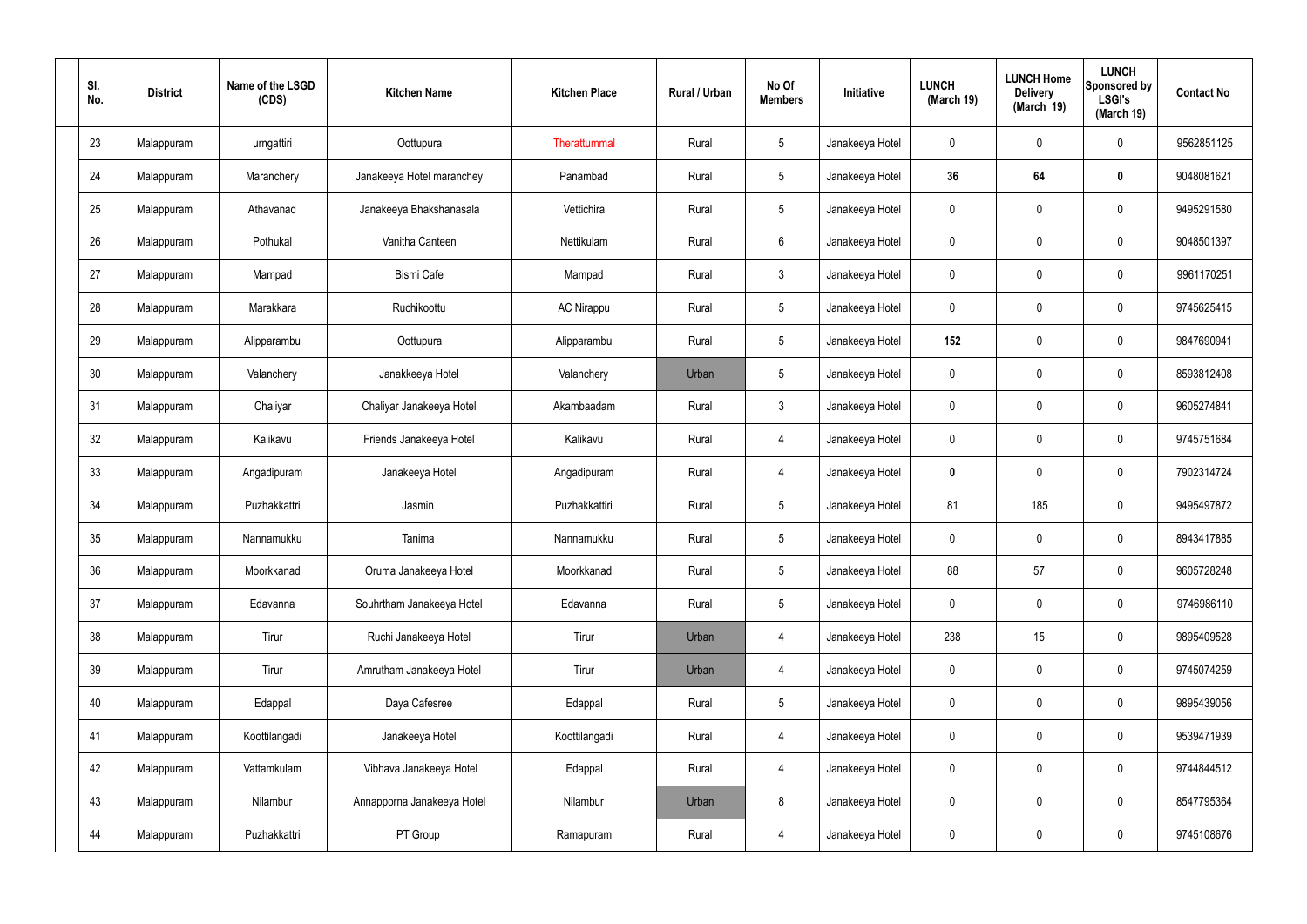|     | SI.<br>No. | <b>District</b> | Name of the LSGD<br>(CDS) | <b>Kitchen Name</b>                               | <b>Kitchen Place</b>   | Rural / Urban | No Of<br><b>Members</b> | Initiative      | <b>LUNCH</b><br>(March 19) | <b>LUNCH Home</b><br><b>Delivery</b><br>(March 19) | <b>LUNCH</b><br>Sponsored by<br><b>LSGI's</b><br>(March 19) | <b>Contact No</b> |
|-----|------------|-----------------|---------------------------|---------------------------------------------------|------------------------|---------------|-------------------------|-----------------|----------------------------|----------------------------------------------------|-------------------------------------------------------------|-------------------|
|     | 45         | Malappuram      | Vazhikkadavu              | Vanitha Janakeeya Hotel                           | Manimooli              | Rural         | $\overline{4}$          | Janakeeya Hotel | $\mathbf 0$                | $\mathbf 0$                                        | $\mathbf 0$                                                 | 8943046755        |
|     | 46         | Malappuram      | Chungathara               | Chungathara Annapoorna Vanitha<br>Janakeeya Hotel | Chalikkulam            | Rural         | $\mathbf{3}$            | Janakeeya Hotel | $\mathbf 0$                | $\mathbf 0$                                        | $\mathbf 0$                                                 | 9745674102        |
|     | 47         | Malappuram      | Vallikunnu                | Punathil Janakeeya Hotel                          | Vallikunnu             | Rural         | $\overline{4}$          | Janakeeya Hotel | $\mathbf 0$                | $\mathbf 0$                                        | $\mathbf 0$                                                 | 9946051042        |
|     | 48         | Malappuram      | Tirurangadi               | Nirmalyam Janakeeya Hotel                         | Chanthappadi           | Urban         | $5\overline{)}$         | Janakeeya Hotel | $\mathbf 0$                | $\mathbf 0$                                        | $\mathbf 0$                                                 | 9895168511        |
|     | 49         | Malappuram      | Purathur                  | Purathur Janakeeya Hotel                          | Kavilakkad             | Rural         | 3                       | Janakeeya Hotel | $\mathbf 0$                | $\mathbf 0$                                        | $\mathbf 0$                                                 | 9645170119        |
|     | 50         | Malappuram      | Kuruva                    | Swad                                              | Ambalaparamb           | Rural         | $\overline{4}$          | Janakeeya Hotel | 48                         | 42                                                 | $\mathbf 0$                                                 | 9495993543        |
|     | 51         | Malappuram      | Perumanna Klari           | Perumanna Klari Janakeeya Hotel                   | Near Panjayathu office | Rural         | $\mathbf{3}$            | Janakeeya Hotel | $\mathbf 0$                | $\mathbf 0$                                        | $\mathbf 0$                                                 | 7306197556        |
|     | 52         | Malappuram      | Kuttippuram               | Janakeeya Hotel Kuttippurram                      | Kuttipuram             | Rural         | $5\overline{)}$         | Janakeeya Hotel | $\mathbf 0$                | $\mathbf 0$                                        | $\mathbf 0$                                                 | 8921459017        |
|     | 53         | Malappuram      | Niramaruthur              | Annapporna Janakeeya Hotel                        | Mangad                 | Rural         | $\mathbf{3}$            | Janakeeya Hotel | $\mathbf 0$                | $\mathbf 0$                                        | $\mathbf 0$                                                 | 9746334349        |
|     | 54         | Malappuram      | Veliyancode               | Cafe Kudumbashree                                 | Eramangalam            | Rural         | $\mathbf{3}$            | Janakeeya Hotel | $\mathbf 0$                | $\mathbf 0$                                        | $\mathbf 0$                                                 | 9567575145        |
|     | 55         | Malappuram      | Pulilkal                  | Ruchi Koottu Janakeeya Hotel                      | Pulikkal               | Rural         | 4                       | Janakeeya Hotel | $\mathbf 0$                | $\mathbf 0$                                        | $\mathbf 0$                                                 | 9947039208        |
|     | 56         | Malappuram      | Karuvarakund              | Janakeeya Hotel                                   | Karuvarakund           | Rural         | $\overline{4}$          | Janakeeya Hotel | 85                         | 5                                                  | $\mathbf 0$                                                 | 9562233316        |
|     | 57         | Malappuram      | Thuvvur                   | Janakeeya Hotel                                   | Thuvvur                | Rural         | 5                       | Janakeeya Hotel | $\mathbf 0$                | 0                                                  | $\mathbf 0$                                                 | 8075365565        |
|     | 58         | Malappuram      | Kottakkal                 | Kottakkal Janakeeya Hotel                         | Kottakkal              | Urban         | $\mathbf{3}$            | Janakeeya Hotel | $\mathbf 0$                | $\mathbf 0$                                        | $\mathbf 0$                                                 | 9946216609        |
|     | 59         | Malappuram      | Kuzhimanna                | Mythri Janakkeeya Hotel                           | Cheruparamb            | Rural         | $\overline{4}$          | Janakeeya Hotel | $\mathbf 0$                | $\mathbf 0$                                        | $\mathbf 0$                                                 | 9961738543        |
|     | 60         | Malappuram      | Talakkad                  | Talakkad Janakeeya Hotel                          | <b>BP</b> Angadi       | Rural         | $\overline{4}$          | Janakeeya Hotel | $\mathbf 0$                | $\pmb{0}$                                          | $\mathbf 0$                                                 | 9447824517        |
|     | 61         | Malappuram      | Areecode                  | Haritha sree Janakeeya Hotel                      | Pookottuchola          | Rural         | $\overline{4}$          | Janakeeya Hotel | $\mathbf 0$                | $\pmb{0}$                                          | $\mathbf 0$                                                 | 7025072558        |
|     | 62         | Malappuram      | Cherukkavu                | Kitchen Hut Janakeeya Hotel                       | Chevayoor              | Rural         | $\overline{4}$          | Janakeeya Hoel  | $\mathbf 0$                | $\pmb{0}$                                          | $\mathbf 0$                                                 | 9895195887        |
|     | 63         | Malappuram      | Thiruvali                 | Janakeeya hotel                                   | Thiruvali              | Rural         | $5\phantom{.0}$         | Janakeeya Hotel | $\mathbf 0$                | $\pmb{0}$                                          | $\mathbf 0$                                                 | 9746385945        |
| 128 | 64         | Malappuram      | Alamcode                  | Janakeeya hotel                                   | Alamcode               | Rural         | 5 <sup>5</sup>          | Janakeeya Hotel | $\mathbf 0$                | $\pmb{0}$                                          | $\mathbf 0$                                                 | 8129368109        |
|     | 65         | Malappuram      | Manjeri 1                 | Cafe Janakeeya hotel                              | Manjeri                | Urban         | $6\phantom{.}6$         | Janakeeya Hotel | $\mathbf 0$                | $\pmb{0}$                                          | $\mathbf 0$                                                 | 7336671011        |
|     | 66         | Malappuram      | kalpakanchery             | Janakeeya HOTEL                                   | Kalpakanchery          | Rural         | 4                       | Janakeeya Hotel | $\boldsymbol{0}$           | $\pmb{0}$                                          | $\boldsymbol{0}$                                            | 9048929947        |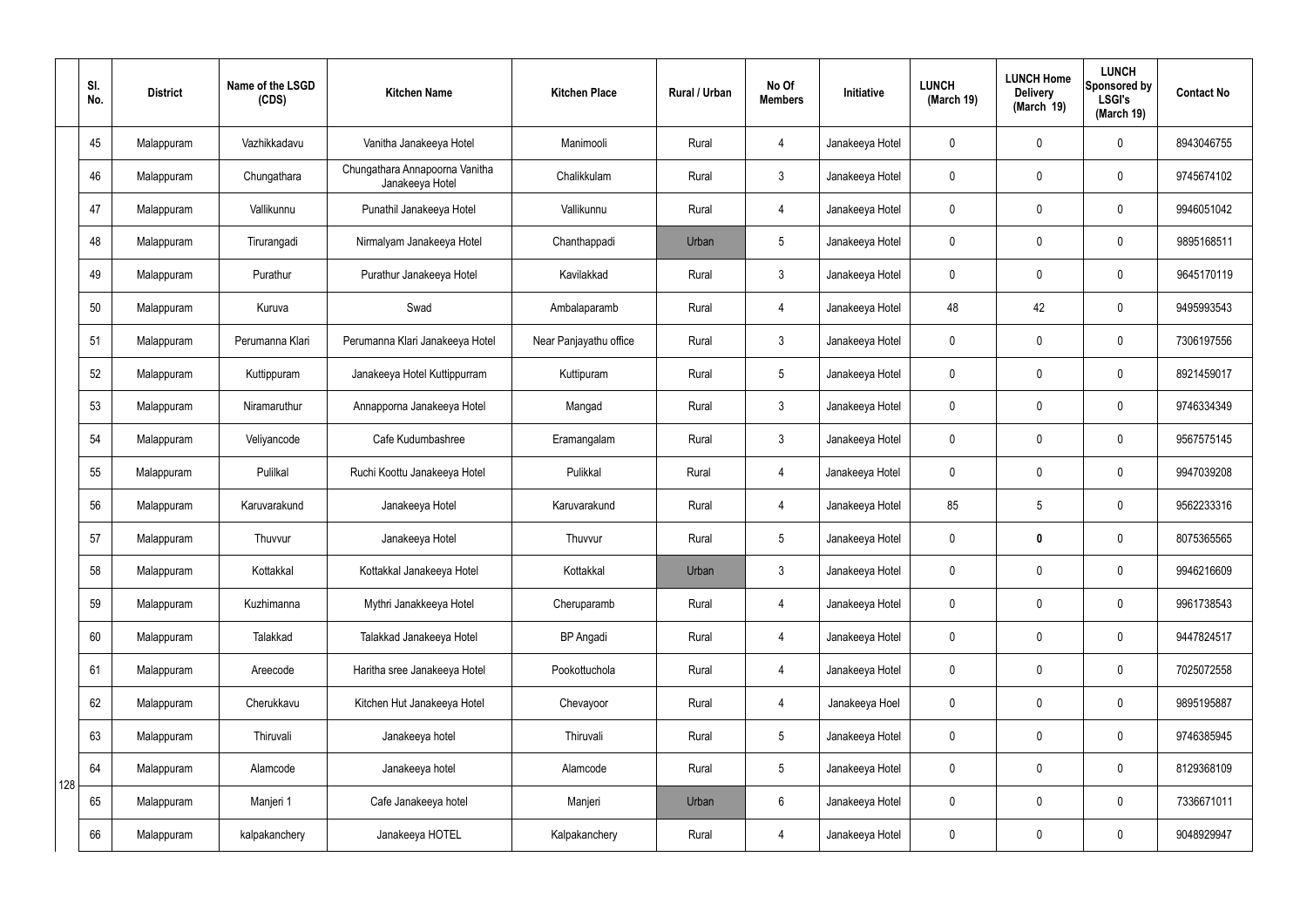| SI.<br>No. | <b>District</b> | Name of the LSGD<br>(CDS) | <b>Kitchen Name</b>        | <b>Kitchen Place</b> | Rural / Urban | No Of<br><b>Members</b> | Initiative      | <b>LUNCH</b><br>(March 19) | <b>LUNCH Home</b><br><b>Delivery</b><br>(March 19) | <b>LUNCH</b><br>Sponsored by<br><b>LSGI's</b><br>(March 19) | <b>Contact No</b> |
|------------|-----------------|---------------------------|----------------------------|----------------------|---------------|-------------------------|-----------------|----------------------------|----------------------------------------------------|-------------------------------------------------------------|-------------------|
| 67         | Malappuram      | Kodur                     | Janakeeya hotel            | vadakkemanna         | Rural         | $\mathbf{3}$            | Janakeeya hotel | $\mathbf 0$                | $\mathbf 0$                                        | $\mathbf 0$                                                 | 9605430938        |
| 68         | Malappuram      | Anakayam                  | janakeeya hotel            | Anakayam             | Rural         | $5\phantom{.0}$         | Janakeeya hotel | $\mathbf 0$                | $\mathbf 0$                                        | $\mathbf 0$                                                 | 7025840671        |
| 69         | Malappuram      | Malappuram                | Janakeeya Hotel            | Malappuram           | Urban         | $\mathbf{3}$            | Janakeeya Hotel | $\mathbf 0$                | $\mathbf 0$                                        | $\mathbf 0$                                                 | 8281125864        |
| 70         | Malappuram      | Tanur                     | Azhimukham Janakeeya hotel | tanur                | Urban         | $\mathbf{3}$            | Janakeeya Hotel | $\mathbf 0$                | $\mathbf 0$                                        | $\mathbf 0$                                                 | 7594914843        |
| 71         | Malappuram      | Elamkulam                 | Janapriya                  | Kunnakav             | Rural         | 4                       | Janakeeya Hotel | $\mathbf 0$                | $\mathbf 0$                                        | $\mathbf 0$                                                 | 9496725446        |
| 72         | Malappuram      | Wandoor                   | Janakeeya Hotel            | wandoor              | Rural         | 4                       | Janakeeya Hotel | $\mathbf 0$                | $\mathbf 0$                                        | $\mathbf 0$                                                 | 8086064498        |
| 73         | Malappuram      | Perinthalmanna            | samrthi janakeeya hotei    | Perinthalmanna       | Urban         | $5\phantom{.0}$         | Janakeeya hotel | $\mathbf 0$                | $\mathbf 0$                                        | $\mathbf 0$                                                 | 7994259773        |
| 74         | Malappuram      | Munniyur                  | Oottupura                  | Munniyur             | Rural         | $5\phantom{.0}$         | Janakeeya Hotel | $\mathbf 0$                | $\mathbf 0$                                        | $\mathbf 0$                                                 |                   |
| 75         | Malappuram      | AR Nagar                  | Aiswarya                   | AR Nagar             | Rural         | $3\phantom{a}$          | Janakeeya Hotel | $\mathbf 0$                | 0                                                  | $\mathbf 0$                                                 |                   |
| 76         | Malappuram      | Thenjippalam              | Nanma                      | Thenjippalam         | Rural         | 4                       | Janakeeya Hotel | $\mathbf 0$                | $\mathbf 0$                                        | $\mathbf 0$                                                 |                   |
| 77         | Malappuram      | Peruvallur                | Anugraha                   | Super bazar          | Rural         | $5\phantom{.0}$         | Jankeeya Hotel  | 115                        | 105                                                | $\overline{2}$                                              | 9747037665        |
| 78         | Malappuram      | Muthuvallur               | Nanma janakeeya hotel      | Muthuparambu         | Rural         | $\mathbf{3}$            | Janakeeya hotel | $\mathbf 0$                | $\mathbf 0$                                        | $\mathbf 0$                                                 | 9744406501        |
| 79         | Malappuram      | mankada                   | janakeeya hatel            | Aryiranazhipadi      | Rural         | $\mathbf{3}$            | janakeeya hotel | 132                        | 121                                                | $\mathbf 0$                                                 | 9539855520        |
| 80         | Malappuram      | Vengara                   | Ponnoos hotel              | Vengara              | Rural         | 4                       | Janakeeya hotel | $\mathbf 0$                | 0                                                  | $\mathbf 0$                                                 | 9947424618        |
| 81         | Malappuram      | Pulpatta                  | Santhwanam Janakeeya hotel | Padikkal parambil    | Rural         | $5\phantom{.0}$         | Janakeeya hotel | 182                        | 135                                                | $\mathbf 0$                                                 | 9526367569        |
| 82         | Malappuram      | Keezhattur                | Keezhattur Janakeeya hotel | Keezhattur           | Rural         | $\overline{\mathbf{4}}$ | Janakeeya hotel | $\pmb{0}$                  | 0                                                  | $\mathbf 0$                                                 | 9539209640        |
| 83         | Malappuram      | Cheriyamundam             | Nanma janakeeya hotel      | Manchingapara        | Rural         | 4                       | Janakeeya hotel | $\pmb{0}$                  | 0                                                  | $\mathbf 0$                                                 | 9496048689        |
| 84         | Malappuram      | Chelambre                 | Soorya Janakeeya hotel     | Pulluparamb          | Rural         | $3\phantom{a}$          | Janakeeya hotel | $\pmb{0}$                  | 0                                                  | $\mathbf 0$                                                 | 7994179285        |
| 85         | Malappuram      | Ponmala                   | Janakeeya hotel            | Chappangadi          | Rural         | 4                       | Janakeeya hotel | $\pmb{0}$                  | 0                                                  | $\mathbf 0$                                                 | 9605811748        |
| 86         | Malappuram      | Thennala                  | <b>Bismi Hotel</b>         | Pookkiparamb         | Rural         | $\overline{\mathbf{4}}$ | Jankeeya Hotel  | 230                        | $\pmb{0}$                                          | $\mathbf 0$                                                 | 9995757092        |
| 87         | Malappuram      | Tanalur                   | Janakeeya Hotel            | Tanalur              | Rural         | $\mathbf{3}$            | Jankeeya Hotel  | $\pmb{0}$                  | 0                                                  | $\mathbf 0$                                                 |                   |
| 88         | Malappuram      | Parappur                  | Janakeeya Hotel            | chullipparambu       | Rural         | $5\phantom{.0}$         | Janakeeya Hotel | $\pmb{0}$                  | $\pmb{0}$                                          | $\mathbf 0$                                                 | 9961091317        |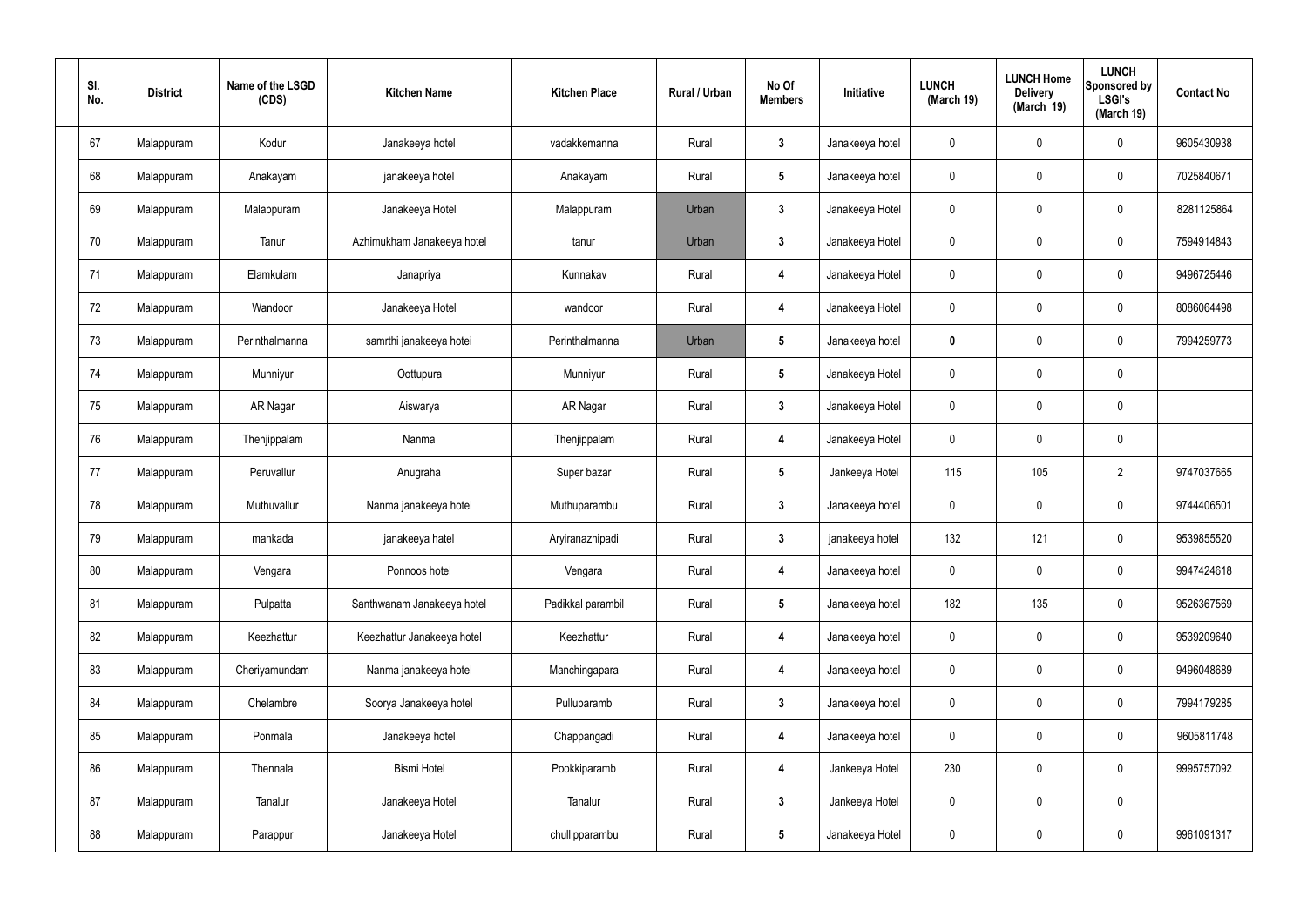| SI.<br>No. | <b>District</b> | Name of the LSGD<br>(CDS) | <b>Kitchen Name</b>      | <b>Kitchen Place</b> | Rural / Urban | No Of<br><b>Members</b> | Initiative      | <b>LUNCH</b><br>(March 19) | <b>LUNCH Home</b><br><b>Delivery</b><br>(March 19) | <b>LUNCH</b><br>Sponsored by<br><b>LSGI's</b><br>(March 19) | <b>Contact No</b> |
|------------|-----------------|---------------------------|--------------------------|----------------------|---------------|-------------------------|-----------------|----------------------------|----------------------------------------------------|-------------------------------------------------------------|-------------------|
| 89         | Malappuram      | Edarikkode                | Janakeeya Hotel          | Edarikkod            | Rural         | $\mathbf{3}$            | Janakeeya Hotel | 0                          | 0                                                  | $\mathbf 0$                                                 | 8089003770        |
| 90         | Malappuram      | Oorakam                   | Ammoos                   | Panchayath padi      | Rural         | $\mathbf{3}$            | Janakeeya Hotel | $\mathbf 0$                | $\mathbf 0$                                        | $\mathbf 0$                                                 | 9526449294        |
| 91         | Malappuram      | Nannambra                 | Veeturuchi               | Kundoor Athani       | Rural         | 4                       | Janakeeya Hotel | 0                          | 0                                                  | $\boldsymbol{0}$                                            | 9400618659        |
| 92         | Malappuram      | Pandikkad                 | Janakeeya Hotel          | Pandikkad            | Rural         | 4                       | Janakeeya Hotel | $\mathbf 0$                | 0                                                  | $\mathbf 0$                                                 | 9995504081        |
| 93         | Malappuram      | Chokkad                   | Natturuchi               | Chokkad              | Rural         | $5\phantom{.0}$         | Janakeeya Hotel | 0                          | 0                                                  | $\mathbf 0$                                                 |                   |
| 94         | Malappuram      | Cheekode                  | Cheekode Janakeeya Hotel | Cheekode             | Rural         | 4                       | Janakeeya Hotel | $\mathbf 0$                | 0                                                  | $\mathbf 0$                                                 |                   |
| 95         | Malappuram      | Makkarapparamb            | Subiksha                 | Makkarapparamb       | Rural         | $\mathbf{3}$            | Janakeeya Hotel | 0                          | 0                                                  | $\boldsymbol{0}$                                            | 8089003770        |
| 96         | Malappuram      | Ponnani-1                 | Devi Janakeeya Hotel     | Ponnani              | Urban         | $5\phantom{.0}$         | Janakeeya Hotel | $\mathbf 0$                | 0                                                  | $\mathbf 0$                                                 | 9961919097        |
| 97         | malappuram      | mangalam                  | Soubagya                 | mangalam             | Rural         | $5\phantom{.0}$         | janakeeya hotel | $\mathbf 0$                | 0                                                  | $\mathbf 0$                                                 |                   |
| 98         | Malappuram      | Trikkalangode             | janakeeya hotel          | karakkunnu           | Rural         | $6\phantom{a}$          | Janakeeya Hotel | $\mathbf 0$                | 0                                                  | $\mathbf 0$                                                 |                   |
| 99         | Malppuram       | Morayoor                  | Janakeeya hotel          | Valanchery           | Rural         | 3 <sup>1</sup>          | Janakeeya hotel | $\mathbf 0$                | $\boldsymbol{0}$                                   | $\pmb{0}$                                                   |                   |
| 100        | Malappuram      | Perumbadapp               | Janakeeya hotel          | Perumbadapp          | Rural         | 4                       | Janakeeya hotel | $\mathbf 0$                | 0                                                  | $\pmb{0}$                                                   |                   |
| 101        | Malappuram      | Tirur                     | Samruthi Janakeeya Hotel | Vettom               | <b>RURAL</b>  | $5\phantom{.0}$         | Janakeeya hotel | 84                         | 159                                                | $\mathbf 0$                                                 |                   |
| 102        | Malappuram      | Kondotty                  | Janakeeya hotel          | vazhakad             | <b>RURAL</b>  | 4                       | janakeeya hotel | 258                        | 183                                                | $\mathbf 0$                                                 |                   |
| 103        | Malappuram      | Pulamanthol               | Janakeeya hotel          | pulamanthole         | <b>RURAL</b>  | 4                       | Janakeeya hotel | $\mathbf 0$                | 0                                                  | $\mathbf 0$                                                 |                   |
| 104        | Malappuram      | Valavannur                | Jankeeya hotel           | Valavannur           | <b>RURAL</b>  | $5\phantom{.0}$         | Janakeeya hotel | 0                          | $\pmb{0}$                                          | $\mathbf 0$                                                 |                   |
| 105        | Malappuram      | kottakkal                 | Janakeeya hotel          | kotakkal             | <b>URBAN</b>  | 4                       | Janakeeya hotel | $\mathbf 0$                | $\pmb{0}$                                          | $\mathbf 0$                                                 |                   |
| 106        | Malappuram      | Vettom                    | Thripthi Janakeeya Hotel | vettom               | <b>RURAL</b>  | $\boldsymbol{4}$        | Janakeeya hotel | 0                          | $\pmb{0}$                                          | $\pmb{0}$                                                   |                   |
| 107        | Malappuram      | Nilambur                  | Janakeeya hotel          | nilambur             | <b>URBAN</b>  | $5\phantom{.0}$         | Janakeeya hotel | $\pmb{0}$                  | $\pmb{0}$                                          | $\mathbf 0$                                                 |                   |
| 108        | Malappuram      | Nilambur                  | Janakeeya hotel          | nilambur             | <b>URBAN</b>  | 4                       | Janakeeya hotel | 0                          | $\pmb{0}$                                          | $\pmb{0}$                                                   |                   |
| 109        | Malappuram      | Vallikkunn                | Rasakkut                 | Vallikunnu           | Rural         | $\overline{\mathbf{4}}$ | janakeeyahotel  | $\pmb{0}$                  | 0                                                  | $\mathbf 0$                                                 |                   |
| 110        | Malappuram      | kuruva                    | Ruchi                    | Kurava               | Rural         | $5\phantom{.0}$         | Janakeeyahotel  | 0                          | 0                                                  | $\pmb{0}$                                                   | 9745414800        |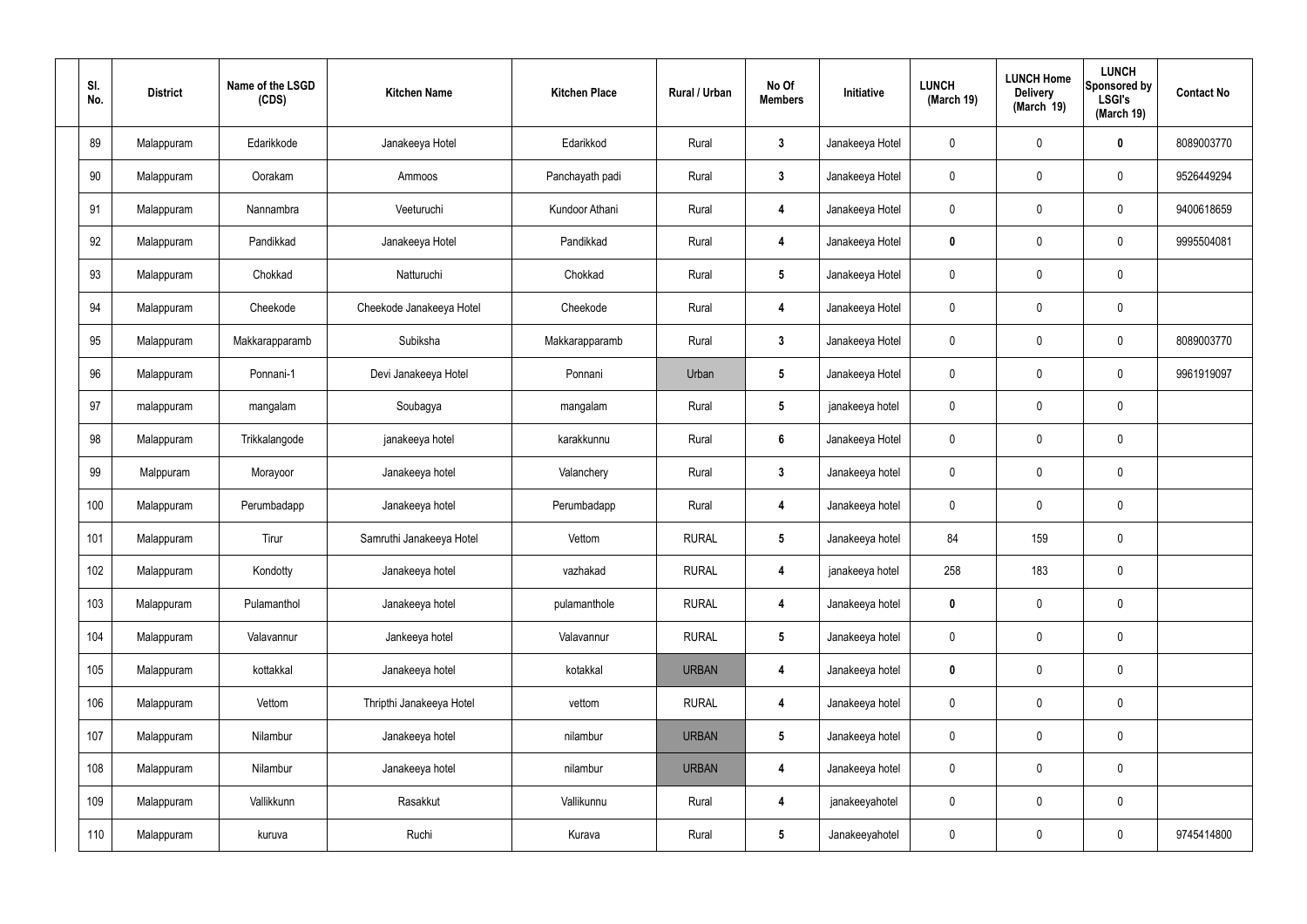|            | SI.<br>No.     | <b>District</b> | Name of the LSGD<br>(CDS) | <b>Kitchen Name</b>        | <b>Kitchen Place</b>        | <b>Rural / Urban</b> | No Of<br><b>Members</b> | Initiative      | <b>LUNCH</b><br>(March 19) | <b>LUNCH Home</b><br><b>Delivery</b><br>(March 19) | <b>LUNCH</b><br>Sponsored by<br><b>LSGI's</b><br>(March 19) | <b>Contact No</b> |
|------------|----------------|-----------------|---------------------------|----------------------------|-----------------------------|----------------------|-------------------------|-----------------|----------------------------|----------------------------------------------------|-------------------------------------------------------------|-------------------|
|            | 111            | Malappuram      | Kannamangalam             | Ruchikoott                 | Kannamangalam               | Rural                | $\mathbf{3}$            | Janakeeya Hotel | $\mathbf 0$                | $\mathbf 0$                                        | $\mathbf 0$                                                 |                   |
|            | 112            | Malappuram      | Othungal                  | janakeeya hotel            | Othukkungal                 | Rural                | $5\phantom{.0}$         | Janakeeya Hotel | $\mathbf 0$                | $\mathbf 0$                                        | $\mathbf 0$                                                 | 9656716066        |
|            | 113            | Malappuram      | Pookkottur                | janakeeya hotel            | valluvambram                | Rural                | $\boldsymbol{4}$        | Janakeeya Hotel | $\mathbf 0$                | $\mathbf 0$                                        | $\mathbf 0$                                                 | 9447334084        |
|            | 114            | Malappuram      | Edakkara                  | Edakkara janakeeya hotel   | Edakkara                    | Rural                | $\boldsymbol{4}$        | janakeeya hotel | $\mathbf 0$                | $\mathbf 0$                                        | $\mathbf 0$                                                 |                   |
|            | 115            | Malappuram      | porur                     | Thanima Janakeeya Hotel    | Porur                       | Rural                | $\mathbf{3}$            | janakeeya hotel | $\mathbf 0$                | $\pmb{0}$                                          | $\mathbf 0$                                                 | 9539928567        |
|            | 116            | Malappuram      | Pulikkal                  | Janakeeya Hotel            | pulikkal                    | Rural                | $\overline{4}$          | Janakeeya Hotel | $\mathbf 0$                | $\pmb{0}$                                          | $\mathbf 0$                                                 |                   |
|            | 117            | malappuram      | Tanur                     | amma janakeeyahottel       | Tanur                       | <b>URBAN</b>         | $5\phantom{.0}$         | janakeeyahottel | $\mathbf 0$                | $\pmb{0}$                                          | $\mathbf 0$                                                 |                   |
|            | 118            | malappuram      | Pallikkal                 | padheyam janakeeyahottel   | Pallikkal                   | Rural                | $5\phantom{.0}$         | janakeeyahotel  | $\mathbf 0$                | $\mathbf 0$                                        | $\mathbf 0$                                                 |                   |
|            | 119            | Malappuram      | Chelembra                 | janakeeyahotel2            | Chelembra                   | Rural                | $\boldsymbol{4}$        | janakeeyahotel  | $\mathbf 0$                | $\mathbf 0$                                        | $\mathbf 0$                                                 |                   |
|            | 120            | Malappuram      | Purathur                  | Safa Janakeeya Hotel       | Paravanna                   | Rural                | $\boldsymbol{4}$        | Janakeeya Hotel | 76                         | 25                                                 | $\mathbf 0$                                                 |                   |
|            | 121            | malappuram      | vazhayur                  | puthuma janakeeyahotel     | Vazhayur                    | Rural                | $\overline{\mathbf{4}}$ | janakeeyahotel  | $\mathbf 0$                | $\pmb{0}$                                          | $\mathbf 0$                                                 |                   |
|            | 122            | malappuram      | mangalam                  | Swathistam                 | Vadikkal                    | Rural                | $\overline{4}$          | janakeeyahotel  | $\mathbf 0$                | $\mathbf 0$                                        | $\mathbf 0$                                                 |                   |
|            | 123            | malappuram      | kuttippuram               | nilayoram janakeeya hotel  | Kuttipuram                  | Rural                | 4                       | janakeeyahotel  | $\mathbf 0$                | $\mathbf 0$                                        | $\mathbf 0$                                                 |                   |
|            | 124            | malapluram      | thazhekode                | Thazhekode Janakeeya Hotel | Thazhekode                  | Rural                | $\overline{4}$          | Janakeeya Hotel | 500                        | $\pmb{0}$                                          | $\mathbf 0$                                                 |                   |
|            | 125            | malappuram      | munniyur                  | my kitchen                 | Alinchuvad                  | Rural                | $5\phantom{.0}$         | janakeeya hotel | $\mathbf 0$                | $\pmb{0}$                                          | $\mathbf 0$                                                 | 8589809765        |
|            | 126            | Malappuram      | Mangalam                  | Ruchikkoottu               | Mangalam                    | Rural                | $\overline{\mathbf{4}}$ | Janakeeya hotel | $\pmb{0}$                  | $\pmb{0}$                                          | $\mathbf 0$                                                 |                   |
|            | 127            | Malappuram      | Ponnani                   | Thripthi                   | Ponnani                     | Urban                | $5\phantom{.0}$         | Janakeeya Hotel | $\mathbf 0$                | $\pmb{0}$                                          | $\mathbf 0$                                                 |                   |
|            | 128            | Malappuram      | Tanur                     | Krishna                    | Tanur                       | Urban                | $5\phantom{.0}$         | janakeeya hotel | $\mathbf 0$                | $\pmb{0}$                                          | $\mathbf 0$                                                 |                   |
| <b>128</b> |                |                 |                           |                            |                             |                      | 537                     |                 | 2530                       | 1183                                               | 2 <sup>2</sup>                                              |                   |
|            | $\overline{1}$ | Palakkad        | Elapully                  | Nakshathra Vanitha canteen | Canteen                     | Rural                | $\overline{4}$          | Janakeeya Hotel | $\pmb{0}$                  | $\pmb{0}$                                          | $\mathbf 0$                                                 | 2530              |
|            | $\overline{2}$ | Palakkad        | Nalleppilly               | Vanitha Canteen            | Canteen                     | Rural                | $\overline{4}$          | Janakeeya Hotel | $\pmb{0}$                  | $\pmb{0}$                                          | $\mathbf 0$                                                 | 9656232569        |
|            | $\mathbf{3}$   | Palakkad        | Chittur                   | Thanal vanitha Canteen     | Thathamangalam, Mettuvalavu | Urban                | $\mathfrak{Z}$          | Janakeeya Hotel | 254                        | $\pmb{0}$                                          | $\mathbf 0$                                                 | 9447105400        |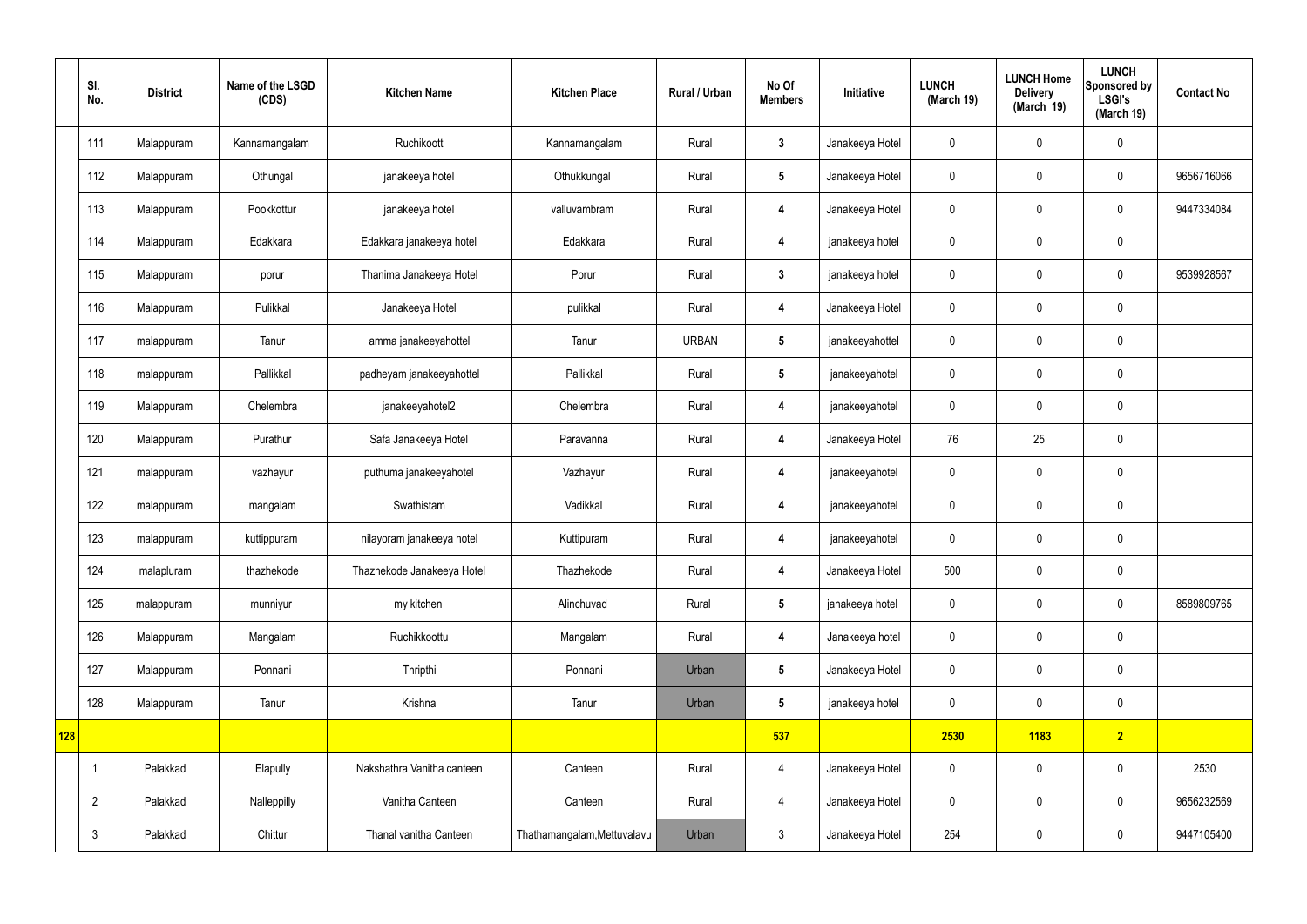| SI.<br>No.      | <b>District</b> | Name of the LSGD<br>(CDS) | <b>Kitchen Name</b>             | <b>Kitchen Place</b>                      | Rural / Urban | No Of<br><b>Members</b> | <b>Initiative</b> | <b>LUNCH</b><br>(March 19) | <b>LUNCH Home</b><br><b>Delivery</b><br>(March 19) | <b>LUNCH</b><br>Sponsored by<br><b>LSGI's</b><br>(March 19) | <b>Contact No</b> |
|-----------------|-----------------|---------------------------|---------------------------------|-------------------------------------------|---------------|-------------------------|-------------------|----------------------------|----------------------------------------------------|-------------------------------------------------------------|-------------------|
| $\overline{4}$  | Palakkad        | chittur                   | urapp janakeeya hotel           | Anicode junction                          | urban         | 5                       | Janakeeya hotel   | 0                          | 0                                                  | $\mathbf 0$                                                 | 9349930549        |
| $5\phantom{.0}$ | Palakkad        | polpully                  | subiksha janakeeya hotel        | kallootiyal                               | Rural         | $5\phantom{.0}$         | Janakeeya hotel   | $\mathbf 0$                | 0                                                  | $\mathbf 0$                                                 | 9495197498        |
| 6               | Palakkad        | Eruthenpathy              | Nila janakeeya hotel            | Mooniilmada muniyappan<br>kshethram near  | Rural         | $5\phantom{.0}$         | Janakeeya hotel   | 0                          | 0                                                  | $\mathbf 0$                                                 | 9037290925        |
| $\overline{7}$  | Palakkad        | Perumatty                 | Nanam Janakeeya hotel           | kannimari                                 | Rural         | $\mathbf{3}$            | Janakeeya hotel   | $\mathbf 0$                | 0                                                  | $\mathbf 0$                                                 | 9605529657        |
| 8               | Palakkad        | Vadakarapathy             | soubhagya janakeeya hotel       | vadakarapathy panchayath                  | Rural         | $5\phantom{.0}$         | Janakeeya hotel   | 0                          | 0                                                  | $\mathbf 0$                                                 | 9633578756        |
| 9               | Palakkad        | Kozhinjampara             | Sreesakthi Janakeeya hotel      | Kozhinjampara<br>gramapanchayth, near bus | Rural         | $5\phantom{.0}$         | Janakeeya hotel   | $\mathbf 0$                | 0                                                  | $\mathbf 0$                                                 | 9847121105        |
| 10              | Palakkad        | Vadakkenchery             | Oottupura Vanitha Canteen       | Panchayath building,<br>Vadakkenchery     | Rural         | $\overline{4}$          | Janakeeya Hotel   | $\mathbf 0$                | 0                                                  | $\mathbf 0$                                                 | 9656360141        |
| 11              | Palakkad        | PKD North                 | Cafesree                        | opp. ksrtc bus stand,<br>Manjakulam road  | Urban         | $5\phantom{.0}$         | Janakeeya Hotel   | $\mathbf 0$                | $\mathbf 0$                                        | $\mathbf 0$                                                 | 9037332005        |
| 12              | Palakkad        | Ongallur                  | Amma canteen                    | Ongallur vipanana kendram                 | Rural         | $\overline{4}$          | Janakeeya Hotel   | $\mathbf 0$                | 0                                                  | $\mathbf 0$                                                 | 7560924507        |
| 13              | Palakkad        | Muthuthala                | Sreelakshmi vanitha canteen     | Muthuthala panchayath                     | Rural         | 4                       | Janakeeya Hotel   | $\mathbf 0$                | 0                                                  | $\mathbf 0$                                                 | 7558865485        |
| 14              | Palakkad        | Koppam                    | Natturuchi kudumbashree cafe    | Near koppam village                       | Rural         | $5\phantom{.0}$         | Janakeeya Hotel   | $\mathbf 0$                | 0                                                  | $\mathbf 0$                                                 | 8075779172        |
| 15              | Palakkad        | Paruthur                  | Mamatty vanitha canteen         | Near panchayath                           | Rural         | $5\phantom{.0}$         | Janakeeya Hotel   | 98                         | 0                                                  | $\mathbf 0$                                                 | 9544847874        |
| 16              | Palakkad        | Vilayur                   | Souhritha caffesree (Ruchipura) | Near Vilayur Panchayath                   | Rural         | $6\phantom{.}6$         | Janakeeya Hotel   | $\mathbf 0$                | 0                                                  | 0                                                           | 9747342046        |
| 17              | palakkad        | Kulukkallur               | Snehitha Janakeeya hotel        | Kulukkallur panchayath                    | Rural         | $5\phantom{.0}$         | Janakeeya hotel   | $\mathbf 0$                | 0                                                  | $\mathbf 0$                                                 | 9746701454        |
| 18              | Palakkad        | Pattambi                  | Janakeeya hotel                 | near Govt samskritha college,<br>Pattambi | Urban         | 4                       | Janakeeya hotel   | $\mathbf 0$                | $\mathbf 0$                                        | $\mathbf 0$                                                 | 9562043428        |
| 19              | Palakkad        | Erimayur                  | Thanima Vanitha Canteen         | Panchayath building, Erimayur             | Rural         | $5\phantom{.0}$         | Janakeeya Hotel   | $\mathbf 0$                | 0                                                  | $\mathbf 0$                                                 | 9746440633        |
| 20              | Palakkad        | Kizhekkencheri            | Vanitha Canteen                 | Panchayath Building,<br>Kizhakkenchery    | Rural         | 4                       | Janakeeya Hotel   | $\mathbf 0$                | $\mathbf 0$                                        | $\mathbf 0$                                                 | 9747923418        |
| 21              | Palakkad        | Peringottukkurrissi       | Aiswarya Vanitha canteen        | Panchayth building                        | Rural         | $\mathbf{3}$            | Janakeeya Hotel   | $\mathbf 0$                | 0                                                  | $\mathbf 0$                                                 | 9048665884        |
| 22              | Palakkad        | Mundoor                   | Bharath vanitha canteen         | Panchayath building                       | Rural         | $\mathbf{3}$            | Janakeeya Hotel   | $\mathbf 0$                | 0                                                  | $\mathbf 0$                                                 | 8592830607        |
| 23              | Palakkad        | Kodumbu                   | kripa                           | kodumb panchayath                         | Rural         | 4                       | Janakeeya HoteL   | $\mathbf 0$                | 0                                                  | $\mathbf 0$                                                 | 9048682860        |
| 24              | Palakkad        | Thirumittakode            | Thirumuttam Janakeeya Hotel     | Karukaputhur                              | Rural         | $6\,$                   | Janakeeya Hotel   | $\mathbf 0$                | $\mathbf 0$                                        | $\mathbf 0$                                                 | 9072841599        |
| 25              | Palakkad        | Akathethara               | Nanma canteen                   | kalyanamandapam                           | Rural         | $\mathfrak{Z}$          | Janakeeya Hotel   | 0                          | 0                                                  | $\mathbf 0$                                                 | 7025563510        |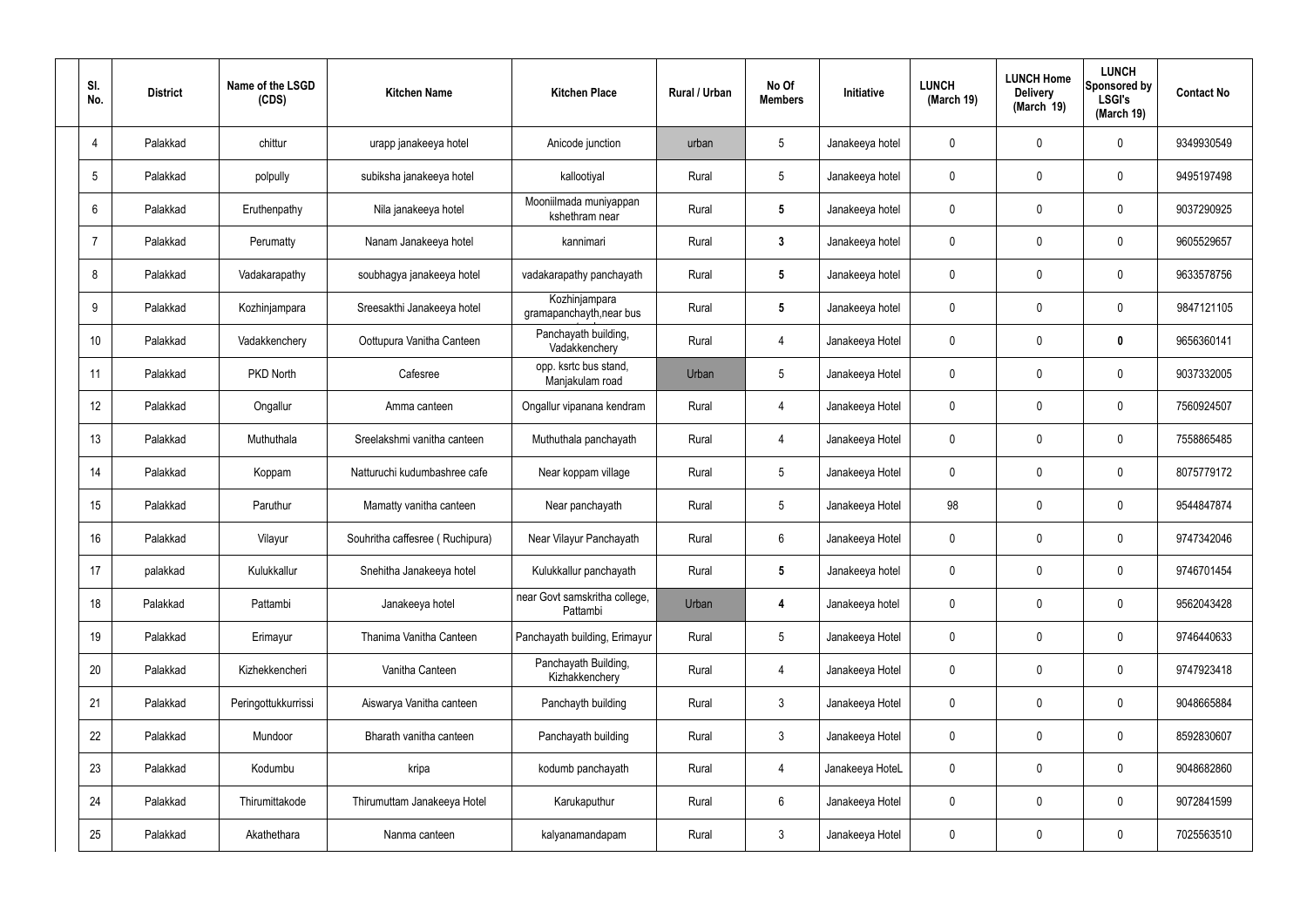| SI.<br>No. | <b>District</b> | Name of the LSGD<br>(CDS) | <b>Kitchen Name</b>                      | <b>Kitchen Place</b>                            | Rural / Urban | No Of<br><b>Members</b> | Initiative       | <b>LUNCH</b><br>(March 19) | <b>LUNCH Home</b><br><b>Delivery</b><br>(March 19) | <b>LUNCH</b><br>Sponsored by<br><b>LSGI's</b><br>(March 19) | <b>Contact No</b> |
|------------|-----------------|---------------------------|------------------------------------------|-------------------------------------------------|---------------|-------------------------|------------------|----------------------------|----------------------------------------------------|-------------------------------------------------------------|-------------------|
| 26         | Palakkad        | Marutharoad               | flavours cantteen                        | panchayath                                      | Rural         | $5\,$                   | Janakeeya Hotela | 0                          | 0                                                  | $\mathbf 0$                                                 | 9746227966        |
| 27         | Palakkad        | Trithala                  | Kairali Vanitha Hotel                    | Thirthala                                       | Rural         | $5\phantom{.0}$         | Janakeeya Hotel  | $\mathbf 0$                | 0                                                  | $\mathbf 0$                                                 | 9048710155        |
| 28         | Palakkad        | Kongad                    | Annapoorna vanitha canteen               | Near Kongad village office                      | Rural         | $5\,$                   | Janakeeya Hotel  | 0                          | 0                                                  | $\mathbf 0$                                                 | 9645425774        |
| 29         | Palakkad        | Sreekrishnapuram          | Subiksha canteen                         | Near panchayath office                          | Rural         | $\mathbf{3}$            | Janakeeya Hotel  | $\mathbf 0$                | 0                                                  | $\mathbf 0$                                                 | 8086697226        |
| 30         | Palakkad        | Pallassana                | dhanalakshmi vanitha canteen             | pallassana panchayath<br>building               | Rural         | $5\phantom{.0}$         | Janakeeya Hotel  | 110                        | 0                                                  | $\mathbf 0$                                                 | 8943225892        |
| 31         | Palakkad        | Nenmmara                  | Nemmara Janakeeya hotel                  | Nemmara junction                                | Rural         | $\overline{4}$          | Janakeeya hotel  | $\mathbf 0$                | 0                                                  | $\mathbf 0$                                                 | 8157850935        |
| 32         | Palakkad        | Ayilur                    | Janakeeya hotel                          | Thalavettanpara, Ayilur                         | Rural         | $\mathbf{3}$            | Janakeeya hotel  | 0                          | 0                                                  | $\mathbf 0$                                                 | 9539517856        |
| 33         | Palakkad        | Melarkode                 | Janakeeya Hotel                          | near Melarkode panchayath                       | Rural         | 4                       | Janakeeya hotel  | $\mathbf 0$                | 0                                                  | $\mathbf 0$                                                 | 8606193918        |
| 34         | Palakkad        | Vandazhi                  | janakeeya hotel                          | Kaniyamangalam                                  | Rural         | $\mathbf{3}$            | Janakeeya hotel  | 0                          | 0                                                  | $\mathbf 0$                                                 | 9645919937        |
| 35         | Palakkad        | Nelliayampathy            | Janakeeya hotel                          | near Panchayat, kaikaty                         | Rural         | 4                       | Janakeeya hotel  | 183                        | 0                                                  | $\mathbf 0$                                                 | 9497123529        |
| 36         | Palakkad        | Elavanchery               | Snehatheeram                             | Near GUPS, Vattekkad                            | Rural         | $5\phantom{.0}$         | Janakeeya Hotel  | $\mathbf 0$                | 0                                                  | $\boldsymbol{0}$                                            | 9744195274        |
| 37         | Palakkad        | Kollemkode                | Priya Vanitha Canteen                    | Block Panchayath Office,<br>Kollengode          | Rural         | 4                       | Janakeeya Hotel  | $\mathbf 0$                | 0                                                  | $\mathbf 0$                                                 | 9745456764        |
| 38         | Palakkad        | Koduvayur                 | Samridhi Kudumbashree Vanitha<br>Canteen | Panchayath Building                             | Rural         | $5\phantom{.0}$         | Janakeeya Hotel  | 0                          | 0                                                  | 0                                                           | 8086263595        |
| 39         | Palakkad        | Pattanchery               | Sreelakshmi vanitha canteen              | Panchayath Building                             | Rural         | $\overline{4}$          | Janakeeya Hotel  | $\mathbf 0$                | $\mathbf 0$                                        | $\mathbf 0$                                                 | 8086916932        |
| 40         | Palakkad        | Pudunagaram               | Janakeeya Hotel                          | Near KSEB, Pudunagaram                          | Rural         | $\overline{\mathbf{4}}$ | Janakeeya hotel  | $\mathbf 0$                | $\mathbf 0$                                        | $\mathbf 0$                                                 | 9497241598        |
| 41         | Palakkad        | Vadavanoor                | Sree Muruka Janakeeya Hotel              | Vydhyasala, Vadavanoor                          | Rural         | $5\phantom{.0}$         | Janakeeya hotel  | $\mathbf 0$                | 0                                                  | $\mathbf 0$                                                 | 9567011729        |
| 42         | Palakkad        | Peruvemba                 | Samridi Janakeeya Hotel                  | Peruvemba Junction                              | Rural         | 4                       | Jankeeya hotel   | $\mathbf 0$                | $\mathbf 0$                                        | $\mathbf 0$                                                 | 918089611261      |
| 43         | Palakkad        | Muthalamada               | Janakeeya Hotel                          | Chulliyarmedu                                   | Rural         | 4                       | Jankeeya hotel   | $\mathbf 0$                | 0                                                  | $\mathbf 0$                                                 | 9633730067        |
| 44         | Palakkad        | Cherppalasseri            | Swad Janakiyahotel, CPY                  | Scheduled caste coperative<br>society hall, cpy | Urban         | $5\phantom{.0}$         | Janakeeya Hotel  | $\mathbf 0$                | $\mathbf 0$                                        | $\mathbf 0$                                                 | 9447746082        |
| 45         | Palakkad        | Vellinezhi                | Aiswarya kudumbashree                    | Adakkaputhur                                    | Rural         | $\mathfrak{Z}$          | Janakeeya Hotel  | $\mathbf 0$                | $\boldsymbol{0}$                                   | $\mathbf 0$                                                 | 9747730588        |
| 46         | Palakkad        | Keralasseri               | Bhagyasree janakeeya hotel               | Near village office                             | Rural         | $3\phantom{a}$          | Janakeeya Hotel  | $\mathbf 0$                | $\mathbf 0$                                        | $\mathbf 0$                                                 | 8606125128        |
| 47         | Palakkad        | Kottayi                   | Kudumbashree Vanitha canteen             | Near Kottayi Panchayath                         | Rural         | 4                       | Jankeeya hotel   | 0                          | 0                                                  | $\boldsymbol{0}$                                            | 9605699847        |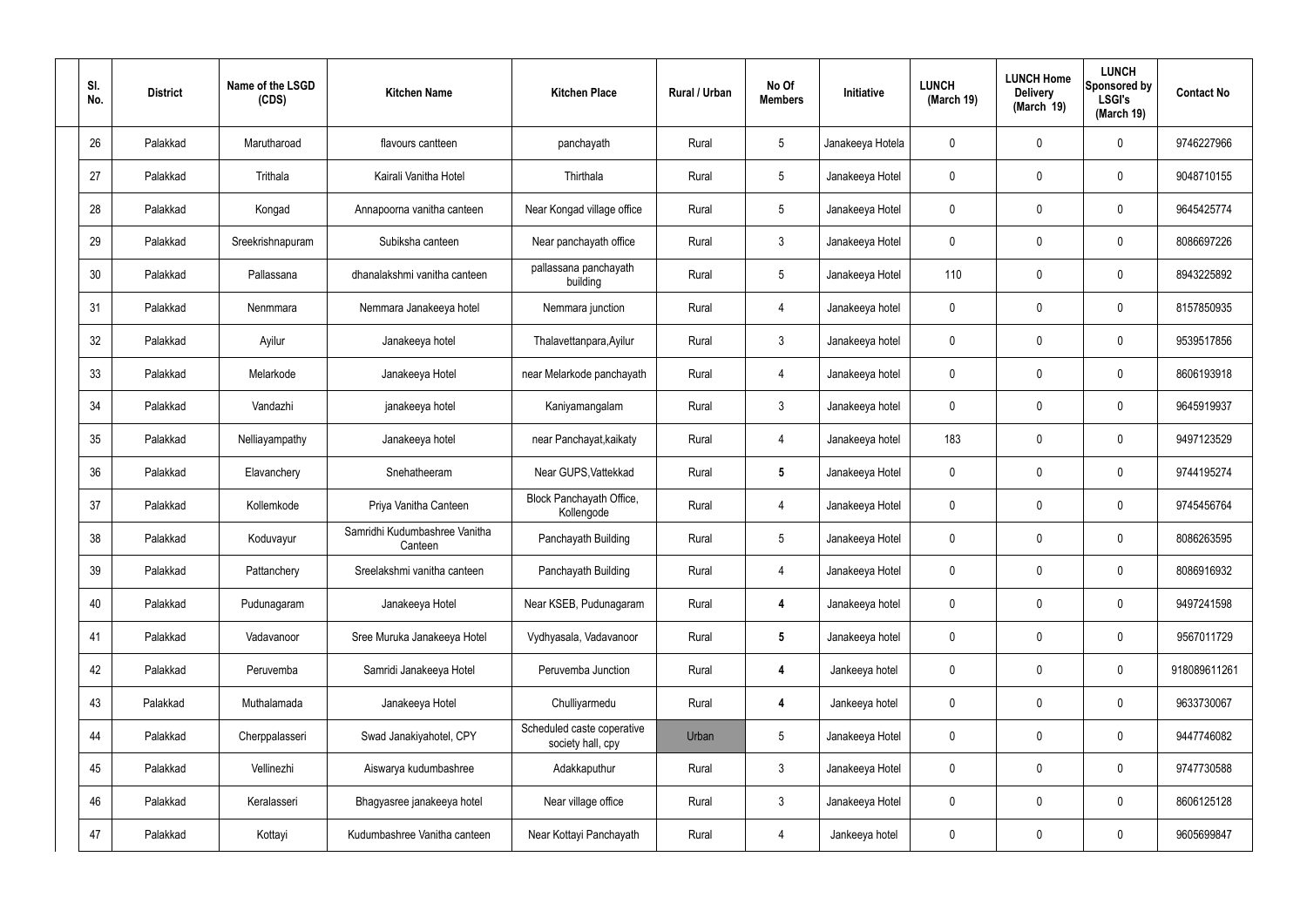|     | SI.<br>No. | <b>District</b> | Name of the LSGD<br>(CDS) | <b>Kitchen Name</b>                         | <b>Kitchen Place</b>                              | Rural / Urban | No Of<br><b>Members</b> | Initiative       | <b>LUNCH</b><br>(March 19) | <b>LUNCH Home</b><br><b>Delivery</b><br>(March 19) | <b>LUNCH</b><br>Sponsored by<br><b>LSGI's</b><br>(March 19) | <b>Contact No</b> |
|-----|------------|-----------------|---------------------------|---------------------------------------------|---------------------------------------------------|---------------|-------------------------|------------------|----------------------------|----------------------------------------------------|-------------------------------------------------------------|-------------------|
|     | 48         | Palakkad        | anakkara                  | udayasurya vanitha canteen                  | kumbidi                                           | rural         | $5\overline{)}$         | Janakeeya Hotel  | $\mathbf 0$                | $\mathbf 0$                                        | $\mathbf 0$                                                 | 9895947614        |
|     | 49         | Palakkad        | kappur                    | jeevanam hotel                              | kumaranellur                                      | rural         | $6\phantom{.}6$         | Janakeeya Hotel  | $\mathbf 0$                | $\mathbf 0$                                        | $\mathbf 0$                                                 | 9605308385        |
| 102 | 50         | Palakkad        | Malampauzha               | Nandhanam canteen                           | near fantasy park                                 | Rural         | $5\overline{)}$         | Janakeeya HotelT | $\mathbf 0$                | $\mathbf 0$                                        | $\mathbf 0$                                                 | 807587062         |
|     | 51         | Palakkad        | Puduppariyaram            | Anaswara Canteen                            | Panchayath                                        | Rural         | $\overline{4}$          | Janakeeya Hotel  | $\mathbf 0$                | $\mathbf 0$                                        | $\mathbf 0$                                                 | 9526677781        |
|     | 52         | Palakkad        | kadambazhipuram           | Reshmi janakeeya hotel                      | 16 mail                                           | Rural         | $5\phantom{.0}$         | Janakeeya Hotel  | $\mathbf 0$                | $\mathbf 0$                                        | $\mathbf 0$                                                 | 9048375891        |
|     | 53         | Palakkad        | Kadambazhipuram           | Ardhram Janakeeya hotel                     | Pulapatta                                         | Rural         | $\mathbf{3}$            | Janakeeya Hotel  | $\mathbf 0$                | $\mathbf 0$                                        | $\mathbf 0$                                                 | 9495775246        |
|     | 54         | Palakkad        | Kannambra                 | Sree kurumba canteen                        | kannambra                                         | Rural         | 4                       | Janakeeya Hotel  | $\mathbf 0$                | $\mathbf 0$                                        | $\mathbf 0$                                                 | 8157815819        |
|     | 55         | Palakkad        | karakkurissi              | Janakiya hotel                              | Near ammus auditorium,<br>Ayappankavu             | Rural         | $\mathbf{3}$            | Janakeeya Hotel  | $\mathbf 0$                | $\mathbf 0$                                        | $\mathbf 0$                                                 | 6238788932        |
|     | 56         | Palakkad        | Thenkara                  | Subiksham janakeeya hotel                   | Ayurveda hospital compound<br>Then kara           | Rural         | $5\overline{)}$         | Janakeeya Hotel  | $\mathbf 0$                | $\mathbf 0$                                        | $\mathbf 0$                                                 | 9747557333        |
|     | 57         | Palakkad        | Alanallur                 | Keerthi vanitha canteen and catering        | Near panchayath Alanallur                         | Rural         | $5\overline{)}$         | Janakeeya hotel  | $\mathbf 0$                | $\mathbf 0$                                        | $\mathbf 0$                                                 | 9495447569        |
|     | 58         | Palakkad        | Pudur                     | Asil canteen                                | Pudur panchayath                                  | Rural         | 4                       | Janakeeya hotel  | $\mathbf 0$                | $\mathbf 0$                                        | $\mathbf 0$                                                 | 8086968050        |
|     | 59         | Palakkad        | Parali                    | Annasree Janakeeya hotel                    | Near parali panchayath                            | Rural         | $\overline{4}$          | Janakeeya hotel  | $\mathbf 0$                | $\mathbf 0$                                        | $\mathbf 0$                                                 | 8281829238        |
|     | 60         | Palakkad        | Mannur                    | Kudumbasree janakeeya hotel                 | Mannur panchayath                                 | Rural         | 5                       | Janakeeya hotel  | $\mathbf 0$                | $\mathbf 0$                                        | $\mathbf 0$                                                 | 9495771095        |
|     | 61         | Palakkad        | Kuzhalmannam              | Janasree jankeeya hotel                     | Kuzhalmannam block<br>panchayth                   | Rural         | $\mathbf{3}$            | Jankeeya hotel   | $\mathbf 0$                | $\mathbf 0$                                        | $\mathbf 0$                                                 | 9847364980        |
|     | 62         | Palakkad        | Kavassery                 | samridhi Janakeeya Hotel                    | Alathur road, kavasheery                          | Rural         | $6\overline{6}$         | Janakeeya hotel  | $\mathbf 0$                | $\mathbf 0$                                        | $\mathbf 0$                                                 | 9747570761        |
|     | 63         | palakkad        | chalissery                | Thanal janakeeya hotel                      | chalissery panchayath building                    | Rural         | $\mathfrak{Z}$          | Janakeeya hotel  | $\pmb{0}$                  | $\pmb{0}$                                          | $\mathbf 0$                                                 | 9562702284        |
|     | 64         | palakkad        | Kottopadam                | Iva canteen and catering janakeeya<br>hotel | <b>Block building, Near</b><br>aryambavu junction | Rural         | $\overline{4}$          | Janakeeya hotel  | $\mathbf 0$                | $\mathbf 0$                                        | $\mathbf 0$                                                 | 9074818126        |
|     | 65         | palakkad        | kumaramputhur             | Ruchi cafe janakeeya hotel                  | Panchayath kumaramputhur                          | Rural         | $\mathbf{3}$            | Janakeeya hotel  | $\mathbf 0$                | $\mathbf 0$                                        | $\mathbf 0$                                                 | 8589968705        |
|     | 66         | palakkad        | Malampuzha                | Amma janakeeya hotel                        | kadukkamkunnu, Malampuzha                         | Rural         | $\mathbf{3}$            | Janakeeya hotel. | $\mathbf 0$                | $\pmb{0}$                                          | $\mathbf 0$                                                 | 9446521664        |
|     | 67         | palakkad        | Alathur                   | Rich Janakeeya hotel                        | Near bus stand, Alathur                           | Rural         | 4                       | Janakeeya hotel  | $\mathbf 0$                | $\pmb{0}$                                          | $\mathbf 0$                                                 | 9947030779        |
|     | 68         | palakkad        | Karimpuzha                | Janakeeya hotel                             | Karimpuzha panchayath                             | Rural         | $\mathbf{3}$            | Janakeeya hotel  | $\pmb{0}$                  | $\pmb{0}$                                          | $\mathbf 0$                                                 | 9961502739        |
|     | 69         | Palakkad        | Thenkurissi               | Eyeshee janakeeya hotel                     | Panchayth building,<br>Thenkurissi                | Rural         | 4                       | Jankeeya hotel   | $\boldsymbol{0}$           | $\pmb{0}$                                          | $\boldsymbol{0}$                                            | 9995662723        |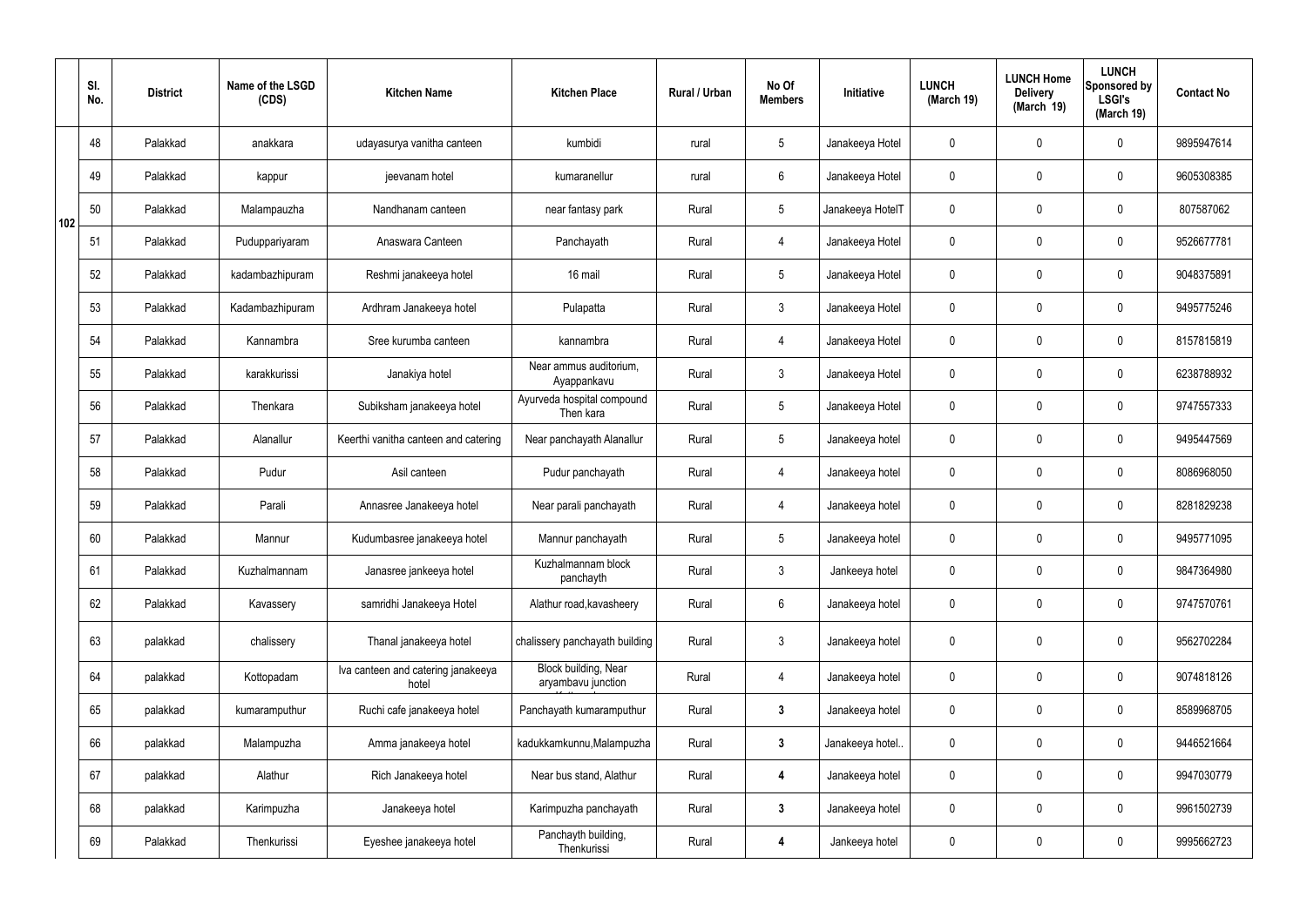| SI.<br>No. | <b>District</b> | Name of the LSGD<br>(CDS) | <b>Kitchen Name</b>         | <b>Kitchen Place</b>                | Rural / Urban | No Of<br><b>Members</b> | Initiative       | <b>LUNCH</b><br>(March 19) | <b>LUNCH Home</b><br><b>Delivery</b><br>(March 19) | <b>LUNCH</b><br>Sponsored by<br><b>LSGI's</b><br>(March 19) | <b>Contact No</b> |
|------------|-----------------|---------------------------|-----------------------------|-------------------------------------|---------------|-------------------------|------------------|----------------------------|----------------------------------------------------|-------------------------------------------------------------|-------------------|
| 70         | Palakkad        | Agali                     | Janakeeya Hotel             | Block Panchayath building,<br>Agali | Rural         | $5\phantom{.0}$         | Jankeeya hotel   | $\mathbf 0$                | 0                                                  | $\mathbf 0$                                                 | 9037878897        |
| 71         | Palakkad        | Sholayur                  | Powrnami janakeeya hotel    | anakkatty bus stand                 | Rural         | 4                       | Jankeeya hotel   | $\mathbf 0$                | 0                                                  | $\mathbf 0$                                                 | 9159556404        |
| 72         | Palakkad        | Puthushery                | Janakeeya hotel             | Puthushery panchayath               | Rural         | $5\overline{)}$         | Janakeeya hotel. | $\mathbf 0$                | $\boldsymbol{0}$                                   | $\mathbf 0$                                                 | 9562772723        |
| 73         | Palakkad        | Karimba                   | Janakeeya hotel             | Panchayath premise                  | Rural         | $\mathbf{3}$            | Janakeeya Hotel  | $\mathbf 0$                | 0                                                  | $\mathbf 0$                                                 | 9562163979        |
| 74         | Palakkad        | Nagalasseri               | Janakeeya hotel             | near koottanad bus stand            | Rural         | $5\overline{)}$         | Janakeeya hotel  | $\mathbf 0$                | 0                                                  | $\mathbf 0$                                                 | 8921928291        |
| 75         | Palakkad        | Mathur                    | Nila janakeeya Hotel        | Near Panchayth, Mathur              | Rural         | 4                       | Jankeeya hotel   | $\mathbf 0$                | 0                                                  | $\mathbf 0$                                                 | 9562356483        |
| 76         | Palakkad        | Chalavara                 | Janakeeya hotel             | Chalavara panchayath                | Rural         | $5\phantom{.0}$         | Janakeeya hotel  | $\mathbf 0$                | 0                                                  | $\mathbf 0$                                                 | 9544659942        |
| 77         | Palakkad        | Ananganadi                | vanitha cateen              | near Ananganadi panchayath          | Rural         | $\mathbf{3}$            | Janakeeya Hotel  | $\mathbf 0$                | 0                                                  | $\mathbf 0$                                                 | 8921410495        |
| 78         | Palakkad        | Lakkidiperur              | Janakeeya hotel             | Lekkidi perur panchayath            | Rural         | $5\phantom{.0}$         | Jankeeya hotel   | $\mathbf 0$                | 0                                                  | $\mathbf 0$                                                 | 6238921903        |
| 79         | Palakkad        | Nellaya                   | Janakeeya hotel             | Nellaya panchayath                  | Rural         | 4                       | Janakeeya hotel  | $\mathbf 0$                | 0                                                  | $\mathbf 0$                                                 | 9562432883        |
| 80         | Palakkad        | Shornur                   | Oottupura Janakeeya hotel   | near bus stand, Shoranur            | Urban         | $5\phantom{.0}$         | Janakeeya hotel  | $\mathbf 0$                | 0                                                  | $\mathbf 0$                                                 | 9747102377        |
| 81         | Palakkad        | Shornur                   | Snehadeepam Janakeeya hotel | Shoranur municipality               | Urban         | 4                       | Janakeeya hotel  | $\mathbf 0$                | 0                                                  | $\mathbf 0$                                                 | 6238755729        |
| 82         | Palakkad        | Thrikkadiri               | Janakeeya hotel             | Samskarika nilayam                  | Rural         | 4                       | Janakeeya hotel  | 0                          | 0                                                  | $\mathbf 0$                                                 | 9544806032        |
| 83         | palakkad        | Vaniyamkulam              | Janakeeya hotel             | near PK DAS hospital                | Rural         | $\mathbf{3}$            | Janakeeya hotel  | 170                        | $\mathbf 0$                                        | $\mathbf{3}$                                                | 9947408415        |
| 84         | Palakkad        | Ambalappara               | Janakiya hotel              | ambalappara<br>kalyanamandapam      | Rural         | $5\phantom{.0}$         | Janakeeya Hotel  | $\mathbf 0$                | $\mathbf 0$                                        | $\mathbf 0$                                                 | 8129562289        |
| 85         | Palakkad        | Vallappuzha               | Janakeeya hotel             | Hayath Complex, Vallappuzha         | Rural         | $5\phantom{.0}$         | Janakeeya Hotel  | $\mathbf 0$                | $\mathbf 0$                                        | $\mathbf 0$                                                 | 8086406897        |
| 86         | Palakkad        | Shoranur                  | Ela janakeeya hotel         | Vpc market, kulappully              | Urban         | $\mathbf{3}$            | Janakeeya hotel  | $\mathbf 0$                | 0                                                  | $\mathbf 0$                                                 | 8129769113        |
| 87         | Palakkad        | Mankara                   | Subiksha Janakeeya hotel    | Near Mankara Panchayath             | Rural         | $5\phantom{.0}$         | Janakeeya hotel  | $\mathbf 0$                | 0                                                  | $\mathbf 0$                                                 | 8549045637        |
| 88         | Palakkad        | Kanjirapuzha              | Surya Janakeeya hotel,      | Kanjirapuzha, panchayath            | Rural         | $5\phantom{.0}$         | Janakeeya hotel  | $\pmb{0}$                  | 0                                                  | $\mathbf 0$                                                 | 9048698194        |
| 89         | Palakkad        | Thachanattukara           | Haritham janakeeya hotel    | 53 mile, Thachanattukara            | Rural         | $\mathbf{3}$            | Janakeeya hotel  | $\mathbf 0$                | 0                                                  | $\mathbf 0$                                                 | 9605097810        |
| 90         | Palakkad        | Puthukode                 | Puthuma jankeeya hotel      | Thachanadi junction                 | Rural         | $6\phantom{.}6$         | Janakeeya hotel  | 0                          | 0                                                  | $\pmb{0}$                                                   | 9744459080        |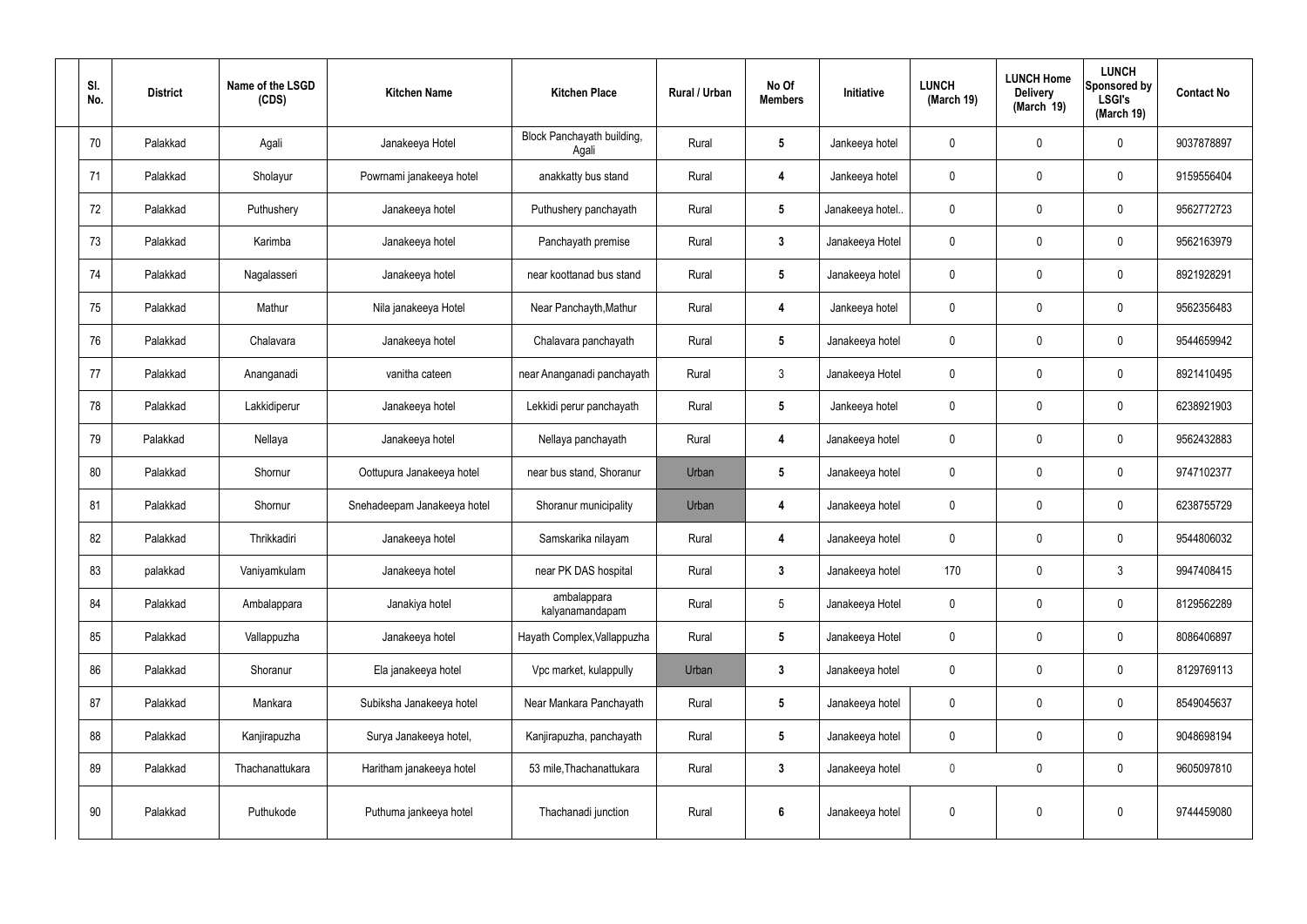|    | SI.<br>No.              | <b>District</b> | Name of the LSGD<br>(CDS) | <b>Kitchen Name</b>             | <b>Kitchen Place</b>                       | Rural / Urban | No Of<br><b>Members</b> | Initiative      | <b>LUNCH</b><br>(March 19) | <b>LUNCH Home</b><br><b>Delivery</b><br>(March 19) | <b>LUNCH</b><br>Sponsored by<br><b>LSGI's</b><br>(March 19) | <b>Contact No</b> |
|----|-------------------------|-----------------|---------------------------|---------------------------------|--------------------------------------------|---------------|-------------------------|-----------------|----------------------------|----------------------------------------------------|-------------------------------------------------------------|-------------------|
|    | 91                      | Palakkad        | Tarur                     | Jankeeya Hotel                  | Infront of vilage office, Tarurk           | Rural         | $\overline{\mathbf{4}}$ | Janakeeya hotel | $\mathbf 0$                | $\mathbf 0$                                        | $\mathbf 0$                                                 | 8606780959        |
|    | 92                      | Palakkad        | Pirayiri                  | Janakeeya hotel                 | Near Panchayath office                     | Rural         | $5\phantom{.0}$         | Janakeeya hotel | $\mathbf 0$                | $\mathbf 0$                                        | $\mathbf 0$                                                 | 9037495586        |
|    | 93                      | Palakkad        | Palakkad ulb              | Ruchi                           | Near Balaji hospital, Fort<br>Maidan       | Urban         | 4                       | Janakeeya hotel | $\mathbf 0$                | $\mathbf 0$                                        | $\mathbf 0$                                                 | 7994185687        |
|    | 94                      | Palakkad        | Pookkottukavu             | Punya                           | Pookkottukavu Centre                       | Rural         | $\overline{\mathbf{4}}$ | Janakeeya Hotel | $\mathbf 0$                | $\mathbf 0$                                        | $\mathbf 0$                                                 | 9745511432        |
|    | 95                      | Palakkad        | Kuthanoor                 | Suryodayam jankeeya hotel       | Kalapara, kuthanoor                        | Rural         | $5\phantom{.0}$         | Jankeeya hotel  | $\mathbf 0$                | $\mathbf 0$                                        | $\mathbf 0$                                                 | 9995159738        |
|    | 96                      | Palakkad        | Thiruvegappura            | Janakeeya Hotel                 | Kaippuram                                  | Rural         | $5\phantom{.0}$         | Jankeeya hotel  | 112                        | $\mathbf 0$                                        | $\mathbf 0$                                                 | 8921882903        |
|    | 97                      | Palakkad        | Thachampara               | Vanitha canteen Janakeeya Hotel | Thachampara town                           | Rural         | 4                       | Jankeeya hotel  | $\mathbf 0$                | $\mathbf 0$                                        | $\mathbf 0$                                                 | 9497826216        |
|    | 98                      | Palakkad        | Kannadi                   | Sweet jankeeya hotel            | Yakkara junction                           | Rural         | $\mathbf{3}$            | Jankeeya hotel  | 165                        | $\mathbf 0$                                        | $\mathbf 0$                                                 | 9846918028        |
|    | 99                      | Palakkad        | Pattithara                | Bavana janakeeya hotel          | kottappadam                                | Rural         | $5\phantom{.0}$         | Janakeeya hotel | $\mathbf 0$                | $\mathbf 0$                                        | $\mathbf 0$                                                 | 9074163402        |
|    | 100                     | Palakkad        | Mannarkkad                | Janakeeya Hotel                 | muncipal building, busstand,<br>mannarkkad | Urban         | 4                       | Janakeeya hotel | $\mathbf 0$                | $\mathbf 0$                                        | $\mathbf 0$                                                 |                   |
|    | 101                     | Palakkad        | Pirayiri                  | Kudumbashree janakeeya hotel    | Kallekkad Block Panchayath                 | Rural         | $5\phantom{.0}$         | janakeeya hotel | $\mathbf 0$                | $\mathbf 0$                                        | $\mathbf 0$                                                 | 8137940343        |
|    | 102                     | Palakkad        | Marutharoad               | Sreelakshmi janakeeya hotel     | Pirivusala                                 | Rural         | 4                       | janakeeya hotel | $\mathbf 0$                | $\mathbf 0$                                        | $\mathbf 0$                                                 | 9048636162        |
|    | 103                     | Palakkad        | Puthussery                | Ruchi janakeeya hotel           | puthussery junction                        | Rural         | $5\phantom{.0}$         | janakeeya hotel | $\mathbf 0$                | $\mathbf 0$                                        | $\mathbf 0$                                                 |                   |
| 99 |                         |                 |                           |                                 |                                            |               | 439                     |                 | 1092                       | $\overline{0}$                                     | 3 <sup>°</sup>                                              |                   |
|    | $\overline{\mathbf{1}}$ | Pathanamthitta  | Anicadu                   | Janatha janakeeya hotel         | Nooromave                                  | Rural         | $\mathbf{3}$            | Janakeeya Hotel | $\pmb{0}$                  | $\pmb{0}$                                          | $\mathbf 0$                                                 | 6282875679        |
|    | $\overline{2}$          | Pathanamthitta  | Kaviyoor                  | Janakeeya Hotel                 | Manakkachira                               | Rural         | $\overline{4}$          | Janakeeya Hotel | $\pmb{0}$                  | $\pmb{0}$                                          | $\mathbf 0$                                                 | 9747886172        |
|    | $\mathfrak{Z}$          | Pathanamthitta  | Kottanadu                 | Janakeeya Hotel                 | Kottanadu                                  | Rural         | $\overline{4}$          | Janakeeya Hotel | $\pmb{0}$                  | $\pmb{0}$                                          | $\mathbf 0$                                                 | 6282382608        |
|    | 4                       | Pathanamthitta  | Kalloopara                | Janakeeya Hotel                 | Kalloopara                                 | Rural         | $5\overline{)}$         | Janakeeya Hotel | $\pmb{0}$                  | $\pmb{0}$                                          | $\mathbf 0$                                                 | 9947471024        |
|    | $\sqrt{5}$              | Pathanamthitta  | Kunnamthanam              | Thripthi Hotel                  | Kunnamthanam                               | Rural         | $\mathbf{3}$            | Janakeeya Hotel | $\pmb{0}$                  | $\pmb{0}$                                          | $\mathbf 0$                                                 | 6235908328        |
|    | $6\phantom{.}6$         | pathanamthitta  | mallappally               | janakeeya hotel                 | mallappally                                | Rural         | $\mathbf{3}$            | janakeeya hotel | $\pmb{0}$                  | $\pmb{0}$                                          | $\mathbf 0$                                                 | 9744194830        |
|    | $\overline{7}$          | Pathanamthitta  | kottangal                 | janakeeya hotel                 | kottangal                                  | Rural         | $\mathbf{3}$            | Janakeeya Hotel | $\pmb{0}$                  | $\pmb{0}$                                          | $\mathbf 0$                                                 | 9526690541        |
|    | 8                       | Pathanamthitta  | Nedumpuram                | Nedumpram Janakeeya Hotel       | Podiyadi                                   | Rural         | $5\phantom{.0}$         | Janakeeya Hotel | 0                          | $\pmb{0}$                                          | $\boldsymbol{0}$                                            | 919188291409      |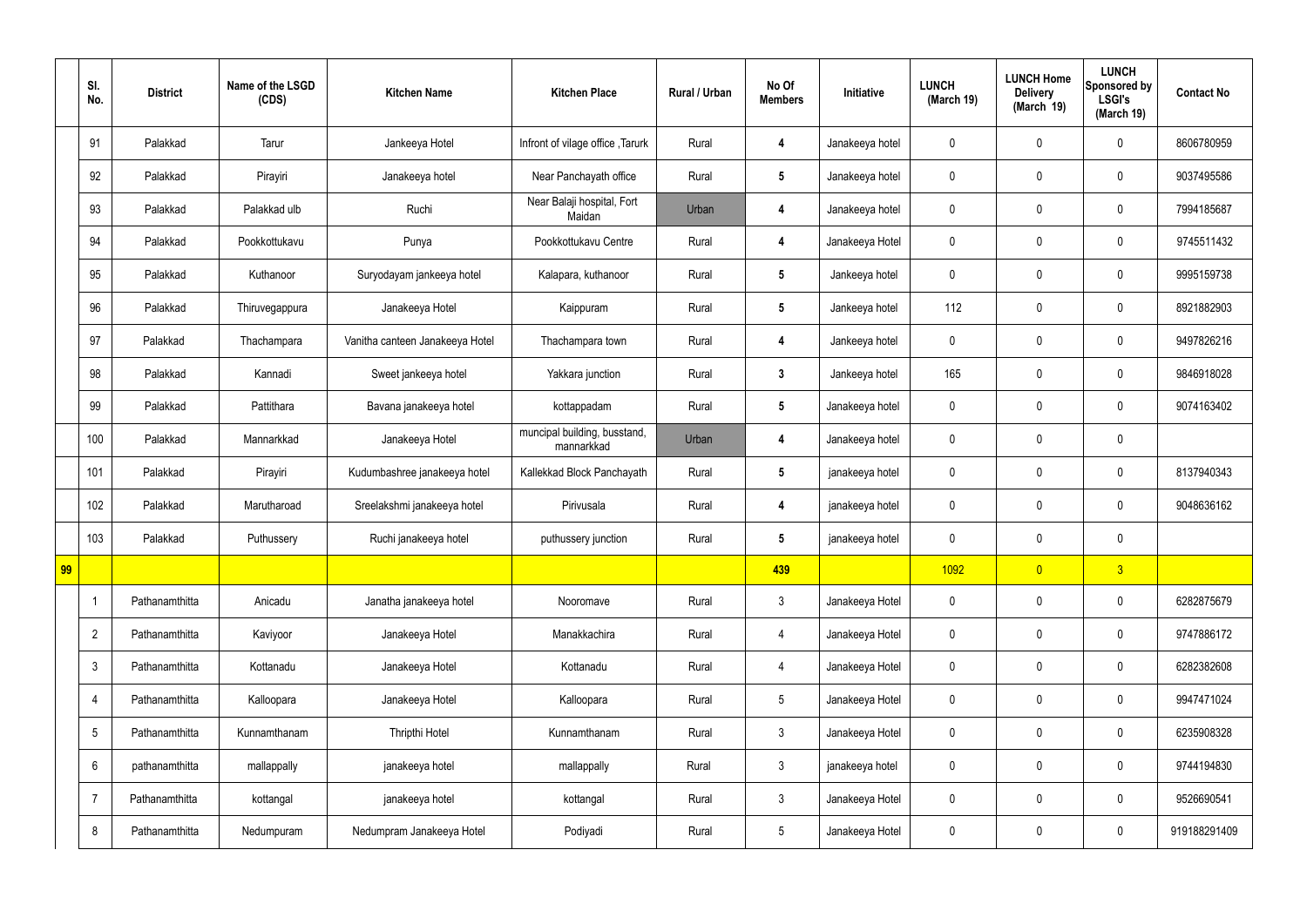|    | SI.<br>No. | <b>District</b> | Name of the LSGD<br>(CDS) | <b>Kitchen Name</b>             | <b>Kitchen Place</b>        | Rural / Urban | No Of<br><b>Members</b> | Initiative      | <b>LUNCH</b><br>(March 19) | <b>LUNCH Home</b><br><b>Delivery</b><br>(March 19) | <b>LUNCH</b><br>Sponsored by<br>LSGI's<br>(March 19) | <b>Contact No</b> |
|----|------------|-----------------|---------------------------|---------------------------------|-----------------------------|---------------|-------------------------|-----------------|----------------------------|----------------------------------------------------|------------------------------------------------------|-------------------|
|    | 9          | Pathanamthitta  | Niranam                   | Sakhi cafe                      | Niranam                     | Rural         | 3                       | Janakeeya Hotel | 0                          | $\mathbf 0$                                        | $\mathbf 0$                                          | 919526423710      |
|    | 10         | Pathanamthitta  | Peringara                 | Haritha samrudhi Catering       | <b>PMVHS Pringara</b>       | Rural         | $\overline{4}$          | Janakeeya Hotel | 0                          | $\mathbf 0$                                        | $\mathbf 0$                                          | 919961219550      |
|    | 11         | Pathanamthitta  | Peringara                 | Pulari janakeeya Hotel          | swamipalam                  | Rural         | $\overline{4}$          | Janakeeya hotel | 0                          | $\mathbf 0$                                        | $\mathbf 0$                                          | 919656132036      |
|    | 12         | Pathanamthitta  | Kuttor                    | Nanma Catering                  | <b>GHS Kuttoor</b>          | Rural         | $\mathbf{3}$            | Janakeeya Hotel | 0                          | $\mathbf 0$                                        | $\mathbf 0$                                          | 919526323212      |
|    | 13         | Pathanamthitta  | Kadapra                   | Niradeepam janakeeya hotel      | Kadapra                     | Rural         | $\overline{4}$          | Janakeeya Hotel | 0                          | 0                                                  | $\mathbf 0$                                          | 9656512066        |
|    | 14         | Pathanamthitta  | Eraviperoor               | Avi cafe                        | Avi cafe                    | Rural         | $\mathbf{3}$            | Janakeeya Hotel | 0                          | $\mathbf 0$                                        | $\pmb{0}$                                            | 6238013293        |
|    | 15         | Pathanamthitta  | Koipuram                  | Ammas kudumbashree cafe         | Muttamon                    | Rural         | 5                       | Janakeeya Hotel | 0                          | $\mathbf 0$                                        | $\mathbf 0$                                          | 9961485931        |
|    | 16         | Pathanamthitta  | Thottappuzhassery         | Thottapuzhassery Jankeeya Hotel | Thottapuzhassery            | Rural         | 4                       | Janakeeya Hotel | 0                          | $\mathbf 0$                                        | $\mathbf 0$                                          | 9656403054        |
|    | 17         | Pathanamthitta  | Puramattom                | Top N Taste                     | Puramattom                  | Rural         | $\mathbf{3}$            | Janakeeya Hotel | 0                          | $\mathbf 0$                                        | $\mathbf 0$                                          | 9526728230        |
|    | 18         | Pathanamthitta  | Ayroor                    | Janakeeya Hotel                 | Ayroor                      | Rural         | $6\overline{6}$         | Janakeeya Hotel | 0                          | 0                                                  | $\mathbf 0$                                          | 8086653951        |
|    | 19         | Pathanamthitta  | Ezhumattor                | Swad Hotel                      | Thadiyoor                   | Rural         | $\mathbf{3}$            | Janakeeya Hotel | 0                          | 0                                                  | $\mathbf 0$                                          | 9526857335        |
|    | 20         | Pathanamthitta  | Kozhencherry              | Ruchi Janakeeya hotel           | Community hall, kozhenchery | Rural         | $\overline{4}$          | Janakeeya Hotel | 0                          | 0                                                  | $\mathbf 0$                                          | 9947387912        |
|    | 21         | Pathanamthitta  | Mallappuzhassery          | Snehadeepam                     | Paramootil                  | Rural         | 6                       | Janakeeya Hotel | 0                          | $\mathbf 0$                                        | $\mathbf 0$                                          | 9847170052        |
|    | 22         | Pathanamthitta  | Chennerkara               | <b>Thanal Kudumbasree Cafe</b>  | Nallanikunnu                | Rural         | 5                       | Janakeeya Hotel | 0                          | $\mathbf 0$                                        | $\mathbf 0$                                          | 9747469562        |
|    | 23         | Pathanamthitta  | Cherukole                 | Janakeeya Hotel                 | Cherukole                   | Rural         | $\mathbf{3}$            | Janakeeya Hotel | 0                          | $\mathbf 0$                                        | $\pmb{0}$                                            | 7907811728        |
|    | 24         | Pathanamthitta  | Elanthoor                 | Janakeeya Hotel                 | Vary                        | Rural         | $\overline{4}$          | Janakeeya Hotel | 0                          | $\mathbf 0$                                        | $\pmb{0}$                                            | 9946047385        |
|    | 25         | Pathanamthitta  | naranganam                | janakeeya hotel                 | kadammanitta                | Rural         | $\mathbf{3}$            | janakeeya hotel | 0                          | $\mathbf 0$                                        | $\pmb{0}$                                            | 9744478962        |
|    | 26         | Pathanamthitta  | Omalloor                  | Janakeeya Hotel                 | Omalloor                    | Rural         |                         | Janakeeya Hotel | 0                          | $\pmb{0}$                                          | $\pmb{0}$                                            |                   |
|    | 27         | Pathanamthitta  | Chittar                   | Chittar janakiya hotel          | Koothattukulam              | Rural         | $\mathbf{3}$            | Janakeeya Hotel | $\mathbf 0$                | $\mathbf 0$                                        | $\pmb{0}$                                            | 9072374618        |
|    | 28         | Pathanamthitta  | Naranammoozhi             | Thanima                         | Arakkamon                   | Rural         | $\mathbf{3}$            | Janakeeya Hotel | 0                          | $\mathbf 0$                                        | $\mathbf 0$                                          | 9605021278        |
|    | 29         | Pathanamthitta  | Perunadu                  | Perunadu Janakeeya Hotel        | Perunadu                    | Rural         | 5                       | Janakeeya Hotel | 0                          | $\mathbf 0$                                        | $\pmb{0}$                                            |                   |
| 58 | $30\,$     | Pathanamthitta  | Ranni-Angadi              | Angadi Janakeeya Hotel          | Thoodathil church hall      | Rural         | 5                       | Janakeeya Hotel | 0                          | $\pmb{0}$                                          | $\pmb{0}$                                            | 9961190622        |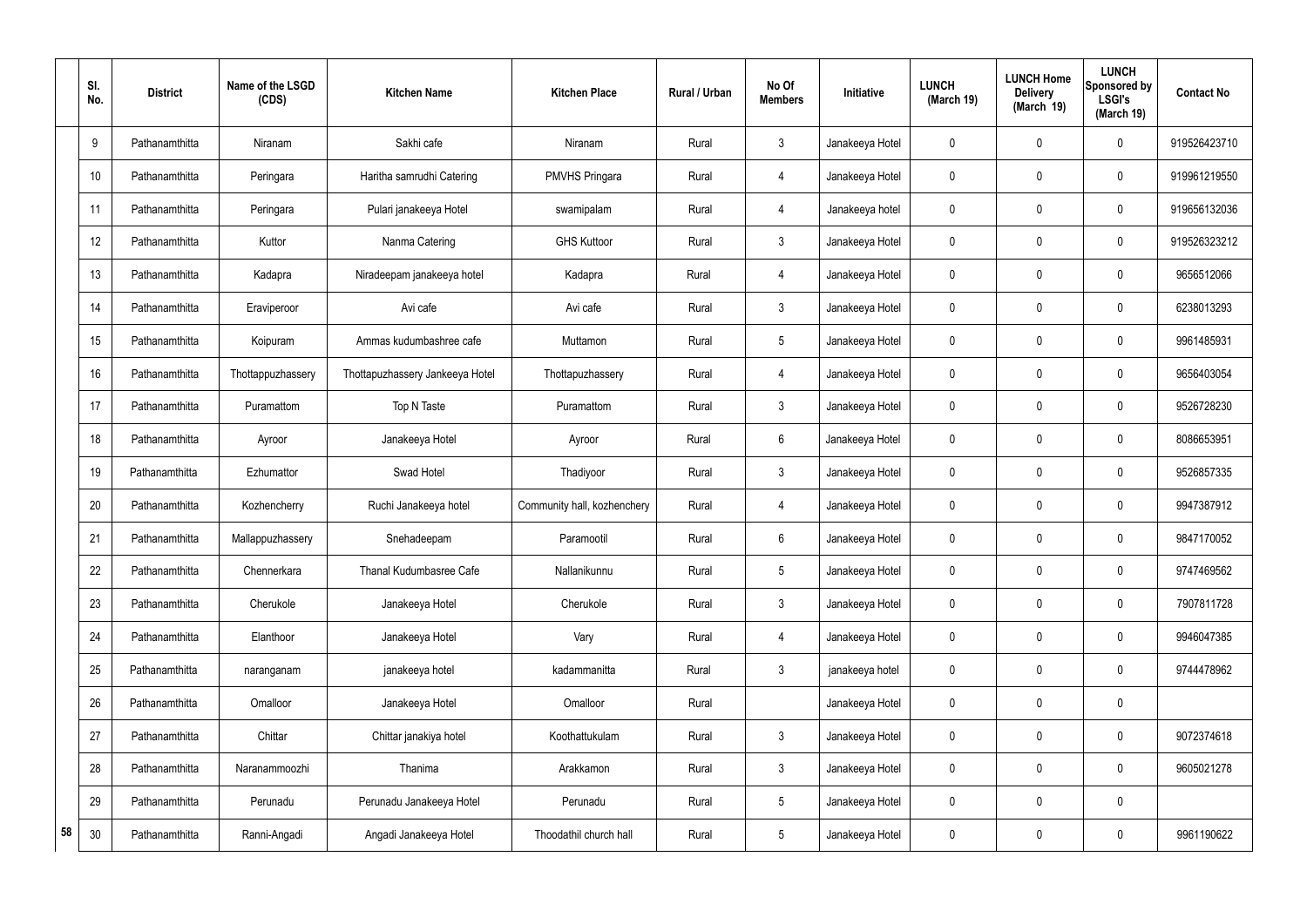| SI.<br>No. | <b>District</b> | Name of the LSGD<br>(CDS) | <b>Kitchen Name</b>        | <b>Kitchen Place</b> | Rural / Urban | No Of<br><b>Members</b> | Initiative      | <b>LUNCH</b><br>(March 19) | <b>LUNCH Home</b><br><b>Delivery</b><br>(March 19) | <b>LUNCH</b><br>Sponsored by<br><b>LSGI's</b><br>(March 19) | <b>Contact No</b> |
|------------|-----------------|---------------------------|----------------------------|----------------------|---------------|-------------------------|-----------------|----------------------------|----------------------------------------------------|-------------------------------------------------------------|-------------------|
| 31         | Pathanamthitta  | Ranni-Pazhavangadi        | Navami Hotel               | Makkappuzha          | Rural         | 4                       | Janakeeya Hotel | 0                          | 0                                                  | $\mathbf 0$                                                 | 9562135824        |
| 32         | Pathanamthitta  | Seethathodu               | Thanima catering unit      | Seethathodu          | Rural         | $5\phantom{.0}$         | Janakeeya Hotel | 0                          | 0                                                  | $\pmb{0}$                                                   | 9747622310        |
| 33         | Pathanamthitta  | Ranni                     | Janakeeya Hotel            | Ranni                | Rural         | 4                       | Janakeeya Hotel | 0                          | 0                                                  | $\mathbf 0$                                                 | 99462338752       |
| 34         | Pathanamthitta  | Vechhoochira              | Annapoorneswary hotel      | Venkurinji           | Rural         | 4                       | Janakeeya Hotel | 0                          | 0                                                  | $\mathbf 0$                                                 | 8547264134        |
| 35         | Pathanamthitta  | Vadasserikara             | Thannal Janakeeya Hotel    | Vadasserikara        | Rural         | $5\phantom{.0}$         | Janakeeya Hotel | 0                          | 0                                                  | $\mathbf 0$                                                 | 8590107684        |
| 36         | Pathanamthitta  | Vallickodu                | Janakeeya Hotel            | Vallicodu            | Rural         | $5\phantom{.0}$         | Janakeeya Hotel | 0                          | 0                                                  | $\mathbf 0$                                                 | 8547121591        |
| 37         | Pathanamthitta  | Pramadom                  | Aishwarya Janakeeya Hotel  | Pramadom             | Rural         | $\mathbf{3}$            | Janakeeya Hotel | 0                          | 0                                                  | $\mathbf 0$                                                 | 9495312020        |
| 38         | Pathanamthitta  | Aruvappulam               | Janakeeya Hotel            | Kallely              | Rural         | $\mathbf{3}$            | Janakeeya Hotel | 0                          | 0                                                  | $\mathbf 0$                                                 | 9656700499        |
| 39         | Pathanamthitta  | mylapra                   | Manna janakeeya hotel      | mylapra              | Rural         | $\mathbf{3}$            | janakeeya hotel | 0                          | 0                                                  | $\mathbf 0$                                                 | 9961750470        |
| 40         | Pathanamthitta  | Thannithodu               | Flowers janakeeya hotel    | Thannithodu          | Rural         | $\mathbf{3}$            | Janakeeya hotel | 0                          | 0                                                  | $\boldsymbol{0}$                                            | 9061295035        |
| 40         | Pathanamthitta  | Malayappuzha              | Janakeeya Hotel            | Malayappuzha         | Rural         | $\mathbf{3}$            | Janakeeya Hotel | 0                          | 0                                                  | $\mathbf 0$                                                 |                   |
| 41         | Pathanamthitta  | Konni                     | Janakeeya Hotel            | Konni                | Rural         | $\mathbf{3}$            | Janakeeya Hotel | 0                          | 0                                                  | $\mathbf 0$                                                 |                   |
| 43         | Pathanamthitta  | Kalanjoor                 | Kalanjoor janakeeya Hotel  | Kalanjoor            | Rural         | 4                       | Janakeeya Hotel | 0                          | 0                                                  | $\mathbf 0$                                                 | 6238045066        |
| 44         | Pathanamthitta  | Ezhamkulam                | Swad Catering Unit         | Enathu               | Rural         | $5\phantom{.0}$         | Janakeeya Hotel | 0                          | 0                                                  | $\mathbf 0$                                                 | 9747243317        |
| 45         | Pathanamthitta  | Kodumon                   | Ruchiyidam Janakeeya Hotel | Kodumon              | Rural         | $\overline{7}$          | Janakeeya Hotel | 0                          | 0                                                  | $\mathbf 0$                                                 | 75611017112       |
| 46         | Pathanamthitta  | Erathu                    | Janakeeya Hotel            | Erathu               | Rural         | 4                       | Janakeeya Hotel | 0                          | 0                                                  | $\mathbf 0$                                                 | 9645102262        |
| 47         | Pathanamthitta  | Enadimangalam             | Janakeeya Hotel            | Elamannoor           | Rural         | 4                       | Janakeeya Hotel | 0                          | 0                                                  | $\mathbf 0$                                                 |                   |
| 48         | Pathanamthitta  | Kadampanadu               | Janakeeya Hotel            | Mannady              | Rural         | $\mathbf{3}$            | Janakeeya Hotel | 0                          | 0                                                  | $\mathbf 0$                                                 |                   |
| 49         | Pathanamthitta  | Pallickal                 |                            |                      | Rural         |                         | Janakeeya Hotel | 0                          | 0                                                  | $\mathbf 0$                                                 |                   |
| 50         | Pathanamthitta  | Thumpamon                 | Ruchi Cafe                 | Mampilali            | Rural         | $5\phantom{.0}$         | Janakeeya Hotel | 0                          | 0                                                  | $\mathbf 0$                                                 | 9188300026        |
| 51         | Pathanamthitta  | Kulanada                  | Bhagyalekshmi cafe unit    | Kaipuzha             | Rural         | $\mathfrak{Z}$          | Janakeeya Hotel | 0                          | 0                                                  | $\pmb{0}$                                                   |                   |
| 52         | Pathanamthitta  | Pandalam Thekkekara       | Pandalam Thekkekara        | Thatta               | Rural         | 3 <sup>1</sup>          | Janakeeya Hotel | 0                          | 0                                                  | $\mathbf 0$                                                 | 9526224922        |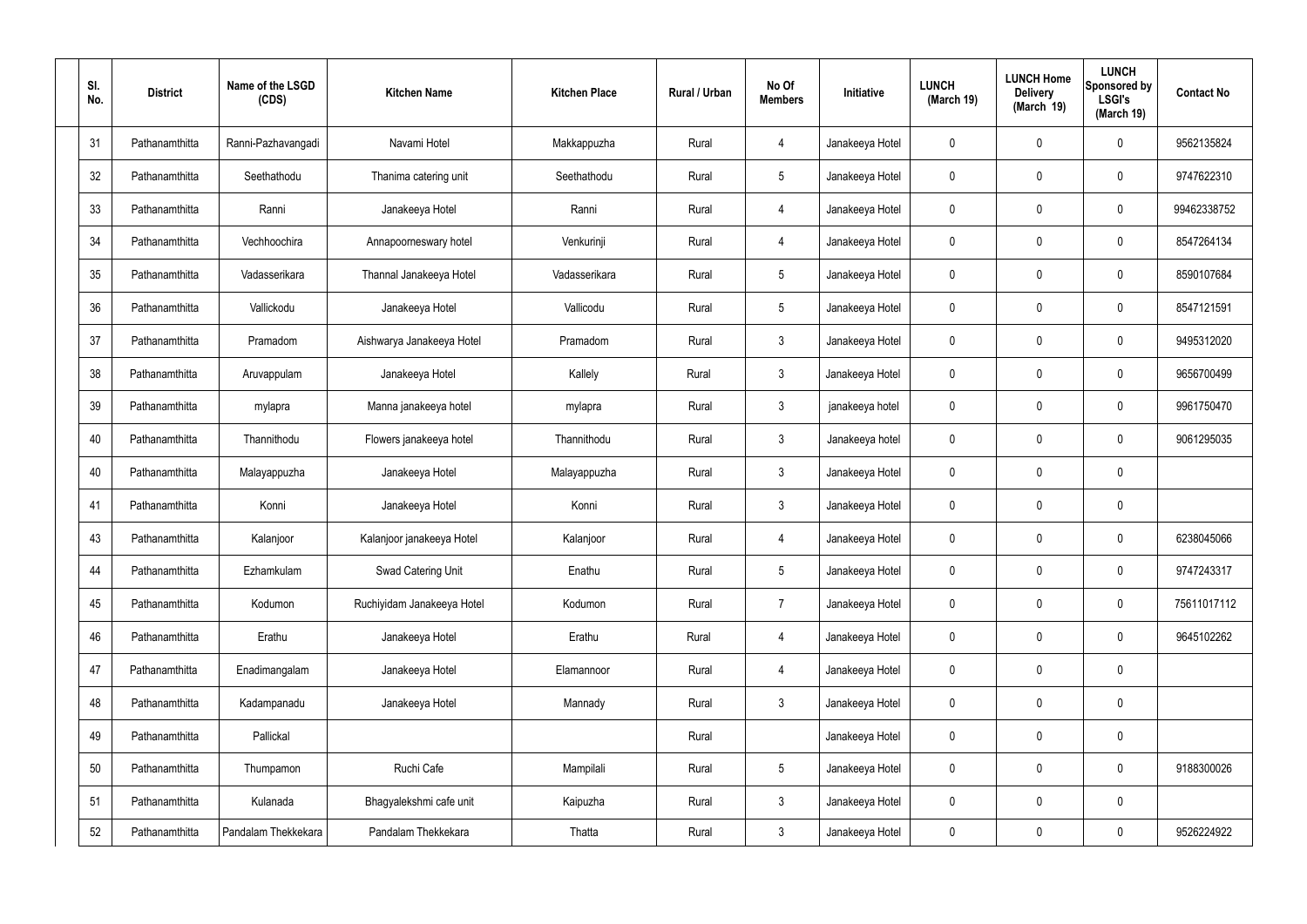|    | SI.<br>No.      | <b>District</b>    | Name of the LSGD<br>(CDS) | <b>Kitchen Name</b>                       | <b>Kitchen Place</b>                 | Rural / Urban | No Of<br><b>Members</b> | Initiative      | <b>LUNCH</b><br>(March 19) | <b>LUNCH Home</b><br><b>Delivery</b><br>(March 19) | <b>LUNCH</b><br>Sponsored by<br><b>LSGI's</b><br>(March 19) | <b>Contact No</b> |
|----|-----------------|--------------------|---------------------------|-------------------------------------------|--------------------------------------|---------------|-------------------------|-----------------|----------------------------|----------------------------------------------------|-------------------------------------------------------------|-------------------|
|    | 53              | Pathanamthitta     | Aranmula                  | Janakeeya Hotel                           | Aranmula                             | Rural         | $5\phantom{.0}$         | Janakeeya Hotel | 0                          | 0                                                  | $\mathbf 0$                                                 | 9656296503        |
|    | 54              | Pathanamthitta     | Mezhuveli                 | Thripthi Janakeeya Hotel                  | Mezhuveli                            | Rural         | 3                       | Janakeeya Hotel | 0                          | 0                                                  | $\pmb{0}$                                                   | 9495265971        |
|    | 55              | Pathanamthitta     | Adoor                     | Amma Catering Unit                        | Adoor                                | Urban         | $5\phantom{.0}$         | Janakeeya Hotel | 0                          | 0                                                  | $\mathbf 0$                                                 | 8606887490        |
|    | 56              | Pathanamthitta     | Pandalam                  | Ruchi catering                            | Sivarenjini Auditorium               | Urban         | 5                       | Janakeeya Hotel | 0                          | 0                                                  | $\pmb{0}$                                                   | 9846212739        |
|    | 57              | Pathanamthitta     | <b>Thiruvalla East</b>    | janakeeya hotel                           | near private bus stand<br>thiruvalla | Urban         | $5\phantom{.0}$         | Janakeeya Hotel | 0                          | 0                                                  | $\mathbf 0$                                                 | 919847729416      |
|    | 58              | Pathanamthitta     | <b>Thiruvalla West</b>    | janakeeya hotel                           | kizhakkan muthoor                    | Urban         | 5                       | Janakeeya Hotel | 0                          | 0                                                  | $\pmb{0}$                                                   | 919656132036      |
|    | 59              | Pathanamthitta     | Pathanamthitta            | Janakeeya Hotel                           | <b>Near Municipality Office</b>      | Urban         | $5\phantom{.0}$         | Janakeeya Hotel | 0                          | 0                                                  | $\mathbf 0$                                                 |                   |
| 58 |                 |                    |                           |                                           |                                      |               | 229                     |                 | $\mathbf{0}$               | $\overline{\mathbf{0}}$                            | $\bullet$                                                   |                   |
|    | 1               | Thiruvananthapuram | Parassala                 | Bhagyalekshmi janakeeya hotel             | Mundaplavila                         | Rural         | 5                       | Janakeeya Hotel | 170                        | 0                                                  | $\mathbf 0$                                                 | 9895463718        |
|    | $\overline{2}$  | Thiruvananthapuram | Karode                    | Karode janakeeya hotel                    | Paavaara,<br>pazhaya uchakkada       | Rural         | 5                       | Janakeeya Hotel | 262                        | 0                                                  | $\mathbf 0$                                                 | 9605122139        |
|    | $\mathfrak{Z}$  | Thiruvananthapuram | Thirupuram                | Thirupuram janakeeya hotel                | Pazhayakada                          | Rural         | $5\phantom{.0}$         | Janakeeya Hotel | 161                        | 0                                                  | $\mathbf 0$                                                 | 7034723987        |
|    | $\overline{4}$  | Thiruvananthapuram | Chenkal                   | Karuna janakeeya hotel                    | Udiyankulangara                      | Rural         | $5\phantom{.0}$         | Janakeeya Hotel | 0                          | 0                                                  | $\mathbf 0$                                                 | 9746726109        |
|    | 5               | Thiruvananthapuram | Kulathoor                 | Nakshatra janakeeya hotel                 | Attapuram                            | Rural         | $5\phantom{.0}$         | Janakeeya Hotel | 428                        | 0                                                  | $\mathbf 0$                                                 | 8301924221        |
|    | $6\,$           | Thiruvananthapuram | Neyyattinkara 1           | Oottupura                                 | Neyyattinkara                        | Urban         | $5\phantom{.0}$         | Janakeeya Hotel | 0                          | 0                                                  | $\mathbf 0$                                                 | 8129192485        |
|    | $\overline{7}$  | Thiruvananthapuram | Neyyattinkara 1           | Cafesree Janakeeya Hotel                  | Vazhimukku                           | Urban         | $5\phantom{.0}$         | Janakeeya Hotel | 360                        | 0                                                  | $\mathbf 0$                                                 | 9995604997        |
|    | 8               | Thiruvananthapuram | Neyyattinkara 1           | Thripthi janakeeya Hotel                  | perumpazhuthoor                      | urban         | 4                       | janakeeya Hotel | 885                        | 0                                                  | $\pmb{0}$                                                   | 6282944199        |
|    | 9               | Thiruvananthapuram | Neyyattinkara 2           | Harsha catering unit                      | Neyyattinkara                        | Urban         | $5\phantom{.0}$         | Janakeeya Hotel | $\mathbf 0$                | 0                                                  | $\mathbf 0$                                                 | 9048822770        |
|    | 10 <sup>°</sup> | Thiruvananthapuram | Neyyattinkara 2           | Devarose Janakeeya Hotel                  | Amaravila                            | Urban         | $5\phantom{.0}$         | Janakeeya Hotel | 200                        | 0                                                  | $\pmb{0}$                                                   | 9995028659        |
|    | 11              | Thiruvananthapuram | Kollayil                  | ems janakeeya hotel                       | Dhanuvachapuram                      | Rural         | $5\phantom{.0}$         | Janakeeya Hotel | $\mathbf 0$                | 0                                                  | $\pmb{0}$                                                   | 8157880624        |
|    | 12              | Thiruvananthapuram | Kunnathukal               | Aiswarya Janakeeya Hotel -<br>Kunnathukal | Kuruwad, paliyodu                    | Rural         | $\mathfrak{Z}$          | Janakeeya Hotel | 0                          | 0                                                  | $\pmb{0}$                                                   | 9539549507        |
|    | 13              | Thiruvananthapuram | Vellarada                 | Eden Janakeeya Hotel                      | Panachamoodu, Vellarada              | Rural         | $5\phantom{.0}$         | Janakeeya Hotel | 215                        | 0                                                  | $\pmb{0}$                                                   | 8547973305        |
|    | 14              | Thiruvananthapuram | Vellarada                 | Chandrika Janakeeya Hotel - Vellarada     | Vellarada                            | Rural         | 6                       | Janakeeya Hotel | 132                        | 0                                                  | $\pmb{0}$                                                   | 9539366295        |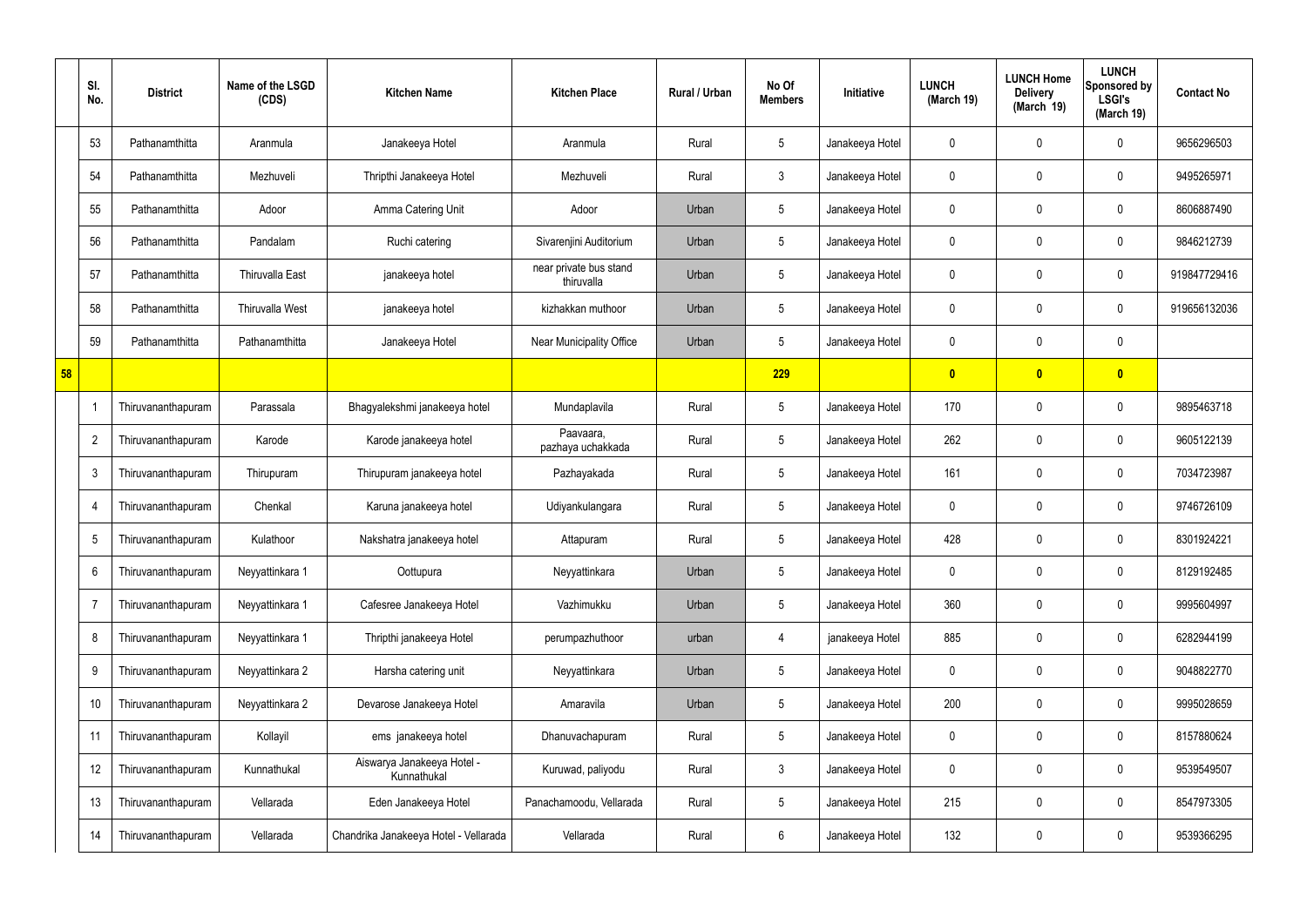| SI.<br>No. | <b>District</b>    | Name of the LSGD<br>(CDS) | <b>Kitchen Name</b>               | <b>Kitchen Place</b>                       | Rural / Urban | No Of<br><b>Members</b> | Initiative      | <b>LUNCH</b><br>(March 19) | <b>LUNCH Home</b><br><b>Delivery</b><br>(March 19) | <b>LUNCH</b><br>Sponsored by<br><b>LSGI's</b><br>(March 19) | <b>Contact No</b> |
|------------|--------------------|---------------------------|-----------------------------------|--------------------------------------------|---------------|-------------------------|-----------------|----------------------------|----------------------------------------------------|-------------------------------------------------------------|-------------------|
| 15         | Thiruvananthapuram | Aryankode                 | Aryan Janakeeya Hotel - Aryankode | Aryankode                                  | Rural         | $5\phantom{.0}$         | Janakeeya Hotel | 182                        | $\mathbf 0$                                        | $\mathbf 0$                                                 | 9746905408        |
| 16         | Thiruvananthapuram | Aryankode                 | stree souhritha jh                | chemboor                                   | Rural         | $5\phantom{.0}$         | Janakeeya Hotel | 48                         | $\mathbf 0$                                        | $\mathbf 0$                                                 |                   |
| 17         | Thiruvananthapuram | Ottashekharamangala<br>m  | Minnaram Janakeeya Hotel          | Kuravara, Near<br>Ottashekharamangalam UPS | Rural         | 4                       | Janakeeya Hotel | 103                        | $\mathbf 0$                                        | $\mathbf 0$                                                 | 9567553161        |
| 18         | Thiruvananthapuram | Kollayil                  | Janakeeya Hotel                   | Mylakkara                                  | Rural         | $5\phantom{.0}$         | Janakeeya Hotel | 0                          | $\mathbf 0$                                        | $\mathbf 0$                                                 | 9605076268        |
| 19         | Thiruvananthapuram | perunkadavila             | shankholi janakeeya hotel         | perunkadavila                              | rural         | $\mathbf{3}$            | Janakeeya Hotel | 521                        | $\mathbf 0$                                        | $\mathbf 0$                                                 |                   |
| 20         | Thiruvananthapuram | Amboori                   | Janakeeya Hotel                   | Amboori                                    | Rural         | $5\,$                   | Janakeeya Hotel | 0                          | $\mathbf 0$                                        | $\mathbf 0$                                                 | 9747169098        |
| 21         | Thiruvananthapuram | Athiyanoor                | Kudumbashree janakeeya hotel      | Venpakal                                   | Rural         | 4                       | Janakeeya Hotel | 545                        | $\mathbf 0$                                        | $\mathbf 0$                                                 | 919562752580      |
| 22         | Thiruvananthapuram | Kottukal                  | Vismaya janakeeya hotel           | Uchakkada                                  | Rural         | $5\,$                   | Janakeeya Hotel | 0                          | $\mathbf 0$                                        | $\mathbf 0$                                                 | 6282447041        |
| 23         | Thiruvananthapuram | Kottukal                  | Udaya janakeeya Hotel             | Punnakkulam                                | Rural         | 4                       | Janakeeya Hotel | 0                          | $\mathbf 0$                                        | $\mathbf 0$                                                 |                   |
| 24         | Thiruvananthapuram | Karumkulam                | Alil Janakeeya Hotel              | Pallam                                     | Rural         | $5\phantom{.0}$         | Janakeeya Hotel | 0                          | $\mathbf 0$                                        | $\mathbf 0$                                                 | 917736513673      |
| 25         | Thiruvananthapuram | Venganoor                 | Venganoor Ruchi janakeeya hotel   | Peringamala                                | Rural         | 10 <sup>°</sup>         | Janakeeya Hotel | 0                          | $\mathbf 0$                                        | $\mathbf 0$                                                 | 9656309710        |
| 26         | Thiruvananthapuram | Vilavoorkkal              | Priyam Janakeeya Hotel            | Chanthamukku, Peyadu Jn                    | Rural         | $5\phantom{.0}$         | Janakeeya Hotel | 197                        | $\mathbf 0$                                        | $\mathbf 0$                                                 | 7902504494        |
| 27         | Thiruvananthapuram | Vilavoorkal               | Vilavoorkal janakeeya hotel       | Pottayil                                   | Rural         | $5\phantom{.0}$         | Janakeeya Hotel | 0                          | 0                                                  | $\mathbf 0$                                                 | 9497883130        |
| 28         | Thiruvananthapuram | Kalliyoor                 | Stree Shakthi Janakeeya Hotel     | Kalliyoor                                  | Rural         | $5\phantom{.0}$         | Janakeeya Hotel | 0                          | $\mathbf 0$                                        | $\mathbf 0$                                                 | 9074998782        |
| 29         | Thiruvananthapuram | Maranalloor               | Mayooram Janakeeya Hotel          | Mannadikkonam                              | Rural         | $\overline{4}$          | Janakeeya Hotel | 0                          | $\mathbf 0$                                        | $\mathbf 0$                                                 | 9847371025        |
| 30         | Thiruvananthapuram | Pallichal                 | Vandhanam Janakeeya hotel         | Naruvamoodu                                | Rural         | 4                       | Janakeeya Hotel | 0                          | $\mathbf 0$                                        | $\mathbf 0$                                                 | 9562636222        |
| 31         | Thiruvananthapuram | Vilappil                  | Sreebhadra janakeey a hotel       | peyad                                      | Rural         | $5\phantom{.0}$         | Janakeeya Hotel | 0                          | $\mathbf 0$                                        | $\mathbf 0$                                                 | 919496194745      |
| 32         | Thiruvananthapuram | Malayinkeezhu             | Thapasya janakeeya hotel          | Aruvacode                                  | Rural         | $5\,$                   | Janakeeya Hotel | 0                          | $\mathbf 0$                                        | $\mathbf 0$                                                 | 9074329707        |
| 3,3        | Thiruvananthapuram | balaramapuram             | Karunya                           | balaramapuram                              | rural         | $5\,$                   | Janakeeya Hotel | 0                          | $\mathbf 0$                                        | $\mathbf 0$                                                 |                   |
| 34         | Thiruvananthapuram | Andoorkonam               | Thiruvathira janakeeya hotel      | Kaniyapuram                                | Rural         | $\mathbf{3}$            | Janakeeya Hotel | 0                          | $\mathbf 0$                                        | $\mathbf 0$                                                 | 8921698989        |
| 35         | Thiruvananthapuram | Kadinamkulam              | Sabarmathi janakeeya hotel        | Chitattumukku                              | Rural         | $\overline{4}$          | Janakeeya Hotel | 0                          | 0                                                  | $\mathbf 0$                                                 |                   |
| 36         | Thiruvananthapuram | Azhoor                    | Kudumbadsree janakeeya hotel      | Azhoor                                     | Rural         | 4                       | Janakeeya Hotel | 0                          | 0                                                  | $\boldsymbol{0}$                                            | 8129060294        |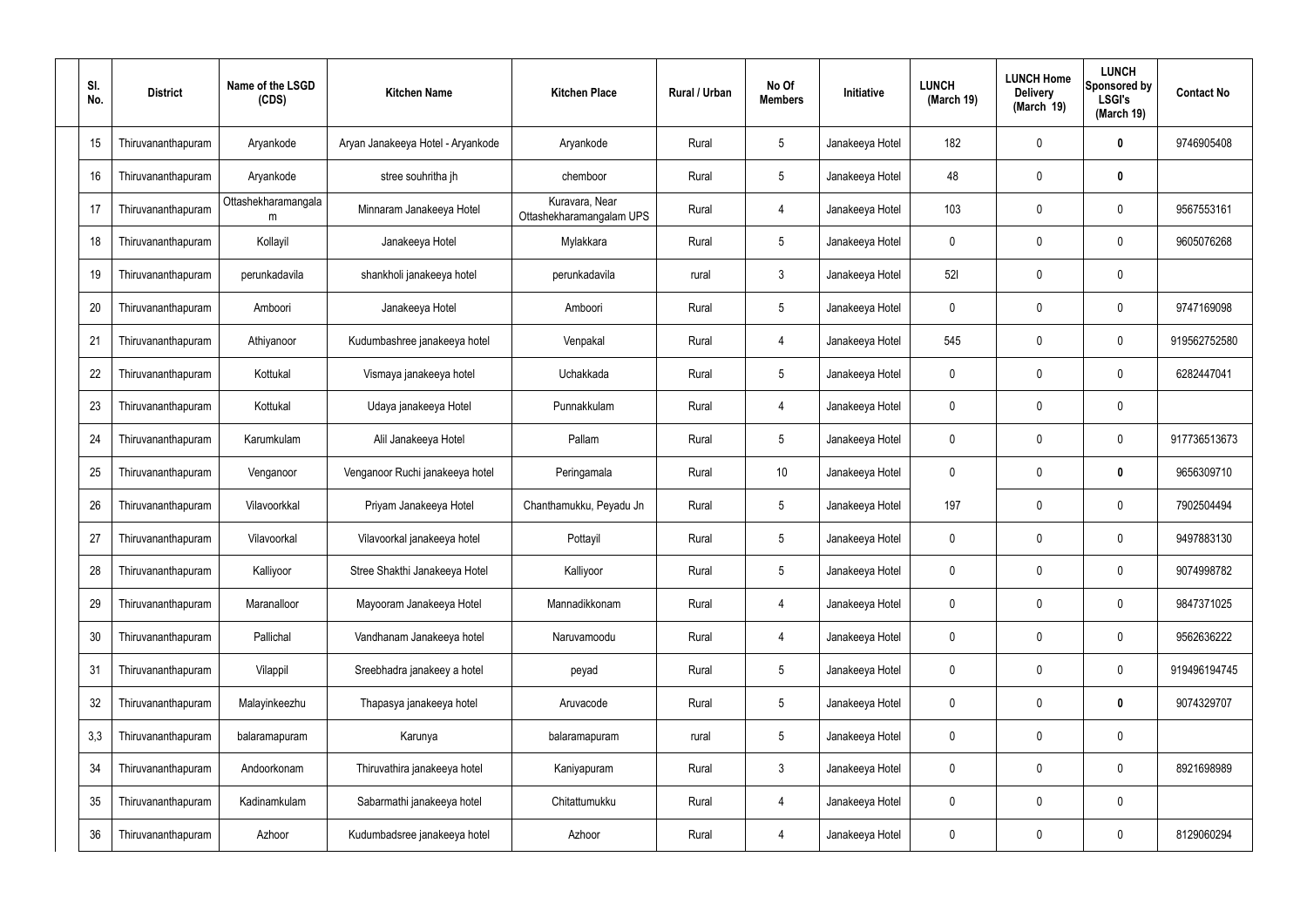|       | SI.<br>No. | <b>District</b>    | Name of the LSGD<br>(CDS)  | <b>Kitchen Name</b>                           | <b>Kitchen Place</b>                              | Rural / Urban | No Of<br><b>Members</b> | <b>Initiative</b> | <b>LUNCH</b><br>(March 19) | <b>LUNCH Home</b><br><b>Delivery</b><br>(March 19) | <b>LUNCH</b><br>Sponsored by<br><b>LSGI's</b><br>(March 19) | <b>Contact No</b> |
|-------|------------|--------------------|----------------------------|-----------------------------------------------|---------------------------------------------------|---------------|-------------------------|-------------------|----------------------------|----------------------------------------------------|-------------------------------------------------------------|-------------------|
|       | 37         | Thiruvanathapuram  | Pothencode                 | Pothencode Kudumbashree Janakeeya<br>hotel    | Pothencode ayiroorppara<br>Farmers centre         | Rural         | 5                       | Janakeeya Hotel   | $\mathbf 0$                | 0                                                  | $\mathbf 0$                                                 | 9037832338        |
|       | 38         | Thiruvananthapuram | Mangalapuram               | Mangalapuram Kudumbashree<br>Janakeeya Hotel  | Managalapuram Junction,<br>Near Panchayath Office | Rural         | 5                       | Janakeeya Hotel   | $\mathbf 0$                | 0                                                  | $\mathbf 0$                                                 | 9995459534        |
|       | 39         | Thiruvananthapuram | Mangalapuram               | Swad Kudumbashree Janakeeya hotel             | Murukkumpuzha                                     | Rural         | $\mathbf{3}$            | Janakeeya Hotel   | $\mathbf 0$                | 0                                                  | $\mathbf 0$                                                 | 8281624670        |
|       | 40         | Thiruvananthapuram | Mangalapuram               | Ruchisagaram Kudumbashree<br>Janakeeya Hotel  | Chembakamangalam                                  | Rural         | $5\phantom{.0}$         | Janakeeya Hotel   | $\mathbf 0$                | 0                                                  | $\mathbf 0$                                                 | 8139079929        |
|       | 41         | Thiruvanathapuram  | <b>TVM Corporation CDS</b> | Krishnakripa Janakeeya hotel                  | Anayara                                           | Urban         | $5\phantom{.0}$         | Janakeeya Hotel   | $\mathbf 0$                | 0                                                  | $\mathbf 0$                                                 | 9745823832        |
|       | 42         | Thiruvanathapuram  | <b>TVM Corporation CDS</b> | Vanitha Janakeeya Hotel                       | Manvila                                           | Urban         | 4                       | Janakeeya Hotel   | $\mathbf 0$                | 0                                                  | $\mathbf 0$                                                 | 8129412369        |
|       | 43         | Thiruvanathapuram  | <b>TVM Corporation CDS</b> | Bhagyalekshmi Kudumbashree<br>Janakeeya Hotel | EK Nayanar Trust, Medical<br>College              | Urban         | $6\phantom{.}6$         | Janakeeya Hotel   | $\mathbf 0$                | 0                                                  | $\mathbf 0$                                                 |                   |
|       | 44         | Thiruvanathapuram  | <b>TVM Corporation CDS</b> | Tripthi Janakeeya Hotel                       | Pallithura                                        | Urban         | 3                       | Janakeeya Hotel   | 355                        | 0                                                  | $\mathbf 0$                                                 | 9387738568        |
|       | 45         | Thiruvanathapuram  | <b>TVM Corporation CDS</b> | soubhagya janakeeya Hotel                     | kazhakoottam                                      | Urban         | $\mathbf{3}$            | janakeeya Hotel   | $\mathbf 0$                | 0                                                  | $\mathbf 0$                                                 | 8921555192        |
|       | 46         | Thiruvanathapuram  | <b>TVM Corporation CDS</b> | Uthradam Janakeeya Hotel                      | Pattom                                            | Urban         | 3                       | janakeeya Hotel   | 648                        | 0                                                  | $\mathbf 0$                                                 | 8281062575        |
|       | 47         | Thiruvananthapuram | <b>TVM Corporation CDS</b> | Kismath Janakeeya Hotel                       | Pottakuzhi                                        | Urban         | 3                       | Janakeeya Hotel   | $\mathbf 0$                | 0                                                  | $\mathbf 0$                                                 | 8281088923        |
|       | 48         | Thiruvananthapuram | <b>TVM Corporation CDS</b> | Anugraha janakeeya Hotel                      | sreekaryam                                        | Urban         | 4                       | Janakeeya Hotel   | $\mathbf 0$                | 0                                                  | $\mathbf 0$                                                 |                   |
|       | 49         | Thiruvananthapuram | <b>TVM Corporation CDS</b> | janakeeya hotel                               | mannarakkonam                                     | Urban         | 3                       | Janakeeya Hotel   | $\mathbf 0$                | 0                                                  | $\mathbf 0$                                                 | 8129179622        |
|       | 50         | Thiruvananthapuram | <b>TVM Corporation CDS</b> | Salt and Pepper                               | Poomalliyoorkkonam                                | Urban         | $\mathfrak{Z}$          | Janakeeya Hotel   | $\boldsymbol{0}$           | 0                                                  | $\mathbf 0$                                                 | 8593986935        |
|       | 51         | Thiruvananthapuram | <b>TVM Corporation CDS</b> | Sreebhadra Janakeeya Hotel                    | Pettah                                            | Urban         | 4                       | Janakeeya Hotel   | $\boldsymbol{0}$           | 0                                                  | $\boldsymbol{0}$                                            | 9847227647        |
|       | 52         | Thiruvananthapuram | <b>TVM Corporation CDS</b> | kalavara Janakeeya Hotel                      | vattiyoorkavu                                     | Urban         | $\mathfrak{Z}$          | Janakeeya Hotel   | $\boldsymbol{0}$           | 0                                                  | $\boldsymbol{0}$                                            | 9847655426        |
|       | 53         | Thiruvananthapuram | <b>TVM Corporation CDS</b> | punartham kudumbashree                        | kudappanakunnu                                    | Urban         | $\mathfrak{Z}$          | Janakeeya Hotel   | $\boldsymbol{0}$           | $\pmb{0}$                                          | $\boldsymbol{0}$                                            | 9747115789        |
|       | 54         | Thiruvananthapuram | <b>TVM Corporation CDS</b> | peroor JH                                     | Palayam                                           | Urban         | $\mathfrak{Z}$          | Janakeeya Hotel   | 320                        | 0                                                  | $\bf{0}$                                                    | 8086119633        |
| 110 † | 55         | Thiruvananthapuram | Aryanadu                   | Aryanad Janakeeya Hotel                       | Aryanad                                           | Rural         | 6                       | Janakeeya Hotel   | $\boldsymbol{0}$           | 0                                                  | $\mathbf 0$                                                 | 9207447839        |
|       | 56         | Thiruvananthapuram | Kuttichal                  | Kutichal Janakeeya Hotel                      | Kuttichal                                         | Rural         | $5\phantom{.0}$         | Janakeeya Hotel   | $\boldsymbol{0}$           | 0                                                  | $\mathbf 0$                                                 | 9446331479        |
|       | 57         | Thiruvananthapuram | Poovachal                  | Poovachal Janakeeya Hotel                     | Poovachal Panchayath                              | Rural         | $\overline{5}$          | Janakeeya Hotel   | $\boldsymbol{0}$           | $\mathbf 0$                                        | $\mathbf 0$                                                 | 9495225046        |
|       | 58         | Thiruvananthapuram | Vithura                    | Navodaya Janakeeya hotel                      | Koppam, Vithura                                   | Rural         | 4                       | Janakeeya Hotel   | $\boldsymbol{0}$           | 0                                                  | $\pmb{0}$                                                   | 9946837014        |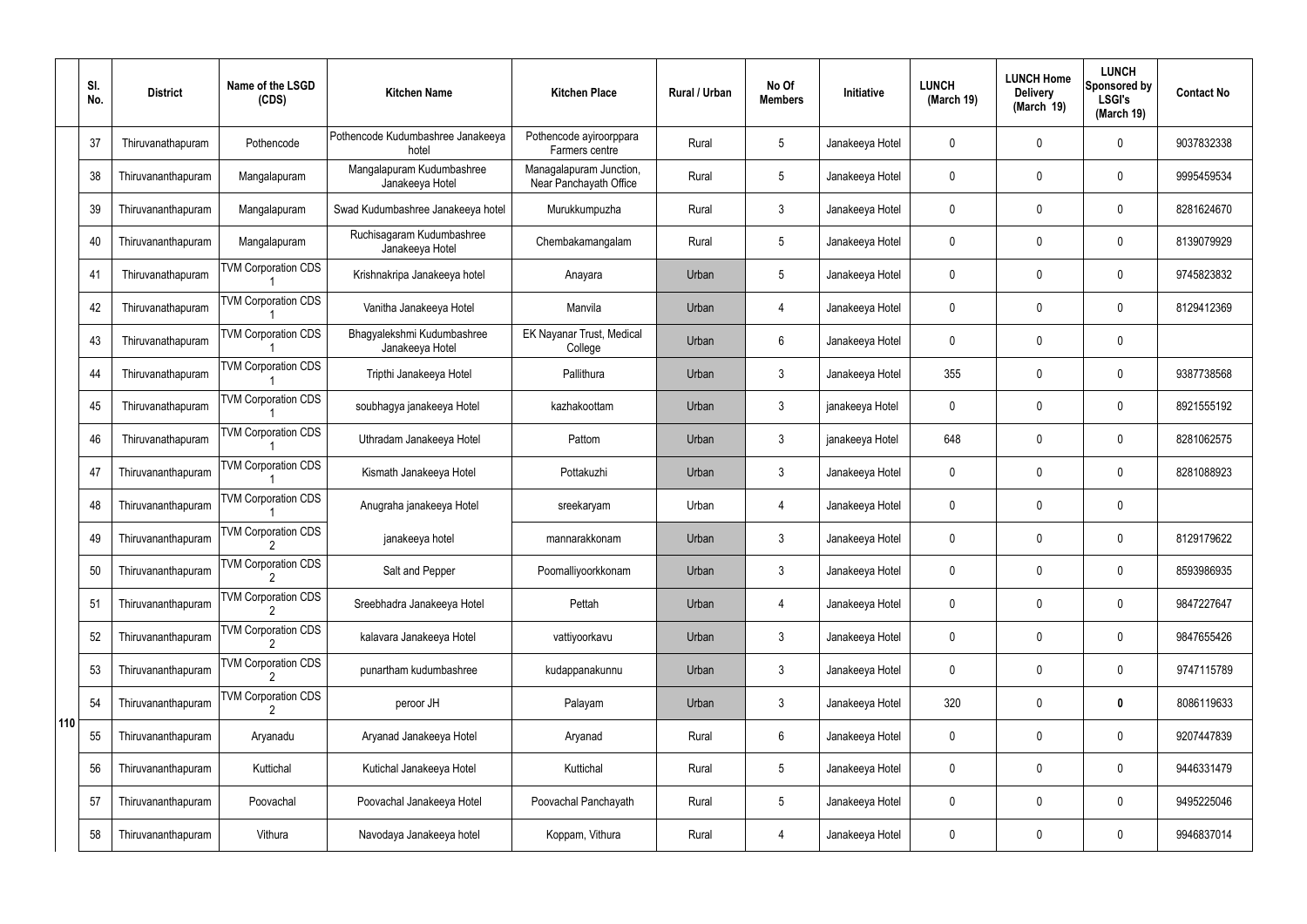| SI.<br>No. | <b>District</b>    | Name of the LSGD<br>(CDS) | <b>Kitchen Name</b>                  | <b>Kitchen Place</b>                              | Rural / Urban | No Of<br><b>Members</b> | Initiative      | <b>LUNCH</b><br>(March 19) | <b>LUNCH Home</b><br><b>Delivery</b><br>(March 19) | <b>LUNCH</b><br>Sponsored by<br><b>LSGI's</b><br>(March 19) | <b>Contact No</b> |
|------------|--------------------|---------------------------|--------------------------------------|---------------------------------------------------|---------------|-------------------------|-----------------|----------------------------|----------------------------------------------------|-------------------------------------------------------------|-------------------|
| 59         | Thiruvananthapuram | Tholicode                 | Tholicode Janakeeya Hotel            | Pulimoodu, Near Bharath<br>Petrol Pump, Tholicode | Rural         | 4                       | Janakeeya Hotel | 0                          | 0                                                  | 0                                                           | 9539995862        |
| 60         | Thiruvananthapuram | uzhamalackal              | mazhavil jh                          | Puthukulangara                                    | Rural         | $5\phantom{.0}$         | Janakeeya Hotel | 0                          | 0                                                  | $\mathbf 0$                                                 | 96457 54988       |
| 61         | Thiruvananthapuram | <b>TVPM Corpn CDS 4</b>   | Maithri Janakeeya Hotel              | Poozhyakkunnu, Nemom, TVM                         | Urban         | $5\phantom{.0}$         | Janakeeya Hotel | 590                        | 0                                                  | $\mathbf 0$                                                 | 9846905594        |
| 62         | Thiruvananthapuram | TVPM. Corpn. CDS III      | Janatha hotel                        | Over bridge                                       | Urban         | 9                       | Janakeeya Hotel | 0                          | 0                                                  | $\mathbf 0$                                                 | 919746149160      |
| 63         | Thiruvananthapuram | TVPM. Corpn. CDS III      | Asraya Janakeeya Hotel               | <b>DPI</b>                                        | Urban         | $\overline{4}$          | Janakeeya Hotel | 0                          | 0                                                  | $\mathbf 0$                                                 | 918113008306      |
| 64         | Thiruvananthapuram | TVPM. Corpn. CDS III      | Ruchikkoott                          | Mudavanmukal                                      | Urban         | $\overline{4}$          | Janakeeya Hotel | 0                          | 0                                                  | $\mathbf 0$                                                 | 917907579424      |
| 65         | Thiruvananthapuram | TVPM. Corpn. CDS IV       | Janakeeya hotel tvm corporation cds4 | Vallakkadavu                                      | Urban         | $5\phantom{.0}$         | Janakeeya Hotel | 0                          | 0                                                  | $\mathbf 0$                                                 | 8129795072        |
| 66         | Thiruvananthapuram | TVPM. Corpn. CDS IV       | Karuna Janakeeya Hotel               | Avaduthura                                        | Urban         | $5\phantom{.0}$         | Janakeeya Hotel | 254                        | 0                                                  | 3                                                           | 9567523799        |
| 67         | Thiruvananthapuram | Anadu                     | Nanma anad                           | Govt LPS Anad                                     | Rural         | $\overline{4}$          | Janakeeya Hotel | 0                          | 0                                                  | $\mathbf 0$                                                 | 9645709754        |
| 68         | Thiruvananthapuram | Vembayam                  | Liya canteen                         | Perumboor near panchayath<br>office               | Rural         | $5\phantom{.0}$         | Janakeeya Hotel | 172                        | 0                                                  | $\boldsymbol{0}$                                            | 9544337362        |
| 69         | Thiruvananthapuram | Vembayam                  | Four's Janakeeya Hotel               | Naduveli Konchira                                 | Rural         | 4                       | Janakeeya Hotel | 0                          | 0                                                  | 0                                                           | 9526253578        |
| 70         | Thiruvananthapuram | Nedumangad 1              | Subhiksham                           | Irinjayam                                         | Urban         | 4                       | Janakeeya Hotel | 0                          | 0                                                  | $\boldsymbol{0}$                                            | 9745606588        |
| 71         | Thiruvananthapuram | Nedumangad 1              | Ootupura                             | Pazhakutty                                        | Urban         | 6                       | Janakeeya Hotel | 0                          | 0                                                  | 0                                                           | 7510910614        |
| 72         | Thiruvananthapuram | Nedumangad 2              | Niravu                               | Near ksrtc bus stand                              | Urban         | 4                       | Janakeeya Hotel | 0                          | 0                                                  | $\mathbf 0$                                                 | 9645958207        |
| 73         | Thiruvananthapuram | Nedumangad 2              | Ruchiyidam                           | <b>Near Municipality</b>                          | Urban         | $\mathbf 0$             | Janakeeya Hotel | 0                          | 0                                                  | $\pmb{0}$                                                   | 9846371353        |
| 74         | Thiruvananthapuram | Karakulam                 | Karakulam Vanitha hotel              | Karakulam Junction                                | Rural         | $\overline{4}$          | Janakeeya Hotel | 0                          | 0                                                  | $\boldsymbol{0}$                                            | 9747176668        |
| 75         | Thiruvananthapuram | Panavoor                  | Kudumbashree vanitha hotel           | HI auditorium near panavoor<br>panchayath         | Rural         | $6\phantom{.}$          | Janakeeya Hotel | 150                        | 0                                                  | 4                                                           | 9526740817        |
| 76         | Thiruvananthapuram | Aruvikara                 | Nanma                                | Aruvikara junction                                | Rural         | $\mathfrak{Z}$          | Janakeeya hotel | $\mathbf 0$                | 0                                                  | $\boldsymbol{0}$                                            | 8606524464        |
| 77         | Thiruvananthapuram | Pullampara                | Janakeeya Hotel                      | Kalumkinmukham                                    | Rural         | $5\phantom{.0}$         | Janakeeya Hotel | $\mathbf 0$                | 0                                                  | $\mathbf 0$                                                 |                   |
| 78         | Thiruvananthapuram | Pangode                   | Bhagyalekshmi janakeeya hotel        | Pangodu Panchayath Hall                           | Rural         | $5\phantom{.0}$         | Janakeeya Hotel | 0                          | 0                                                  | $\mathbf 0$                                                 |                   |
| 79         | Thiruvananthapuram | Manickal                  | Janakeeya hotel                      | Pirappancode                                      | Rural         | $6\phantom{.}$          | Janakeeya Hotel | 0\$                        | $\boldsymbol{0}$                                   | $\pmb{0}$                                                   | 9745874522        |
| 80         | Thiruvananthapuram | Vamanapuram               | Pournami Kalamachal                  | Kalamachal                                        | Rural         | $5\,$                   | Janakeeya Hotel | 0                          | 0                                                  | $\boldsymbol{0}$                                            | 9846825964        |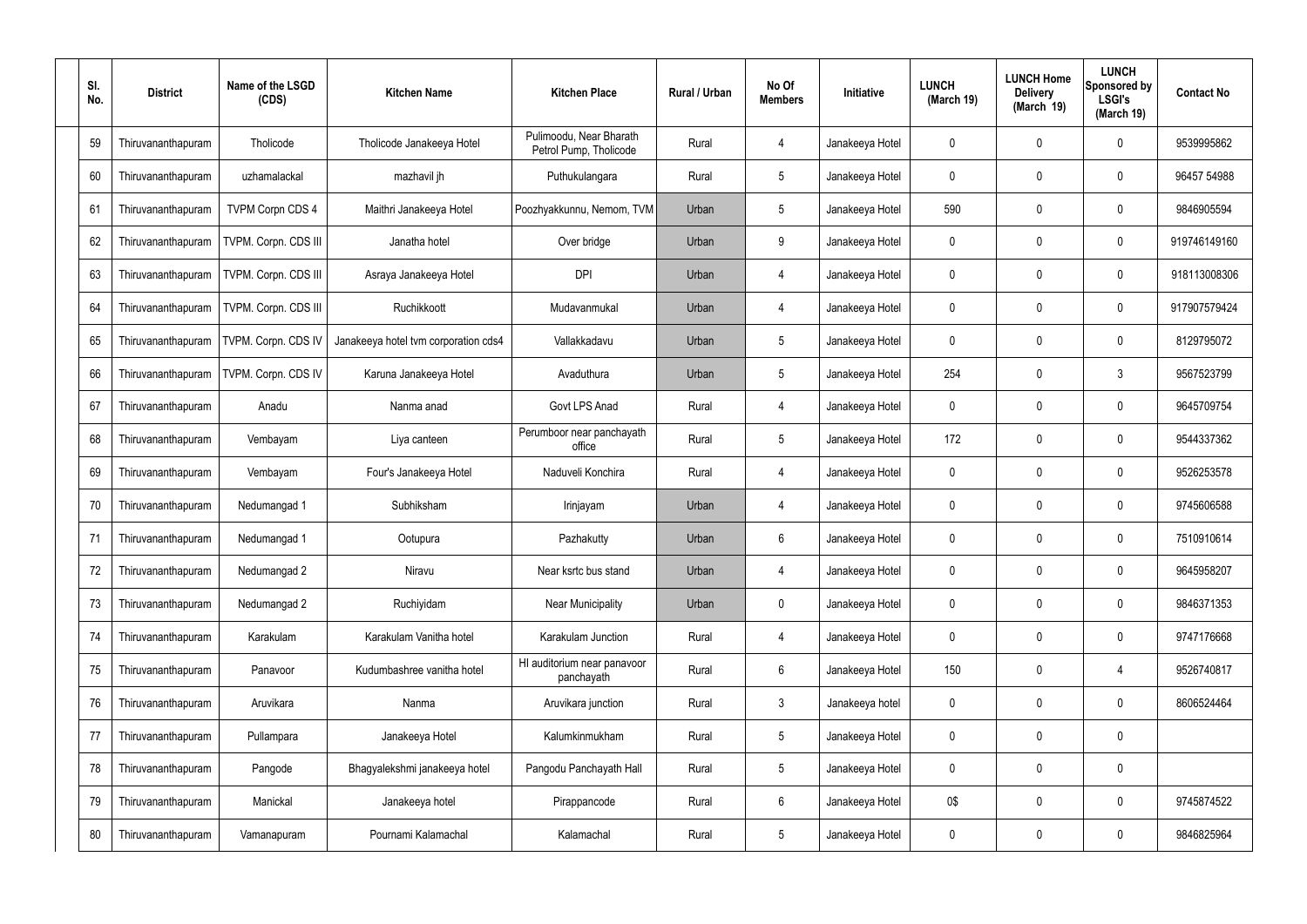| SI.<br>No. | <b>District</b>           | Name of the LSGD<br>(CDS) | <b>Kitchen Name</b>                 | <b>Kitchen Place</b>     | Rural / Urban | No Of<br><b>Members</b> | Initiative      | <b>LUNCH</b><br>(March 19) | <b>LUNCH Home</b><br><b>Delivery</b><br>(March 19) | <b>LUNCH</b><br>Sponsored by<br><b>LSGI's</b><br>(March 19) | <b>Contact No</b> |
|------------|---------------------------|---------------------------|-------------------------------------|--------------------------|---------------|-------------------------|-----------------|----------------------------|----------------------------------------------------|-------------------------------------------------------------|-------------------|
| 81         | Thiruvananthapuram        | kallara                   | Amma janakeeya hotel                | kallara                  | rural         | 4                       | Janakeeya Hotel | 0                          | 0                                                  | 0                                                           | 8111891405        |
| 82         | <b>Thiruvananthapuram</b> | nellanad                  | Nellanad janakeeya hotel            | keezhayikkonam           | rural         | $6\,$                   | Janakeeya Hotel | $\mathbf 0$                | 0                                                  | 0                                                           | 9946994811        |
| 83         | Thiruvananthapuram        | Pazhayakunnummel          | Chaitanya janakeeya hotel           | Pazhayakunnumel          | Rural         | $5\overline{)}$         | Janakeeya Hotel | 0                          | 0                                                  | $\boldsymbol{0}$                                            | 9496997201        |
| 84         | Thiruvananthapuram        | Karavaram                 | Takkolam, Karavaram janakeeya hotel | Pullurmukk, kallambalam  | Rural         | $5\phantom{.0}$         | Janakeeya Hotel | 0                          | $\mathbf 0$                                        | 0                                                           | 9539723288        |
| 85         | Thiruvananthapuram        | Kilimanoor                | Tanima vanitha canteen              | Kilimanoor               | Rural         | $\overline{4}$          | Janakeeya Hotel | 0                          | 0                                                  | 0                                                           | 9846657166        |
| 86         | Thiruvananthapuram        | Pulimath                  | Iswarya catering unit               | Pulimath, Karet          | Rural         | 4                       | Janakeeya Hotel | 0                          | 0                                                  | 0                                                           | 9645514593        |
| 87         | Thiruvananthapuram        | Navaikkulam               | Kudumbashree janakeeya hotel        | Kadambaattukonam         | Rural         | $5\phantom{.0}$         | Janakeeya Hotel | 0                          | 0                                                  | 0                                                           | 9400619476        |
| 88         | Thiruvananthapuram        | Nagaroor                  | Janakeeya Hotel                     | Altharamoodu             | Rural         | $5\,$                   | Janakeeya Hotel | 0                          | $\boldsymbol{0}$                                   | 0                                                           | 7034964806        |
| 89         | Thiruvananthapuram        | Pallikal                  | pallikkal janakeeya hotel           | pakalkkuri               | rural         | 4                       | Janakeeya Hotel | $\mathbf 0$                | 0                                                  | 0                                                           | 9447886364        |
| 90         | <b>Thiruvananthapuram</b> | Madavoor                  | Madavoor janakeeya hotel            | madavoor                 | rural         | $\sqrt{5}$              | Janakeeya Hotel | 0                          | 0                                                  | 0                                                           | 9526206002        |
| 91         | Thiruvananthapuram        | Chirayinkeezh             | Sevenstar Janakeeya Hotel           | Sarkkara                 | Rural         | $\sqrt{5}$              | Janakeeya Hotel | 0                          | 0                                                  | 0                                                           | 8921556636        |
| 92         | Thiruvananthapuram        | Kadaykkavoor              | Karmalamatha Janakeeya Hotel        | Kadakkavoor              | Rural         | $\sqrt{5}$              | Janakeeya Hotel | 0                          | 0                                                  | 0                                                           | 9645405591        |
| 93         | Thiruvananthapuram        | Mudakkal                  | Sarovaram Janakeeya Hotel           | Valakkadu                | Rural         | $\mathfrak{Z}$          | Janakeeya Hotel | 0                          | 0                                                  | $\mathbf 0$                                                 | 8086240900        |
| 94         | Thiruvananthapuram        | Vakkom                    | Jananai Janakeeya Hotel             | SN Junction, Jeeva Dhara | Rural         | 5                       | Janakeeya Hotel | $\mathbf 0$                | $\mathbf 0$                                        | 0                                                           | 8137014724        |
| 95         | Thiruvananthapuram        | Vakkom                    | Diya Janakeeya Hotel                | Panayile Kadavu          | Rural         | $5\phantom{.0}$         | Janakeeya Hotel | $\mathbf 0$                | 0                                                  | $\mathbf 0$                                                 | 8590439391        |
| 96         | Thiruvananthapuram        | Kizhuvilam                | Kudumbashree vanitha canteen        | Kizhuvillam              | Rural         | $\overline{4}$          | Janakeeya Hotel | 0                          | $\mathbf 0$                                        | $\pmb{0}$                                                   | 9747361312        |
| 97         | Thiruvananthapuram        | Anchuthengu               | Swad Janakeeya Hotel                | Anchuthengu              | Rural         | $5\phantom{.0}$         | Janakeeya Hotel | 0                          | $\boldsymbol{0}$                                   | $\mathbf 0$                                                 |                   |
| 98         | Thiruvananthapuram        | Attingal                  | Bhagyashree janakeeya hotel         | Attingal                 | Urban         | $\sqrt{5}$              | Janakeeya Hotel | 0                          | 0                                                  | $\pmb{0}$                                                   | 9539968503        |
| 99         | Thiruvananthapuram        | Cherunniyoor              | Lekshmi janakeeya hotel             | Dhalavapuram             | Rural         | $\mathbf{3}$            | Janakeeya Hotel | 0                          | $\mathbf 0$                                        | $\overline{2}$                                              | 9995391999        |
| 100        | Thiruvananthapuram        | Chemmaruthi               | Dreams janakeeya hotel              | Mavinmoodu, muthana      | Rural         | $5\phantom{.0}$         | Janakeeya Hotel | 0                          | 0                                                  | $\mathbf 0$                                                 | 8129240185        |
| 101        | Thiruvananthapuram        | Chemmaruthi               | Natturuchi janakeeya hotel          | Panayara&sivapuram       | Rural         | $5\phantom{.0}$         | Janakeeya Hotel | 82                         | 0                                                  | $\mathbf 0$                                                 | 8129240185        |
| 102        | Thiruvananthapuram        | Chemmaruthi               | Bhanusree                           | Chavadimukku             | Rural         | $\overline{4}$          | Janakeeya Hotel | 102                        | 0                                                  | $\mathbf 0$                                                 | 8129240185        |
| 103        | Thiruvananthapuram        | Chemmaruthi               | saphalyam janakeeya Hotel           | chemmaruthi              | Rural         | $\sqrt{5}$              | Janakeeya hotel | 87                         | 0                                                  | $\boldsymbol{0}$                                            | 9539925641        |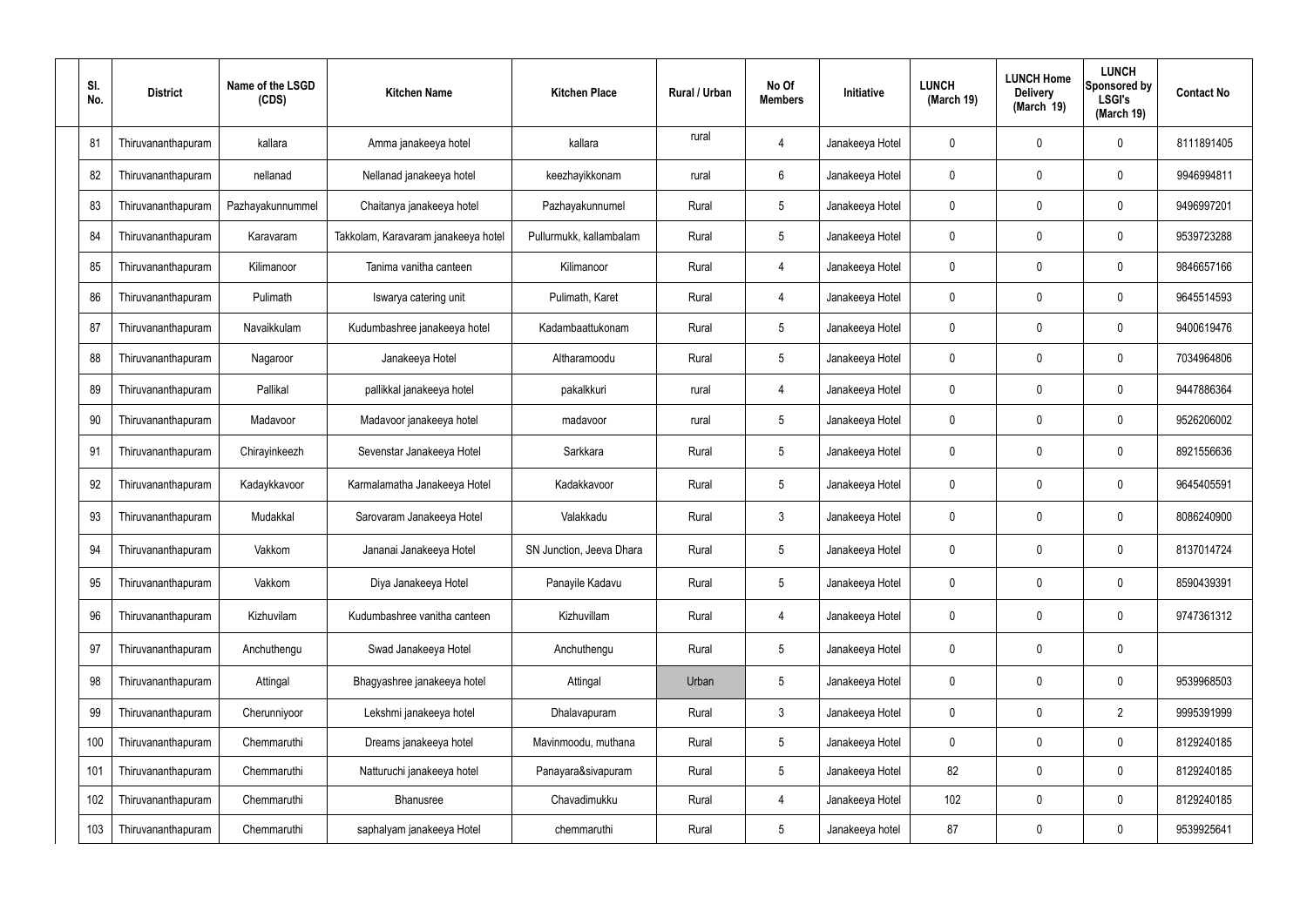|     | SI.<br>No.      | <b>District</b>    | Name of the LSGD<br>(CDS) | <b>Kitchen Name</b>                        | <b>Kitchen Place</b>                             | Rural / Urban | No Of<br><b>Members</b> | Initiative      | <b>LUNCH</b><br>(March 19) | <b>LUNCH Home</b><br><b>Delivery</b><br>(March 19) | <b>LUNCH</b><br>Sponsored by<br><b>LSGI's</b><br>(March 19) | <b>Contact No</b> |
|-----|-----------------|--------------------|---------------------------|--------------------------------------------|--------------------------------------------------|---------------|-------------------------|-----------------|----------------------------|----------------------------------------------------|-------------------------------------------------------------|-------------------|
|     | 104             | Thiruvananthapuram | Manamboor                 | Manamboor janakeeya hotel                  | Kavalayoor                                       | Rural         | 4                       | Janakeeya Hotel | $\mathbf 0$                | 0                                                  | 2\$                                                         | 9074388684        |
|     | 105             | Thiruvananthapuram | Edava                     | Sreenandha janakeeyahotel                  | Kaappil                                          | Rural         | 5 <sup>5</sup>          | Janakeeya Hotel | $\mathbf 0$                | $\mathbf 0$                                        | $\mathbf 0$                                                 | 9895337334        |
|     | 106             | Thiruvananthapuram | Elakamon                  | Sreenarayana janakeeya hotel               | Elakamon                                         | Rural         | $\overline{7}$          | Janakeeya Hotel | $\mathbf 0$                | $\mathbf 0$                                        | $\mathbf 0$                                                 | 8086637798        |
|     | 107             | Thiruvananthapuram | Elakamon                  | kudumbashree janakeeya hotel               | Elakamon                                         | Rural         | $5\overline{)}$         | janakeeya hotel | $\mathbf 0$                | $\mathbf 0$                                        | $\mathbf 0$                                                 | 8590725126        |
|     | 108             | Thiruvananthapuram | Vettoor                   | Kashi janakeeya hotel                      | Vettoor                                          | Rural         | $\overline{4}$          | Janakeeya Hotel | 48                         | 0                                                  | $\mathbf 0$                                                 | 9061547396        |
|     | 109             | Thiruvananthapuram | Ottoor                    | Kudumbashree Janakeeya hotel               | ottoor                                           | rural         | $\mathbf{3}$            | Janakeeya Hotel | 18                         | $\mathbf 0$                                        | $\mathbf 0$                                                 | 8590570561        |
|     | 110             | Thiruvanathapuram  | Varkala                   | Janakeeya hotel                            | Varkala municipality                             | Urban         | $5\overline{)}$         | Janakeeya Hotel | $\mathbf 0$                | $\mathbf 0$                                        | $\overline{2}$                                              | 8943261611        |
| 110 |                 |                    |                           |                                            |                                                  |               | 501                     |                 | 6714                       | $\mathbf{0}$                                       | 13                                                          |                   |
|     | -1              | Thrissur           | Kadangodu                 | Janakeeya Hotel Kadangod                   | Kadangod                                         | Rural         | $\overline{4}$          | Janakeeya Hotel | $\mathbf 0$                | 0                                                  | $\mathbf 0$                                                 |                   |
|     | $\overline{2}$  | Thrissur           | Chalakudy                 | Thripthy Janakeeya Hotel Chalakudy         | North Busstand Chalakudy                         | Urban         | $\overline{4}$          | Janakeeya Hotel | $\mathbf 0$                | $\mathbf 0$                                        | $\mathbf 0$                                                 | 9544048190        |
|     | 3               | Thrissur           | Pananchery                | Pananchery Janakeeya Hotel                 | Pattikkad                                        | Rural         | $5\overline{)}$         | Janakeeya Hotel | $\mathbf 0$                | $\mathbf 0$                                        | $\mathbf 0$                                                 | 9746354118        |
|     | 4               | Thrissur           | Kadavallur                | Janakeeya Hotel Kadavalloor                | Panjayath Compound                               | Rural         | $\overline{4}$          | Janakeeya Hotel | 70                         | 28                                                 | $\mathbf 0$                                                 | 8943983995        |
|     | 5               | Thrissur           | Kattoor                   | Janakeeya Hotel Kattoor                    | Kudumbashree Vipanana<br>Kendram, Katoor Bazzar, | Rural         | $5\overline{)}$         | Janakeeya Hotel | $\mathbf 0$                | $\mathbf 0$                                        | $\mathbf 0$                                                 |                   |
|     | 6               | Thrissur           | Elavally                  | Janakeeya Hotel Elavally                   | Elavally Panchayath<br>Compound                  | Rural         | 4                       | Janakeeya Hotel | $\mathbf 0$                | $\mathbf 0$                                        | $\mathbf 0$                                                 | 9744738247        |
|     | 7               | Thrissur           | Paralam                   | Paralam Janakeeya Hotel                    | Nanma Kudumbashree<br>canteen                    | Rural         | 3 <sup>2</sup>          | Janakeeya Hotel | $\pmb{0}$                  | $\pmb{0}$                                          | $\mathbf 0$                                                 | 9744441594        |
|     | 8               | Thrissur           | Kadukutty                 | Uppum Mulakum Janakeeya Hotel<br>Kadukutty | Kottamuri Junction                               | Rural         | 5 <sub>5</sub>          | Janakeeya Hotel | 22                         | 11                                                 | $\mathbf 0$                                                 | 9846634710        |
|     | 9               | Thrissur           | Thrissur 2                | Kuttanellur Janakeeya Hotel                | Kuttanellur                                      | Urban         | 5 <sup>5</sup>          | Janakeeya Hotel | $\mathbf 0$                | $\pmb{0}$                                          | $\mathbf 0$                                                 | 8330800498        |
|     | 10 <sup>°</sup> | Thrissur           | Pazhayannur               | Janakeeya Hotel, Pazhayanoor               | Pazhayannur Panchayath                           | Rural         | $\overline{4}$          | Janakeeya Hotel | $\mathbf 0$                | $\pmb{0}$                                          | $\mathbf 0$                                                 | 9400257329        |
|     | 11              | Thrissur           | Aloor                     | Aloor Janakeeya Hotel                      | Aloor                                            | Rural         | $5\overline{)}$         | Janakeeya Hotel | $\mathbf 0$                | $\mathbf 0$                                        | $\mathbf 0$                                                 | 9946922936        |
|     | 12              | Thrissur           | Muriyad                   | Jankeeya Hotel, Muriyad                    | Karuna Canteen, Muriyad                          | Rural         | 5 <sub>5</sub>          | Janakeeya Hotel | $\mathbf 0$                | $\mathbf 0$                                        | $\mathbf 0$                                                 | 9961920358        |
|     | 13              | Thrissur           | Valapad                   | Janakeeya Hotel Valapad                    | Valapad Chanthapadi                              | Rural         | $6\overline{6}$         | Janakeeya Hotel | 89                         | $\mathbf 0$                                        | 6                                                           |                   |
|     | 14              | Thrissur           | Kaipamangalam             | Kaipamngalam Janakeeya Hotel               | Kaipamangalam Panchayath                         | Rural         | $\mathbf{3}$            | Janakeeya Hotel | 98                         | $\pmb{0}$                                          | $\boldsymbol{0}$                                            |                   |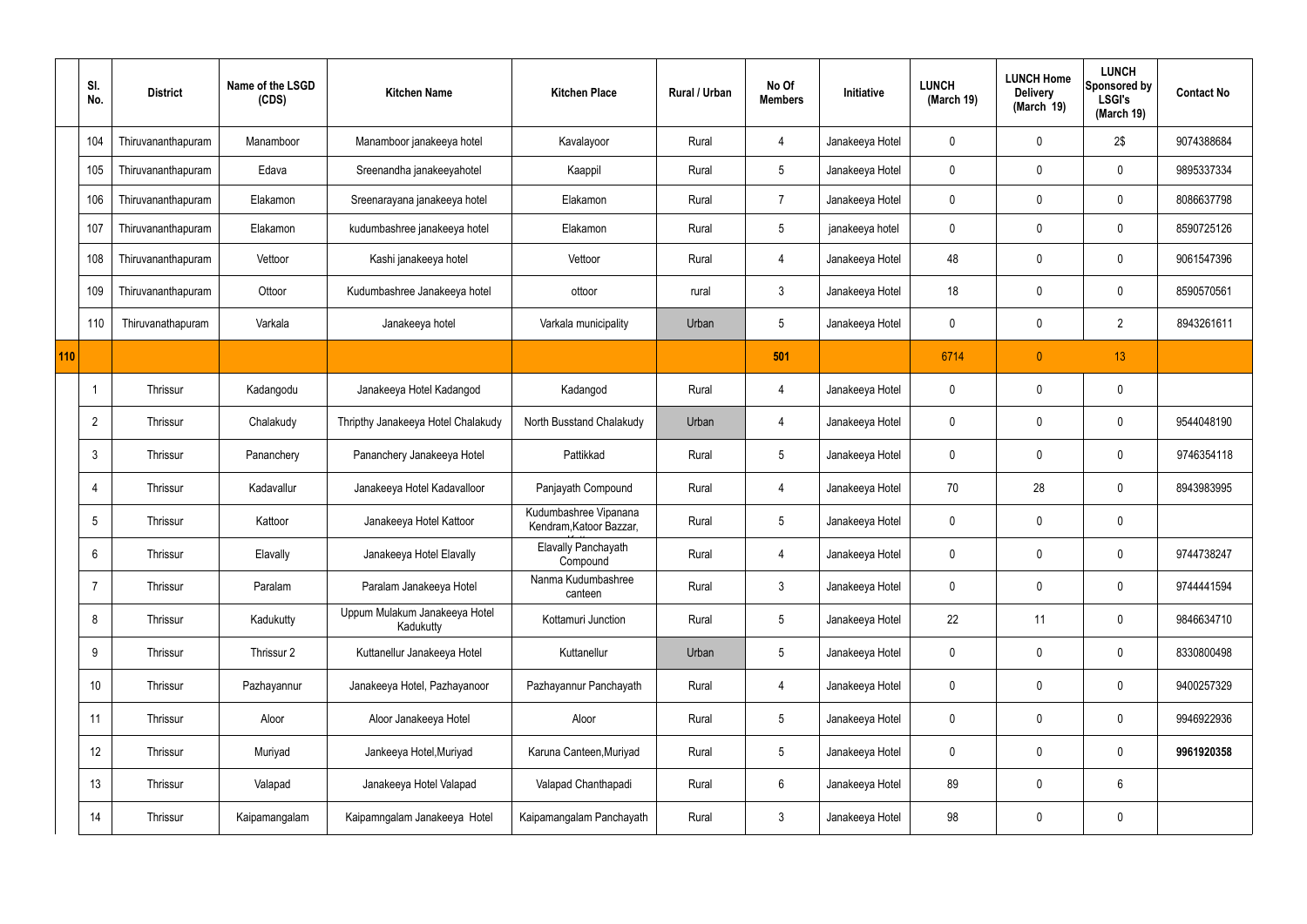| SI.<br>No. | <b>District</b> | Name of the LSGD<br>(CDS) | <b>Kitchen Name</b>                             | <b>Kitchen Place</b>                         | Rural / Urban | No Of<br><b>Members</b> | <b>Initiative</b> | <b>LUNCH</b><br>(March 19) | <b>LUNCH Home</b><br><b>Delivery</b><br>(March 19) | <b>LUNCH</b><br>Sponsored by<br><b>LSGI's</b><br>(March 19) | <b>Contact No</b> |
|------------|-----------------|---------------------------|-------------------------------------------------|----------------------------------------------|---------------|-------------------------|-------------------|----------------------------|----------------------------------------------------|-------------------------------------------------------------|-------------------|
| 15         | Thrissur        | Annamanada                | Snehitha Catering                               | Annamanada                                   | Rural         | $5\phantom{.0}$         | Janakeeya Hotel   | $\mathbf 0$                | 0                                                  | $\mathbf 0$                                                 | 9747712615        |
| 16         | Thrissur        | Vellangallur              | Janakeeya Hotel Vellangallur                    | Panchayath Community Hall                    | Rural         | $6\phantom{.}6$         | Janakeeya Hotel   | $\mathbf 0$                | 0                                                  | $\mathbf 0$                                                 | 9947462258        |
| 17         | Thrissur        | Pavaratty                 | Janakeeya Hotel Pavaratty                       | Akashaya Vanitha Canteen                     | Rural         | $\mathbf{3}$            | Janakeeya Hotel   | $\mathbf 0$                | 0                                                  | $\mathbf 0$                                                 |                   |
| 18         | Thrissur        | Edathiruthy               | Janakeeya Hotel Edathuruthi (Nalinam<br>Stores) | Opposite of GLPS,<br>Chenthrappinni Centre   | Rural         | $\overline{4}$          | Janakeeya Hotel   | $\mathbf 0$                | 0                                                  | $\mathbf 0$                                                 |                   |
| 19         | Thrissur        | Adatt                     | Janakeeya Hotel Adat                            | Muthuvara                                    | Rural         | $\overline{7}$          | Janakeeya Hotel   | $\mathbf 0$                | 0                                                  | $\mathbf 0$                                                 | 6235203703        |
| 20         | Thrissur        | Irinjalakuda 1            | Janakeeya Hotel Irinjalakuda Cds1               | Irinjalakuda Muncipality                     | Urban         | $\overline{4}$          | Janakeeya Hotel   | $\mathbf 0$                | $\mathbf 0$                                        | $\mathbf 0$                                                 | 9526912506        |
| 21         | Thrissur        | Parapookkara              | Janakeeya Hotel, Parapookkara                   | Panchayath Canteen                           | Rural         | $5\phantom{.0}$         | Janakeeya Hotel   | $\mathbf 0$                | 0                                                  | $\mathbf 0$                                                 | 9605428611        |
| 22         | Thrissur        | Puthanchira               | Annapoorna Janakeeya Hotel<br>Puthenchira       | Panchayath Community Hall                    | Rural         | $5\phantom{.0}$         | Janakeeya Hotel   | $\mathbf 0$                | $\mathbf 0$                                        | $\mathbf 0$                                                 | 9383421350        |
| 23         | Thrissur        | SreeNarayanapuram         | Sree Narayana Puram Janakeeya<br>Hotel          | Sreenarayanapuram<br>Panchayath              | Rural         | $5\phantom{.0}$         | Janakeeya Hotel   | $\mathbf 0$                | 0                                                  | 0\$                                                         |                   |
| 24         | Thrissur        | Nadathara                 | Nadathara Janakeeya Hotel                       | Moorkanikkara                                | Rural         | $5\phantom{.0}$         | Janakeeya Hotel   | $\mathbf 0$                | 0                                                  | 0\$                                                         | 9744611176        |
| 25         | Thrissur        | Vallachira                | Vallachira Janakeeya Hotel                      | Vallachira Gramapanchayath                   | Rural         | $\overline{4}$          | Janakeeya Hotel   | $\mathbf 0$                | 0                                                  | $\mathbf 0$                                                 | 9744804256        |
| 26         | Thrissur        | Poyya                     | Janakeeya Hotel, Poyya                          | Poyya Junction                               | Rural         | $5\phantom{.0}$         | Janakeeya Hotel   | $\mathbf 0$                | 0                                                  | $\mathbf 0$                                                 | 7902318250        |
| 27         | Thrissur        | Wadakanchery 1            | Vrindavan Janakeeya Hotel                       | Ottupara                                     | Urban         | 5                       | Janakeeya Hotel   | $\mathbf 0$                | 0                                                  | $\mathbf 0$                                                 |                   |
| 28         | Thrissur        | Varandarappilly           | Janakeeya Hotel                                 | Varandarappilly Panchayath                   | Rural         | $5\phantom{.0}$         | Janakeeya Hotel   | $\mathbf 0$                | 0                                                  | $\mathbf 0$                                                 | 9048283463        |
| 29         | Thrissur        | Nenmanikkara              | Vanitha Janakeeya Hotel                         | Paliyekkara, Nenmanikkara<br>Gramapanchayath | Rural         | $5\phantom{.0}$         | Janakeeya Hotel   | $\mathbf 0$                | $\mathbf 0$                                        | $\mathbf 0$                                                 | 9747494386        |
| 30         | Thrissur        | Kodakara                  | Nanma Janakeeya Hotel                           | Kodakara Bus Stand                           | Rural         | $5\phantom{.0}$         | Janakeeya Hotel   | $\mathbf 0$                | 0                                                  | $\mathbf 0$                                                 | 9946283762        |
| 31         | Thrissur        | Thekkumkkara              | Janakeeya Hotel Thekkumkara                     | Vanitha Canteen, Thekkumkara                 | Rural         | $\overline{4}$          | Janakeeya Hotel   | $\mathbf 0$                | $\mathbf 0$                                        | $\mathbf 0$                                                 |                   |
| 32         | Thrissur        | Alagappa Ngar             | Janakeeya Hotel                                 | Amballur                                     | Rural         | $5\phantom{.0}$         | Janakeeya Hotel   | $\mathbf 0$                | 0                                                  | $\mathbf 0$                                                 | 8606553521        |
| 33         | Thrissur        | Kolazhy                   | Janakeeya Hotel Kolazhy                         | <b>ZMLP School</b>                           | Rural         | $\overline{4}$          | Janakeeya Hotel   | $\mathbf 0$                | 0                                                  | $\mathbf 0$                                                 | 9645535725        |
| 34         | Thrissur        | Manalur                   | Janakeeya Hotel Manalur                         | Govt High School, Manaloor                   | Rural         | $6\,$                   | Janakeeya Hotel   | $\mathbf 0$                | 0                                                  | $\mathbf 0$                                                 | 9446619441        |
| 35         | Thrissur        | Arimpur                   | Janakeeya Hotel Arimbur                         | Kudumbashree Vanitha<br>Canteen , Arimbur    | Rural         | $5\phantom{.0}$         | Janakeeya Hotel   | $\mathbf 0$                | $\mathbf 0$                                        | $\mathbf 0$                                                 | 9946789338        |
| 36         | Thrissur        | Thanniyam                 | Thannyam Janakeeya Hotel                        | Peringottukara                               | Rural         | 4                       | Janakeeya Hotel   | 0                          | 0                                                  | $\mathbf 0$                                                 | 9048570194        |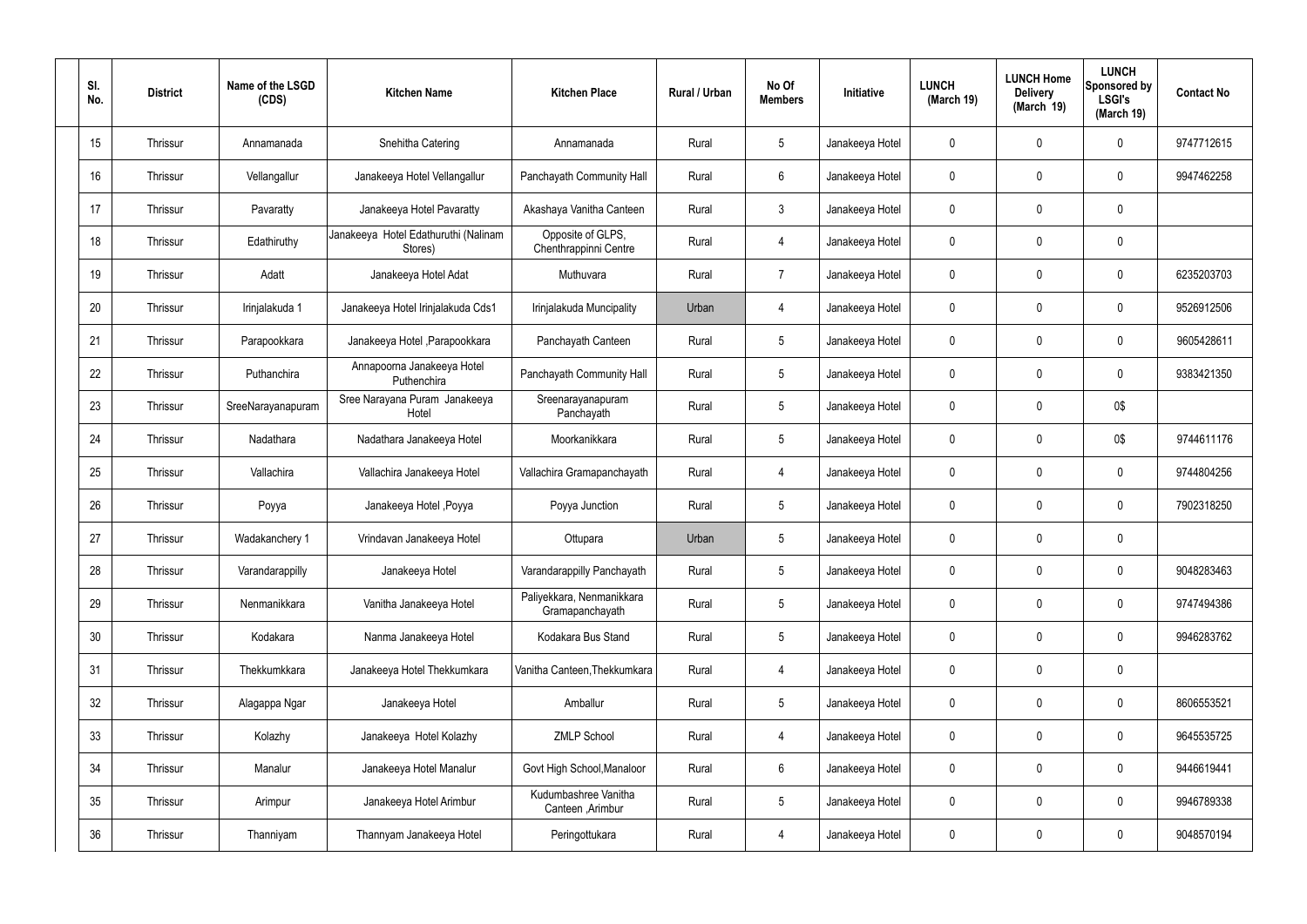|    | SI.<br>No. | <b>District</b> | Name of the LSGD<br>(CDS) | <b>Kitchen Name</b>                        | <b>Kitchen Place</b>               | <b>Rural / Urban</b> | No Of<br><b>Members</b> | Initiative      | <b>LUNCH</b><br>(March 19) | <b>LUNCH Home</b><br><b>Delivery</b><br>(March 19) | <b>LUNCH</b><br>Sponsored by<br><b>LSGI's</b><br>(March 19) | <b>Contact No</b> |
|----|------------|-----------------|---------------------------|--------------------------------------------|------------------------------------|----------------------|-------------------------|-----------------|----------------------------|----------------------------------------------------|-------------------------------------------------------------|-------------------|
|    | 37         | Thrissur        | Madakkathara              | Madakkathara Annapoorna Janakeeya<br>Hotel | Madakkathara                       | Rural                | 6                       | Janakeeya Hotel | 0                          | 0                                                  | $\pmb{0}$                                                   | 9388431507        |
|    | 38         | Thrissur        | Athirappilly              | Panchayath Kudumbashree Canteen            | Athirappilly                       | Rural                | $\mathbf{3}$            | Janakeeya Hotel | $\mathbf 0$                | 0                                                  | $\pmb{0}$                                                   | 9496151187        |
|    | 39         | Thrissur        | Kodassery                 | Five Star Janakeeya Hotel                  | Kodassery                          | Rural                | 4                       | Janakeeya Hotel | 0                          | 0                                                  | $\pmb{0}$                                                   | 9846464927        |
|    | 40         | Thrissur        | Mattathur                 | Karunya<br>kudumbShree                     | Vellikkulangara                    | Rural                | 4                       | Janakeeya Hotel | $\mathbf 0$                | 0                                                  | $\pmb{0}$                                                   | 9539102486        |
|    | 41         | Thrissur        | Koratty                   | Ruchi Janakeeya Hotel                      | Koratty                            | Rural                | 4                       | Janakeeya Hotel | 0                          | 0                                                  | $\pmb{0}$                                                   | 9496527583        |
|    | 42         | Thrissur        | Thrikkoor                 | Susthira Janakeeya Hotel                   | Alengaad                           | Rural                | $\mathbf{3}$            | Janakeeya Hotel | 0                          | 0                                                  | $\pmb{0}$                                                   | 8111847055        |
|    | 43         | Thrissur        | Venkitangu                | Ottupura<br>Janakeeya Hotel Vengidangu     | Vengidangu Panchayath              | Rural                | $\mathbf{3}$            | Janakeeya Hotel | 0                          | 0                                                  | $\pmb{0}$                                                   | 8156981840        |
|    | 44         | Thrissur        | Padiyoor                  | Padiyoor<br>Janakeya Hotel                 | HDC School, Kakkathuruthy          | Rural                | $5\overline{)}$         | Janakeeya Hotel | 0                          | 45                                                 | $\pmb{0}$                                                   | 9048817359        |
|    | 45         | Thrissur        | Pariyaram                 | Samridhi Janakeeya Hotel                   | Pariyaram                          | Rural                | $5\overline{)}$         | Janakeeya Hotel | 0                          | 0                                                  | $\pmb{0}$                                                   | 7025950795        |
|    | 46         | Thrissur        | Wadakanchery cds2         | Janakeeya Hotel, Wadakanchery cds2         | Minaloor                           | Urban                | 3                       | Janakeeya Hotel | 0                          | 0                                                  | $\pmb{0}$                                                   |                   |
|    | 47         | Thrissur        | Kodungaloor cds2          | Jathikka Janakeeya Hotel                   | Arakkulam                          | Urban                | 4                       | Janakeeya Hotel | 0                          | 0                                                  | $\mathbf 0$                                                 | 9745397171        |
| 97 | 48         | Thrissur        | Punnayur                  | Kaipunnyam Janakeeya Hotel                 | Edakazhiyur                        | Rural                | 5                       | Janakeeya Hotel | 0                          | 0                                                  | $\mathbf 0$                                                 | 9744680885        |
|    | 49         | Thrissur        | Velookkara                | Velookkara Janakeeya Hotel                 | Panchayath shopping complex        | Rural                | 3                       | Janakeeya Hotel | 0                          | 0                                                  | $\mathbf 0$                                                 | 9048756685        |
|    | 50         | Thrissur        | Meloor                    | Thanima Janakeeya Hotel Meloor             | Meloor centre                      | Rural                | $\overline{4}$          | Janakeeya Hotel | $\mathbf 0$                | 0                                                  | $\pmb{0}$                                                   | 7902354039        |
|    | 51         | Thrissur        | Vallathol Nagar           | Janakeeya Hotel, Vallathol Nagar           | near youth welfare center          | rural                | $5\phantom{.0}$         | Janakeeya Hotel | $\mathbf 0$                | 0                                                  | $\mathbf 0$                                                 | 9961296574        |
|    | 52         | Thrissur        | Eriyad                    | janakeeya Hotel, eriyad                    | community hall                     | Rural                | $\overline{4}$          | Janakeeya Hotel | 0                          | 0                                                  | $\pmb{0}$                                                   |                   |
|    | 53         | Thrissur        | Edavilangu                | Janakeeya Hotel, Edavilangu                | Edavilangu Center                  | Rural                | $\overline{4}$          | Janakeeya Hotel | 0                          | 0                                                  | $\pmb{0}$                                                   |                   |
|    | 54         | Thrissur        | Avanoor                   | Janakeeya Hotel, Avanoor                   | near panchayath office,<br>Avanoor | Rural                | $5\phantom{.0}$         | Janakeeya Hotel | 0                          | 0                                                  | $\mathbf 0$                                                 | 9447343516        |
|    | 55         | Thrissur        | Mala                      | Janakeeya hotel Mala                       | Near panchayath office, Mala       | Rural                | $\overline{4}$          | Janakeeya Hotel | 0                          | 0                                                  | $\pmb{0}$                                                   | 9946442260        |
|    | 56         | Thrissur        | Guruvayur1                | Guruvayur Janakeeya Hotel                  | Guruvayur                          | Urban                | $\mathbf{3}$            | Janakeeya Hotel | 294                        | 269                                                | $\mathbf 0$                                                 | 9961227858        |
|    | 57         | Thrissur        | Vadakkekad                | Kudumbasree janakeeya hotel                | Nalam kallu                        | Rural                | $\overline{4}$          | Janakeeya Hotel | $\mathbf 0$                | $\mathbf 0$                                        | $\mathbf 0$                                                 | 9645190166        |
|    | 58         | Thrissur        | Kadappuram                | Kadappuram janakeeya hotel                 | Kadappuram panchayath<br>building  | Rural                | 4                       | Janakeeya Hotel | 0                          | 0                                                  | $\mathbf 0$                                                 | 8156984319        |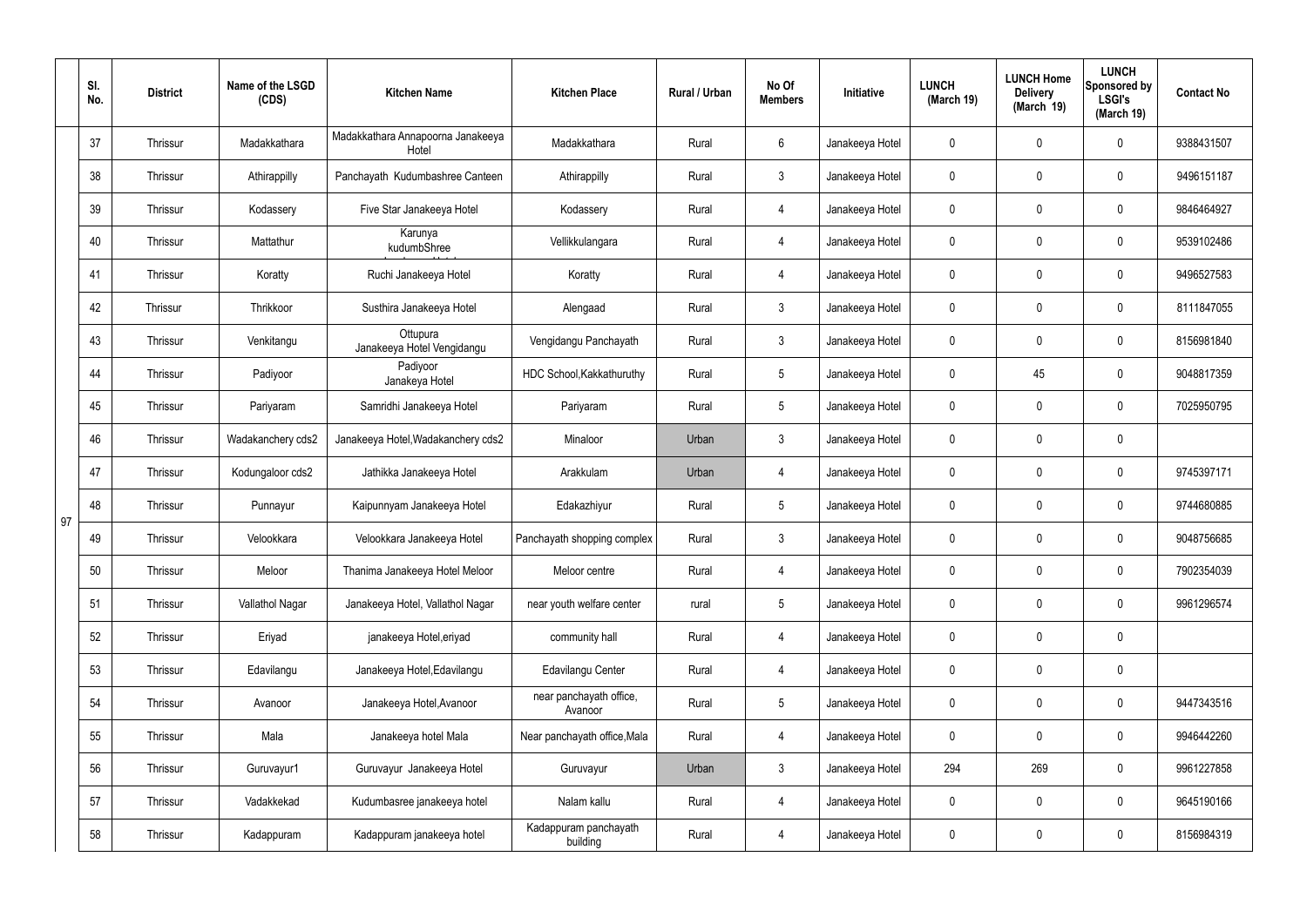| SI.<br>No. | <b>District</b> | Name of the LSGD<br>(CDS)             | <b>Kitchen Name</b>               | <b>Kitchen Place</b>       | Rural / Urban | No Of<br><b>Members</b> | Initiative      | <b>LUNCH</b><br>(March 19) | <b>LUNCH Home</b><br><b>Delivery</b><br>(March 19) | <b>LUNCH</b><br>Sponsored by<br><b>LSGI's</b><br>(March 19) | <b>Contact No</b> |
|------------|-----------------|---------------------------------------|-----------------------------------|----------------------------|---------------|-------------------------|-----------------|----------------------------|----------------------------------------------------|-------------------------------------------------------------|-------------------|
| 59         | Thrissur        | Chavakkad                             | Chavakkad Janakeeya hotel         | Chavakkad, near bus stand  | Urban         | $5\overline{)}$         | Janakeeya Hotel | 186                        | 129                                                | $\mathbf 0$                                                 | 7560874804        |
| 60         | Thrissur        | Engadiyoor                            | pavithra janikeeya hotel          | Pokulangara                | Rural         | $5\overline{)}$         | Janakeeya Hotel | 0                          | $\mathbf 0$                                        | $\mathbf 0$                                                 | 9562239618        |
| 61         | Thrissur        | Varavoor                              | Friends janakeeya hotel, Varavoor | Thichur                    | Rural         | $\mathbf{3}$            | Janakeeya Hotel | 0                          | $\mathbf 0$                                        | $\mathbf 0$                                                 |                   |
| 62         | Thrisssur       | Punnayurkulam                         | Punnayurkkulam janakeeya hotel    | Althara centre             | Rural         | $5\overline{)}$         | Janakeeya Hotel | 0                          | $\mathbf 0$                                        | $\mathbf 0$                                                 | 8086093454        |
| 63         | Thrissur        | Thiruwilamala                         | Villuadry Janakeeya hotel         | Thiruwilamala              | Rural         | $5\overline{)}$         | Janakeeya Hotel | 0                          | $\mathbf 0$                                        | $\mathbf 0$                                                 | 9846174729        |
| 64         | Thrissur        | Kattakampal                           | Janakeeya Hotel Kattakampal       | Chirakkal                  | Rural         | 4                       | Janakeeya Hotel | 6                          | 22                                                 | $\mathbf 0$                                                 |                   |
| 65         | Thrissur        | Kandanassery                          | kandanassery janakeeya hotel      | kandanassery               | Rural         | $5\overline{)}$         | Janakeeya Hotel | 0                          | $\mathbf 0$                                        | $\mathbf 0$                                                 |                   |
| 66         | Thrissur        | Kaiparambu                            | Janakeeya Hotel Kaiparambu        | Near mundoor health center | Rural         | $5\phantom{.0}$         | janakeeya hotel | 27                         | 148                                                | $\mathbf 0$                                                 | 9645828069        |
| 67         | Thrissur        | Thrissur 2(new)                       | kitchen girls janakeeya hotel     | Olari                      | urban         | 4                       | janakeeya hotel | 0                          | 0                                                  | $\underline{0}$                                             | 9388828112        |
| 68         | Thrissur        | Kuzhur                                |                                   | kuzhur                     | Rural         | 4                       | janakeeya hotel | 0                          | $\mathbf 0$                                        | $\mathbf 0$                                                 | 9526566073        |
| 69         | Thrissur        | Chazhur                               | Chazur Janakeeya Hotel            | Pazhuvil Center            | Rural         | 4                       | janakeeya hotel | 0                          | $\mathbf 0$                                        | $\mathbf 0$                                                 | 9061946216        |
| 70         | Thrissur        | Nattika                               | uttupura                          | Thriprayar                 | Rural         | $5\overline{)}$         | janakeeya hotel | 70                         | $\mathbf 0$                                        | $\mathbf 0$                                                 | 9544055637        |
| 71         | Thrissur        | Thalikulam                            | Nidhi janakeeya hotel             | Puthenthodu                | Rural         | $5\overline{)}$         |                 | 0                          | $\mathbf 0$                                        | $\mathbf 0$                                                 | 8606213960        |
| 72         | Thrissur        | Vadanapilly                           | vadanappilly janakeeya hotel      | vadanapilly                | Rural         | $5\phantom{.0}$         | janakeeya hotel | 0                          | $\mathsf{0}$                                       | $\mathbf 0$                                                 | 9947728948        |
| 73         | Thrissur        | orumanayur                            | orumanayur janakeeya hotel        | orumanayur                 | rural         | $5\overline{)}$         | janakeeya hotel | 0                          | 0                                                  | $\mathbf 0$                                                 | 9995588758        |
| 74         | Thrissur        | Panjal                                | Five-star Janakeeya hotel         | Panjal                     | Rural         | $5\phantom{.0}$         | janakeeya hotel | $\mathbf 0$                | $\mathbf 0$                                        | $\mathbf 0$                                                 | 9746847353        |
| 75         | Thrissur        | veloor                                | Veloor Janakeeya hotel            | veloor                     | Rural         | $5\phantom{.0}$         | janakeeya hotel | 0                          | 0                                                  | $\mathbf 0$                                                 | 9447724685        |
| 76         | Thrissur        | Chowanoor                             | Chowanoor Janakeeya hotel         | Chowanoor                  | Rural         | $\mathbf{3}$            | janakeeya hotel | 0                          | $\mathsf{0}$                                       | $\mathbf 0$                                                 | 9,526,340,307     |
| 77         | Thrissur        | Puthur                                | Puthur janakeeyahotel             | puthur                     | Rural         | $5\overline{)}$         | janakeeya hotel | 0                          | $\mathsf{0}$                                       | $\mathbf 0$                                                 | 6238101595        |
| 78         | Thrissur        | Erumapetty                            | subhiksha janakeeya hotel         | Erumapetty                 | Rural         | $5\phantom{.0}$         | janakeeya hotel | $\mathbf 0$                | $\mathsf{0}$                                       | $\mathbf 0$                                                 | 9207201880        |
| 79         | Thrissur        | Kondazhy                              | Santhwanam Janakeeya Hotel        | Kondazhy                   | Rural         | $\overline{4}$          | janakeeya hotel | 0                          | 0                                                  | $\mathbf 0$                                                 | 9526401759        |
| 80         | Thrissur        | Mullurkkara                           | Kaniv Janakeeya Hotel             | Atoor                      | Rural         | 4                       | janakeeya hotel | 0                          | 0                                                  | $\mathbf 0$                                                 |                   |
| 81         | Thrissur        | Porkkulam<br>Porkulam janakeeya hotel |                                   | Parempadam                 | Rural         | $5\phantom{.0}$         | Janakeeya hotel | 0                          | 0                                                  | $\boldsymbol{0}$                                            | 8129017841        |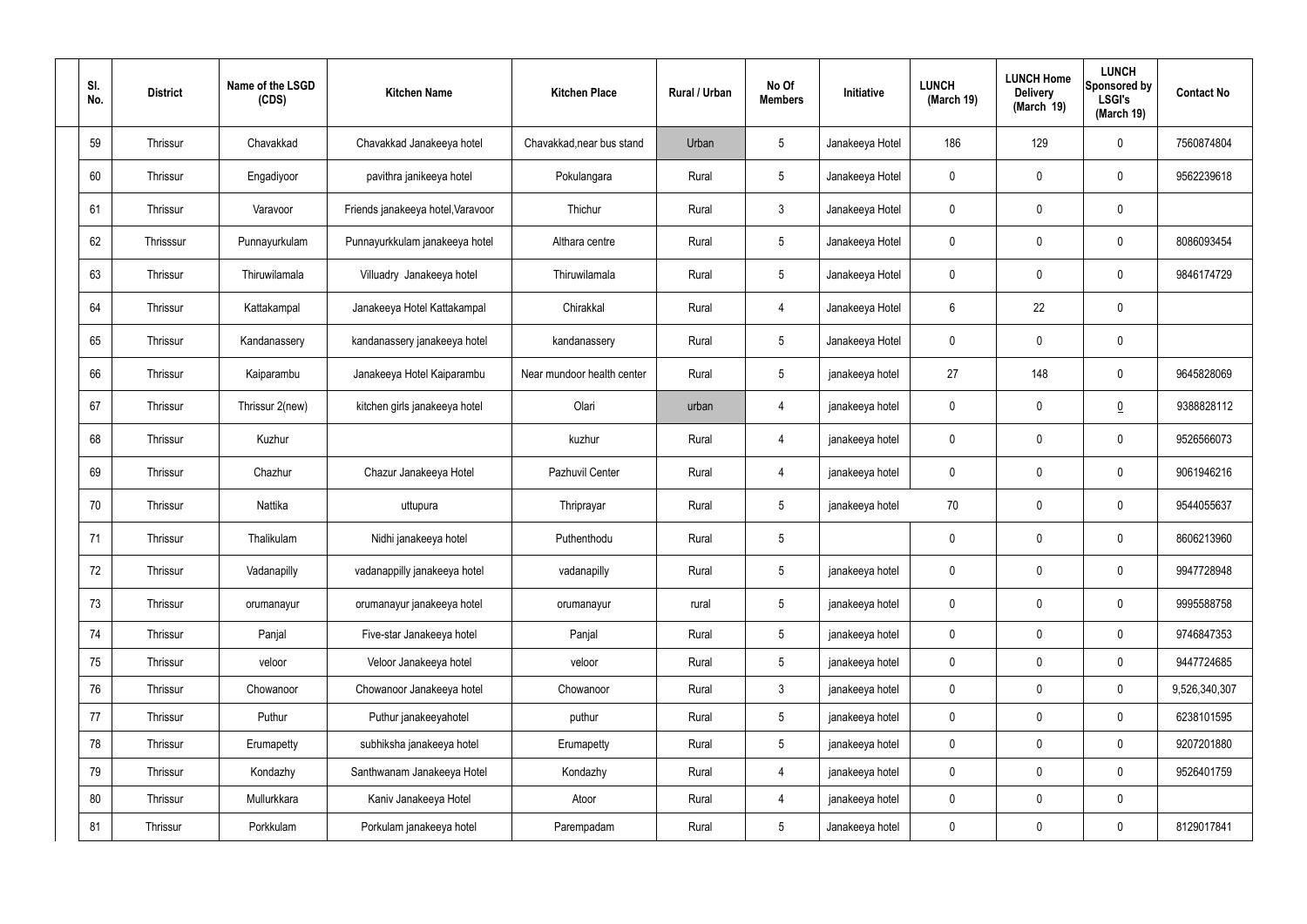| SI.<br>No.     | <b>District</b> | Name of the LSGD<br>(CDS) | <b>Kitchen Name</b>         | <b>Kitchen Place</b>                   | Rural / Urban | No Of<br><b>Members</b> | Initiative      | <b>LUNCH</b><br>(March 19) | <b>LUNCH Home</b><br><b>Delivery</b><br>(March 19) | <b>LUNCH</b><br>Sponsored by<br><b>LSGI's</b><br>(March 19) | <b>Contact No</b> |
|----------------|-----------------|---------------------------|-----------------------------|----------------------------------------|---------------|-------------------------|-----------------|----------------------------|----------------------------------------------------|-------------------------------------------------------------|-------------------|
| 82             | Thrissur        | Puthukkad                 | Puthukkad Janakeeya Hotel   | Puthukkad                              | Rural         | $5\phantom{.0}$         | Janakeeya hotel | $\mathbf 0$                | $\mathbf 0$                                        | $\mathbf 0$                                                 | 7356668644        |
| 83             | Thrissur        | Choondal                  | Choondal Janakeeya Hotel    | <b>Kechery Centre</b>                  | Rural         | 8                       | Janakeeya Hotel | $\mathbf 0$                | $\mathbf 0$                                        | $\mathbf 0$                                                 |                   |
| 84             | Thrissur        | Cherpu                    | Cherpu Janakeeya Hotel      | Cherpu                                 | Rural         | 3                       | Janakeeya Hotel | $\mathbf 0$                | $\mathbf 0$                                        | $\mathbf 0$                                                 | 9605375648        |
| 85             | Thrissur        | Mathilakam                | Mathilakam Janakeeya hotel  | Mathilakam gramapanchayath<br>compound | Rural         | 3                       | Janakeeya hotel | $\mathbf 0$                | $\mathbf 0$                                        | $\mathbf 0$                                                 | 9995986808        |
| 86             | Thrissur        | Anthikad                  | Anthikad Janakeeya hotel    | Anthikad                               | Rural         | 4                       | Janakeeya hotel | $\mathbf 0$                | $\mathbf 0$                                        | $\mathbf 0$                                                 | $\mathbf 0$       |
| 87             | Thrissur        | Mullassery                | Mullassery Janakeeya Hotel  | Mullassery centre                      | Rural         | $5\overline{)}$         | Janakeeya hotel | $\mathbf 0$                | $\mathbf 0$                                        | $\mathbf 0$                                                 |                   |
| 88             | Thrissur        | Karalam                   | Karalam Janakeeya Hotel     |                                        | Rural         | 4                       | Janakeeya hotel | $\mathbf 0$                | $\mathbf 0$                                        | $\mathbf 0$                                                 | 6282924636        |
| 89             | Thrissur        | Poomangalam               | Poomangalam Janakeeya Hotel | Edakkulam                              | Rural         | $\mathbf{3}$            | Janakeeya hotel | $\mathbf 0$                | $\mathbf 0$                                        | $\mathbf 0$                                                 |                   |
| 90             | Thrissur        | <b>MG Kavu</b>            | Annapoorna Janakeeya Hotel  | <b>MG Kavu</b>                         | Rural         | $\overline{4}$          | Janakeeya hotel | $\mathbf 0$                | $\mathbf 0$                                        | $\mathbf 0$                                                 | 7558080131        |
| 91             | Thrissur        | chelakkara                | Nila janakeeya hotel        | chelakkara                             | rural         | 5 <sup>5</sup>          | janakeeya hotel | $\mathbf 0$                | $\pmb{0}$                                          | $\mathbf 0$                                                 |                   |
| 92             | Thrissur        | Avinissery                | Avinissery Janakeeya Hotel  | Palakkal                               | Rural         | 4                       | janakeeya hotel | $\mathbf 0$                | $\mathbf 0$                                        | $\mathbf 0$                                                 | 9446800192        |
| 93             | Thrissur        | Nadathara 2               | Grandmaas Janakeeya hotel   | Nadathara                              | Rural         | 5 <sup>5</sup>          | Janakeeya Hotel | $\mathbf 0$                | $\mathbf 0$                                        | $\mathbf 0$                                                 |                   |
| 94             | Thrissur        | Chavakkad                 | Janakeeya hotel             | Chavakkad                              | Urban         | $5\phantom{.0}$         | Janakeeya hotel | $\pmb{0}$                  | $\mathbf 0$                                        | $\mathbf 0$                                                 | 7034752180        |
| QF.<br>ອບ      | Thrissur        | Mala 2                    | Janakeeya hotel             |                                        | Rural         | 5                       | janakeeya hotel | $\boldsymbol{0}$           | $\mathbf 0$                                        | $\boldsymbol{0}$                                            |                   |
| 96             | Thrissur        | Thrissur1                 | Janakeeya hotel             | Mannuthy                               | Urban         | $5\overline{)}$         | janakeeya hotel | $\mathbf 0$                | $\pmb{0}$                                          | $\mathbf 0$                                                 | 919746287281      |
| 97             | Thrissur        | Vadanappilly2             | Janakeeya hotel             | Vadanappilly                           | Rural         | $3\phantom{a}$          | janakeeya hotel | $\mathbf 0$                | $\mathbf 0$                                        | $\mathbf 0$                                                 |                   |
|                |                 |                           |                             |                                        |               | 433                     |                 | 862                        | 652                                                | $6\phantom{1}$                                              |                   |
| $\mathbf 1$    | Wayanad         | Vellamunda                | Thanima mess                | 8/4 vellamuda                          | Rural         | $\overline{4}$          | janakeeya Hotel | 204                        | $\pmb{0}$                                          | $\mathbf 0$                                                 | 7025659685        |
| $\overline{2}$ | Wayanad         | Thavinjal                 | Sobhagya Vanitha mess       | Thalappuzha<br>chungam                 | Rural         | $\overline{4}$          | janakeeya Hotel | 173                        | $\pmb{0}$                                          | $\mathbf 0$                                                 | 9497247541        |
| 3              | Wayanad         | Vythiri                   | Dharshana catering          | Vythiri                                | Rural         | $\overline{4}$          | janakeeya Hotel | 201                        | $\pmb{0}$                                          | $\mathbf 0$                                                 | 9074598184        |
| $\overline{4}$ | Wayanad         | Mullankolly               | Kairali catering group      | Mullankolli                            | Rural         | 3 <sup>2</sup>          | janakeeya Hotel | 187                        | $\pmb{0}$                                          | $\mathbf 0$                                                 | 9526706627        |
| 5              | Wayanad         | Poothadi                  | Mary matha mess             | Kenichira                              | Rural         | $5\overline{)}$         | janakeeya Hotel | 149                        | $\mathbf 0$                                        | $\mathbf 0$                                                 | 9526376970        |
| 6              | Wayanad         | Meppadi                   | Cafe Kudumbashree           | Meppadi                                | Rural         | $5\overline{)}$         | janakeeya Hotel | 241                        | $\pmb{0}$                                          | $\mathbf 0$                                                 | 9207935764        |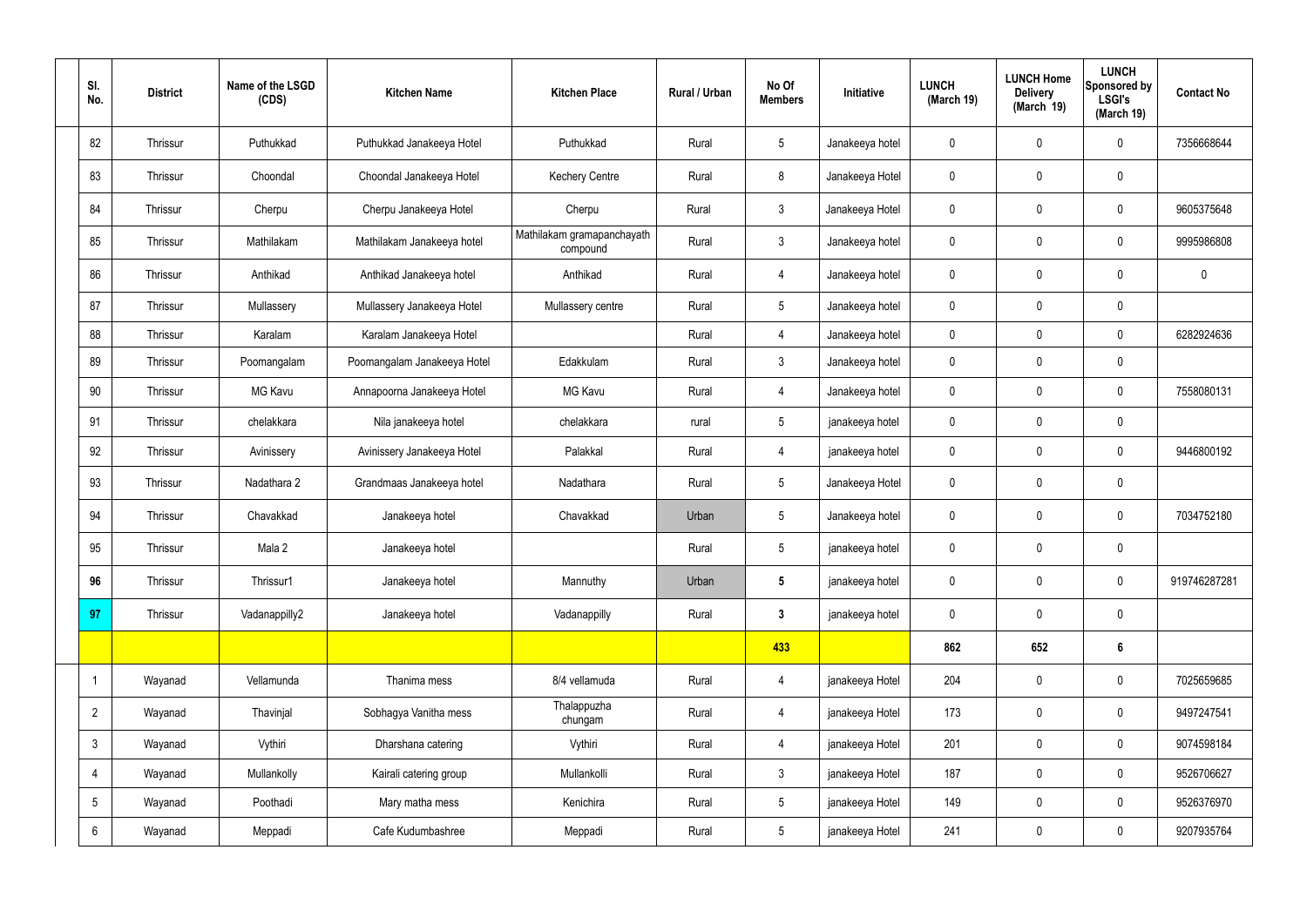|    | SI.<br>No.      | <b>District</b> | Name of the LSGD<br>(CDS) | <b>Kitchen Name</b>              | <b>Kitchen Place</b>                   | Rural / Urban | No Of<br><b>Members</b> | Initiative      | <b>LUNCH</b><br>(March 19) | <b>LUNCH Home</b><br><b>Delivery</b><br>(March 19) | <b>LUNCH</b><br>Sponsored by<br><b>LSGI's</b><br>(March 19) | <b>Contact No</b> |
|----|-----------------|-----------------|---------------------------|----------------------------------|----------------------------------------|---------------|-------------------------|-----------------|----------------------------|----------------------------------------------------|-------------------------------------------------------------|-------------------|
|    | $\overline{7}$  | Wayanad         | Pozhuthana                | Dhanya mess                      | Pozhuthana                             | Rural         | $\mathbf{3}$            | janakeeya Hotel | 203                        | $\mathbf 0$                                        | $\mathbf 0$                                                 | 8111838165        |
|    | 8               | Wayanad         | Thondernad                | Thanima canteen                  | Korom                                  | Rural         | $\mathbf{3}$            | janakeeya Hotel | 106                        | $\mathbf 0$                                        | $\mathbf 0$                                                 | 8943476943        |
|    | 9               | Wayanad         | Meenangady                | Haritham Janakeeya Hotel         | Opposite police station,<br>Meenangadi | Rural         | $6\phantom{.}$          | janakeeya Hotel | 253                        | $\mathbf 0$                                        | $\mathbf 0$                                                 | 9526895975        |
|    | 10 <sup>°</sup> | Wayanad         | Nenmeni                   | Minnaram Mess and Chappathi Unit | Cheeral                                | Rural         | $5\phantom{.0}$         | janakeeya Hotel | 186                        | 0                                                  | $\mathbf 0$                                                 | 8086835886        |
|    | 11              | Wayanad         | Thirunelli                | Adigamanai Mess and Catering     | Kartikulam                             | Rural         | $5\phantom{.0}$         | janakeeya Hotel | 189                        | $\mathbf 0$                                        | $\mathbf 0$                                                 | 9207406211        |
|    | 12              | Wayanad         | Mananthavady              | Dhanasree canteen                | Mananthavadi                           | Urban         | $5\phantom{.0}$         | janakeeya Hotel | 312                        | $\mathbf 0$                                        | $\mathbf 0$                                                 | 9496997382        |
|    | 13              | Wayanad         | Ambalavayal               | <b>Ruchi Catering</b>            | kalathuvayal                           | Rural         | $5\phantom{.0}$         | janakeeya Hotel | 314                        | $\mathbf 0$                                        | $\mathbf 0$                                                 | 9495084437        |
| 28 | 14              | Wayanad         | Kaniyambetta              | sree Vinayaka                    | millumukk                              | rural         | $5\overline{)}$         | janakeeya Hotel | 192                        | $\mathbf 0$                                        | $\mathbf 0$                                                 | 9061486938        |
|    | 15              | Wayanad         | Pulpally                  | Vinayaka catering                | Pulpally                               | Rural         | $5\overline{)}$         | janakeeya Hotel | 245                        | $\mathbf 0$                                        | $\mathbf 0$                                                 | 9947319307        |
|    | 16              | Wayanad         | Noolpuzha                 | Friends catering                 | Naikketty                              | Rural         | 5 <sup>5</sup>          | janakeeya Hotel | 237                        | $\mathbf 0$                                        | $\mathbf 0$                                                 | 7558019388        |
|    | 17              | Wayanad         | Panamaram                 | Testy mess                       | Panamaram                              | Rural         | $\overline{4}$          | janakeeya Hotel | 263                        | $\mathbf 0$                                        | $\mathbf 0$                                                 | 9605814620        |
|    | 18              | wayanad         | Moopainad                 | vanitha mess                     | vaduvanchal                            | Rural         | $5\phantom{.0}$         | janakeeya Hotel | 283                        | $\pmb{0}$                                          | $\mathbf 0$                                                 | 974596708         |
|    | 19              | wayanad         | Edavaka                   | <b>Teasty Mess</b>               | Irumbupalam                            | Rural         | 4                       | janakeeya Hotel | 121                        | $\mathbf 0$                                        | $\mathbf 0$                                                 | 9847842390        |
|    | 20              | wayanad         | kalpetta                  | shiya catering                   | pallithazhe, kalpetta town             | urban         | $\mathbf{3}$            | janakeeya Hotel | 436                        | $\mathbf 0$                                        | $\mathbf 0$                                                 | 6282822890        |
|    | 21              | wayanad         | sulthan bathery           | preethis                         | near telephone exchange                | urban         | $5\phantom{.0}$         | janakeeya Hotel | 418                        | $\pmb{0}$                                          | $\mathbf 0$                                                 | 9961088393        |
|    | 22              | wayanad         | Muttil                    | swad cattering                   | Muttil bus stand                       | Rural         | $5\overline{)}$         | janakeeya Hotel | 184                        | $\mathbf 0$                                        | $\mathbf 0$                                                 | 9074461322        |
|    | 23              | wayanad         | padinjarathara            | oruma                            | padinjarathara town                    | Rural         | 5 <sup>5</sup>          | janakeeya Hotel | 270                        | $\mathbf 0$                                        | $\mathbf 0$                                                 | 9495814542        |
|    | 24              | wayanad         | kalpetta                  | Anjuse cattering                 | kalpetta town                          | Urban         | $5\phantom{.0}$         | janakeeya Hotel | $\mathbf 0$                | $\pmb{0}$                                          | $\mathbf 0$                                                 | 9745883809        |
|    | 25              | wayanad         | Thariyode                 | Haritham                         | kavumadham town                        | Rural         | $\mathbf{3}$            | janakeeya Hotel | 146                        | $\pmb{0}$                                          | $\mathbf 0$                                                 | 9074095457        |
|    | 26              | wayanad         | Mananthavady              | chothis mess                     | Kozhikode road,<br>Mananthavady        | Urban         | $\mathbf{3}$            | janakeeya Hotel | 260                        | $\pmb{0}$                                          | $\mathbf 0$                                                 | 9947376596        |
|    | 27              | wayanad         | vengapalli                | Annapoorna                       | vengapalli town                        | Rural         | 5 <sub>5</sub>          | janakeeya Hotel | 293                        | $\pmb{0}$                                          | $\mathbf 0$                                                 | 7592831851        |
|    | 28              | Wayanad         | Kottathara                | Jyothi vanitha mess              | Venniyod                               | Rural         | $\mathbf{3}$            | janakeeya Hotel | 127                        | $\mathbf 0$                                        | $\mathbf 0$                                                 | 9961844026        |
|    | 29              | Wayanad         | Sulthan Bathery           | Elite                            | Mysore road, Bathery                   | Urban         | $\mathbf{3}$            | janakeeya Hotel | 426                        | 0                                                  | $\mathbf 0$                                                 | 9778180571        |
|    | <b>29</b>       |                 |                           | 885                              |                                        | <b>TOTAL</b>  | 122<br>4638             |                 | 6619<br>13034              | 0<br>3036                                          | $\boldsymbol{0}$<br>52                                      |                   |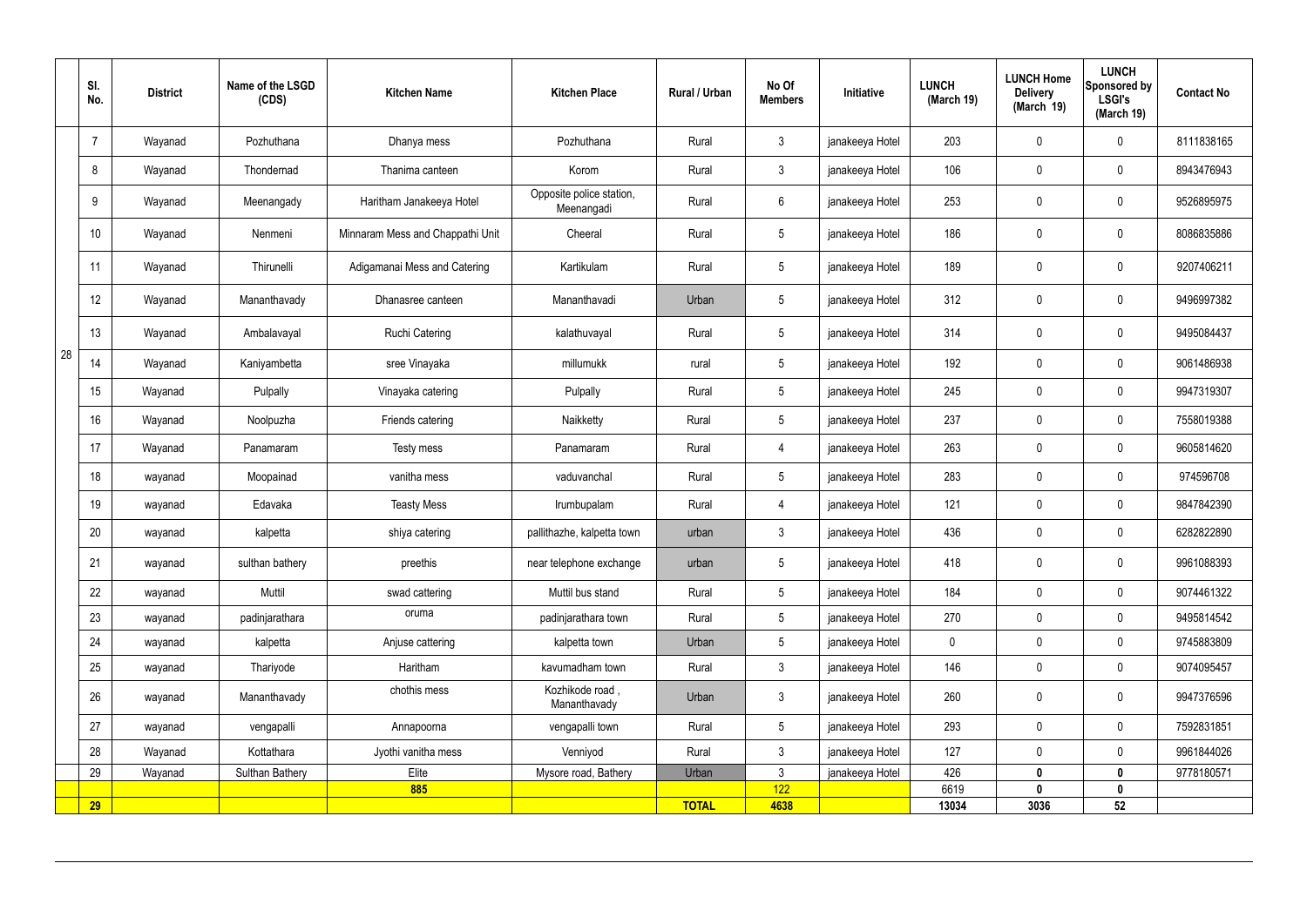| SI.<br>No. | <b>District</b> | Name of the LSGD<br>(CDS)                                                                        | <b>Kitchen Name</b>                                | <b>Kitchen Place</b>  | <b>Rural / Urban</b>            | No Of<br><b>Members</b> | Initiative                                                           | <b>LUNCH</b><br>(March 19) | <b>LUNCH Home</b><br><b>Delivery</b><br>(March 19) | <b>LUNCH</b><br>Sponsored by<br><b>LSGI's</b><br>(March 19) | <b>Contact No</b> |
|------------|-----------------|--------------------------------------------------------------------------------------------------|----------------------------------------------------|-----------------------|---------------------------------|-------------------------|----------------------------------------------------------------------|----------------------------|----------------------------------------------------|-------------------------------------------------------------|-------------------|
|            |                 |                                                                                                  | STATUS OF JANAKEEYA HOTELS FUNCTIONING IN DISTRICT |                       |                                 |                         | STATUS OF FOOD DISTRIBUTED THROUGH JANAKEEYA HOTELS AS ON 19.03.2022 |                            |                                                    |                                                             |                   |
|            | <b>District</b> | <b>Total</b><br><b>Janakeeya Hotels</b>                                                          | <b>Rural Units</b>                                 | <b>Urban</b><br>units | <b>STATUS OF</b><br><b>FOOD</b> | Home<br><b>Delivery</b> | Food Sponsored<br>by LSGIs                                           |                            | <b>TOTAL Meals</b><br><b>Distributed</b>           |                                                             |                   |
|            | <b>TVM</b>      | 110                                                                                              | 79                                                 | 31                    | 6,714                           | $\overline{0}$          | 13 <sup>°</sup>                                                      | 6,727                      |                                                    |                                                             |                   |
|            | <b>KLM</b>      | 82                                                                                               | 72                                                 | 10 <sup>°</sup>       | 2239                            | $\overline{0}$          | $5\phantom{.0}$                                                      |                            | 2,244                                              |                                                             |                   |
|            | PTA             | 59                                                                                               | 54                                                 | 5 <sub>1</sub>        | 4485                            | $\overline{0}$          | $\overline{0}$                                                       | 4,485                      |                                                    |                                                             |                   |
|            | <b>ALP</b>      | 89                                                                                               | 80                                                 | 9                     | 6344                            | 954                     | 12 <sup>°</sup>                                                      | 7,310                      |                                                    |                                                             |                   |
|            | <b>KTM</b>      | 82                                                                                               | 74                                                 | 8 <sup>°</sup>        | 634                             | 98                      | $\overline{4}$                                                       |                            | 736                                                |                                                             |                   |
|            | <b>IDK</b>      | 50                                                                                               | 49                                                 | $\blacktriangleleft$  | 2356                            | $\overline{0}$          | $\overline{0}$                                                       |                            | 2,356                                              |                                                             |                   |
|            | <b>EKM</b>      | 114                                                                                              | 81                                                 | 33                    | 1813                            | 801                     | $\overline{0}$                                                       | 2,614                      |                                                    |                                                             |                   |
|            | <b>TSR</b>      | 97                                                                                               | 86                                                 | 11                    | 862                             | 652                     | $6\phantom{1}$                                                       |                            | 1,520                                              |                                                             |                   |
|            | PGT             | $102$                                                                                            | 92                                                 | 10 <sup>°</sup>       | 1,092                           | $\overline{0}$          | $\mathbf{3}$                                                         |                            | 1,095                                              |                                                             |                   |
|            | <b>MLP</b>      | 128                                                                                              | 107                                                | 21                    | 2,530                           | 1183                    | $\overline{2}$                                                       |                            | 3,715                                              |                                                             |                   |
|            | <b>WYD</b>      | 29                                                                                               | 24                                                 | 5 <sub>5</sub>        | 6619                            | $\overline{0}$          | $\overline{0}$                                                       |                            | 6,619                                              |                                                             |                   |
|            | <b>KKD</b>      | 106                                                                                              | 76                                                 | 30 <sup>°</sup>       | 3,555                           | $\overline{0}$          | $\pmb{0}$                                                            |                            | 3,555                                              |                                                             |                   |
|            | <b>KNR</b>      | 90 <sub>1</sub>                                                                                  | 75                                                 | 15 <sub>1</sub>       | 18,456                          | $\overline{0}$          | 13                                                                   |                            | 18,469                                             |                                                             |                   |
|            | <b>KSG</b>      | 43                                                                                               | 37                                                 | 6 <sup>1</sup>        | 7139                            | $\overline{0}$          | $\pmb{0}$                                                            |                            | 7,139                                              |                                                             |                   |
|            | <b>Total</b>    | 1181                                                                                             | 986                                                | 195                   | 64,838                          | 3,688                   | 58                                                                   |                            | 68,584                                             |                                                             |                   |
|            |                 |                                                                                                  | 2252                                               |                       |                                 | 68,584                  |                                                                      |                            |                                                    |                                                             |                   |
|            | <b>Date</b>     | <b>Grand Total of meals</b><br><b>Distributed through</b><br>Janakeeya hotel as<br>on 19.03.2022 | Urban<br>units                                     | <b>Total</b><br>units | Rs. 20 /Lunch<br><b>Parcel</b>  | Home<br><b>Delivery</b> | <b>LUNCH</b><br>sponsored by<br><b>LSGIs</b>                         |                            | <b>Total Meals</b>                                 |                                                             |                   |
|            |                 | 986                                                                                              | 195                                                | 1181                  | 64,838                          | 3,688                   | 58                                                                   | 68,584                     |                                                    |                                                             |                   |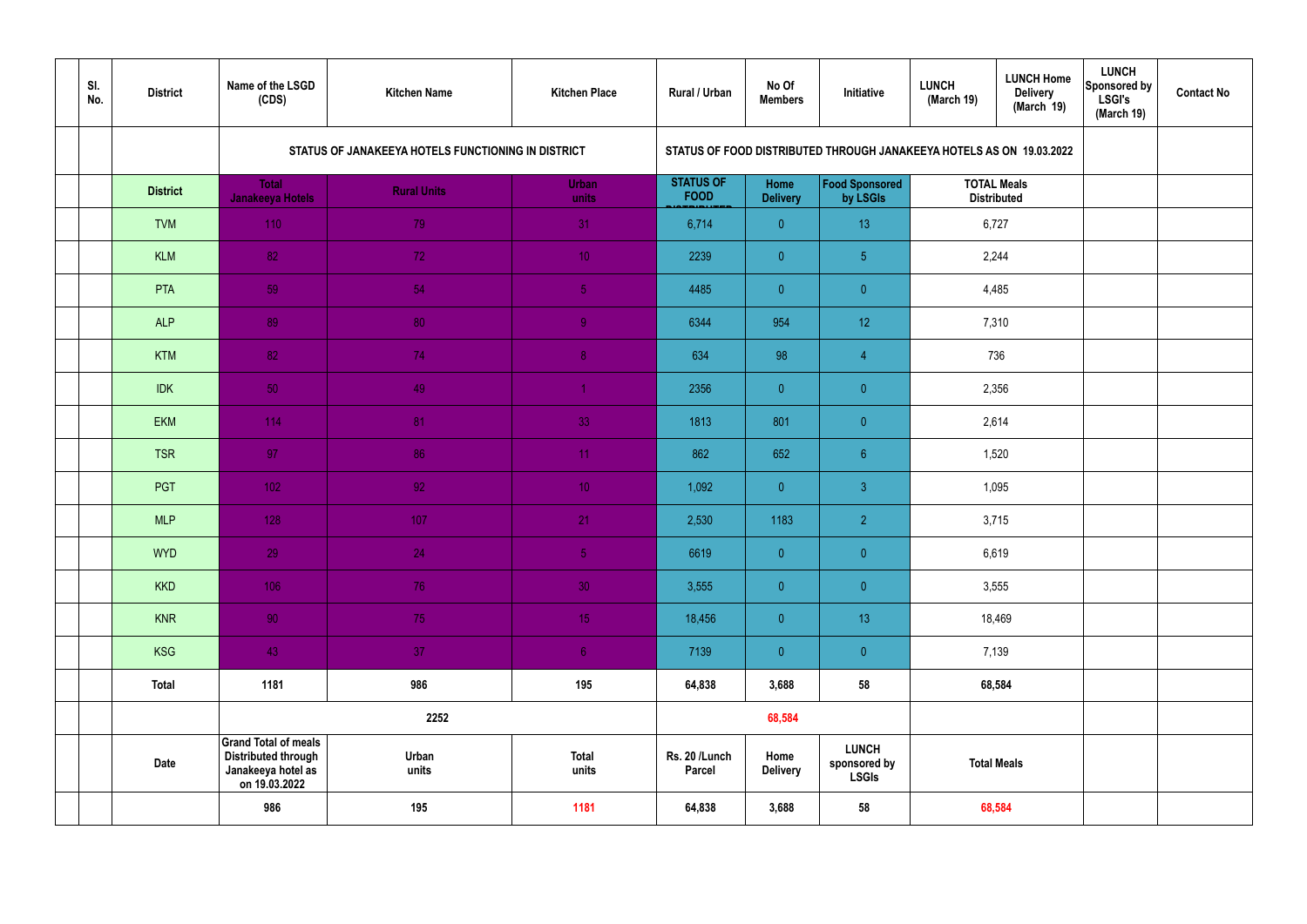| SI.<br>No. | <b>District</b> | Name of the LSGD<br>(CDS) | <b>Kitchen Name</b> | <b>Kitchen Place</b> | <b>Rural / Urban</b> | No Of<br><b>Members</b> | Initiative | <b>LUNCH</b><br>(March 19 | <b>LUNCH Home</b><br><b>Delivery</b><br>(March 19) | <b>LUNCH</b><br>Sponsored by<br><b>LSGI's</b><br>(March 19) | <b>Contact No</b> |
|------------|-----------------|---------------------------|---------------------|----------------------|----------------------|-------------------------|------------|---------------------------|----------------------------------------------------|-------------------------------------------------------------|-------------------|
|------------|-----------------|---------------------------|---------------------|----------------------|----------------------|-------------------------|------------|---------------------------|----------------------------------------------------|-------------------------------------------------------------|-------------------|

|                                                                                                                                                                                                                                                                                                                                                                                         | Districts with same number of hotels                         | tvm                                                                                                                                                                                                                                                                                                                                                                                                                                                                                                                                                                                                                                                                                                                                                                                                                                                                                                                                         | Wayanad         | Alappuzha                 | Malappuram     | Kozhikode                  | Thrissur       | Kollam      |  |  |  |  |
|-----------------------------------------------------------------------------------------------------------------------------------------------------------------------------------------------------------------------------------------------------------------------------------------------------------------------------------------------------------------------------------------|--------------------------------------------------------------|---------------------------------------------------------------------------------------------------------------------------------------------------------------------------------------------------------------------------------------------------------------------------------------------------------------------------------------------------------------------------------------------------------------------------------------------------------------------------------------------------------------------------------------------------------------------------------------------------------------------------------------------------------------------------------------------------------------------------------------------------------------------------------------------------------------------------------------------------------------------------------------------------------------------------------------------|-----------------|---------------------------|----------------|----------------------------|----------------|-------------|--|--|--|--|
|                                                                                                                                                                                                                                                                                                                                                                                         | (Each district use seperate cell for filling the<br>details) | Kannur                                                                                                                                                                                                                                                                                                                                                                                                                                                                                                                                                                                                                                                                                                                                                                                                                                                                                                                                      | Kasaragod       | Kottayam                  | Palakkad       | Pathanamthitta             | Ernakulam      | Kasaragod   |  |  |  |  |
|                                                                                                                                                                                                                                                                                                                                                                                         | Districts with number of hotels increased                    |                                                                                                                                                                                                                                                                                                                                                                                                                                                                                                                                                                                                                                                                                                                                                                                                                                                                                                                                             |                 |                           |                |                            |                |             |  |  |  |  |
|                                                                                                                                                                                                                                                                                                                                                                                         | (Each district use seperate cell for filling the<br>details) |                                                                                                                                                                                                                                                                                                                                                                                                                                                                                                                                                                                                                                                                                                                                                                                                                                                                                                                                             |                 |                           |                |                            |                |             |  |  |  |  |
|                                                                                                                                                                                                                                                                                                                                                                                         | Districts with number of hotels with zero entry of<br>meals  | Thrissur(87)                                                                                                                                                                                                                                                                                                                                                                                                                                                                                                                                                                                                                                                                                                                                                                                                                                                                                                                                | Kasargod (5)    | Kottayam(7)               | Alappuzha (59) | <b>MALAPPURAM</b><br>(111) | Kozhikode (95) | Kannur- (6) |  |  |  |  |
|                                                                                                                                                                                                                                                                                                                                                                                         | (Each district use seperate cell for filling the<br>details) | pathanamthitta(58)                                                                                                                                                                                                                                                                                                                                                                                                                                                                                                                                                                                                                                                                                                                                                                                                                                                                                                                          | Trivandrum (83) | <b>ERNAKULAM</b><br>(107) | Palakkad(95)   | Wayanad -(1)               | Idukki(36)     | Kollam (16) |  |  |  |  |
|                                                                                                                                                                                                                                                                                                                                                                                         | New hotels started (numbers)                                 |                                                                                                                                                                                                                                                                                                                                                                                                                                                                                                                                                                                                                                                                                                                                                                                                                                                                                                                                             |                 |                           |                |                            |                |             |  |  |  |  |
|                                                                                                                                                                                                                                                                                                                                                                                         | New hotels started at (location)                             |                                                                                                                                                                                                                                                                                                                                                                                                                                                                                                                                                                                                                                                                                                                                                                                                                                                                                                                                             |                 |                           |                |                            |                |             |  |  |  |  |
|                                                                                                                                                                                                                                                                                                                                                                                         |                                                              | tvm-Lakshmi, Manambooru, Edava, Elakamon, Varkala municipality poovachal, kuttichal,uzhamalackal, aryanad, tholicode vithura, tvmcds 4INedumangad, anad, Aruvikkara, Karakulam, vembayam four's<br> athiyannoor kottukal udaya karumkulam venganoorബാലരാമപുരം മലയിൻകീഴ് മാറനല്ലൂർ പള്ളിച്ചൽ വിളപ്പിൽ വിളവൂർക്കൽtvm cds 2<br>  Chenkal, Neyyattinkara Oottupura, Harsha kallara, pangod, nellanad, manikal, pullampara, vamanapuramtvm cds1-l,ll,lll,IV,V,VIIpothencode,kadinamkulam,andoorkonam,Azhoor,mangalapuram,swad,<br>Ruchisagaram, janatha ruchikkoott asraya                                                                                                                                                                                                                                                                                                                                                                       |                 |                           |                |                            |                |             |  |  |  |  |
|                                                                                                                                                                                                                                                                                                                                                                                         |                                                              | kottayam-Akalakunnam, Ayarkunnam, Aymanam,arppukara, athirampuzha, Bharananganam, changanasseri, chempu, chirakkadavu, chirakkadavu, elikulam, erumeli, Eattumanoor, kadanadu,<br>kadaplamattm, kadaplamattm, kaduthuruthi, kanakkari,kangazha, kanjirapally, karoor,, karukachal, kidangoor, kuroppada, koottickal, koruthodu, kottayam North, kottayam north, kottayam north, kottayam north,<br>kuravillangadu, kurichi, madappally, manimala, manjoor, Marangattupilly, maravanthuruth, , meenachil, meenadam, melukavu, moonnilavu, mulakkulam, mundakkayam, nedumkunnam, njeezhoor, pala, pala,<br>pallickathodu, pampady, panachikkad, parathodu, paipadu, poonjar, poonjar South, puthuppally, Ramapuram, tv puram, theekoy, thalanadu, thidanadu, thidanadu, thiruvarppu, thrikkodithanam,<br>udayanapuram,udayanapuram,uzhavoor, vaikom, vakathanam, vazhappally, vazhoor, vazhoor, vechoor, veliyannoor,vijayapuram,vijayapuram. |                 |                           |                |                            |                |             |  |  |  |  |
|                                                                                                                                                                                                                                                                                                                                                                                         |                                                              | Alappuzha - Ala Alappuzha North Alappuzha South Alappuzha South Alappuzha South Ambalappuzha North Ambalappuzha South Arattupuzha Arookutty Aroor Aryad Budhanoor<br>Chambakulam Chenganoor Chennam Pallippuram Cheriyanad Cherthala Municipality Cherthala Municipality Cherthala South Chingoli Chunakkara Devikulangara Edathua Ezhupunna Harippad<br>Kadakkarappally Kandalloor Kanjikuzhy Karthikappally Kavalam Kodamthurath Krishnapuram Kuthiyathode Mannar Mavelikkara Thamarakulam Mavelikkara Thekkekara Mulakkuzha Muttar Nedumudy<br>Neelamperoor Panavally Pandanad Pattanakkad Pulincunnu Puliyoor Punnapra North Punnapra South Purakad Purakad Ramankary Thaicattussery Thakazhy Thannermukkom Thiruvanvandoor Thuravoor<br>Vayalar Veliyanad Venmoney                                                                                                                                                                     |                 |                           |                |                            |                |             |  |  |  |  |
| Idukki - arakkulam, kamakshy, kanjikkuzhy, mariyapuram, vathikudy, vazhathope Peermade, Peruvanthanam, kumily Kokkayar,Vandiperiyar, Vellathooval,Adimali, Friends Konnathadi,Janapriya Konnathadi,<br>Nedumkandam, Pampadumpara, Rajakumari, Senapathy,vannappuram, kodikkulam, karimannoor, alakode, velliyamattam, kudayathoor,muttom, manakkad, Edavetty, kumaramangalam, purapuzha |                                                              |                                                                                                                                                                                                                                                                                                                                                                                                                                                                                                                                                                                                                                                                                                                                                                                                                                                                                                                                             |                 |                           |                |                            |                |             |  |  |  |  |
|                                                                                                                                                                                                                                                                                                                                                                                         |                                                              |                                                                                                                                                                                                                                                                                                                                                                                                                                                                                                                                                                                                                                                                                                                                                                                                                                                                                                                                             |                 |                           |                |                            |                |             |  |  |  |  |